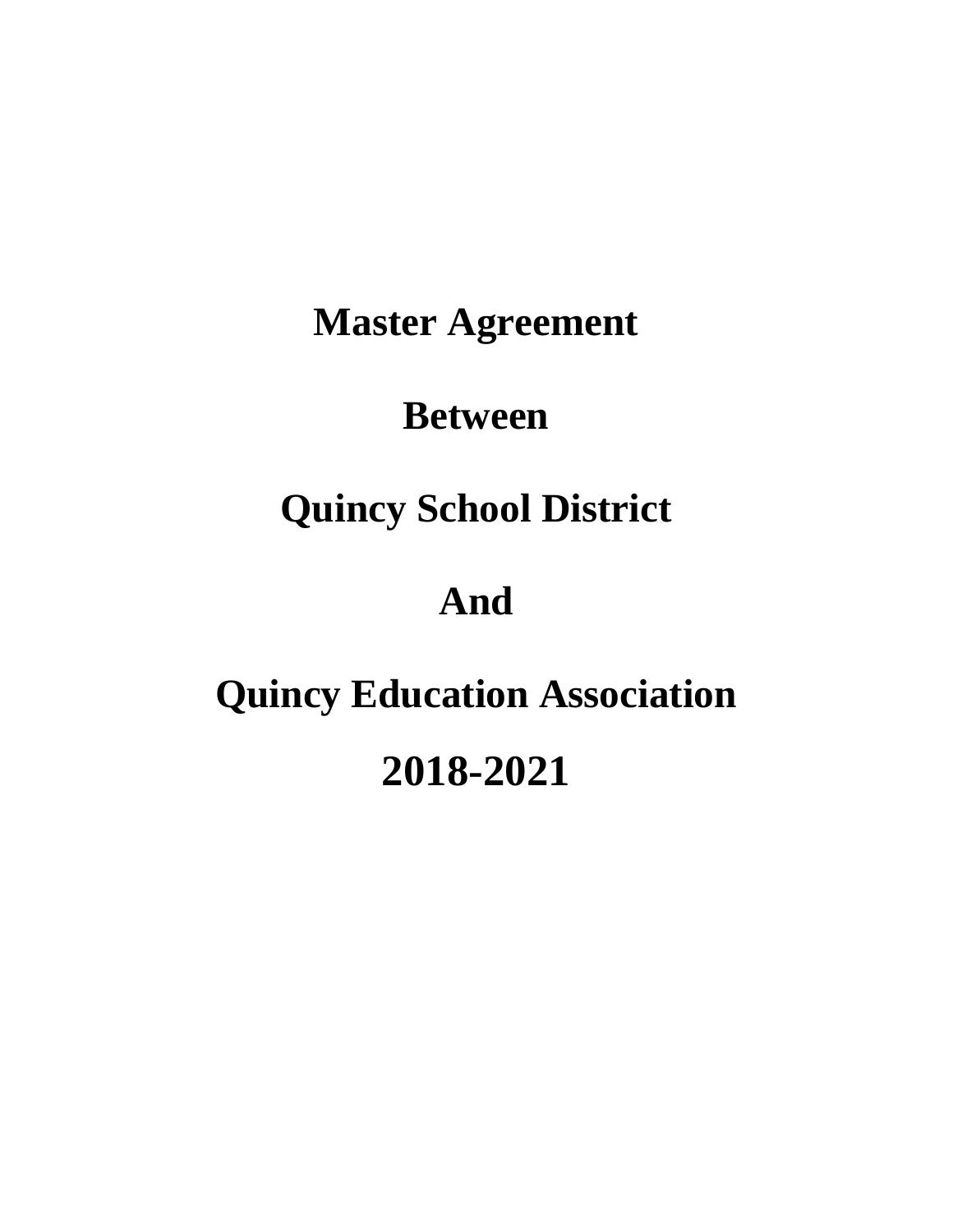| <b>Table of Contents</b>                                    | <b>Page</b> |
|-------------------------------------------------------------|-------------|
| <b>PREAMBLE</b>                                             | 11          |
| <b>ARTICLE I. ADMINISTRATION</b>                            | 11          |
| Section A: Definition of Terms                              | 11          |
| 1. Board                                                    | 11          |
| 2. District                                                 | 11          |
| 3. Association                                              | 11          |
| 4. Parties                                                  | 11          |
| 5. Agreement                                                | 11          |
| 6. Employee                                                 | 11          |
| 7. Day                                                      | 11          |
| 8. Superintendent                                           | 11          |
| 9. President                                                | 11          |
| 10. Individual contract                                     | 11          |
| 11. Supplemental contract                                   | 11          |
| 12. Extended contract                                       | 11          |
| 13. RCW                                                     | 11          |
| 14. WAC                                                     | 12          |
| 15. SPI                                                     | 12          |
| 16. BEA                                                     | 12          |
| 17. AR                                                      | 12          |
| <b>18. PERC</b>                                             | 12          |
| <b>19. LEAP</b>                                             | 12          |
| Section B: Recognition                                      | 12          |
| 1. Bargaining Unit Makeup                                   | 12          |
| 2. Long-Term Substitutes                                    | 12          |
| 3. Exclusivity                                              | 12          |
| Section C. Status of the Agreement                          | 13          |
| Section D. Individual, Extended, and Supplemental Contracts | 13          |
| Section E. Conformity to Law                                | 13          |
| Section F. Distribution of Agreement                        | 13          |
|                                                             | 13          |
| Section G. Joint Meetings of Labor and Management           | 13          |
| Section H. Changes in Terms and Conditions of Employment    |             |
| <b>Article II. Business</b>                                 | 14          |
|                                                             |             |
| Section A: Dues, Deductions, and Representation Fees        | 14<br>14    |
| 1. Voluntary Membership                                     |             |
| 2. Deductions<br><b>Section B: Hold Harmless</b>            | 14          |
|                                                             | 14          |
| Section C: Other Deductions                                 | 14          |
| <b>Section D: Management Rights</b>                         | 14          |
| Section E: Association Rights                               | 15          |
| 1. Information                                              | 15          |
| 2. Released Time for Meetings                               | 15          |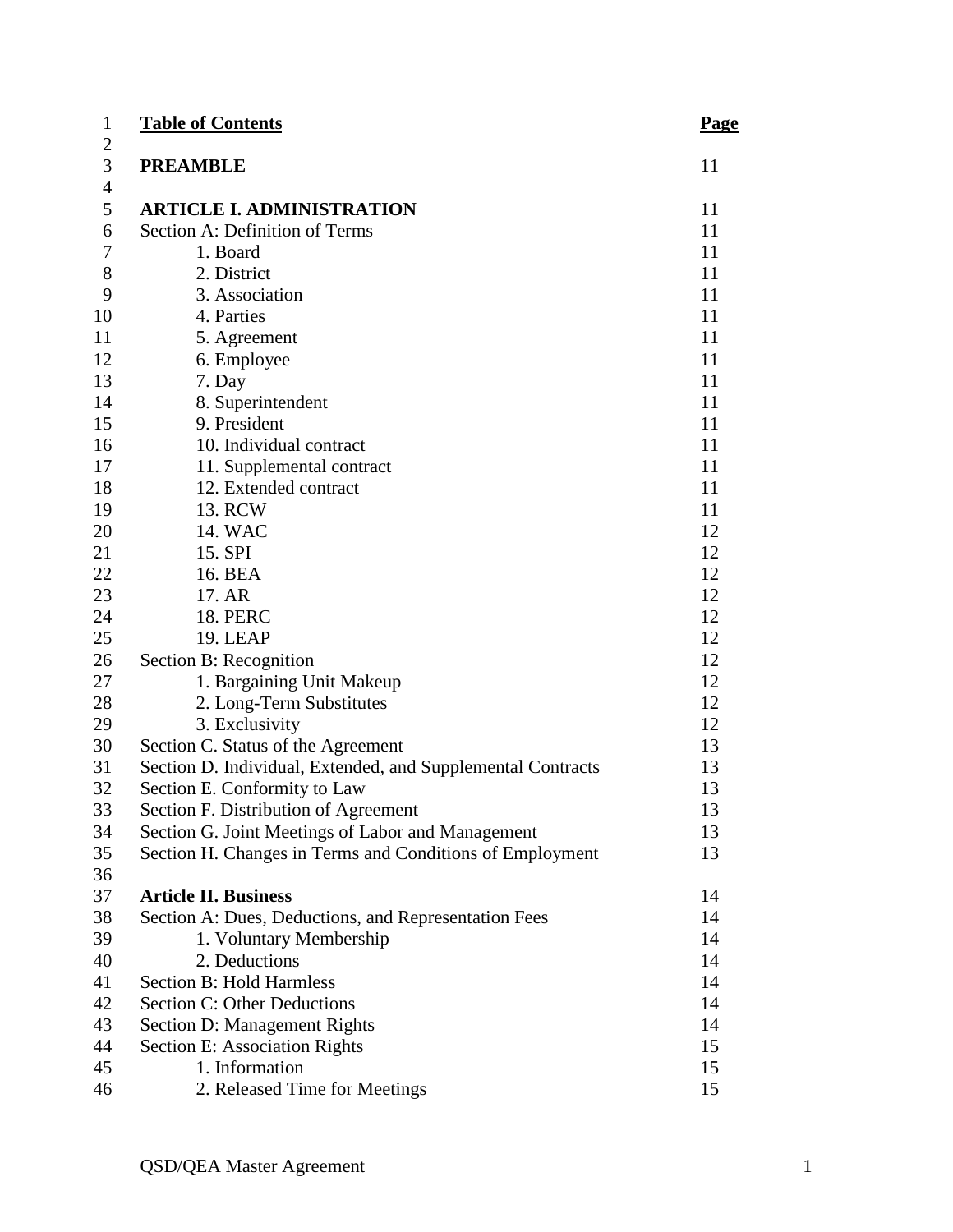| 47 | 3. Use of School Buildings                       | 15 |
|----|--------------------------------------------------|----|
| 48 | 4. Use of School Equipment                       | 15 |
| 49 | 5. Bulletin Boards                               | 15 |
| 50 | 6. Mail Facilities and Mail Boxes                | 15 |
| 51 | 7. Board Policy Revision                         | 15 |
| 52 | 8. Administrative Hiring Teams                   | 15 |
| 53 |                                                  |    |
| 54 | <b>Article III. Employee Rights</b>              | 16 |
| 55 | Section A: Just Cause                            | 16 |
| 56 | 1. Discipline                                    | 16 |
| 57 | 2. Written Grounds                               | 16 |
| 58 | 3. Association Representation                    | 16 |
| 59 | 4. Privacy and Confidentiality                   | 16 |
| 60 | <b>Section B: Complaint Procedure</b>            | 16 |
| 61 | 1. Procedural Requirement                        | 16 |
| 62 | 2. Use of Findings                               | 17 |
| 63 | 3. Representation                                | 17 |
| 64 | <b>Section C: Organizing Rights</b>              | 17 |
| 65 | Section D: Non-Discrimination                    | 17 |
| 66 | Section E: Personnel File                        | 17 |
| 67 | 1. Access and Copies                             | 17 |
| 68 | 2. File Inspection                               | 18 |
| 69 | 3. Minimum Contents                              | 18 |
| 70 | 4. Material Bar                                  | 18 |
| 71 | 5. File Inventories                              | 18 |
| 72 | 6. Removal of Materials                          | 18 |
| 73 | Section F: Employee Protection                   | 18 |
| 74 | 1. Liability                                     | 18 |
| 75 | 2. Personal Property                             | 18 |
| 76 | 3. Threats                                       | 19 |
| 77 | 4. Self-Protection                               | 19 |
| 78 | 5. Absence Due to Attack or Accidents on the Job | 19 |
| 79 | 6. Property Replacement                          | 19 |
| 80 | 7. Dangerous Students                            | 19 |
| 81 | 8. Locker Searches                               | 19 |
| 82 | 9. Training                                      | 20 |
| 83 | 10. New Students                                 | 20 |
| 84 | 11. Air and Water Quality                        | 20 |
| 85 | Section G: Assignment and Transfer               | 20 |
| 86 | 1. Definitions                                   | 20 |
| 87 | 2. Notice to Continuing Employees                | 21 |
| 88 | 3. Posting                                       | 21 |
| 89 | 4. Application for Transfer                      | 21 |
| 90 | 5. Priority                                      | 21 |
| 91 | 6. Hiring Team                                   | 21 |
| 92 | 7. Involuntary Reassignments or Transfers        | 21 |
|    |                                                  |    |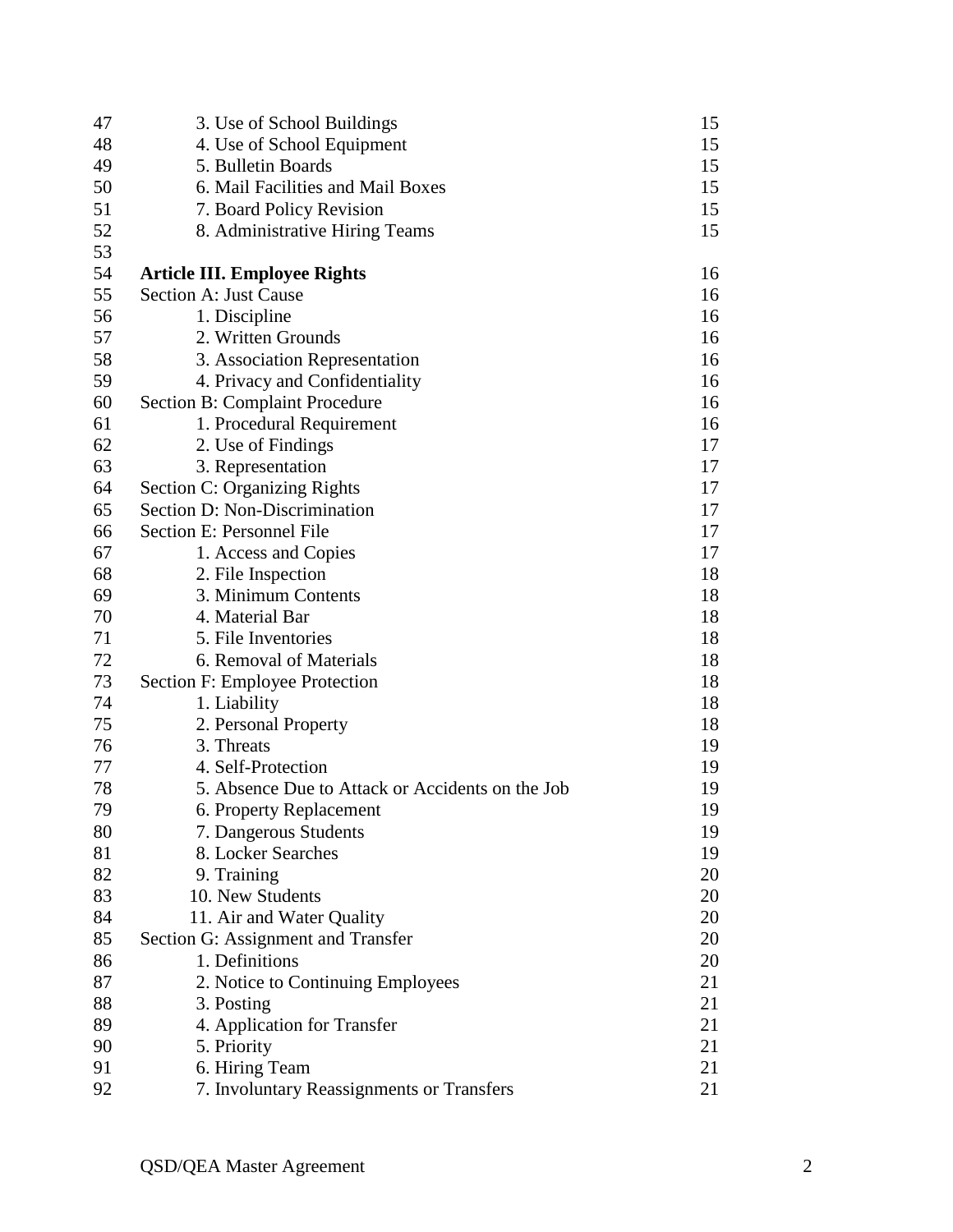| 93  | 8. Change of Assignment Assistance                             | 22 |
|-----|----------------------------------------------------------------|----|
| 94  | 9. Moving Assistance                                           | 22 |
| 95  | Section H: Privacy                                             | 22 |
| 96  | 1. Personal Lives                                              | 22 |
| 97  | 2. Information                                                 | 23 |
| 98  | 3. Faculty Meetings                                            | 23 |
| 99  | Section I: Harassment                                          | 23 |
| 100 | 1. Definitions                                                 | 23 |
| 101 | 2. Procedure                                                   | 23 |
| 102 | 3. Reporting                                                   | 23 |
| 103 |                                                                |    |
| 104 | <b>ARTICLE IVA. EVALUATION AND PROBATION</b>                   | 24 |
| 105 | (Certificated Classroom Teachers)                              |    |
| 106 | Section 4.A.: Employee Evaluation – Purpose                    | 24 |
| 107 | Section 4.B.: Qualifications of Evaluators                     | 24 |
| 108 | Section 4.C.: Definitions                                      | 24 |
| 109 | Artifacts<br>1.                                                | 24 |
| 110 | Evidence<br>2.                                                 | 24 |
| 111 | 3. Classroom Teacher                                           | 24 |
| 112 | 4.<br>Component                                                | 25 |
| 113 | <b>Instructional Framework</b><br>5.                           | 25 |
| 114 | 6. Evaluation                                                  | 25 |
| 115 | 7. Evaluation Criteria                                         | 25 |
| 116 | 8.<br><b>Evaluation Report</b>                                 | 25 |
| 117 | <b>Not Satisfactory</b><br>9.                                  | 25 |
| 118 | 10. Observation                                                | 25 |
| 119 | 11. Informal Observation                                       | 26 |
| 120 | 12. Rubrics                                                    | 26 |
| 121 | 13. Scoring Band                                               | 26 |
| 122 | 14. Student Growth                                             | 26 |
| 123 | 15. Student Growth Data                                        | 26 |
| 124 | 16. Summative Performance Ratings                              | 26 |
| 125 | Section 4.D.: Evaluation Process                               | 26 |
| 126 | Notification<br>1.                                             | 26 |
| 127 | <b>Teacher Self-Assessment</b><br>2.                           | 26 |
| 128 | Section 4.E.: Comprehensive Evaluation Option                  | 27 |
| 129 | 1. Professional Goals - Comprehensive Evaluation               | 27 |
| 130 | Pre-Observation Conference – Formal Observation<br>$2_{\cdot}$ | 27 |
| 131 | 3. Formal Observations Association needs clarification         | 27 |
| 132 | Post-Observation Conference – Formal Observation<br>4.         | 28 |
| 133 | <b>Informal Observations</b><br>5.                             | 28 |
| 134 | Final Summative Evaluation Conference-Comp. Eval.<br>6.        | 28 |
| 135 | <b>Comprehensive Evaluation Summative Score</b><br>7.          | 29 |
| 136 | 8.<br><b>Student Growth Impact Rating</b>                      | 29 |
| 137 | <b>Impact of Low Student Growth Score</b><br>9.                | 30 |
| 138 | 10. Student Growth Inquiry                                     | 30 |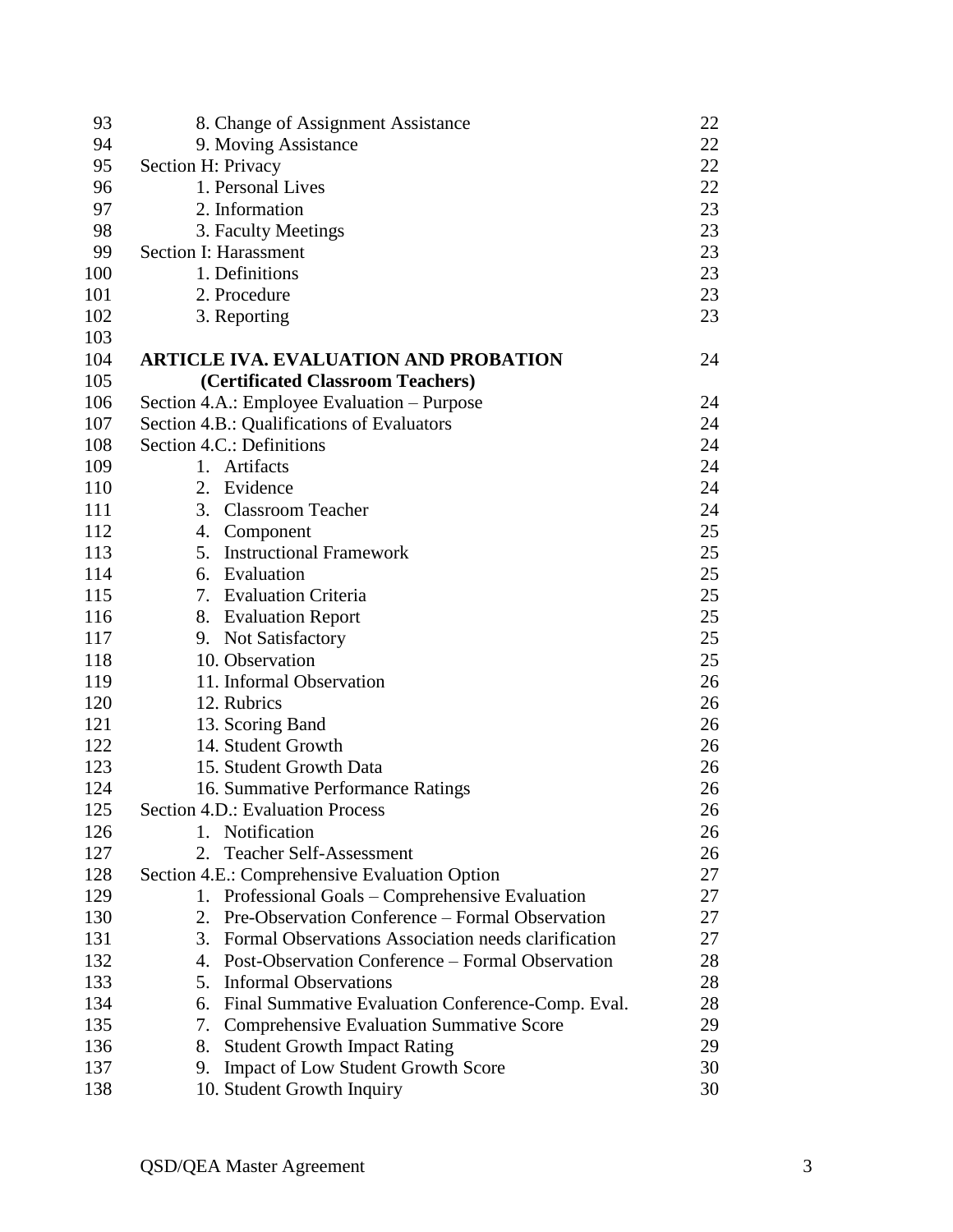| 139 | Section 4.F.: Focused Evaluation Process                    | 30 |
|-----|-------------------------------------------------------------|----|
| 140 | 1. Observation                                              | 31 |
| 141 | 2. Final Summative Evaluation Conference-Focused Evaluation | 32 |
| 142 | Section 4.G.: Provisional Employees                         | 32 |
| 143 | 1. Definition                                               | 32 |
| 144 | <b>Evaluation Option</b><br>2.                              | 32 |
| 145 | Ninety (90) Day Observation<br>3.                           | 33 |
| 146 | <b>Additional Observations</b><br>4.                        | 33 |
| 147 | Section 4.H.: Probation                                     | 33 |
| 148 | 1. Notice                                                   | 33 |
| 149 | Not Satisfactory<br>2.                                      | 33 |
| 150 | No Transfers<br>3.                                          | 33 |
| 151 | <b>Probationary Period</b><br>4.                            | 33 |
| 152 | 5.<br>Purpose                                               | 33 |
| 153 | <b>Regular Meetings and Assistance</b><br>6.                | 34 |
| 154 | 7. Removal                                                  | 34 |
| 155 | Failure to Improve<br>8.                                    | 34 |
| 156 | <b>Procedural Errors</b><br>9.                              | 34 |
| 157 | 10. Not Applicable to Provisional Employees                 | 35 |
| 158 |                                                             |    |
| 159 | <b>ARTICLE IV. EVALUATION AND PROBATION</b>                 | 35 |
| 160 | (For Certificated Support Employees)                        |    |
| 161 | Section A: Authority                                        | 35 |
| 162 | <b>Section B: Definitions</b>                               | 35 |
| 163 | 1. Observation                                              | 35 |
| 164 | 2. Observation Report                                       | 35 |
| 165 | 3. Evaluation                                               | 35 |
| 166 | 4. Evaluation Report                                        | 35 |
| 167 | 5. Evaluation Process                                       | 35 |
| 168 | 6. Evaluation Criteria                                      | 35 |
| 169 | 7. Evaluator                                                | 35 |
| 170 | 8. Observer                                                 | 36 |
| 171 | 9. Support Employee                                         | 36 |
| 172 | Section C: Purpose                                          | 36 |
| 173 | 1. To Identify                                              | 36 |
| 174 | 2. To Assist                                                | 36 |
| 175 | 3. Remediation                                              | 36 |
| 176 | Section D: Qualifications of Evaluators                     | 36 |
| 177 | Section E: Initiating the Evaluation Process                | 36 |
| 178 | <b>Section F: Provisional Employees</b>                     | 36 |
| 179 | 1. Definition                                               | 36 |
| 180 | 2. Frequency of Evaluation                                  | 36 |
| 181 | 3. Observations                                             | 37 |
| 182 | Section G: Short Form Eligible Employees                    | 37 |
| 183 | 1. Definition                                               | 37 |
| 184 | 2. Frequency of Evaluation                                  | 37 |
|     |                                                             |    |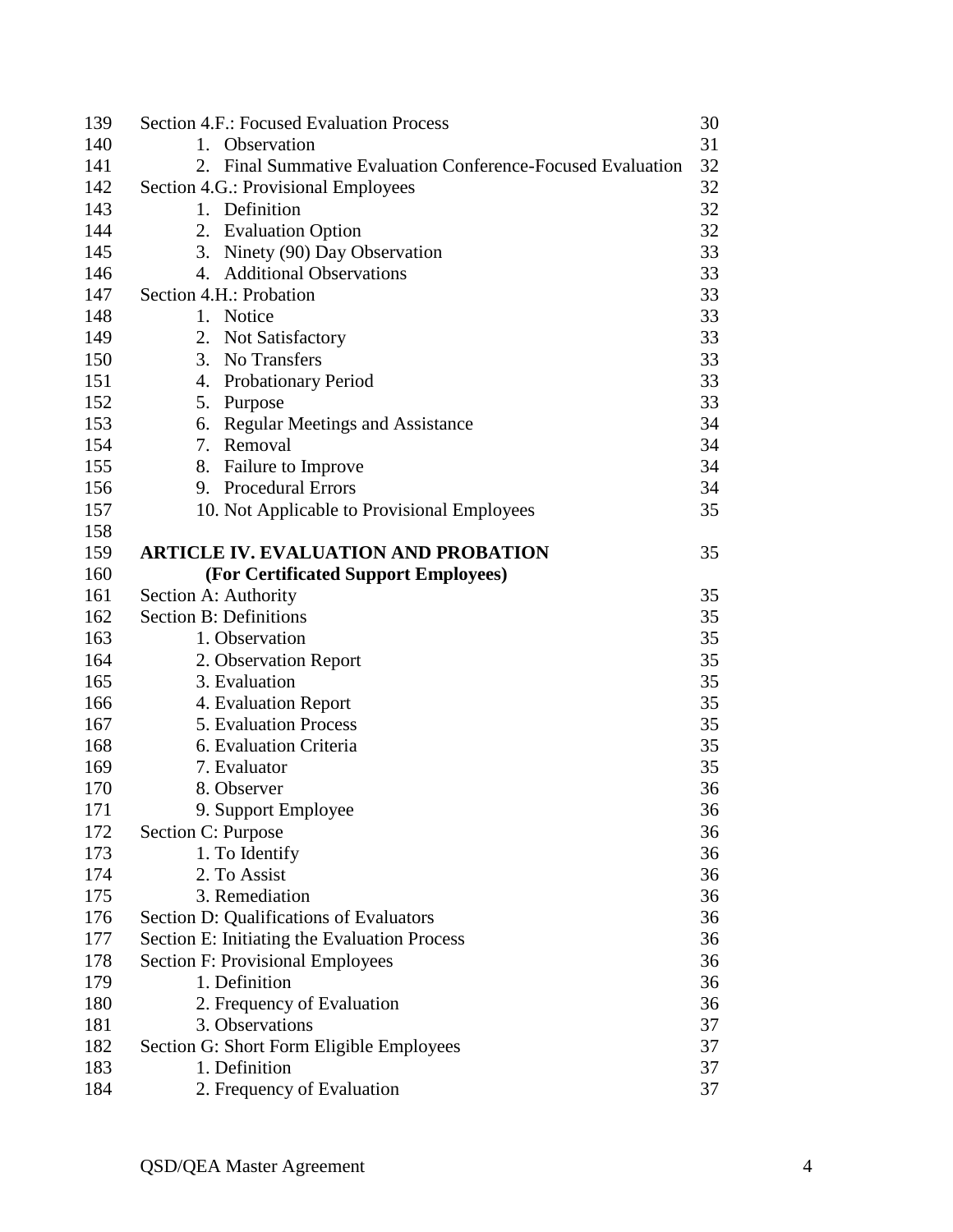| 185 | 3. Observations                                        | 37 |
|-----|--------------------------------------------------------|----|
| 186 | 4. Negative Evaluation Bar                             | 37 |
| 187 | Section H: Regular Employees                           | 37 |
| 188 | 1. Definition                                          | 37 |
| 189 | 2. Frequency of Evaluation                             | 37 |
| 190 | 3. Observations                                        | 37 |
| 191 | <b>Section I: Review</b>                               | 37 |
| 192 | Section J: General Requirements                        | 38 |
| 193 | 1. Eavesdropping Bar                                   | 38 |
| 194 | 2. Work Site Limit                                     | 38 |
| 195 | 3. Signatures                                          | 38 |
| 196 | 4. Copy and Response                                   | 38 |
| 197 | 5. Observations                                        | 38 |
| 198 | 6. Surprise Bar                                        | 38 |
| 199 | 7. Restricted Use                                      | 38 |
| 200 | Section K: Pre-Planned Observation Form and Conference | 39 |
| 201 | Section L: Conferences                                 | 39 |
| 202 | 1. Observations                                        | 39 |
| 203 | 2. Evaluations                                         | 39 |
| 204 | 3. Time and Place                                      | 39 |
| 205 | Section M: Use of Evaluation Results                   | 39 |
| 206 | 1. To Acknowledge Excellence                           | 39 |
| 207 | 2. To Document Satisfactory Performance                | 39 |
| 208 | 3. To Identify Areas Needing Improvement               | 39 |
| 209 | 4. To Document Unsatisfactory Performance              | 40 |
| 210 | Section N: Probation                                   | 40 |
| 211 | 1. Notice                                              | 40 |
| 212 | 2. Purpose                                             | 40 |
| 213 | 3. Regular Meetings and Assistance                     | 40 |
| 214 | 4. Removal                                             | 40 |
| 215 | 5. Failure to Improve                                  | 40 |
| 216 | 6. Adverse Effects                                     | 40 |
| 217 | 7. Provisional Employees                               | 40 |
| 218 | Section O: Professional Growth Plan (PGP)              | 41 |
| 219 | 1. Definition                                          | 41 |
| 220 | 2. Purpose                                             | 41 |
| 221 | 3. Plan                                                | 41 |
| 222 | 4. Funding                                             | 42 |
| 223 | 5. Professional Growth Plan Results                    | 42 |
| 224 | 6. Records and Materials                               | 42 |
| 225 | 7. Administrative Support                              | 42 |
| 226 |                                                        |    |
| 227 | <b>ARTICLE V. STAFF REDUCTION AND RECALL</b>           | 42 |
| 228 | Section A: Definitions                                 | 42 |
| 229 | 1. Layoff                                              | 42 |
| 230 | Seniority<br>2.                                        | 43 |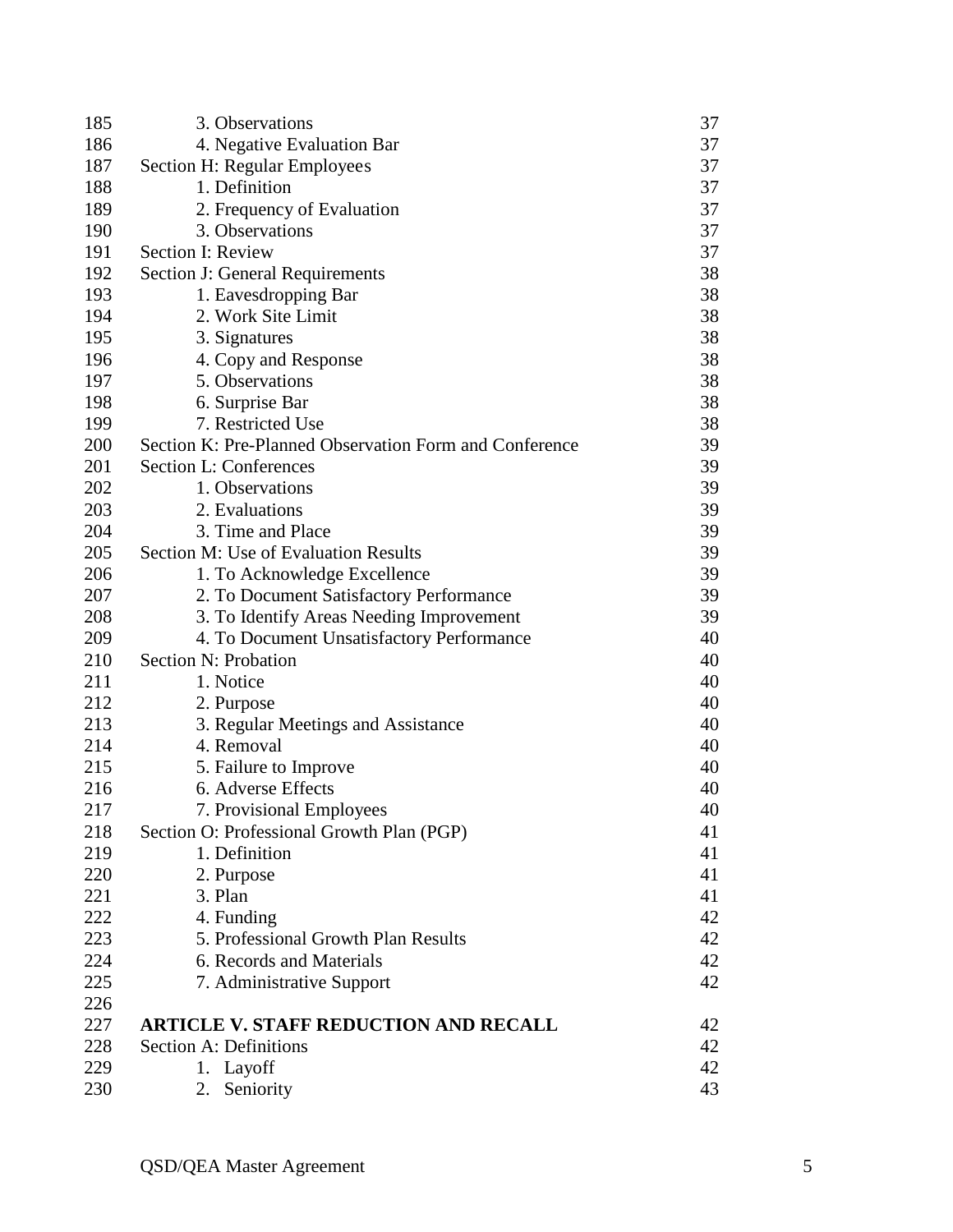| 231 | Section B: Board Determination of Program                      | 43 |
|-----|----------------------------------------------------------------|----|
| 232 | Section C: Criteria for Modified Educational Plan              | 43 |
| 233 | 1. Legal Requirements                                          | 43 |
| 234 | 2. Categorical Financing                                       | 43 |
| 235 | 3. Maintenance of Pupil-Teacher Ratios                         | 43 |
| 236 | 4. Reduction in Expenditures                                   | 43 |
| 237 | 5. Transfer of Employees                                       | 44 |
| 238 | Section D: Selection of Employees                              | 44 |
| 239 | 1. Attrition                                                   | 44 |
| 240 | 2. Certification/Endorsement                                   | 44 |
| 241 | 3. Administrative Personnel                                    | 44 |
| 242 | 4. Seniority                                                   | 44 |
| 243 | 5. Seniority Tie Breakers                                      | 44 |
| 244 | 6. Re-Employment Pool                                          | 45 |
| 245 | 7. First Right of Refusal                                      | 45 |
| 246 | Section E: Recall                                              | 45 |
| 247 | Section F: Insurance                                           | 46 |
| 248 | Section G: Affirmative Action                                  | 46 |
| 249 | Section H: Application to Law                                  | 46 |
| 250 |                                                                |    |
| 251 | <b>ARTICLE VI. INSTRUCTION</b>                                 | 46 |
| 252 | Section A: Academic Freedom                                    | 46 |
| 253 | Section B: Preparation Time                                    | 47 |
| 254 | 1. Elementary                                                  | 47 |
| 255 | 2. Secondary                                                   | 47 |
| 256 | 3. Use                                                         | 47 |
| 257 | 4. Loss of Plan Time                                           | 47 |
| 258 | Section C: Class Size                                          | 47 |
| 259 | 1. Class Size                                                  | 47 |
| 260 | 2. Procedure                                                   | 48 |
| 261 | 3. Exceptions and Limitations                                  | 48 |
| 262 | Section D: Student Discipline                                  | 48 |
| 263 | 1. Expectation of Students                                     | 48 |
| 264 | 2. Fair Enforcement                                            | 48 |
| 265 | 3. District Support                                            | 48 |
| 266 | 4. Reasonable Judgment Requirement                             | 48 |
| 267 | 5. All Employees-Trained in Board Policy/District Expectations | 48 |
| 268 | 6. Student Re-admittance                                       | 49 |
| 269 | 7. District Commitment                                         | 49 |
|     | <b>Section E: Student Grades</b>                               |    |
| 270 |                                                                | 49 |
| 271 | 1. Student Grading Changes                                     | 49 |
| 272 | 2. Computer Records                                            | 49 |
| 273 | 3. Grade Reports                                               | 49 |
| 274 | 4. Building Grading Standards                                  | 49 |
| 275 | Section F: District Learning Improvement Teams                 | 49 |
| 276 | <b>Building Learning Improvement Teams</b><br>I.               | 49 |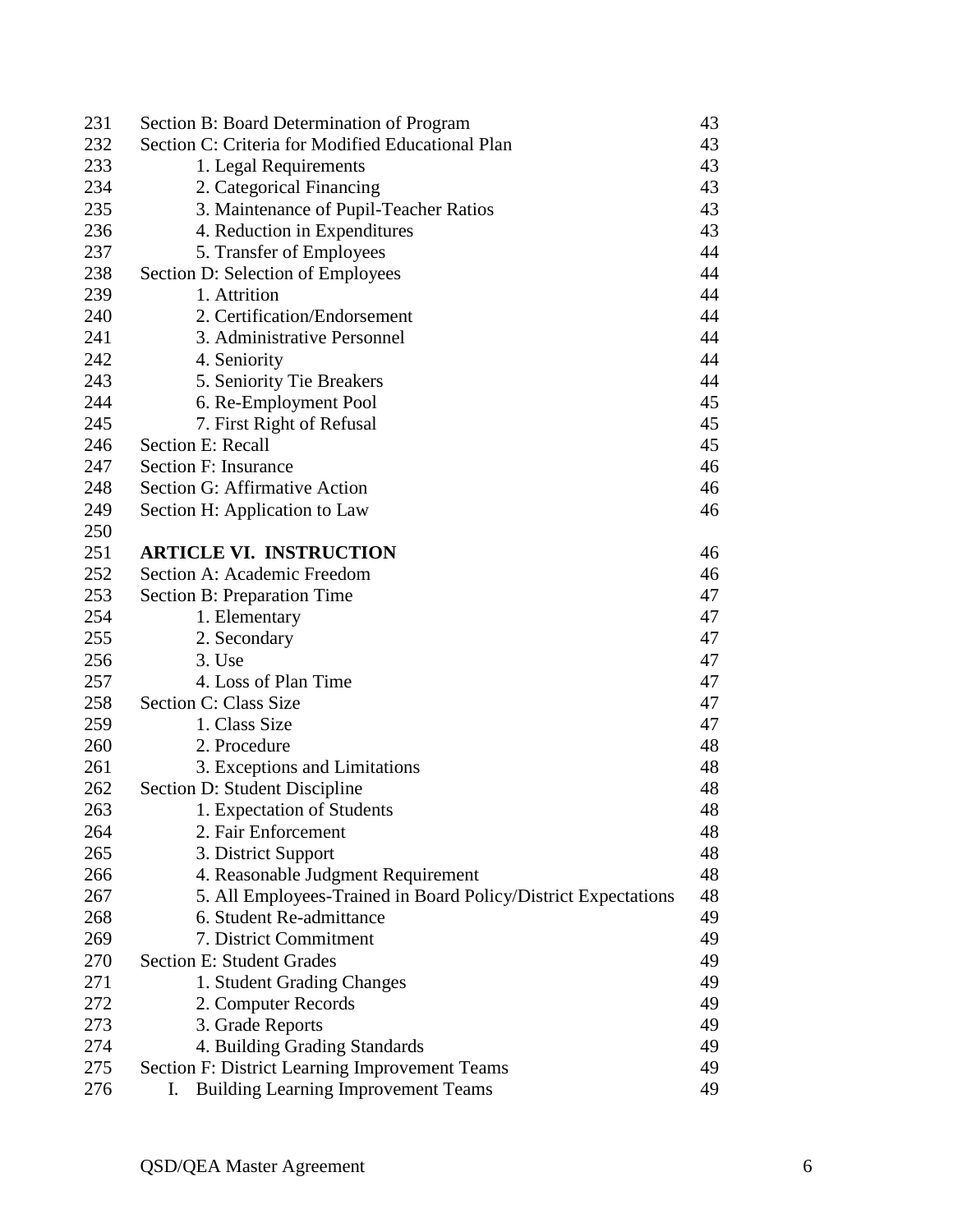| 277 | 1. Learning Improvement Team                      | 49 |
|-----|---------------------------------------------------|----|
| 278 | 2. Membership/Facilitators                        | 49 |
| 279 | 3. Stipend                                        | 50 |
| 280 | 4. Decision Making                                | 50 |
| 281 | 5. Training                                       | 50 |
| 282 | 6. Building Surveys                               | 50 |
| 283 | 7. Buildings Budgets                              | 51 |
| 284 | II. District Leadership Team                      | 51 |
| 285 | 1. Responsibility                                 | 51 |
| 286 | 2. Members                                        | 52 |
| 287 | 3. Stipend                                        | 52 |
| 288 | Section G: Non-Teaching Duties                    | 52 |
| 289 | 1. Non-professional Duties                        | 52 |
| 290 | <b>Collecting Money</b><br>2.                     | 52 |
| 291 | Section H: Adequate Materials                     | 53 |
| 292 | <b>Section I: National Board Certification</b>    | 53 |
| 293 | 1. Release Time                                   | 53 |
| 294 | 2. Equipment Access                               | 53 |
| 295 | 3. Clock Hours                                    | 53 |
| 296 | 4. District Facilitation                          | 53 |
| 297 | 5. National Board Retake Candidates               | 53 |
| 298 | Section J: Tuition Reimbursement                  | 54 |
| 299 | Section K: Professional Development Opportunities | 54 |
| 300 | Section L: New Teacher Support Team               | 55 |
| 301 | 1. Stipends                                       | 55 |
| 302 | 2. Action Plans                                   | 55 |
| 303 | Section M: Development of the Master Schedule     | 55 |
| 304 |                                                   |    |
| 305 | <b>ARTICLE VII. LEAVES</b>                        | 56 |
| 306 | Section A: Sick leave                             | 56 |
| 307 | 1. Accumulation                                   | 56 |
| 308 | 2. Use                                            | 56 |
| 309 | 3. Paternity                                      | 57 |
| 310 | 4. Sick Leave Exhaustion                          | 57 |
| 311 | 5. Sick Leave Sharing                             | 57 |
| 312 | Section B: Conversion of Accumulated Sick Leave   | 58 |
| 313 | 1. Annual                                         | 58 |
| 314 | 2. Retirement                                     | 59 |
| 315 | Section C: Bereavement Leave                      | 60 |
| 316 | Section D: Personal Leave                         | 60 |
| 317 | Section E: Association Leave                      | 60 |
| 318 | 1. General Membership                             | 60 |
| 319 | 2. President                                      | 60 |
| 320 | Section F: Court Appearance Leave                 | 61 |
| 321 | 1. Jury Duty                                      | 61 |
| 322 | 2. Subpoenas                                      | 61 |
|     |                                                   |    |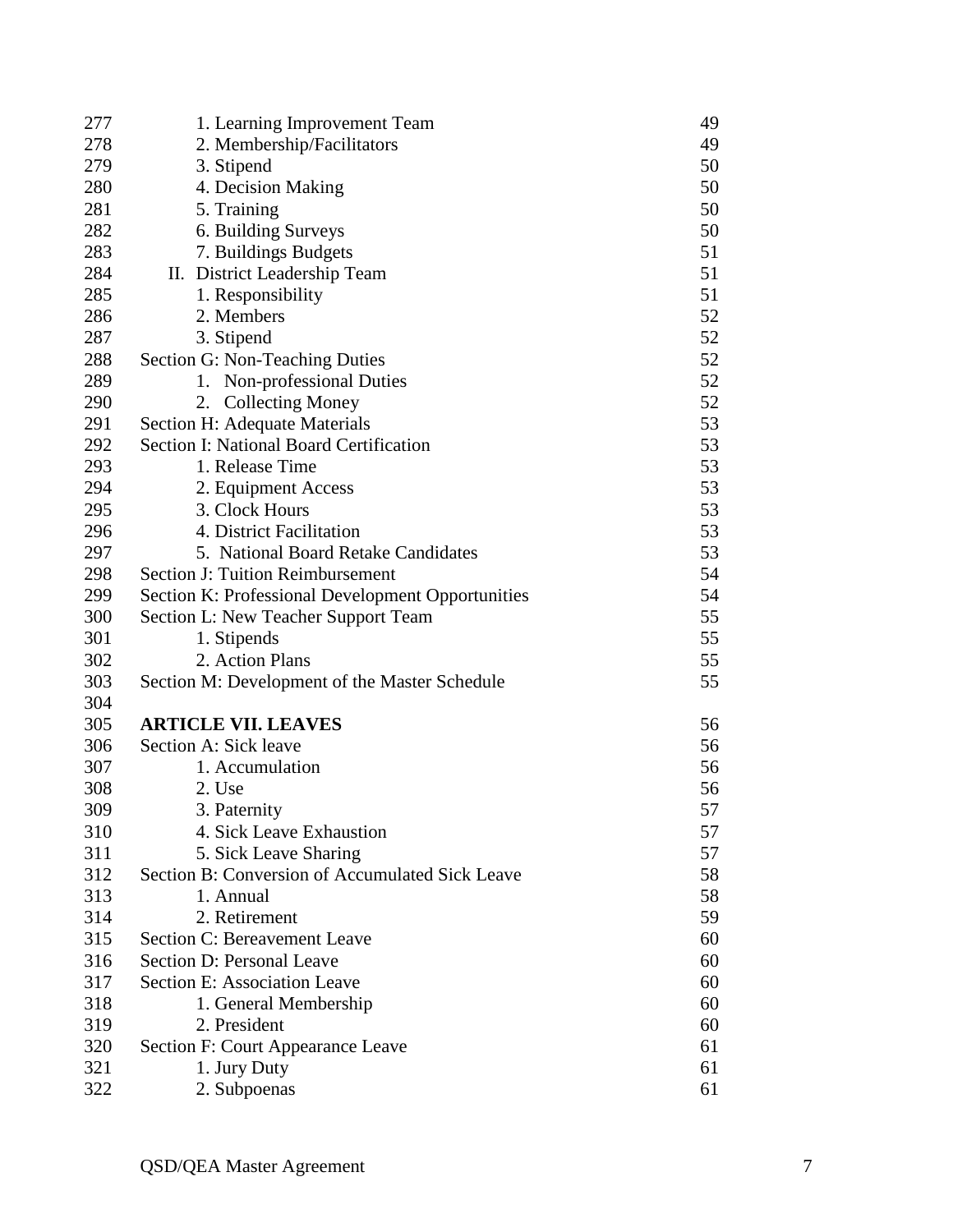| 323 | 3. Payment                                                        | 61 |
|-----|-------------------------------------------------------------------|----|
| 324 | Section G: Military Leave                                         | 61 |
| 325 | Section H: Attendance at Meetings and Conferences                 | 61 |
| 326 | Section I: Long Term Leave                                        | 61 |
| 327 | Section J: Leave Verification                                     | 62 |
| 328 | Section K: Family and Medical Leave                               | 62 |
| 329 | 1. Family and Medical Leave Act (FMLA)                            | 62 |
| 330 | 2. Sick Leave                                                     | 62 |
| 331 | 3. Health Benefits                                                | 62 |
| 332 | Section L: Washington Paid Family Leave                           | 63 |
| 333 | <b>ARTICLE VIII. FISCAL MATTERS</b>                               | 63 |
| 334 | Section A: Salary                                                 | 63 |
| 335 | 1. Schedule                                                       | 63 |
| 336 | 2. Initial Placement                                              | 63 |
| 337 | 3. Increments                                                     | 63 |
| 338 | 4. Payments                                                       | 63 |
| 339 | 5. Compliance                                                     | 63 |
| 340 | 6. University Credits/Clock Hours                                 | 64 |
| 341 | 7. Part-Time Employee                                             | 64 |
| 342 | 8. Errors in Computation                                          | 64 |
| 343 | 9. District Forms                                                 | 64 |
| 344 | 10. Retirement Notification                                       | 64 |
| 345 |                                                                   | 64 |
|     | Section B: Work Day                                               | 64 |
| 346 | 1. Length                                                         |    |
| 347 | 2.30/30 Rule                                                      | 64 |
| 348 | 3. Meetings                                                       | 64 |
| 349 | Section C: School Closures and Delayed Openings                   | 65 |
| 350 | Section D: Certificated Transportation and Expenses Reimbursement | 65 |
| 351 | Section E: Employee Work Year                                     | 65 |
| 352 | 1. Quincy Salary Schedule                                         | 65 |
| 353 | 2. School Year Length                                             | 66 |
| 354 | 3. Supplemental Work Days                                         | 66 |
| 355 | 4. Parent Conferences                                             | 66 |
| 356 | 5. Recording Student Grades                                       | 67 |
| 357 | 6. Per Diem Payment                                               | 67 |
| 358 | Section F: Insurance                                              | 67 |
| 359 | 1. Availability                                                   | 67 |
| 360 | 2. Benefits                                                       | 67 |
| 361 | 3. Premiums                                                       | 67 |
| 362 | 4. VEBA III                                                       | 67 |
| 363 | Section G: Release from Contract                                  | 68 |
| 364 | 1. Notice                                                         | 68 |
| 365 | 2. Prior to June 1                                                | 68 |
| 366 | 3. After June 1                                                   | 68 |
| 367 | 4. Emergencies                                                    | 68 |
| 368 | Section H: Extracurricular Employment                             | 68 |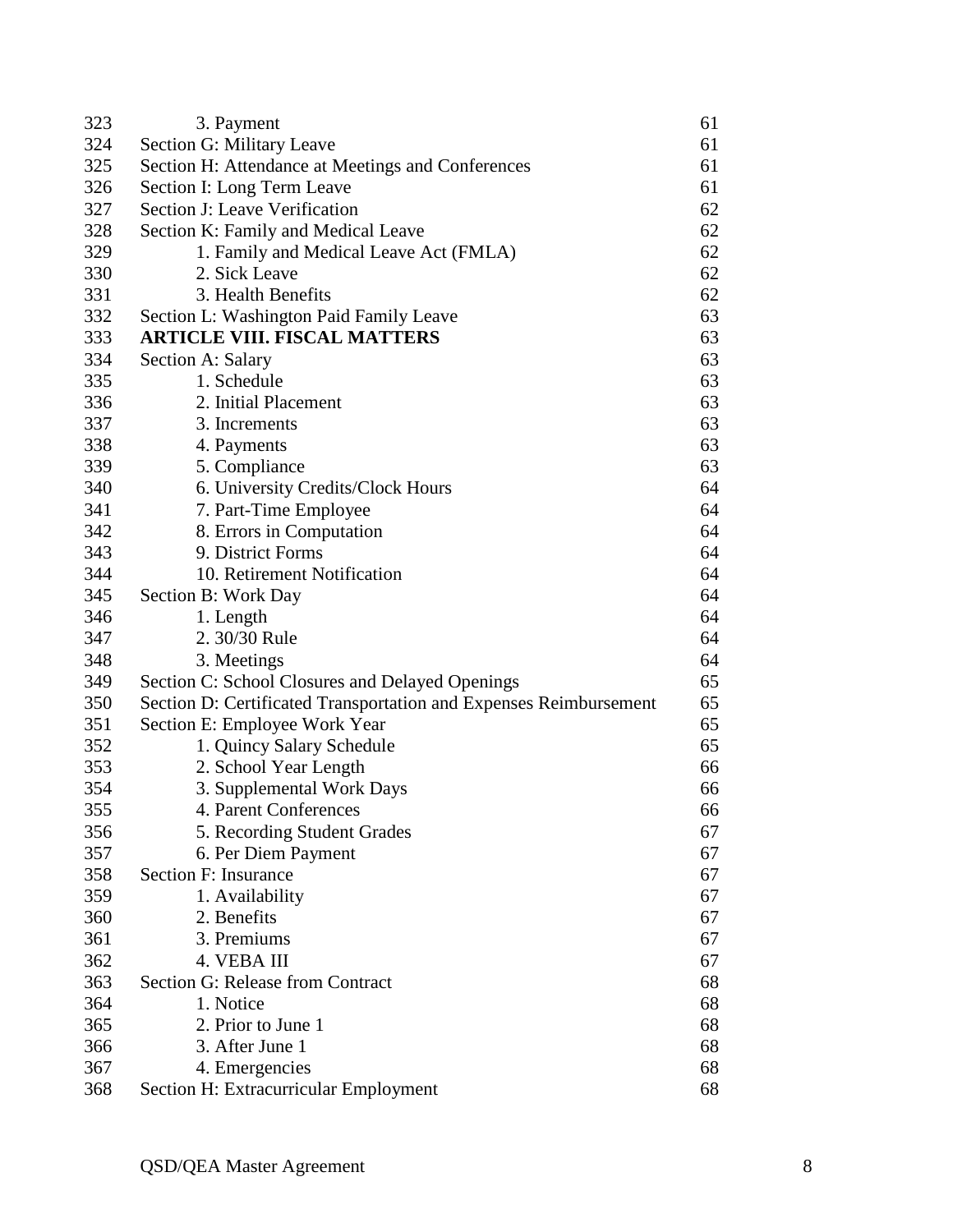| 369 | 1. Stipend                                                         | 68 |
|-----|--------------------------------------------------------------------|----|
| 370 | 2. Contract and Job Description                                    | 68 |
| 371 | 3. Removal of Contract Offer                                       | 68 |
| 372 | 4. Not a Condition of Employment                                   | 68 |
| 373 | Section I: School Calendar                                         | 69 |
| 374 | Section J: Loyalty Incentive Stipend                               | 69 |
| 375 | Section K: WA Kids                                                 | 69 |
| 376 | 1. Data Entry                                                      | 69 |
| 377 | 2. Conferences                                                     | 69 |
| 378 | Section L: Stipends for MTSS Team                                  | 69 |
| 379 | <b>ARTICLE IX. GRIEVANCE PROCEDURE</b>                             | 70 |
| 380 | Section A: Purpose                                                 | 70 |
| 381 | Section B: Definitions                                             | 70 |
| 382 | 1. Grievance                                                       | 70 |
| 383 | 2. Grievant                                                        | 70 |
| 384 | Section C: Time Limits                                             | 70 |
| 385 | Section D: Right to Representation                                 | 70 |
| 386 | Section E: Individual Rights                                       | 71 |
| 387 | <b>Section F: Procedures</b>                                       | 71 |
| 388 | <b>Section G: Miscellaneous Conditions</b>                         | 72 |
| 389 | 1. Contract Expiration                                             | 72 |
| 390 | 2. No Reprisals                                                    | 72 |
| 391 | 3. Cooperation of the Parties                                      | 73 |
| 392 | 4. Released Time                                                   | 73 |
| 393 | 5. Files                                                           | 73 |
| 394 | 6. Form                                                            | 73 |
| 395 | 7. Association Grievances                                          | 73 |
| 396 | 8. Summer Time Lines                                               | 73 |
| 397 | 9. Exclusions                                                      | 73 |
| 398 |                                                                    |    |
| 399 | <b>ARTICLE X. DURATION</b>                                         | 74 |
| 400 | Appendix A. Part I: Salary Schedule                                | 75 |
| 401 | Appendix A.1. Part II: Value of 5 LID Supplemental Days            | 76 |
| 402 | Appendix A.1. Part III: Value of 7 Cert Per Diem Supplemental Days | 77 |
| 403 | Appendix B. Part I: Supplemental Salary Schedule                   | 78 |
| 404 | Appendix B. Part II: Continued                                     | 79 |
| 405 | Appendix C. Formal Grievance Form                                  | 80 |
| 406 | Appendix D. Pre-planned Observation Form                           | 81 |
| 407 | Appendix E. Support Employee Observation Report Form               | 82 |
| 408 | Appendix F. Support Employee Final Evaluation (Short Form)         | 83 |
| 409 | Appendix G. Support Personnel Evaluation Criteria                  | 84 |
| 410 | Appendix H. Support Employee Final Evaluation (Long Form)          | 85 |
| 411 | Appendix I. Evaluation Option Form                                 | 87 |
| 412 | Appendix J. Just Cause/ The Seven Tests                            | 88 |
| 413 | Appendix K. Computer Use Policy                                    | 89 |
| 414 |                                                                    |    |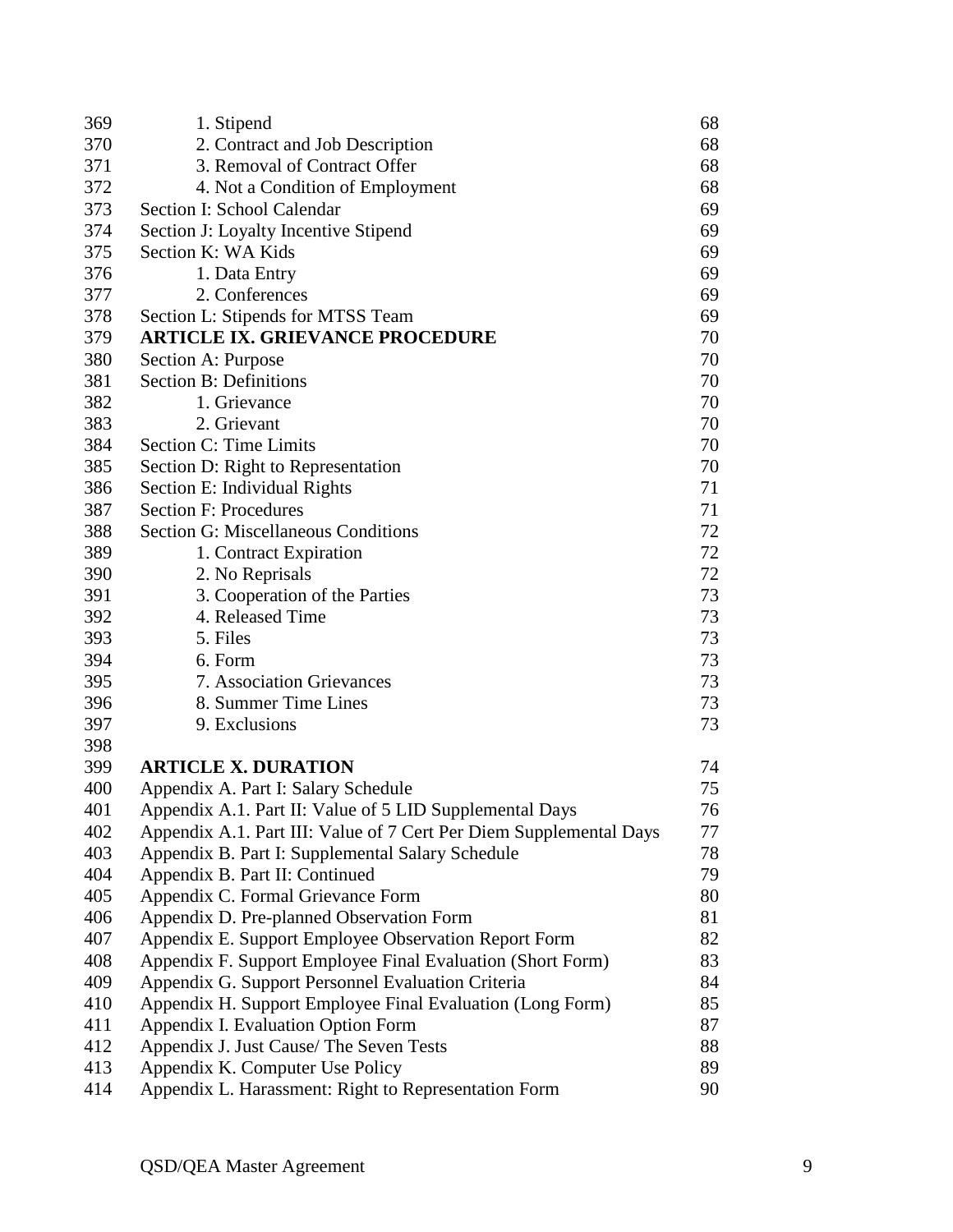| 415         | Appendix M. Decision Making Matrix               | 91  |
|-------------|--------------------------------------------------|-----|
|             | 416 Appendix N. Seniority List Sample Grid       | 92. |
| 417         | Appendix O. Quincy School District Collaboration | 93. |
| $\sqrt{40}$ |                                                  |     |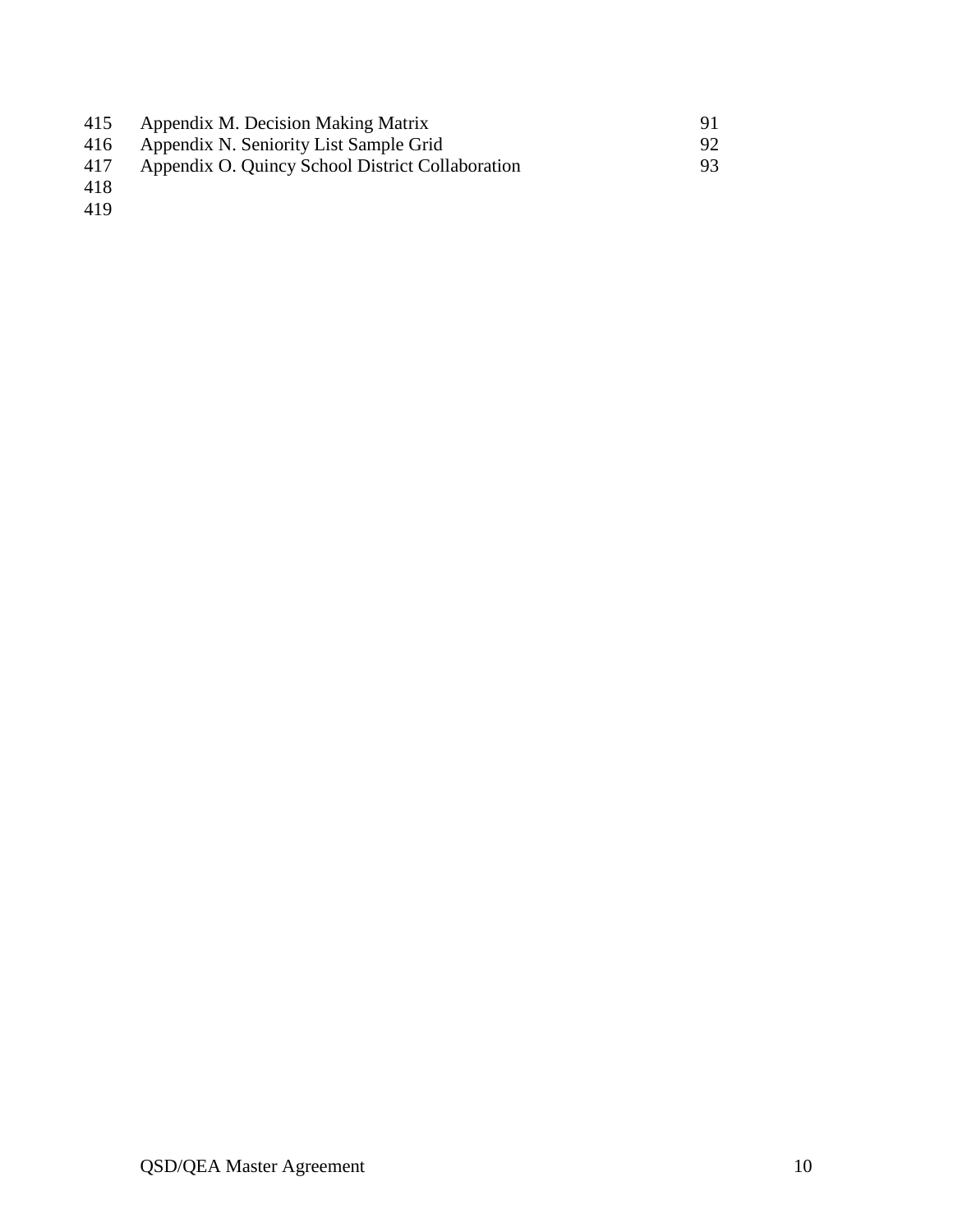| 420 |                                                                                      | <b>PREAMBLE</b>                                                                     |  |
|-----|--------------------------------------------------------------------------------------|-------------------------------------------------------------------------------------|--|
| 421 | This agreement is by and between the Quincy School District and the Quincy Education |                                                                                     |  |
| 422 | Association. It has been negotiated pursuant to RCW 41.59.                           |                                                                                     |  |
| 423 |                                                                                      |                                                                                     |  |
| 424 |                                                                                      |                                                                                     |  |
| 425 |                                                                                      | <b>ARTICLE I. ADMINISTRATION</b>                                                    |  |
| 426 |                                                                                      |                                                                                     |  |
| 427 |                                                                                      | <b>Section A. Definition of Terms</b>                                               |  |
| 428 |                                                                                      | 1. The term "Board" shall mean the Board of Directors of Quincy School District     |  |
| 429 |                                                                                      | No. 144-101 as the governing body of the district.                                  |  |
| 430 |                                                                                      |                                                                                     |  |
| 431 |                                                                                      | 2. The term "District" shall mean Quincy School District No. 144-101, Quincy,       |  |
| 432 |                                                                                      | Grant County, Washington.                                                           |  |
| 433 |                                                                                      |                                                                                     |  |
| 434 |                                                                                      | 3. The term "Association" shall mean Quincy Education Association which is an       |  |
| 435 |                                                                                      | affiliate of the Washington Education Association (WEA) and the National            |  |
| 436 |                                                                                      | Education Association (NEA).                                                        |  |
| 437 |                                                                                      |                                                                                     |  |
| 438 |                                                                                      | 4. The term "Parties" shall mean the district and the Association.                  |  |
| 439 |                                                                                      |                                                                                     |  |
| 440 |                                                                                      | 5. The term "Agreement" shall mean this Collective Bargaining Agreement.            |  |
| 441 |                                                                                      |                                                                                     |  |
| 442 | 6.                                                                                   | The term "Employee" shall mean those persons for whom the Association is            |  |
| 443 |                                                                                      | recognized as the duly authorized bargaining agent.                                 |  |
| 444 |                                                                                      |                                                                                     |  |
| 445 |                                                                                      | 7. The term "day" shall mean any day the District business office is open for       |  |
| 446 |                                                                                      | business with the public.                                                           |  |
| 447 |                                                                                      |                                                                                     |  |
| 448 |                                                                                      | 8. The term "Superintendent" shall mean the chief administrative officer of the     |  |
| 449 |                                                                                      | District or his/her designee.                                                       |  |
| 450 |                                                                                      |                                                                                     |  |
| 451 |                                                                                      | 9. The term "President" shall mean the President of the Association or his/her      |  |
| 452 |                                                                                      | designee.                                                                           |  |
| 453 |                                                                                      |                                                                                     |  |
| 454 |                                                                                      | 10. The term "individual contract" shall mean the individual contract issued to and |  |
| 455 |                                                                                      | signed by each employee pursuant to RCW 28A.405.210.                                |  |
| 456 |                                                                                      |                                                                                     |  |
| 457 |                                                                                      | 11. The term "supplemental contract" shall mean the contract issued and signed in   |  |
| 458 |                                                                                      | accordance with RCW 28A.405.240.                                                    |  |
| 459 |                                                                                      |                                                                                     |  |
| 460 |                                                                                      | 12. The term "extended contract" shall mean that individual, supplemental contract  |  |
| 461 |                                                                                      | that is issued to an employee for days beyond the employee's basic school year of   |  |
| 462 |                                                                                      | one-hundred-eighty (180) days. Such contracts are non-continuing one (1) year       |  |
| 463 |                                                                                      | only.                                                                               |  |
| 464 |                                                                                      |                                                                                     |  |
| 465 |                                                                                      | 13. The term "RCW" shall mean Revised Code of Washington.                           |  |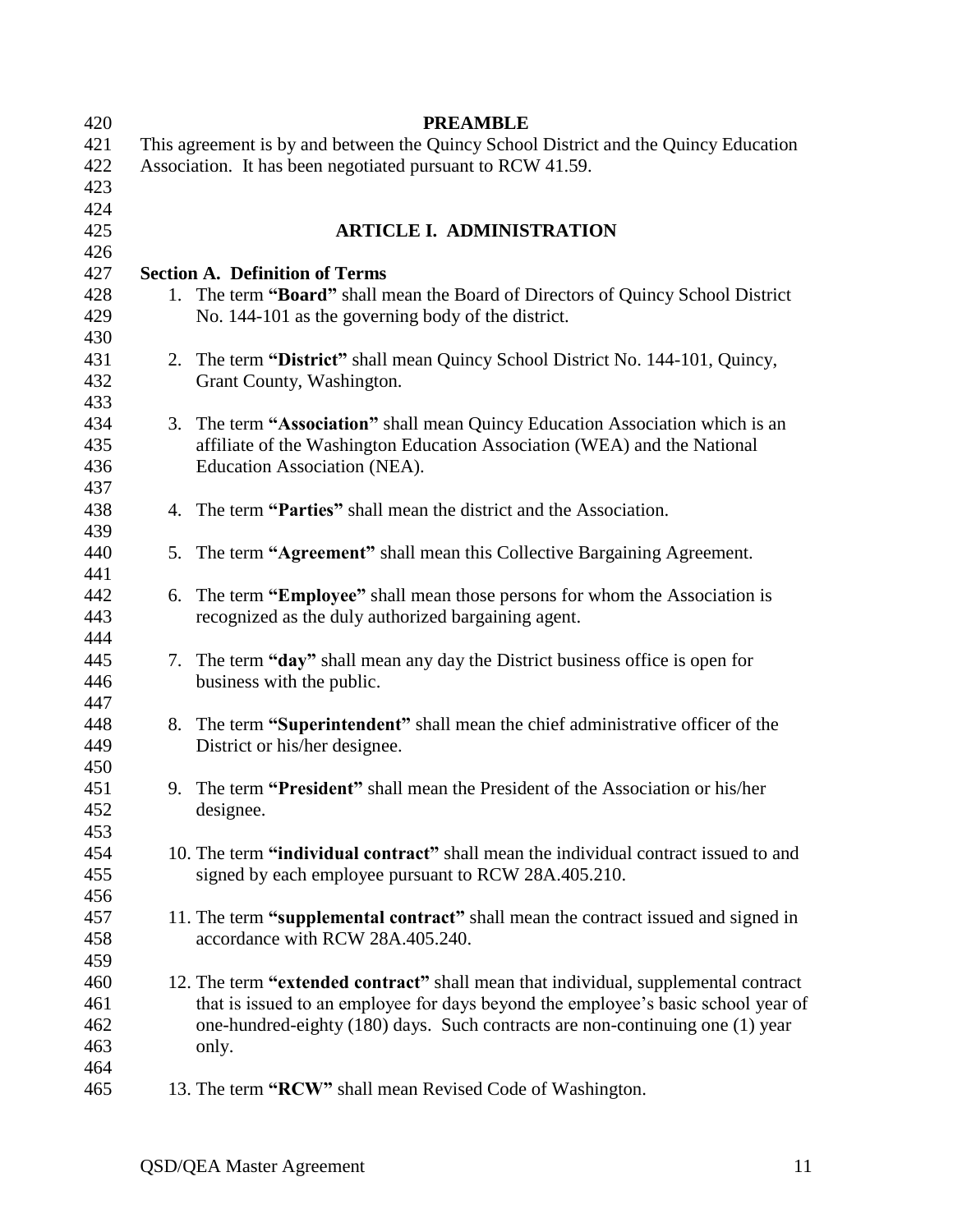| 466        | 14. The term "WAC" shall mean Washington Administrative Code.                            |
|------------|------------------------------------------------------------------------------------------|
| 467        |                                                                                          |
| 468        | 15. The term "SPI" shall mean the Washington State Superintendent of Public              |
| 469        | Instruction or his/her office.                                                           |
| 470        |                                                                                          |
| 471        | 16. The term "BEA" shall mean Basic Education Act.                                       |
| 472        |                                                                                          |
| 473        | 17. The term "AR" shall mean Association Representative(s).                              |
| 474        |                                                                                          |
| 475        | 18. The term "PERC" shall mean the Washington State Public Employee Relations            |
| 476        | Commission.                                                                              |
| 477        |                                                                                          |
| 478        | 19. The term "LEAP" shall mean the Salary Allocation Model of the State of               |
| 479        | Washington (Legislative Evaluation Accountability Program).                              |
| 480        |                                                                                          |
| 481        | <b>Section B. Recognition</b>                                                            |
| 482        | 1. Bargaining Unit Makeup: The district recognizes the Association as the                |
| 483        | exclusive bargaining agent for all certificated employees of the District excluding      |
| 484        | the Superintendent, Assistant Superintendents, Principals, and Assistant                 |
| 485        | Principals.                                                                              |
| 486        |                                                                                          |
| 487        | 2. Long-Term Substitutes: Long-term substitutes are included in the bargaining           |
| 488        | unit if: the substitute teacher who holds a valid teaching certificate and has           |
| 489        | worked thirty (30) or more seven-and three-quarters (7 $\frac{3}{4}$ ) hour days for the |
| 490        | District as a substitute teacher during the current or immediately preceding school      |
| 491        | year, and who continues to be available for employment, or any substitute teacher        |
| 492        | who holds a valid teaching certificate and who serves for twenty (20) or more            |
| 493        | consecutive full days in the same assignment.                                            |
| 494        |                                                                                          |
| 495        | Article I. Administration                                                                |
| 496<br>497 | Article II. Business                                                                     |
|            | Article III. Employee Rights, not including Section G<br>Article VI. Instruction         |
| 498<br>499 | Article IX. Grievance Procedure                                                          |
| 500        |                                                                                          |
| 501        | Appendix A. Salary                                                                       |
|            | Appendix B. Supplemental Salary (only if applicable to substitute assignment)            |
| 502        | Appendix C. Grievance F                                                                  |
| 503<br>504 | Appendix O. Just Cause Guidelines                                                        |
| 505        |                                                                                          |
| 506        | Substitutes who hold an emergency or conditional certificate shall not be eligible       |
|            | under this provision.                                                                    |
| 507        |                                                                                          |
| 508        | 3. Exclusivity: The District shall not recognize nor shall it bargain with any other     |
| 509        | Employee organization seeking or claiming to represent employees unless such             |
| 510        | organization has been certified by PERC as the exclusive bargaining agent for            |
| 511        | Employees.                                                                               |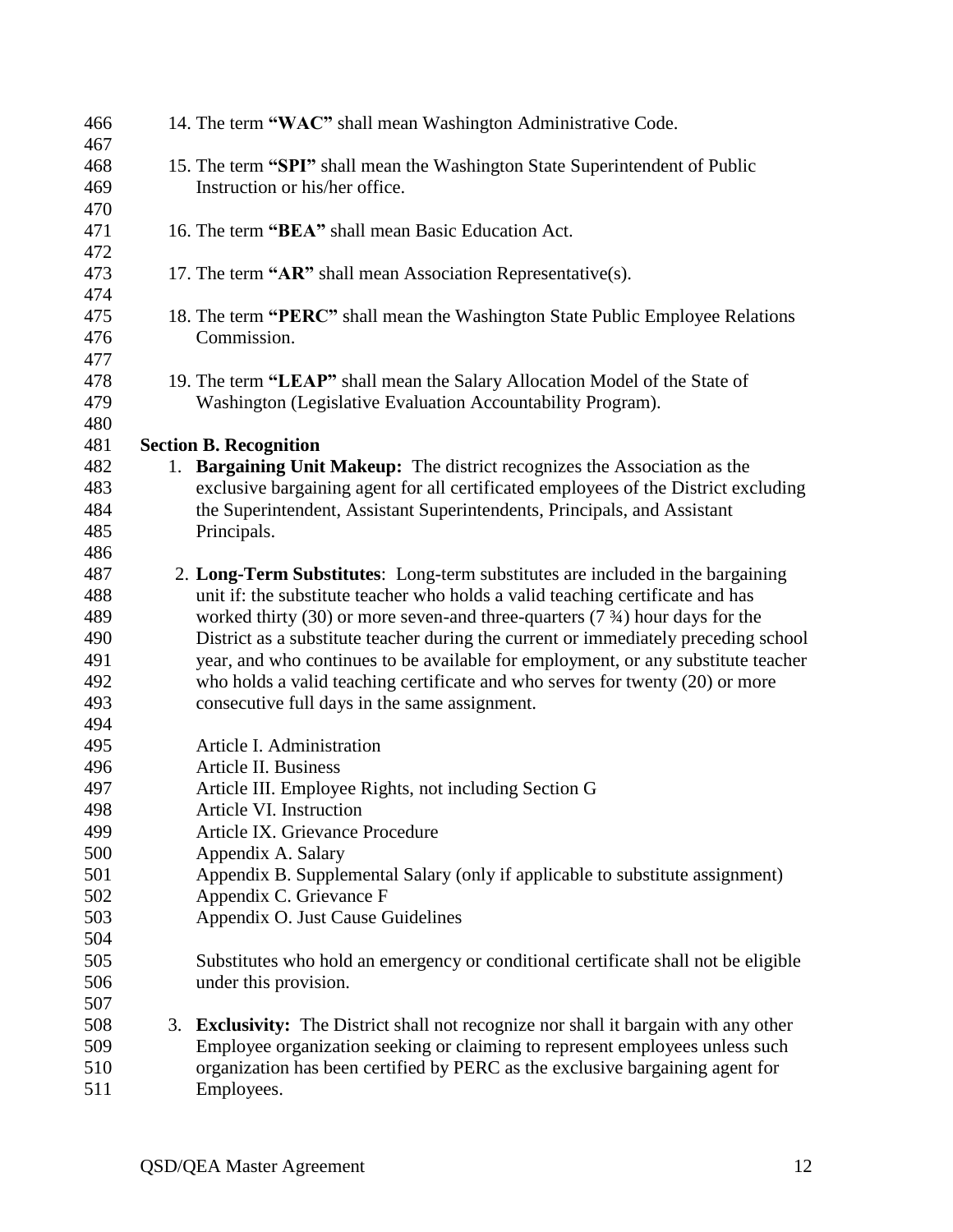#### **Section C. Status of the Agreement**

- This shall be the sole Agreement between the Parties regarding wages, hours, and terms
- and conditions of employment. It shall supersede any rules, regulations, policies,
- resolutions, or practices of the District which shall be contrary to or inconsistent with its terms.
- 
- Unless otherwise provided in this Agreement, nothing shall be interpreted to reduce or
- otherwise diminish from current individual salaries and/or economic benefits of the District in effect prior to the effective dates of this agreement.
- 
- **Section D. Individual, Extended, and Supplemental Contracts**
- When individual, extended, or supplemental contracts between the District and an individual employee are offered and accepted, such contracts shall be subject to and consistent with the terms of this Agreement. If an individual, extended, or supplemental contract contains any language inconsistent with this Agreement, this Agreement shall be
- controlling.
- 

## **Section E. Conformity to Law**

- This Agreement shall be governed and construed according to the Constitution and Laws of the State of Washington. If any provision of this Agreement, or any application of the Agreement to any employee or groups of employees shall be found contrary to law by a court or administrative agency of competent jurisdiction, such provision or application shall have effect only to the extent permitted by law, and all other provisions or
- applications of the Agreement shall continue in full force and effect.
- 
- If any provision of this Agreement is held to be contrary to law, the Parties shall commence negotiations on said provision as soon thereafter as is reasonably possible.
- 

## **Section F. Distribution of Agreement**

- Following ratification of this Agreement, the Association shall prepare a draft for mutual editing. After agreement has been reached on the edit of the Agreement, the District shall print two (2) copies for signing. One (1) copy shall be retained by the District and
- other copy by the Association. The District will make an electronic copy of the
- agreement available to all members via the District website.
- 

## **Section G. Joint Meetings of Labor and Management**

- Representatives of the Parties shall meet no less often than three (3) times during the
- regular school year in order to monitor the administration of the Agreement and to pursue
- mutual problem identification and mutual problem solving. Such meetings shall not be
- grievance resolution conferences nor shall they be collective bargaining sessions regarding this or successor Agreements.
- 

## **Section H. Changes in Terms and Conditions of Employment**

- No changes affecting Employee wages, hours, and terms and conditions of employment
- shall be adopted and/or implemented by the District unless such are mutually agreed to
- by the Parties.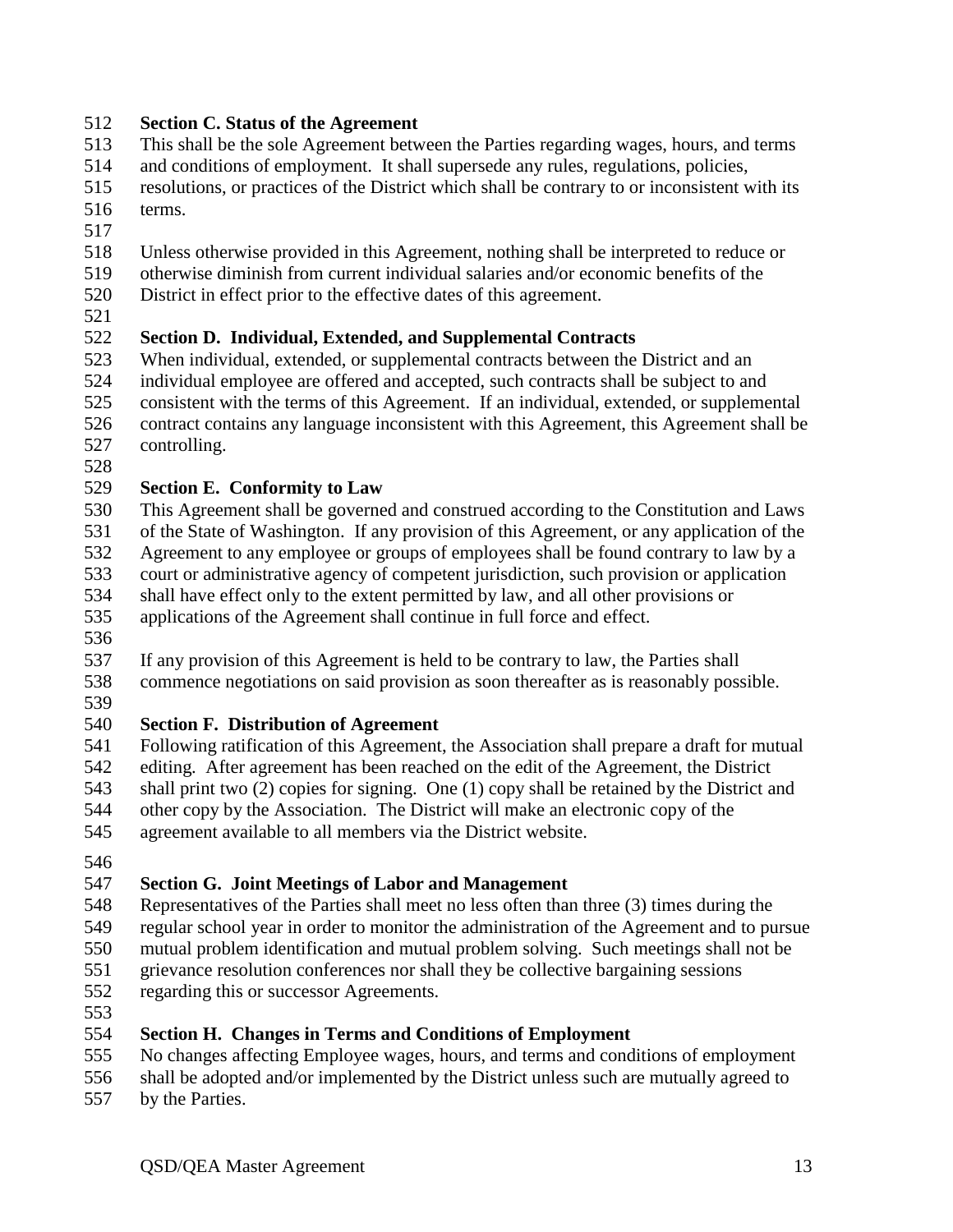- **ARTICLE II. BUSINESS Section A. Dues, Deductions, and Representation Fees 1. Voluntary Membership:** Any employee represented by this agreement may become a member of the Association. Each member shall file with the payroll office a notice of voluntary membership and authorization for dues deductions. Such authorization, once filed, shall be a continuous authorization for the District to deduct Association dues including NEA and WEA dues in accordance with the unified dues structure of the Association. Dues deductions for less than a full year shall be prorated. A notice of authorization may be revoked by following the process on the membership form. 2**. Deductions:** All of the dues or fees shall be deducted from the employee's paycheck in twelve monthly installments beginning with the first month of employment. Employees working less than a full year shall have dues or fees deducted only for the months of actual employment. The monthly deduction shall be in an amount equal to 1/12 of the total annual dues. The amount of the annual dues shall be submitted to the District by the Association in writing on or before August 31 of each school year. A list of the employees who are subject to dues deductions shall be supplied to the Association by the District prior to October 30 of each year and each month thereafter during the school year. **Section B. Hold Harmless** The Association agrees to defend at its expense and hold the District harmless against any legal action brought against the District as a result of these dues provisions. **Section C. Other Deductions** Upon receipt of written authorization, the District shall deduct from the salary of employees, premiums for those insurance and annuity programs which have been approved by the Association and the District for such deductions. The sums which are deducted as premiums for approved insurance and annuity programs shall be forwarded in accordance with the written authorization. All new annuity programs must have a minimum of five (5) participants as per board 593 policy for the district to administer. The Board and QEA will agree to identify by August  $10<sup>th</sup>$  insurance companies to be made available for the following year.  $10<sup>th</sup>$  insurance companies to be made available for the following year.
- 

## **Section D. Management Rights**

 1. All rights, powers, prerogatives, duties, and authority which the Board now has or had prior to the signing of this Agreement are retained by the Board except for those which are specifically abridged or modified by the Agreement or law. Such abridgment or modification shall be to the extent specifically set forth in this Agreement and such abridgments or modifications are to be strictly construed.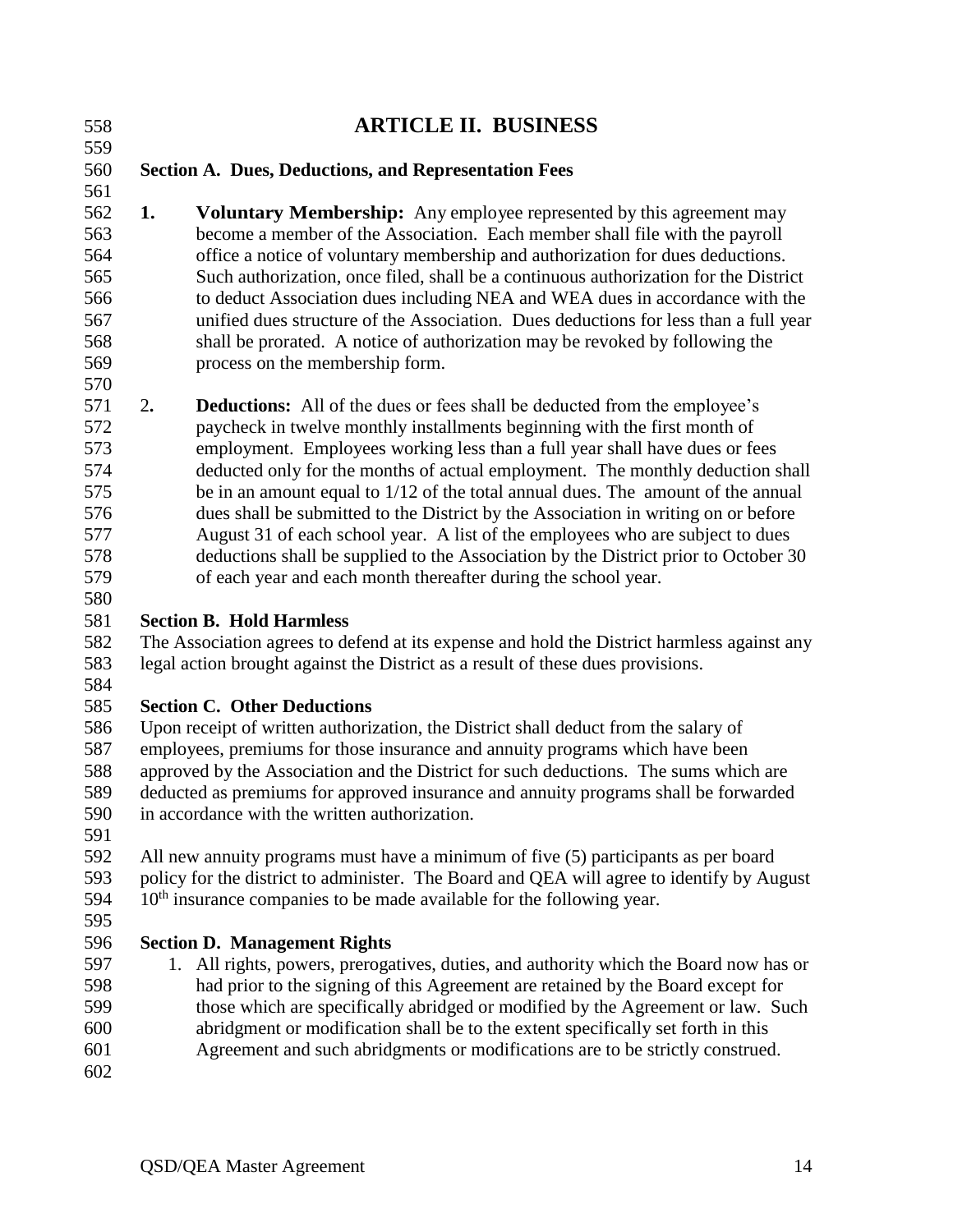2. Use of School Equipment: All equipment, including small/ attractive items such as computers, printers, projectors, video cassette recorders, tools, PDA's, cameras, etc. are the sole property of the Quincy School District regardless of the funding source. **Section E. Association Rights** 1. **Information:** The Board shall, upon request and upon reasonable notice, provide the Association with public documents and/or data which will assist it in developing intelligent, accurate, informed, and constructive programs on behalf of employees and their students. All such documents and records shall be provided in a timely manner, consistent with the District equipment and personnel. Upon request, the Board shall furnish the Association all public information necessary for its functioning as exclusive bargaining representative. 2. **Released Time for Meetings:** Whenever the presence of any AR or any employee is required during working hours in local grievance proceedings, or joint District/Association business, he/she shall suffer no loss in pay. 3. **Use of School Buildings:** Upon approval of the building principal, the Association and the representatives shall have the right of access to school building for organizational purposes before or after normal working hours providing there is no interference with any school program. 4. **Use of School Equipment:** Upon notification of the building principal, the Association shall have the right to use school equipment at reasonable times, when such equipment is not otherwise in use. The Association shall pay for the reasonable cost of all materials and supplies incidental to such use. 5. **Bulletin Boards:** The association shall have, in each school building, the exclusive use of a bulletin board in each faculty lounge. 6. **Mail Facilities and Mail Boxes:** The Association shall have the right to use the intra-District mail facilities and school mailboxes and will follow the computer guidelines described in Appendix K and acknowledges that email communication does not include a right of privacy. 7. **Board Policy Revision:** The Superintendent shall notify the Association of any revisions of personnel policy that are proposed or under consideration before adoption of any such policy. The Board reserves the right to formulate and adopt policy in emergency situations without complying with the above provision. 8. **Administrative Hiring Teams:** The District will notify QEA leadership at the time of posting any building principal position. The QEA will provide a member to the interview committee when an interview committee is used.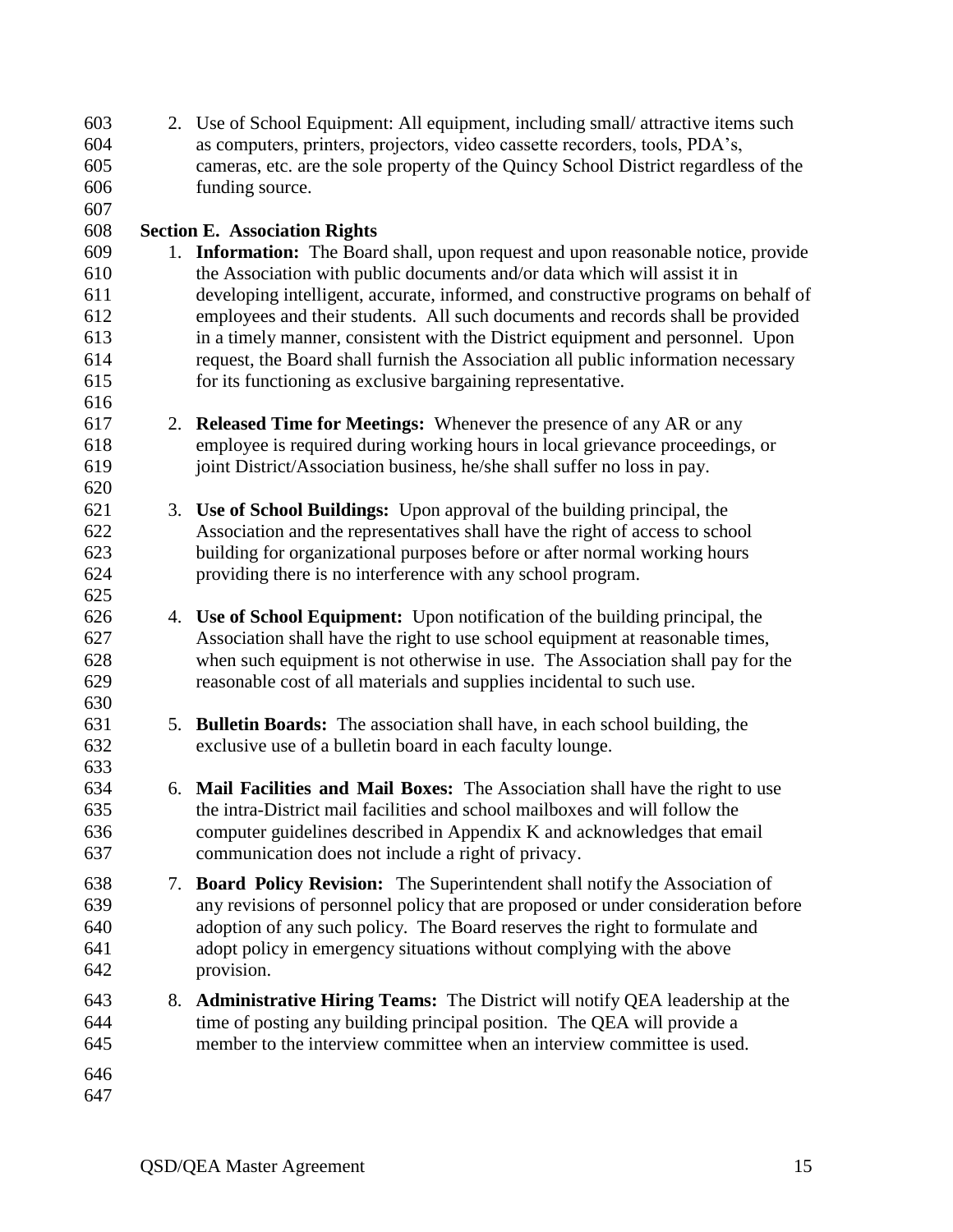| 648        | <b>ARTICLE III. EMPLOYEE RIGHTS</b>                                                                              |
|------------|------------------------------------------------------------------------------------------------------------------|
| 649        |                                                                                                                  |
| 650<br>651 | <b>Section A. Just Cause</b><br>1. Discipline: No employee shall be disciplined or suspended without just cause. |
| 652        | (Refer to Appendix J)                                                                                            |
| 653        |                                                                                                                  |
| 654        | 2. Written Grounds: The specific grounds forming the basis for disciplinary                                      |
| 655        | actions shall be made available to the employee in writing at the time discipline                                |
| 656        | action is taken.                                                                                                 |
| 657        |                                                                                                                  |
| 658        | 3. Association Representation: Employees shall be entitled to the presence of an                                 |
| 659        | AR at any hearing, meeting, or conference involving the employee regarding                                       |
| 660        | disciplinary actions or the investigation thereof at which the employee is present.                              |
| 661        | When a request for such AR is made, no action shall be taken with respect to the                                 |
| 662        | employee until such AR is present, provided the process is not delayed more than                                 |
| 663        | one (1) day, after which time the District may act without the presence of an AR.                                |
| 664        |                                                                                                                  |
| 665        | 4. Privacy and Confidentiality: Any disciplinary actions taken by any agent of the                               |
| 666        | District shall be made in private and in confidence and not in the presence of                                   |
| 667        | students, parents, other Employees, or at public gatherings. This rule shall apply                               |
| 668        | unless such remarks have a valid professional purpose in the non-private setting.                                |
| 669        |                                                                                                                  |
| 670        | <b>Section B. Complaint Procedure</b>                                                                            |
| 671        | 1. Procedural Requirement: Any complaint regarding an employee made to any                                       |
| 672        | member of the administration which does or may influence evaluation of the                                       |
| 673        | employee or which may lead to a disciplinary action shall, within ten (10) days of                               |
| 674        | receipt of the complaint by an administrator, be processed according to this                                     |
| 675        | procedure.                                                                                                       |
| 676<br>677 | <b>Step 1. PRINCIPAL:</b> The employee's principal shall meet with the employee to                               |
| 678        | apprise the employee of the full nature of the complaint. They shall attempt to                                  |
| 679        | resolve the matter informally.                                                                                   |
| 680        |                                                                                                                  |
| 681        | Step 2. PRINCIPAL AND COMPLAINANT: In the event a complaint is                                                   |
| 682        | unresolved at Step 1, the employee may request a conference with the                                             |
| 683        | complainant and the principal to attempt to resolve the complaint. If the                                        |
| 684        | complaint is unresolved as a result of such conference or if no mutually                                         |
| 685        | acceptable conference can be agreed on, the employee may appeal the complaint                                    |
| 686        | to Step 3.                                                                                                       |
| 687        |                                                                                                                  |
| 688        | Any complaint unresolved at Step 2 shall be submitted in writing by the                                          |
| 689        | complainant to the Employee and/or the principal (or supervisor) with copies to                                  |
| 690        | all other persons involved, including the superintendent.                                                        |
| 691        |                                                                                                                  |
| 692        | <b>Step 3. SUPERINTENDENT:</b> At the request of the Employee or principal, any                                  |
| 693        | complaint unresolved at Step 2 shall be reviewed by the Superintendent.                                          |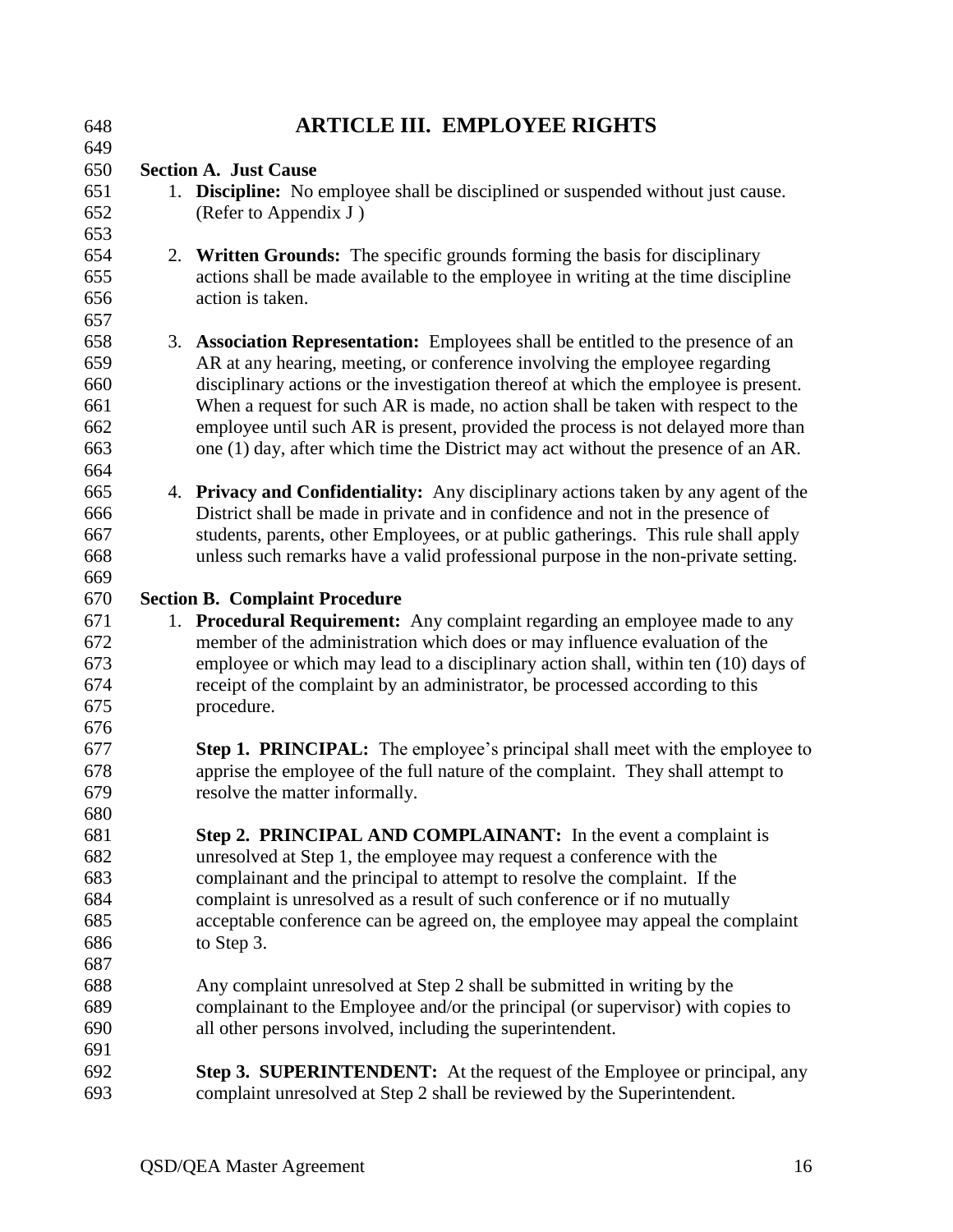- The Superintendent shall attempt to meet with the principal, the complainant, and the Employee jointly and shall attempt to reach a satisfactory solution to all persons involved. In the event such a solution is found, it shall be reduced to writing and signed by the participants to the conference.
- 
- 2. **Use of Findings:** Upon completion of the required steps of the Complaint Procedure, the findings may be used in the employee's evaluation process. No complaint against an employee may be used in a disciplinary action or evaluation against that employee unless the complaint was discussed with the employee in a timely fashion pursuant to this section.
- 3. **Representation:** The employee shall have the right to representation by an AR at any meetings or conferences regarding the complaint beyond Step 1 of the procedure.
- 

# **Section C. Organizing Rights**

- Employees shall have the right freely to organize, join, and support the Association for the purpose of engaging in collective bargaining or refrain from any of such activities. The Parties shall not directly or indirectly discourage or deprive or coerce any employee in the enjoyment of any rights conferred by RCW 41.59 or other laws of Washington or
- the United States.
- 

# **Section D. Non-Discrimination**

- The Parties shall not discriminate against any employee with respect to hours, wages, or
- any terms or conditions of employment by reason of his/her membership or non-
- membership in the Association, his/her participation in any activities or non-participation
- in the Association or collective negotiations with the Board, or his/her institution or
- refusal to institute any grievance, complaint, or proceeding under this Agreement or
- otherwise with respect to any terms or conditions of employment.
- 
- The provisions of this Agreement shall be applied without regard to domicile, race, creed,<br>
T25 religion, color, national origin, age, sex, marital status, honorably-discharged, veteran or religion, color, national origin, age, sex, marital status, honorably-discharged, veteran or military status, political activity or lack thereof, or the presence of any sensory, mental or physical disability except as required in accordance with this Agreement or as otherwise
- provided by law.
- Membership in the Association shall not be denied to any employee because of domicile, race, creed, religion, color, national origin, age, sex, marital status, or the presence of any sensory, mental or physical handicap.
- 
- **Section E. Personnel File**
- 1. **Access and Copies:** Employees and former employees shall, upon request, have the right to inspect all contents of their personnel files. Upon request, a copy of any document contained therein shall be given to the employee. No secret, duplicate, alternate, or other personnel file shall be kept.
-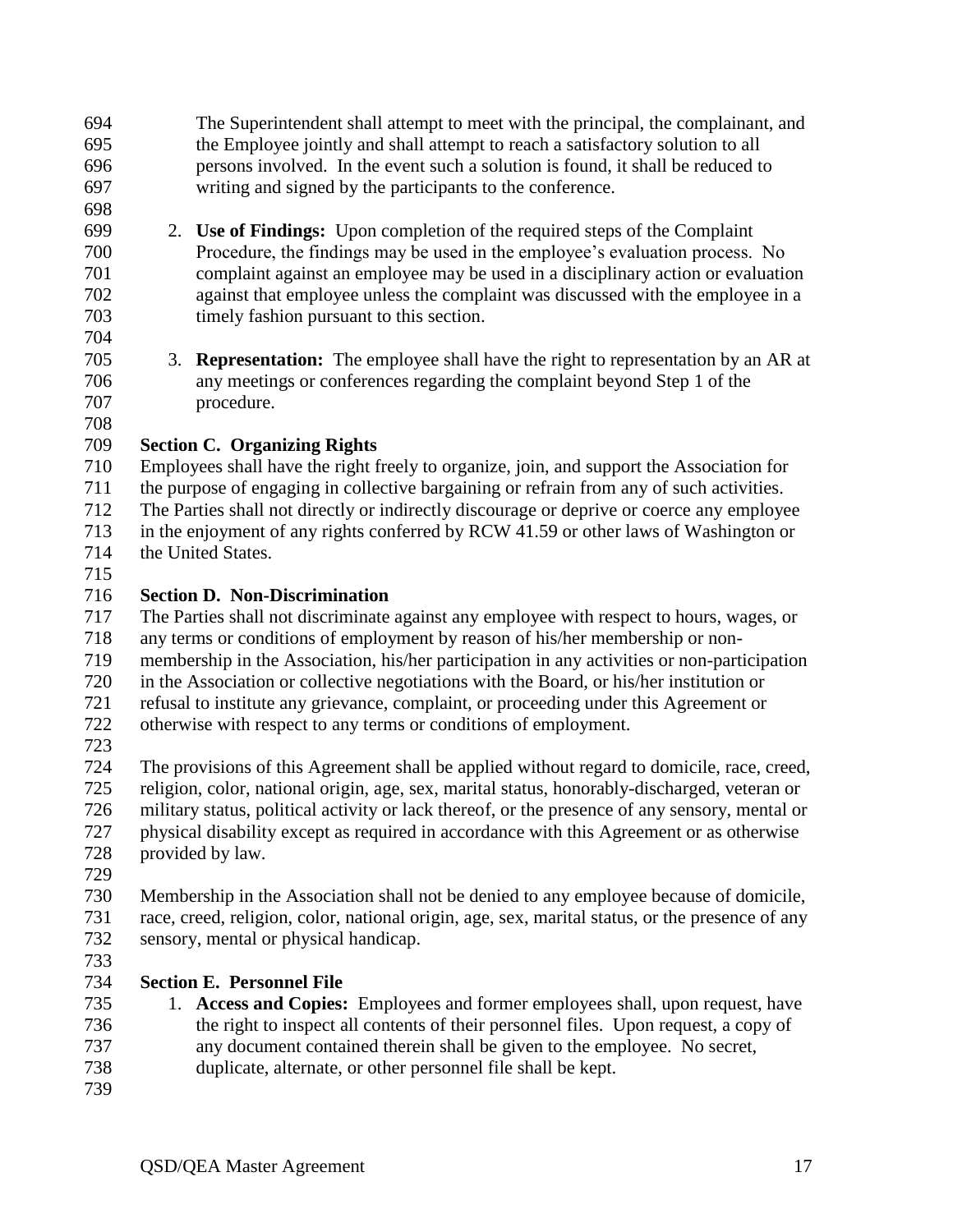| 740<br>741 | 2. File Inspections: Reviews of personnel files shall be made in the presence of a<br>district administrator. The employee may be accompanied by an AR. |
|------------|---------------------------------------------------------------------------------------------------------------------------------------------------------|
| 742        |                                                                                                                                                         |
| 743        | 3. Minimum Contents: Each employee's personnel file shall contain the following                                                                         |
| 744        | minimum items of information: all evaluation reports, copies of annual contracts,                                                                       |
| 745        | teaching certificate, and a transcript of academic records.                                                                                             |
| 746        |                                                                                                                                                         |
| 747        | 4. Material Bar: Any derogatory material not shown to an employee within ten                                                                            |
| 748        | (10) days after receipt or composition shall not be allowed as evidence in any                                                                          |
| 749        | grievance or in any disciplinary action against such employee nor may it be                                                                             |
| 750        | placed in his/her file.                                                                                                                                 |
| 751        |                                                                                                                                                         |
| 752        | No evaluation, correspondence, or other material making derogatory reference to                                                                         |
| 753        | an employee's competence, character, or manner shall be kept or placed in the                                                                           |
| 754        | personnel file without the employee's knowledge.                                                                                                        |
| 755        |                                                                                                                                                         |
| 756        | 5. File Inventories: Upon request by the employee and after examination of his/her                                                                      |
| 757        | file by the Superintendent, the Superintendent shall sign a file inventory to verify                                                                    |
| 758        | contents.                                                                                                                                               |
| 759        |                                                                                                                                                         |
| 760        | 6. <b>Removal of Materials:</b> After seven years the District may remove and destroy                                                                   |
| 761        | employee's evaluation reports. After three years, upon request of the employee,                                                                         |
| 762<br>763 | the District shall remove and destroy any adverse materials (excluding<br>evaluation reports) upon which no subsequent action has been taken as allowed |
| 764        | by law. (note: RCW 28A.400.301(8))                                                                                                                      |
| 765        | <b>Section F. Employee Protection</b>                                                                                                                   |
| 766        | 1. Liability: The district shall provide Liability Insurance Coverage for all                                                                           |
| 767        | employees.                                                                                                                                              |
| 768        |                                                                                                                                                         |
| 769        |                                                                                                                                                         |
| 770        | The District agrees to hold employees harmless and defend them for legal liability                                                                      |
| 771        | arising from any act or failure to act during the course of their employment,                                                                           |
|            | provided such employees at the time of the complaint were acting within the                                                                             |
| 772        | scope of their employment and/or under the direction of the District's policy. The                                                                      |
| 773        | District's responsibility shall be limited to the coverage afforded for employees                                                                       |
| 774        | by the District's Liability Insurance Policy, which shall comply with state law.                                                                        |
| 775        | This coverage will not apply if the employee's loss is a result of negligence on                                                                        |
| 776        | their part.                                                                                                                                             |
| 777        |                                                                                                                                                         |
| 778        | 2. Personal Property: The District shall include the personal property of                                                                               |
| 779        | employees in the District's insurance program according to RCW 28A.400.370                                                                              |
| 780        | that covers damage to personal property used by the employee and judged                                                                                 |
| 781        | necessary for fulfillment of the employee's teaching position. To be eligible for                                                                       |
| 782        | coverage and reimbursement, the employee must have registered and valued the                                                                            |
| 783        | property with the proper building principal. Reimbursement shall be subject to                                                                          |
| 784<br>785 | settlement with the District's insurance carrier.                                                                                                       |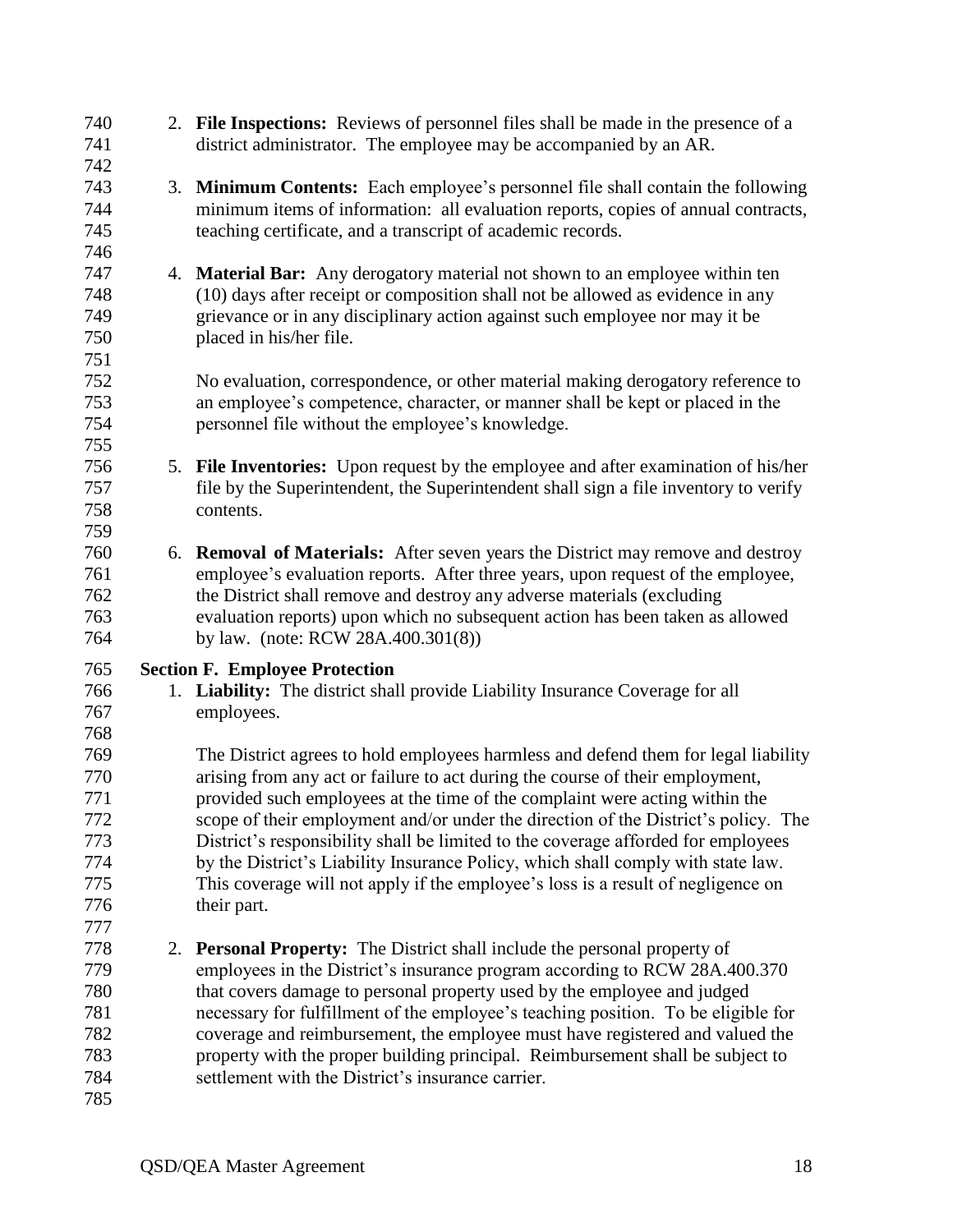The loss of money or loss and/or damage to automobiles and other vehicles are not covered under this agreement. 3. **Threats:** Any employee who is threatened with physical harm by any person or group while carrying out assigned duties shall immediately notify his/her principal, or in his/her absence or inaccessibility any District administrator, and if necessary, the appropriate law enforcement authority. Immediate steps shall be taken by the principal or other administrator in cooperation with the employee to provide for the employee's safety and assist in contacting law enforcement authorities, if appropriate. Steps may include notifying law enforcement and/or other earnest efforts. Precautionary measures for the employee's safety shall be reported to the employee by the administrator at the earliest possible time. 4. **Self-Protection:** Employees may use reasonable measures with a student, patron, or other person as is necessary to protect him/herself, his/her students or his/her colleagues from attack, physical or verbal abuse or injury, or to prevent damage to District or personal property. 5. **Absence Due to Attack or Accidents on the Job:** Whenever an employee is absent from employment as a result of an accident on the job or a physical attack sustained in the course of employment, the employee shall be paid full salary for 807 the period of absence for up to six (6) months, less the amount of an L  $&$  I compensation awarded prior to the time any personal sick leave is charged against the employee. No part of such absence shall be charged to annual or accumulated sick leave. 6. **Property Replacement:** The District shall reimburse employees for replacement of clothing or other personal property damaged, destroyed, or stolen during the course of an attack or assault on the employee while the employee is engaged in the duties of his/her employment. Verification of replacement is required. Reimbursement shall be for the amount of homeowner's deductible, not to exceed 817 \$250. 7. **Dangerous Students:** In the event a student is assigned to an employee's class who evidences symptoms or behaviors that could present a health or safety problem to the employee or other students, the assigning principal shall, within three (3) student days of registration, inform each employee who has the need to know concerning any student's history of exceptional misconduct or identified behavior problems. The District shall provide this information based upon any written records that the District maintains or which it receives from a law enforcement agency or previous school district. Information shared shall adhere to state law and federal law. 8. **Locker Searches:** Searches of student lockers for weapons, illegal drugs alcohol, and other illegal materials shall be conducted by principals on an unscheduled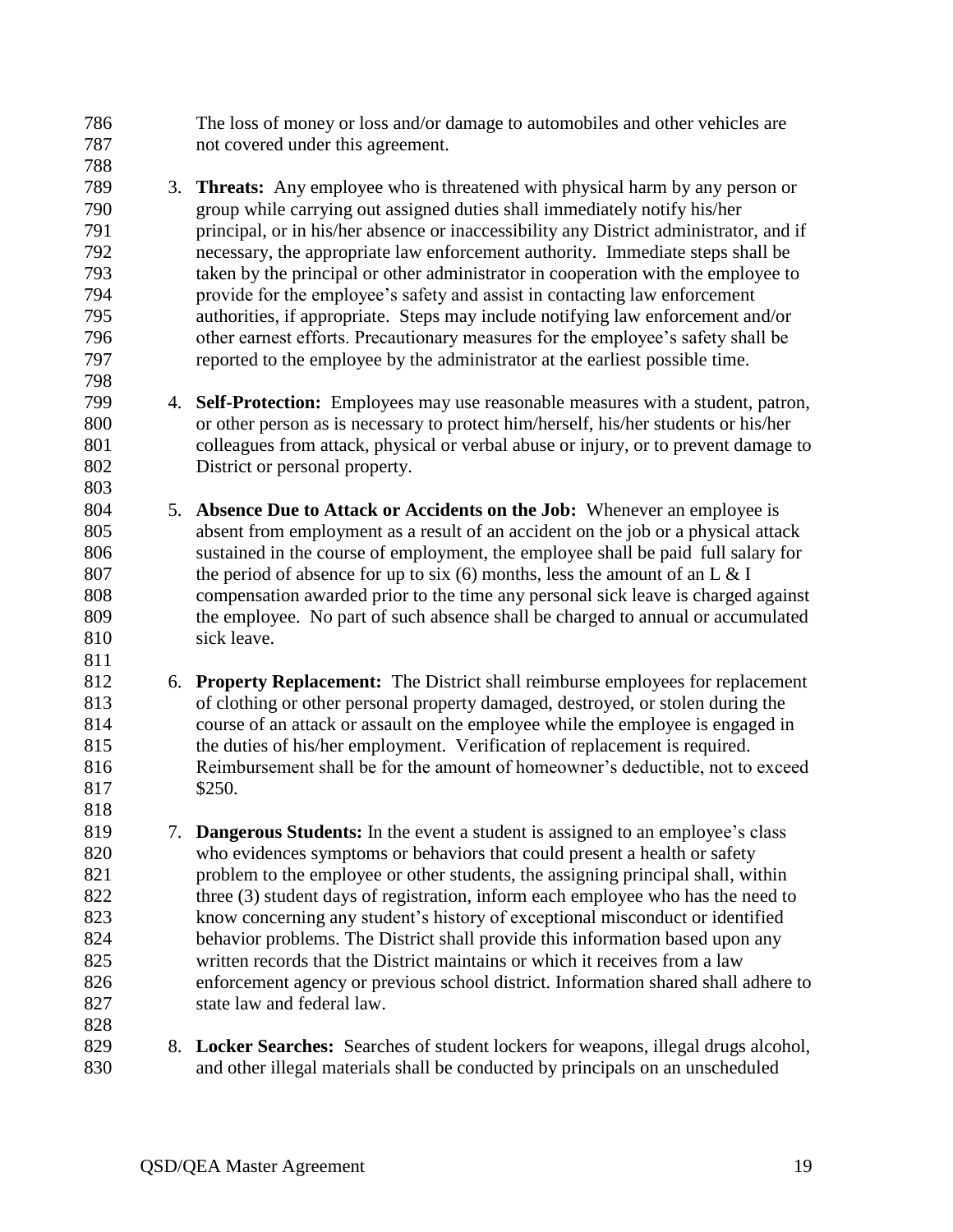basis without prior notification to students. Employees shall not be required to participate in locker searches. 9. **Training:** The District shall provide in-service training seminars for all employees concerning applicable federal, state and local laws, and District rules and regulation pertaining to student rights, employee rights, and the processing of student disciplinary matters. Training shall occur during the first quarter of each school year. 10. **New Students:** Employees will be notified one day in advance of placement of new students in their class when allowed by law. The one day advance notice is to provide the teacher time to become informed of the student's academic and behavior history, as well as any information regarding special education, 504's, or parent concerns. 11. **Air and Water Quality:** When an employee believes that he/she has been exposed or sickened by an air and/or water quality issue, they will report the issue or concern to their supervisor as soon as the issue becomes known. Upon hearing the concern, either verbally or in writing, the administrator will follow these steps: a. Inform the employee by email of the receipt of the information, and notify them to whom the concern has been forwarded for action. This email will be copied to the Assistant Superintendent and Association President. b. Within five (5) business days, the person responsible to address the concern will report to the Principal and Asst. Superintendent what actions have or will be taken to identify, verify, and resolve the concern. This includes work done by District personnel or scheduling of outside agencies/companies to address the issue. The principal or Asst. Superintendent will forward this information back to the employee and Association. c. Based on the findings of District or outside agencies/companies, the District 862 will correct any verified deficiency as soon as possible. If it is not possible to 863 do repairs or mitigation within 90 days, the employee's health issues will be 864 dealt with as soon as possible. 866 d. All occurrences of air and/or water quality issues will be reported to the 867 District Safety Committee for review at their next meeting. 869 e. Any employee who feels their concerns have not been addressed should bring 870 the issue forward through the Association President at a Labor/Management 871 meeting. **Section G. Assignment and Transfer**  1. **Definitions:** a. The term **"position"** shall mean the specific grade level, content area, and program a teacher is assigned for the current year.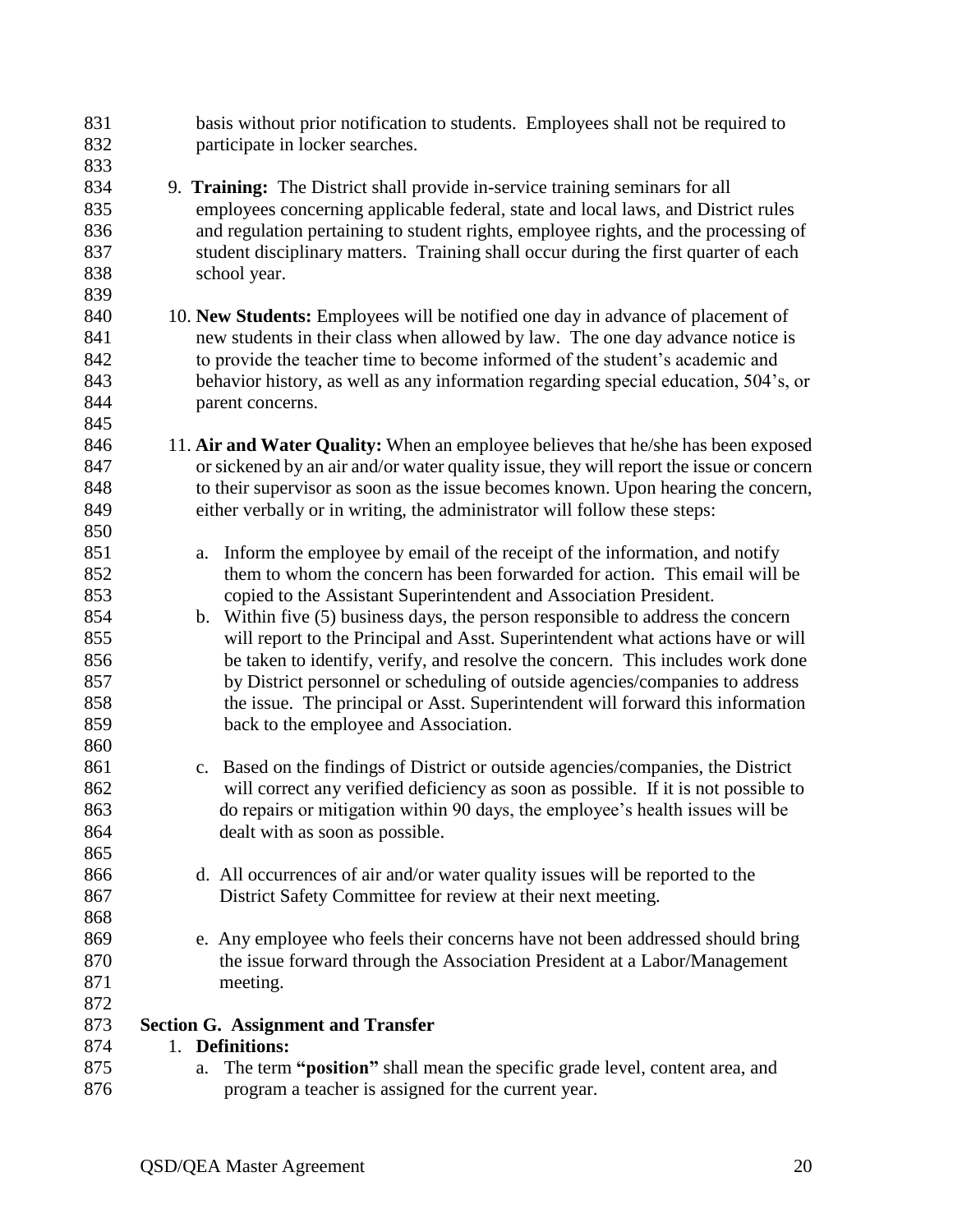| 877<br>878<br>879<br>880<br>881<br>882<br>883<br>884<br>885<br>886 | b. The term " <b>program</b> " shall mean the funding source: i.e. Basic Education,<br>Enrichment, Special Education, Transitional Bilingual, Title I Regular, Title I<br>Migrant, LAP and similar financially differentiated programs.<br>The term "transfer" shall mean a change from an employee's current position<br>$\mathbf{c}$ .<br>and building to the same or a different position in a different building.<br>The term "vacancy" shall mean any position opening within the bargaining<br>d.<br>unit once all building reassignments have been made, including new positions.<br>The term "reassignment" shall mean a change from an employee's current<br>e.<br>position to a different position in the same building. |
|--------------------------------------------------------------------|------------------------------------------------------------------------------------------------------------------------------------------------------------------------------------------------------------------------------------------------------------------------------------------------------------------------------------------------------------------------------------------------------------------------------------------------------------------------------------------------------------------------------------------------------------------------------------------------------------------------------------------------------------------------------------------------------------------------------------|
| 887<br>888<br>889<br>890<br>891                                    | 2. Notice to Continuing Employees: All employees shall be given written notice of<br>any changes in their assignments for the coming year not later than June 15 of each<br>year. Subsequent changes may be made by mutual agreement or for emergency<br>purposes only.                                                                                                                                                                                                                                                                                                                                                                                                                                                            |
| 892<br>893<br>894<br>895<br>896<br>897<br>898<br>899<br>900<br>901 | 3. Posting: The principal will notify building staff before reassignments are made<br>within a building so that all who are qualified and interested will have the<br>opportunity to apply for available positions.<br>Any vacancy not being filled from within the current building staff will be<br>a.<br>posted for a minimum of five (5) days. Interested staff shall send a letter of<br>intent to the principal. During vacation periods, the District shall notify any<br>employee, including those on approved leave, of all postings by phone, personal<br>email, or mail, provided the Employee made a request in writing to receive such<br>postings.                                                                   |
| 902<br>903<br>904<br>905                                           | 4. Application for Transfer: Employees requesting a transfer to a vacancy shall<br>complete and file a request for transfer with the Superintendent within the posted<br>time-line.                                                                                                                                                                                                                                                                                                                                                                                                                                                                                                                                                |
| 906<br>907<br>908<br>909<br>910<br>911<br>912<br>913               | 5. Priority: The District shall hire the best qualified applicant for each position. All<br>qualifications for any posting shall be set out in the posting. Current district<br>employees, including those on approved leave, who apply and are qualified for any<br>posted position, will be guaranteed an interview. A current employee will be<br>guaranteed no more than one interview opportunity for openings in any given<br>building in any six (6) month period. Principals may grant interviews to in-district<br>candidates as often as they wish for multiple openings in their buildings.                                                                                                                             |
| 914<br>915<br>916<br>917<br>918                                    | 6. Hiring Team: A hiring team consisting of at least the building administrator, two<br>certified staff members selected by QEA, and a central office representative (when<br>available) will conduct the hiring interviews and make a recommendation to the<br>administration in the hiring decision.                                                                                                                                                                                                                                                                                                                                                                                                                             |
| 919<br>7.<br>920<br>921<br>922                                     | <b>Involuntary Reassignments or Transfers:</b> Involuntary reassignments or<br>transfers shall be made only when necessary to accommodate fluctuations in<br>enrollment, program scheduling difficulties, the inability to find a qualified<br>applicant or for the purpose of moving an employee from a position in which they                                                                                                                                                                                                                                                                                                                                                                                                    |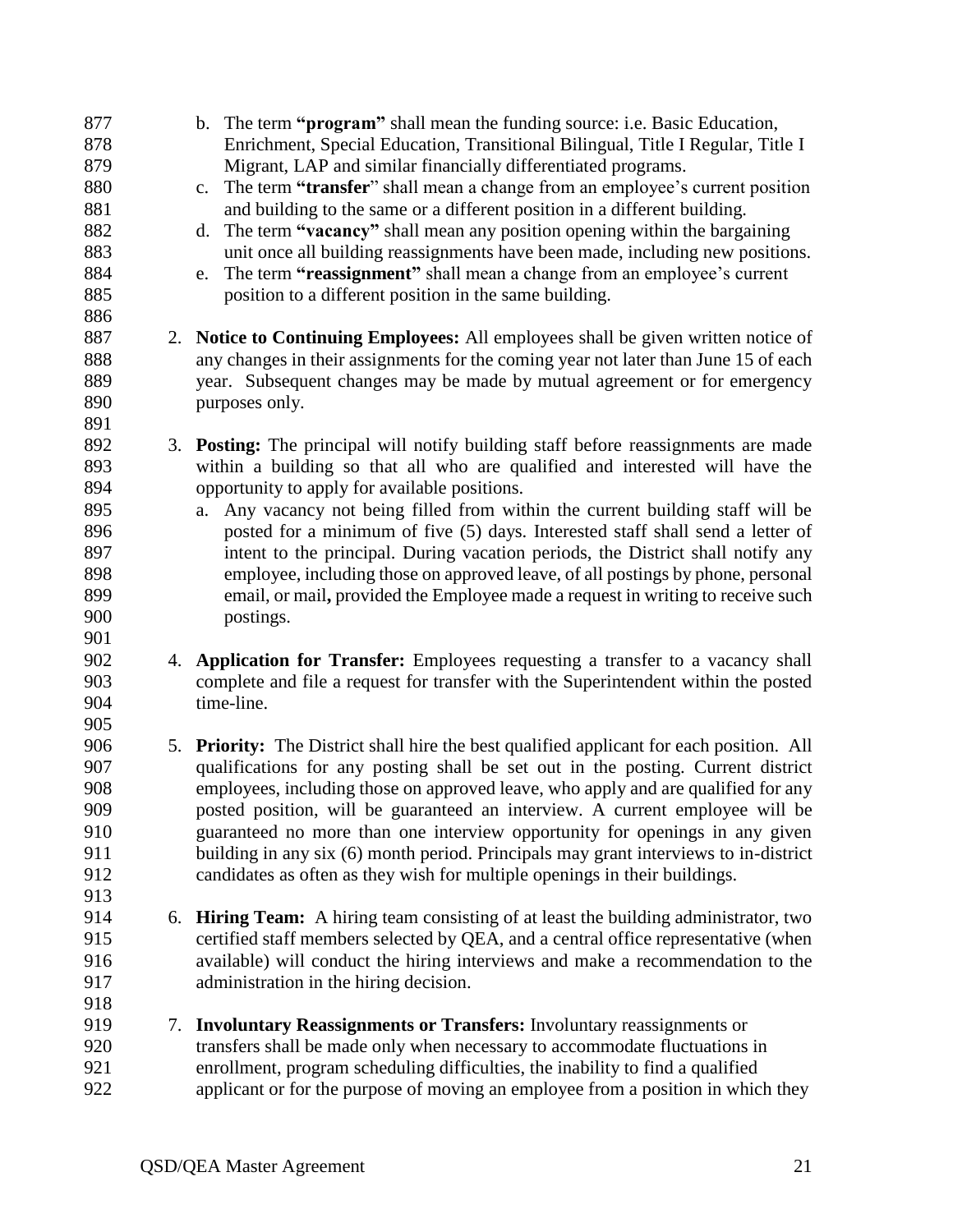| 923 | are not successful to one in which they have an improved opportunity for success.            |
|-----|----------------------------------------------------------------------------------------------|
| 924 | In such cases, the District is given the authority to act in the best interest of the        |
| 925 | District and the employee in regards to the assignment.                                      |
| 926 |                                                                                              |
| 927 | If an employee is reassigned or transferred against his/her wishes, he/she<br>a.             |
| 928 | shall give written notice to his/her immediate supervisor and the                            |
| 929 | superintendent within ten (10) business days of being notified of the                        |
| 930 | transfer.                                                                                    |
| 931 | A written justification of the necessity of the reassignment or transfer to<br>$\mathbf b$ . |
| 932 | both the employee being transferred and the superintendent with ten (10)                     |
| 933 | business days of employee reporting his/her unwillingness to be                              |
| 934 | transferred.                                                                                 |
| 935 | Should the employee question the validity of the justification, he/she may<br>$\mathbf{c}$ . |
| 936 | appeal to the superintendent within ten (10) business days of receiving the                  |
| 937 | written justification.                                                                       |
| 938 | d.<br>Any employee who has been involuntarily reassigned or transferred will                 |
| 939 | be offered the opportunity to apply and interview the following year to                      |
| 940 | return to his/her original position if such a vacancy occurs.                                |
| 941 |                                                                                              |
| 942 | 8. Change of Assignment Assistance: Employees who are involuntarily reassigned               |
| 943 | or transferred shall be provided training at District expense in reasonable                  |
| 944 | amounts, if they are transferred to an unlike position. They shall also be given             |
| 945 | assistance by the District in moving professional materials and belongings to their          |
| 946 | new assignment location.                                                                     |
| 947 |                                                                                              |
| 948 | 9. Moving Assistance: Employees who move from one work station to another shall              |
| 949 | not be required to move their books, supplies or equipment.                                  |
| 950 | In recognition of the work involved in suitably packing and unpacking<br>a.                  |
| 951 | classroom materials, members who are moved from one work station to                          |
| 952 | another at the request of the district or building administrator will receive                |
| 953 | a stipend equal to two (2) day of per diem pay (one day to pack; one day                     |
| 954 | to unpack). Employees required to move rooms with equipment, such as                         |
| 955 | labs, workshops, etc. may receive additional days at per diem pay with                       |
| 956 | administrator approval. Moving activities will occur outside the                             |
| 957 | instructional day to avoid interference with instructional activities.                       |
| 958 | b.<br>Teachers who choose to move rooms for personal preference must have                    |
| 959 | administrative approval. This type of move is not eligible for assistance                    |
| 960 | under this provision.                                                                        |
| 961 |                                                                                              |
| 962 | <b>Section H. Privacy</b>                                                                    |
| 963 | 1. Personal Lives: The private and personal behaviors and beliefs of Employees               |
| 964 | shall not be used by the District as the basis for adverse action against such               |
| 965 | Employee(s) provided that such behaviors and beliefs do not interfere with the               |
| 966 | performance of the Employee's duties, or are not contrary to the Code of                     |
| 967 | Professional Conduct (WAC 180-87).                                                           |
| 968 |                                                                                              |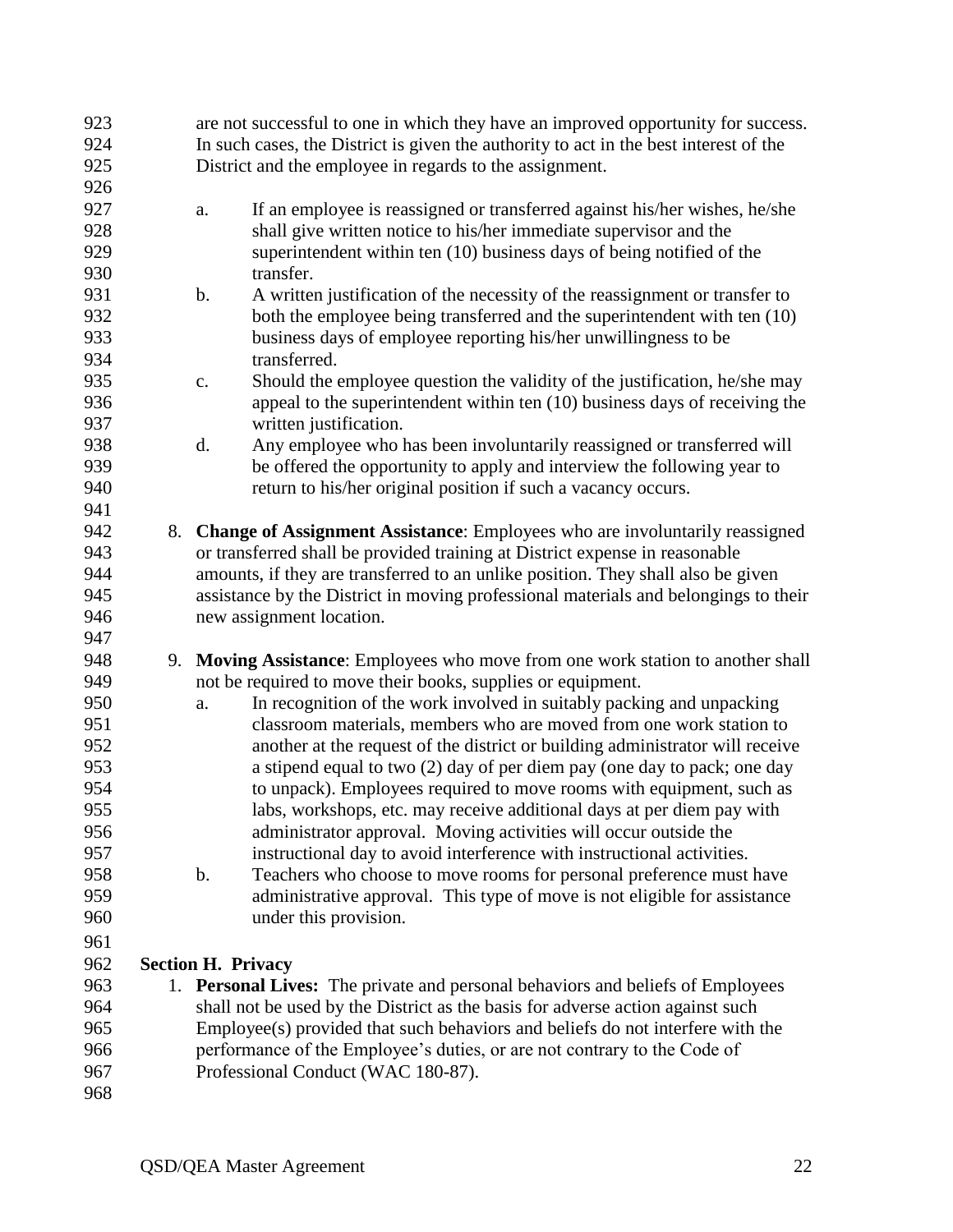| 969  |    | 2. Information: The District shall not provide personal information concerning                |
|------|----|-----------------------------------------------------------------------------------------------|
| 970  |    | employees, including names, addresses, phone numbers, etc. to any person not                  |
| 971  |    | required by law, or to any commercial or charitable organization without specific             |
| 972  |    | Employee approval or Association agreement.                                                   |
| 973  |    |                                                                                               |
| 974  | 3. | <b>Faculty Meetings:</b> Representatives of commercial concerns, such as insurance            |
| 975  |    | companies, financial counselors, fund raisers, etc. shall not be permitted to attend          |
| 976  |    | and address faculty meetings.                                                                 |
| 977  |    |                                                                                               |
| 978  |    | <b>Section I. Harassment</b>                                                                  |
| 979  |    | 1. <b>Definitions:</b> For purposes of this Agreement the terms "harass" and                  |
| 980  |    | "harassment" shall mean words, gestures (including offensive touching), and/or                |
| 981  |    | actions which threaten or demean the individual and serve no legitimate                       |
| 982  |    | professional purpose.                                                                         |
| 983  |    |                                                                                               |
| 984  |    | 2. Procedure: When an employee believes that he/she has been harassed (including              |
| 985  |    |                                                                                               |
| 986  |    | sexual harassment) by supervisors, parents, or employees, and approaches any                  |
|      |    | district official with this concern, these steps will be followed:                            |
| 987  |    |                                                                                               |
| 988  |    | The employee must be given a "Right to Representation Form" (Appendix L)<br>a.                |
| 989  |    | and allowed the time to consider whether or not to seek the assistance of the                 |
| 990  |    | QEA for the process. The employee will sign the district copy which will stay                 |
| 991  |    | on file with the administrator receiving the concern. The employee will                       |
| 992  |    | receive a copy. Should the employee request QEA assistance, the                               |
| 993  |    | administrator will help arrange the presence of a QEA representative as soon                  |
| 994  |    | as possible; thereafter a QEA representative will be present for any and all                  |
| 995  |    | meetings regarding the case. Should the employee waive the right to QEA                       |
| 996  |    | assistance, a copy of all but the employee's signature will be forwarded within               |
| 997  |    | one (1) working day to the president of QEA. At any time, the employee who                    |
| 998  |    | initially rejects QEA assistance may request such support.                                    |
| 999  |    | When an employee believes that he/she has been harassed, he/she must file a<br>$\mathbf{b}$ . |
| 1000 |    | written complaint within twenty (20) days of the offense with the district                    |
| 1001 |    | office. (Appendix Q) Upon receipt of such complaint, the District shall be                    |
| 1002 |    | responsible to conduct a fair and objective investigation of the alleged                      |
| 1003 |    | harassment, which will include an interview with the person filing the                        |
| 1004 |    | complaint.                                                                                    |
| 1005 |    | Should evidence of harassment be found, the District will take appropriate<br>$c_{\cdot}$     |
| 1006 |    | action.                                                                                       |
| 1007 |    |                                                                                               |
| 1008 | 3. | <b>Reporting:</b> Within twenty (20) business days of the original notification to the        |
| 1009 |    | District, the District will give the employee and the Association a written report of         |
| 1010 |    | the progress of the investigation and findings to date. The employee may request              |
| 1011 |    | a written update on the progress of the case monthly until the investigation is               |
| 1012 |    | closed. At that time, a final investigative report will be sent to both the employee          |
| 1013 |    | and the Association listing the findings and recommendations.                                 |
| 1014 |    |                                                                                               |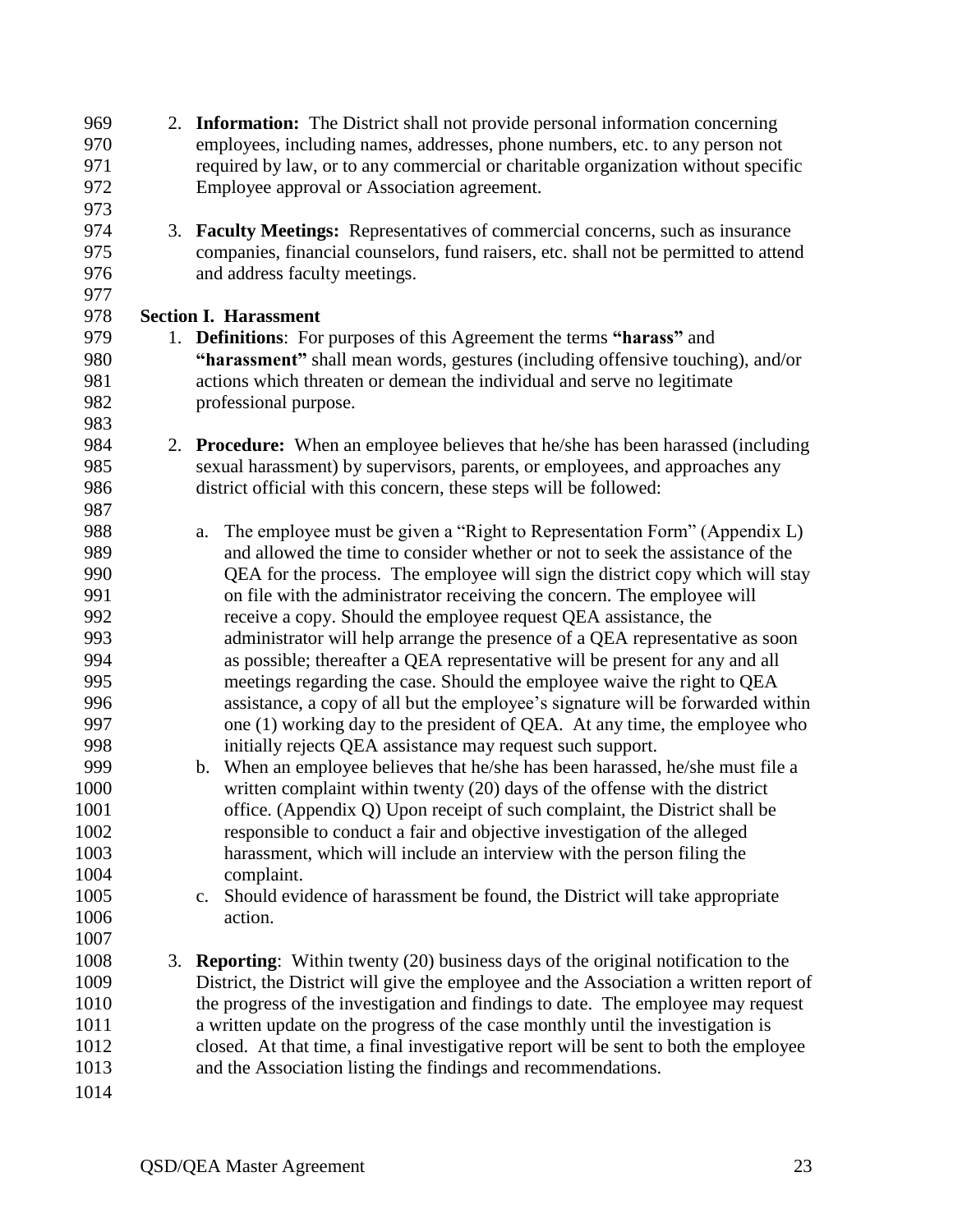| 1015         |       | <b>ARTICLE IVA. EVALUATION AND PROBATION</b>                                                                                                                                     |
|--------------|-------|----------------------------------------------------------------------------------------------------------------------------------------------------------------------------------|
| 1016         |       | (Certificated Classroom Teachers)                                                                                                                                                |
| 1017         |       |                                                                                                                                                                                  |
| 1018         |       | Section 4.A. Employee Evaluation – Purpose                                                                                                                                       |
| 1019         |       |                                                                                                                                                                                  |
| 1020<br>1021 |       | The parties agree that the following evaluation system for all employees in the<br>bargaining unit is to be implemented in a manner consistent with good faith and mutual        |
| 1022         |       | respect, and, as defined in WAC 392-191A-050:                                                                                                                                    |
| 1023         | 1.    | To acknowledge the critical importance of teacher quality in impacting                                                                                                           |
| 1024         |       | student growth and support professional learning as the underpinning of the                                                                                                      |
| 1025         |       | new evaluation system.                                                                                                                                                           |
| 1026         | 2.    | To identify, in consultation with classroom teachers, particular areas in which                                                                                                  |
| 1027         |       | the professional performance is distinguished, proficient, basic or                                                                                                              |
| 1028         |       | unsatisfactory, and particular areas in which the classroom teacher, needs to                                                                                                    |
| 1029         |       | improve his/her performance.                                                                                                                                                     |
| 1030         | 3.    | To assist classroom teachers who have identified areas needing improvement,                                                                                                      |
| 1031         |       | in making those improvements.                                                                                                                                                    |
| 1032         |       |                                                                                                                                                                                  |
| 1033         |       | <b>Section 4.B. Qualifications of Evaluators</b>                                                                                                                                 |
| 1034         |       |                                                                                                                                                                                  |
| 1035         |       | The term "Evaluator" shall mean the building principal of the employee being evaluated,                                                                                          |
| 1036         |       | provided that assistant principals may serve under the direction of the building principal                                                                                       |
| 1037<br>1038 |       | as evaluator. In the event the employee being evaluated does not work under the direct<br>supervision of a building principal, a certificated administrator as designated by the |
| 1039         |       | Superintendent shall serve as evaluator. Such administrator shall be made known to the                                                                                           |
| 1040         |       | employee as his/her evaluator within ten (10) working days of the beginning of the school                                                                                        |
| 1041         | year. |                                                                                                                                                                                  |
| 1042         |       |                                                                                                                                                                                  |
| 1043         |       | Principals and administrators who have evaluation responsibilities will engage in                                                                                                |
| 1044         |       | professional development designed to implement the evaluation system and maximize                                                                                                |
| 1045         |       | inner-rater agreement. RCW 28A.405.120. The District will communicate to the                                                                                                     |
| 1046         |       | Association, the specifics of evaluator training and which administrators have                                                                                                   |
| 1047         |       | participated in such training.                                                                                                                                                   |
| 1048         |       |                                                                                                                                                                                  |
| 1049         |       | <b>Section 4.C. Definitions</b>                                                                                                                                                  |
| 1050         |       |                                                                                                                                                                                  |
| 1051         |       | 1. The term "Artifacts" shall mean anything in physical or virtual form that                                                                                                     |
| 1052         |       | Artifacts could include notes from observed practice and<br>provides data.                                                                                                       |
| 1053         |       | products or results of a classroom teacher's work that demonstrates knowledge                                                                                                    |
| 1054         |       | and skills of the educator with respect to the four-level rating system.                                                                                                         |
| 1055<br>1056 |       |                                                                                                                                                                                  |
| 1057         | 2.    | The term "Evidence" shall mean any artifact used as part of the evaluation.                                                                                                      |
| 1058         | 3.    | The term "Classroom Teacher" shall mean certificated staff with an assigned                                                                                                      |
| 1059         |       | group of students for whom they provide academically focused instruction                                                                                                         |
| 1060         |       | and/or grades. The term "Classroom Teacher" does not include Educational                                                                                                         |
|              |       |                                                                                                                                                                                  |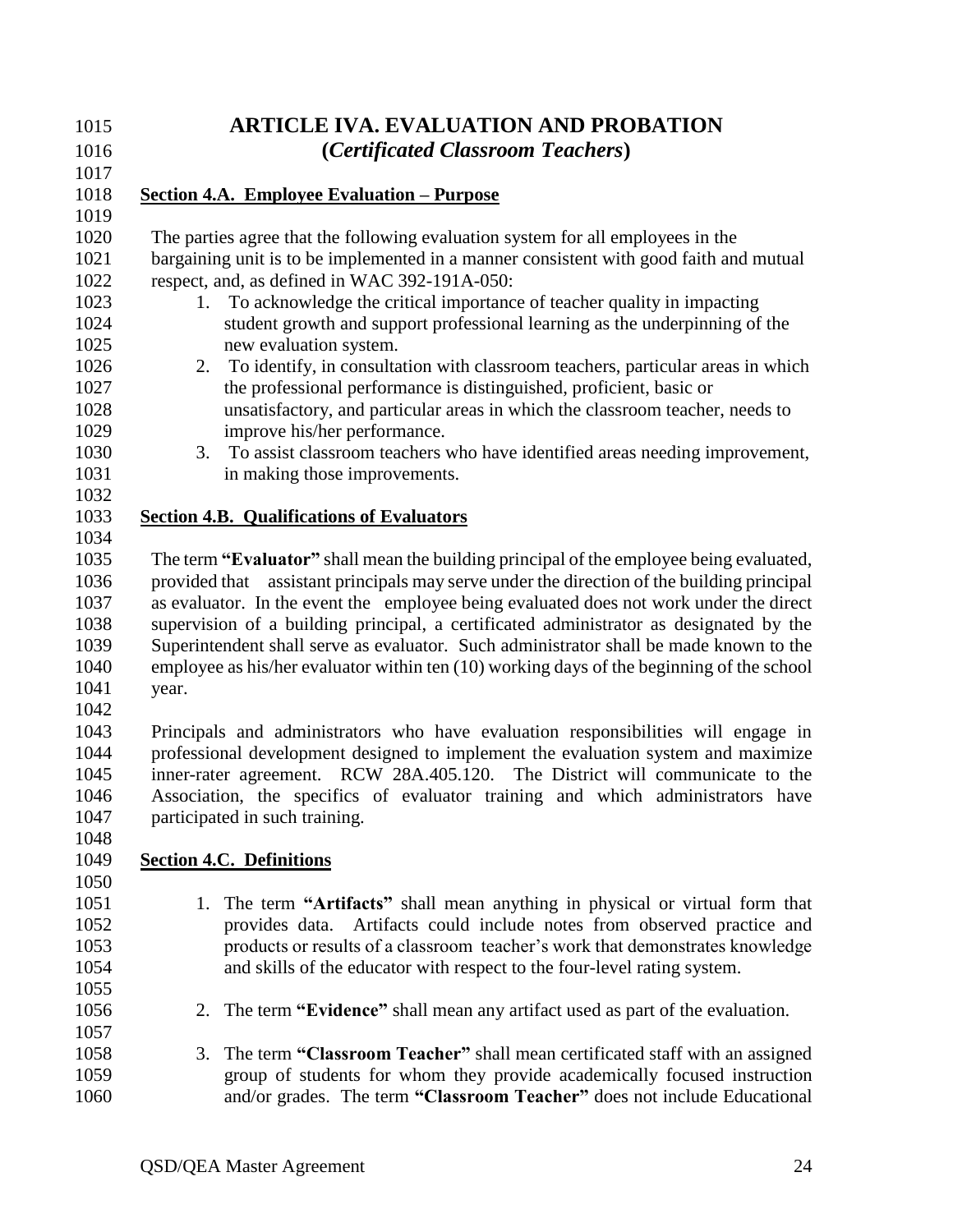Staff Associates (e.g. Speech Language Pathologists, OT, PT, Nurses, Psychologists), Counselors, and other bargaining unit members who do not meet this definition. Those bargaining unit members who do not meet this definition will remain under the previous evaluation system in the current agreement. 

- 4. The term **"Component"** shall mean the sub-section of each criterion.
- 5. The term **"Instructional Framework"** means one of the approved instructional frameworks adopted by the superintendent of public instruction to support the four-level rating system pursuant to RCW 28A.405.100. The Quincy School District board of directors has adopted the Marzano Teacher Evaluation Model. The parties will incorporate the Marzano Teacher Evaluation Model Rubrics by State Criteria with Scales and Possible Evidence as the basis of the evaluation process.
- 6. The term **"Evaluation"** shall mean the ongoing process of identifying, gathering and using information to improve professional performance, and assess total job effectiveness.
- 7. The term **"Evaluation Criteria"** shall mean the minimum eight (8) evaluation criteria for classroom teachers specified in WAC 392-191-006.
- 8. The term **"Evaluation Report"** shall mean that document which becomes a part of the employee's personnel file.
- 9. The term **"Not Satisfactory"** shall mean:
- **(1) Provisional Teachers and Teachers with five (5) years or less teaching experience in the State of Washington:** 1090 Receiving a summative score of one (1) is not considered satisfactory performance. **(2) Continuing Contract Teachers with more than five (5) years teaching experience in the State of Washington:** Receiving a summative score of Unsatisfactory 1095 one (1) is not considered satisfactory performance. 1096  $\Box$  Receiving a summative score of Basic two (2), for two years in a row or two years within a consecutive three-year period, is not considered satisfactory performance. 10. The term **"Observation"** shall mean the gathering of evidence made through
- classroom or worksite visits, or other visits, work samples or conversations that allow for the gathering of evidence of the performance of assigned duties for the purpose of viewing instruction and examining evidence over time based on the district adopted teacher evaluation model.
-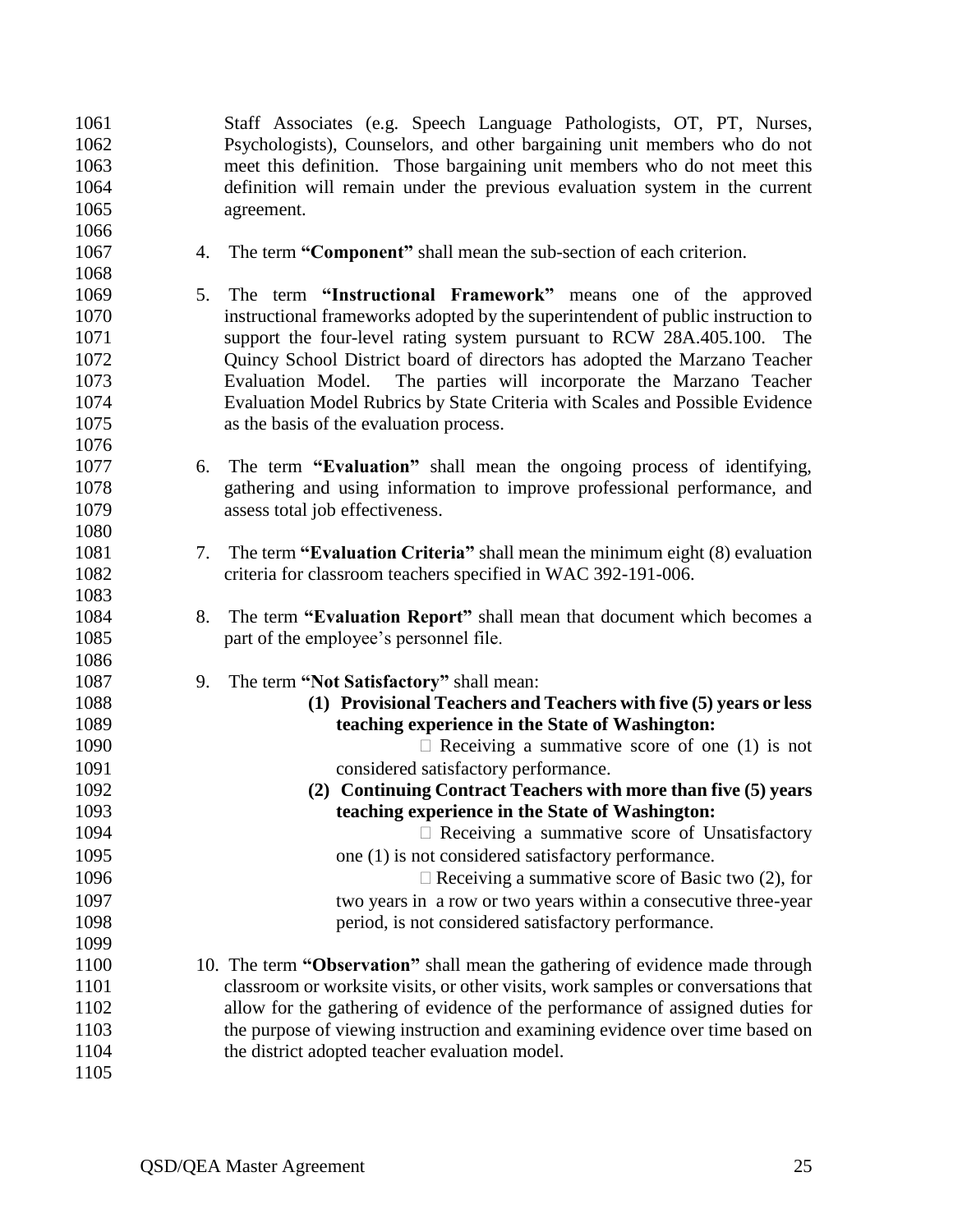| 1106 | 11. The term "Informal Observation" shall mean a documented observation that                |
|------|---------------------------------------------------------------------------------------------|
| 1107 | is not required to be pre-scheduled.                                                        |
| 1108 |                                                                                             |
| 1109 | 12. The term "Rubrics" shall mean the descriptions of practice used to capture              |
| 1110 | evidence and data, and classify teaching and student growth using the                       |
| 1111 | evaluation criteria and the four-level rating system.                                       |
| 1112 |                                                                                             |
| 1113 | 13. The term "Scoring Band" shall mean the State adopted range of scores used               |
| 1114 | to determine the final comprehensive evaluation summative score for a                       |
| 1115 | certificated classroom teacher.                                                             |
| 1116 | Level 1<br>Unsatisfactory<br>$8 - 14$<br>$\equiv$                                           |
| 1117 | Level 2<br><b>Basic</b><br>$15 - 21$<br>$\equiv$                                            |
| 1118 | Level 3<br>Proficient<br>22-28<br>$\equiv$                                                  |
| 1119 | Level 4<br>Distinguished<br>29-32<br>$\qquad \qquad =\qquad$                                |
| 1120 |                                                                                             |
| 1121 | 14. The term "Student Growth" shall mean the growth in subject-matter                       |
| 1122 | knowledge, understandings, and/or skill between two points in time, in context              |
| 1123 | of meeting standards/course requirements. The TPEP committee will continue                  |
| 1124 | to study the language: "all", "nearly all", "most" and "some".                              |
| 1125 |                                                                                             |
| 1126 | 15. The term "Student Growth Data" shall mean data that is relevant to the                  |
| 1127 | teacher and subject matter. Student growth data must be a factor in the                     |
| 1128 | evaluation process and be based on multiple measures that can include                       |
| 1129 | classroom-based, school-based, district-based, and state-based tools. Student               |
| 1130 | growth data may include the teacher's performance as a member of a grade-                   |
| 1131 | level, subject matter, or other instructional team within a school. Student                 |
| 1132 | growth data may also include the teacher's performance as a member of the                   |
| 1133 | overall instructional team of a school.                                                     |
| 1134 |                                                                                             |
| 1135 | 16. The term "Summative Performance Ratings" shall mean the four                            |
| 1136 | performance levels applied using the four-level rating system: Level $1 =$                  |
| 1137 | Unsatisfactory, Level 2 = Basic, Level 3 = Proficient, and Level 4 =                        |
| 1138 | Distinguished.                                                                              |
| 1139 |                                                                                             |
| 1140 | <b>Section 4.D. Evaluation Process</b>                                                      |
| 1141 |                                                                                             |
| 1142 | 1. <b>Notification:</b> Within the first ten (10) days of each school year, or, in the case |
| 1143 | of new employees hired after the beginning of the school year, within ten (10)              |
| 1144 | days of hire, the teacher will be notified whether the teacher will be evaluated            |
| 1145 | using a comprehensive or focused evaluation form. Where appropriate,                        |
| 1146 | evaluators may use group meetings for this purpose.                                         |
| 1147 |                                                                                             |
| 1148 | <b>Teacher Self-Assessment:</b> All teachers will complete either a self-assessment<br>2.   |
| 1149 | on all eight (8) criteria and the components therein or use the results of their            |
| 1150 | prior year's comprehensive evaluation in lieu of a self-assessment, prior to                |
| 1151 | setting professional goals.                                                                 |
|      |                                                                                             |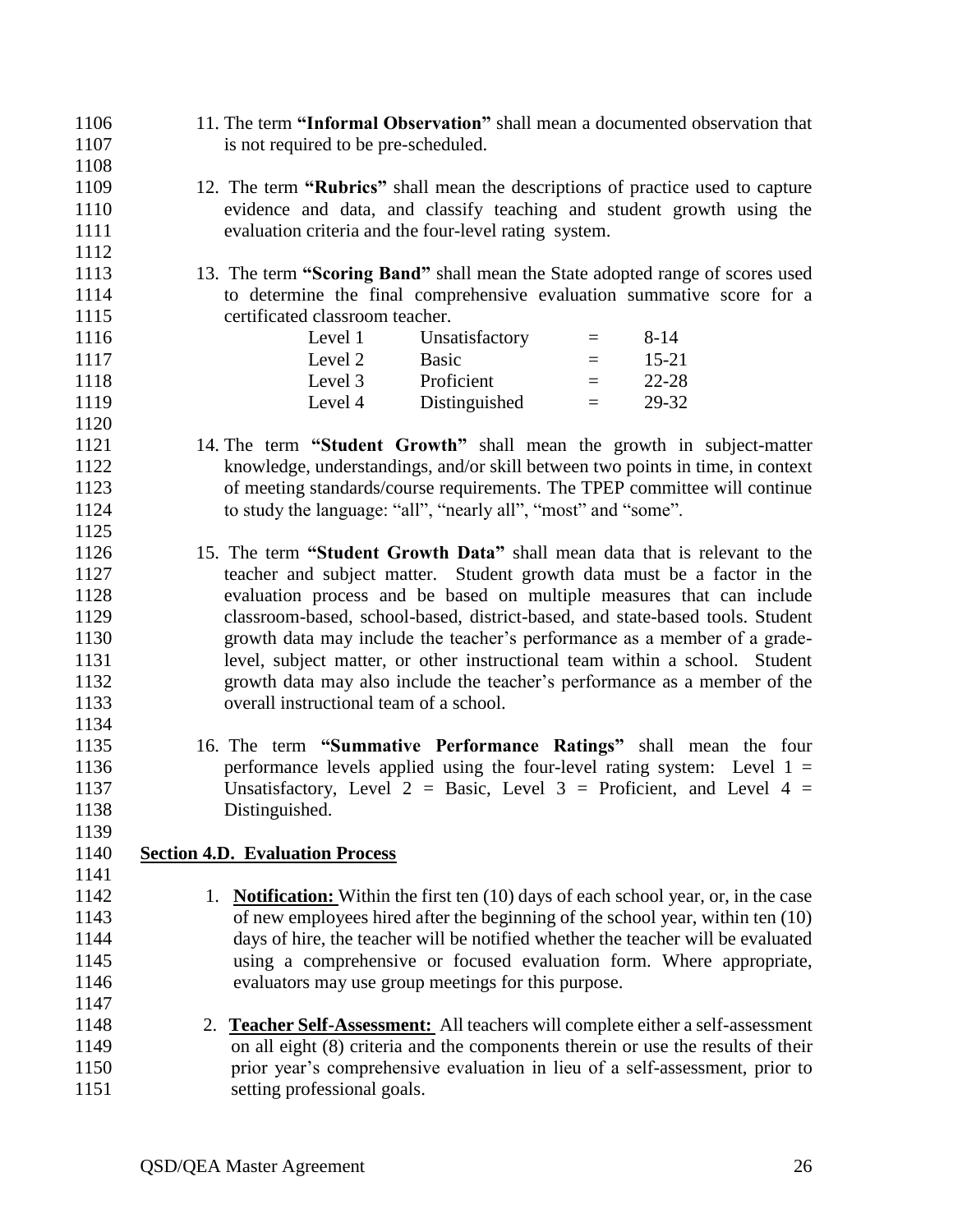**Section 4.E. Comprehensive Evaluation Option:** A comprehensive evaluation will be required for all teachers who are provisional employees or who have received a Level 1 or Level 2 rating in the previous year. All continuing classroom teachers will be required to complete a comprehensive evaluation once every six (6) years. 1. **Professional Goals – Comprehensive Evaluation** A teacher on a comprehensive evaluation will develop professional goals and timelines, will monitor his or her progress, and will make adaptations as needed. The plan will be guided by the self-assessment or the prior year's comprehensive evaluation and must include one (1) student growth goal and one (1) instructional goal from Domain 1. A third goal may be selected by the teacher. The evaluator and employee shall mutually agree on the employee's professional growth and development plan and goals for the year. 2. **Pre-Observation Conference – Formal Observation** A pre-observation conference shall be held prior to a formal observation or series of observations. A pre-observation conference form will be made available to the employee at least one (1) week prior to the pending observation. The purpose of the pre-observation conference is to discuss the employee's goals, and to discuss such matters as the professional activities to be observed, their content, objectives, strategies, and possible observable evidence to meet the scoring criteria. 3. **Formal Observations Association needs clarification** a. The first of at least two (2) pre-arranged formal observations for each employee shall be conducted within the first ninety (90) calendar days 1181 for provisional employees or by February  $1<sup>st</sup>$  for non-provisional employees on comprehensive evaluation. The total of annual observation time cannot be less than sixty (60) minutes. No formal observation sequence shall take place unless two (2) weeks have passed 1185 since the previous observation. Unless mutually agreed, observations 1186 shall not take place the day before Thanksgiving break, or during mid-1187 term/finals and conference weeks. b. Employees in the third year of provisional status must be observed for an additional thirty (30) minutes, for a total observation time for the 1191 school year of no less than ninety (90) minutes. c. If mutually agreed upon, the second thirty (30) minutes of required observation may be broken into smaller time increments of no less than ten (10) minutes. Only one pre-observation conference will be required for that series of observations. No walk-throughs or learning walks will 1197 occur for one (1) week prior to grade posting/report card time.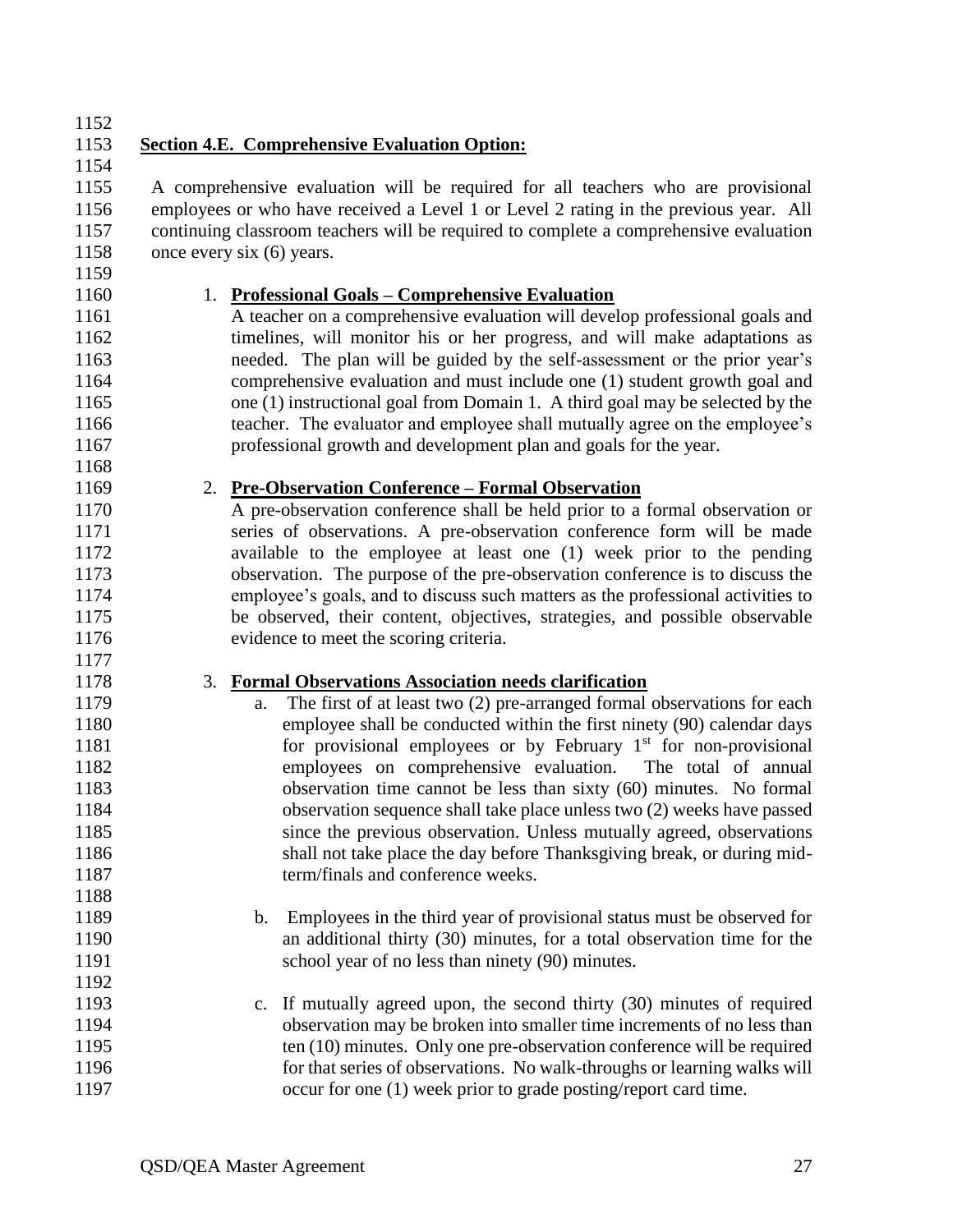| 1198<br>1199<br>1200 |    | The evaluator will provide a written summary and provide a copy to<br>d.<br>the employee within three (3) days following the completion of said<br>summary. |
|----------------------|----|-------------------------------------------------------------------------------------------------------------------------------------------------------------|
| 1201                 |    |                                                                                                                                                             |
| 1202                 |    | The teacher may provide additional evidence to aid in the assessment<br>e.                                                                                  |
| 1203                 |    | of the teacher's professional performance against the instructional                                                                                         |
| 1204                 |    | framework rubric, especially for those criteria not observed in the                                                                                         |
| 1205                 |    | classroom. The evidence provided by the teacher may be incorporated                                                                                         |
| 1206                 |    | using i-observation by uploading or through conversation prior to the                                                                                       |
| 1207                 |    | post- observation conference and be used to determine the final                                                                                             |
| 1208                 |    | evaluation score.                                                                                                                                           |
| 1209                 |    |                                                                                                                                                             |
| 1210                 |    | f.                                                                                                                                                          |
| 1211                 |    | The final formal observation shall occur prior to May 1 <sup>st</sup> .                                                                                     |
| 1212                 |    | 4. Post-Observation Conference - Formal Observation                                                                                                         |
| 1213                 |    | The purpose of the post-observation conference is to review the evaluator's                                                                                 |
| 1214                 |    | and teacher's evidence related to the criteria during the observation, and to                                                                               |
| 1215                 |    | discuss the teacher's performance. A post-conference form will be made                                                                                      |
| 1216                 |    |                                                                                                                                                             |
| 1217                 |    | available prior to the post-observation conference.                                                                                                         |
| 1218                 |    |                                                                                                                                                             |
| 1219                 |    | A post-observation conference shall be held within three (3) days of a formal<br>observation or series of observations. If the teacher and evaluator have   |
| 1220                 |    |                                                                                                                                                             |
|                      |    | mutually agreed to break the remaining thirty (30) minutes of observation into                                                                              |
| 1221<br>1222         |    | shorter time increments, only one post-observation conference will be required                                                                              |
|                      |    | for that series of observations.                                                                                                                            |
| 1223                 |    |                                                                                                                                                             |
| 1224                 |    | If there is an area of concern, the evaluator will identify specific concerns for                                                                           |
| 1225                 |    | the applicable criteria and provide specific observable solutions to remedy the                                                                             |
| 1226                 |    | concern in writing. The teacher has the opportunity to attach written comments                                                                              |
| 1227                 |    | to the observation notes.                                                                                                                                   |
| 1228                 |    |                                                                                                                                                             |
| 1229                 | 5. | <b>Informal Observations</b>                                                                                                                                |
| 1230                 |    | An informal observation is a documented observation that is not                                                                                             |
| 1231                 |    | required to be pre-scheduled. Additional informal observations may                                                                                          |
| 1232                 |    | be necessary to collect additional evidence.                                                                                                                |
| 1233                 |    |                                                                                                                                                             |
| 1234                 |    | Informal observations do not have to be in the classroom. Department<br>b.                                                                                  |
| 1235                 |    | or collegial meetings may be used for informal observations.                                                                                                |
| 1236                 |    |                                                                                                                                                             |
| 1237                 |    | If the evidence is to be used in the evaluation process, the teacher will<br>$C_{\bullet}$                                                                  |
| 1238                 |    | be notified in writing.                                                                                                                                     |
| 1239                 |    |                                                                                                                                                             |
| 1240                 | 6. | <u><b>Final Summative Evaluation Conference – Comprehensive Evaluation</b></u>                                                                              |
| 1241                 |    | Prior to June 1 <sup>st</sup> the evaluator and teacher shall meet to discuss the<br>a.                                                                     |
| 1242                 |    | teacher's final summative score.                                                                                                                            |
| 1243                 |    |                                                                                                                                                             |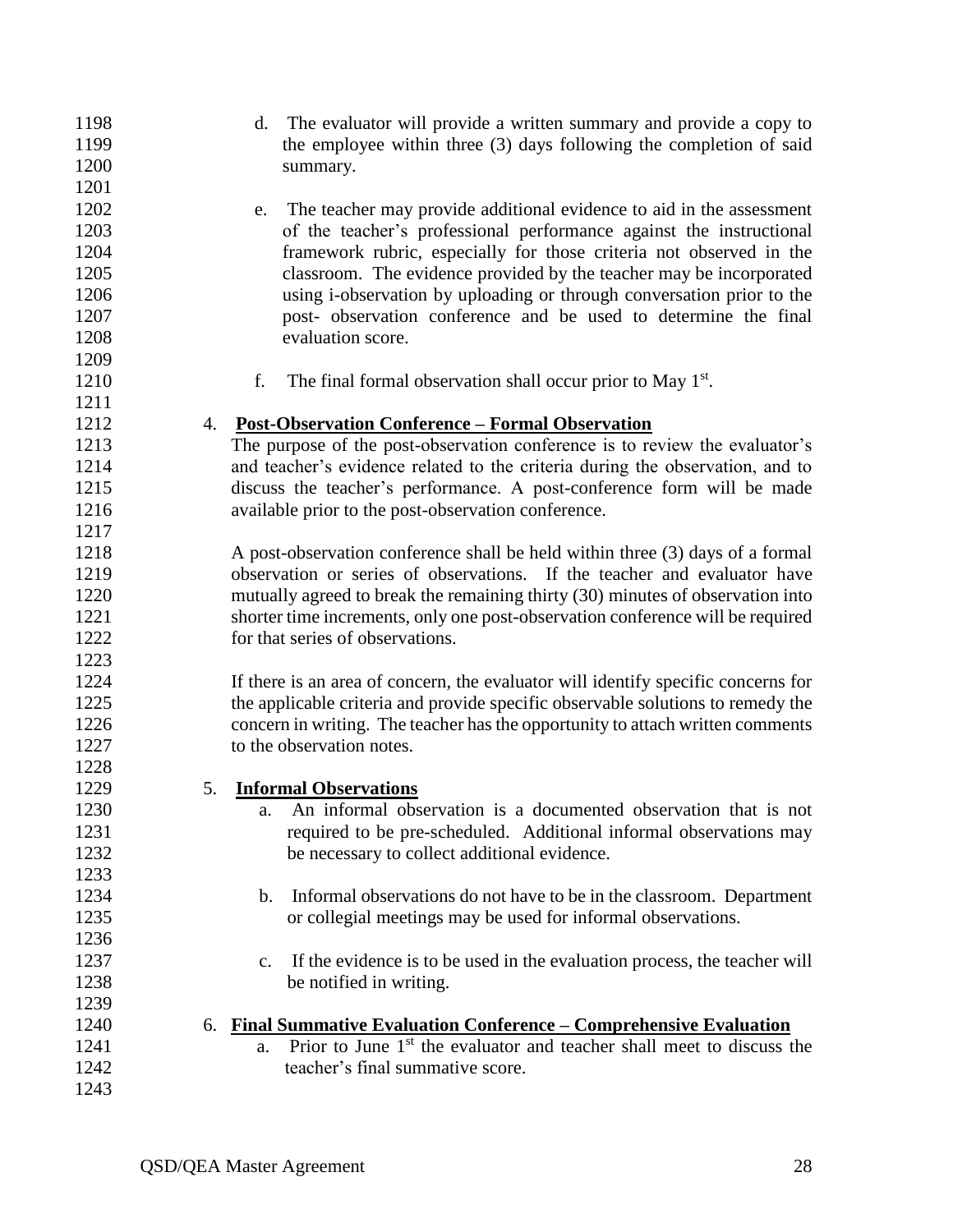- b. Any student growth evidence must be submitted to the evaluator prior to the final evaluation. Any other evidence must be submitted to the 1246 evaluator by May  $1<sup>st</sup>$ , unless the evaluator and teacher mutually agree 1247 to a later date.
- c. All evidence, measures and observations used in developing the final summative evaluation score must be a product of the school year in 1251 which the evaluation is conducted.
- d. The teacher will sign two (2) copies of the Final Summative Evaluation Report. The signature of the teacher does not, however, necessarily imply that the employee agrees with its contents. The teacher may attach any written comments to observations and to the final annual evaluation report as well.

## 7. **Comprehensive Evaluation Summative Score**

 A classroom teacher shall receive a summative performance rating for each of the eight (8) state evaluation criteria. Each criterion shall be rated collaboratively based on the components in that criterion using a preponderance of the evidence. This analysis will be based on a holistic assessment of the teacher's performance. If there is a dispute between the evaluator and the employee regarding the rating, the employee shall have an opportunity to submit additional evidence. The final decision is the 1267 responsibility of the evaluator.

 The Summative Criteria Score is the sum of the eight (8) criterion scores and is rated based on the summative scoring band, as follows:

| 1271 | Unsatisfactory | $=$ | 8-14      |
|------|----------------|-----|-----------|
| 1272 | <b>Basic</b>   | $=$ | $15 - 21$ |
| 1273 | Proficient     |     | 22-28     |
| 1274 | Distinguished  | $=$ | 29-32     |

## 8. **Student Growth Impact Rating**

 Embedded in the instructional framework are five (5) components designated as student growth components. These components are embedded in criteria as SG 3.1, SG 3.2, SG 6.1, SG 6.2, and SG 8.1. Evaluators add up the raw score on these components and the employee is given a score of low, average, or 1281 high based on the scores below.

 Upon completion of the overall summative scoring process, the evaluator will combine only the student growth rubric scores to assess the classroom teacher's student growth impact rating. The following scoring band will be used to determine the student growth impact rating.

| $5 - 12$ |  |
|----------|--|
|          |  |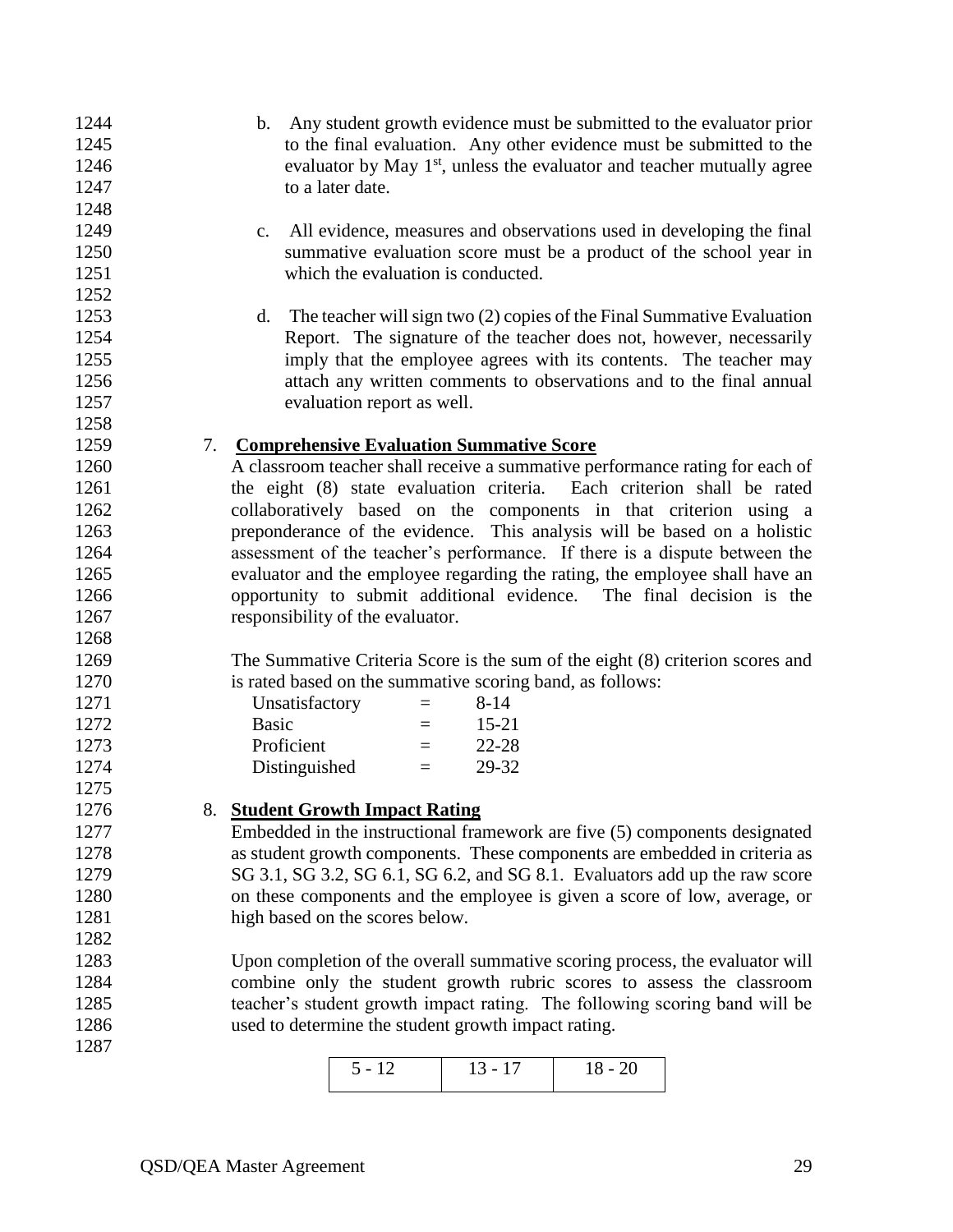|              |                                                                                             | Low                                       | Average                                                   | High |                                                                                       |
|--------------|---------------------------------------------------------------------------------------------|-------------------------------------------|-----------------------------------------------------------|------|---------------------------------------------------------------------------------------|
| 1288         |                                                                                             |                                           |                                                           |      |                                                                                       |
| 1289         | 9.                                                                                          | <b>Impact of Low Student Growth Score</b> |                                                           |      |                                                                                       |
| 1290         |                                                                                             |                                           |                                                           |      | A student growth score of "1" in any of the student growth rubrics (SG 3.1,           |
| 1291         |                                                                                             |                                           |                                                           |      | SG 3.2, SG 6.1, SG 6.2, SG 8.1) will result in an overall low student growth          |
| 1292         |                                                                                             |                                           |                                                           |      | impact rating. A classroom teacher with a preliminary rating of distinguished         |
| 1293         |                                                                                             |                                           |                                                           |      | and with a low student growth rating will not receive an overall rating of higher     |
| 1294         | than Proficient.                                                                            |                                           |                                                           |      |                                                                                       |
| 1295         |                                                                                             |                                           |                                                           |      |                                                                                       |
| 1296         |                                                                                             |                                           |                                                           |      | Classroom teachers with a low student growth rating will engage, with their           |
| 1297         |                                                                                             | evaluator, in a student growth inquiry.   |                                                           |      |                                                                                       |
| 1298         |                                                                                             |                                           |                                                           |      |                                                                                       |
| 1299         | 10. Student Growth Inquiry                                                                  |                                           |                                                           |      |                                                                                       |
| 1300         |                                                                                             |                                           |                                                           |      | If a teacher receives a low student growth score they must engage in at least         |
| 1301         | one of four activities:                                                                     |                                           |                                                           |      |                                                                                       |
| 1302         |                                                                                             |                                           |                                                           |      |                                                                                       |
| 1303         |                                                                                             |                                           |                                                           |      | 1) Triangulate student growth measures with other evidence and                        |
| 1304         |                                                                                             |                                           |                                                           |      | additional levels of student growth based on classroom, school, district              |
| 1305         |                                                                                             | and state-based tools;                    |                                                           |      |                                                                                       |
| 1306         |                                                                                             |                                           |                                                           |      | 2) Examine extenuating circumstances possibly including: goal setting,                |
| 1307         |                                                                                             |                                           |                                                           |      | process/expectations, student attendance, and curriculum/assessment                   |
| 1308         |                                                                                             | alignment; and/or                         |                                                           |      |                                                                                       |
| 1309         | 3)                                                                                          |                                           |                                                           |      | Schedule monthly conferences with the teacher to discuss/revise goals,                |
| 1310         |                                                                                             |                                           | progress toward meeting goals, and best practices; and/or |      |                                                                                       |
| 1311         | 4)                                                                                          |                                           |                                                           |      | Create and implement a professional development plan to address                       |
| 1312         |                                                                                             | student growth areas.                     |                                                           |      |                                                                                       |
| 1313         |                                                                                             |                                           |                                                           |      |                                                                                       |
| 1314         | <b>Section 4.F. Focused Evaluation Process</b>                                              |                                           |                                                           |      |                                                                                       |
| 1315         |                                                                                             |                                           |                                                           |      |                                                                                       |
| 1316         | If a non-provisional teacher has scored at Proficient or higher the previous year, they may |                                           |                                                           |      |                                                                                       |
| 1317         | choose to be evaluated using the Focused Evaluation. The teacher may remain on the          |                                           |                                                           |      |                                                                                       |
| 1318         | Focused Evaluation for five (5) years before returning to the Comprehensive Evaluation.     |                                           |                                                           |      |                                                                                       |
| 1319         |                                                                                             |                                           |                                                           |      | The focused evaluation is used when a teacher is not evaluated using the              |
| 1320         |                                                                                             |                                           |                                                           |      | comprehensive evaluation process, and will include evaluation of one of the eight     |
| 1321         | (8) state criteria and the associated student growth measure(s).                            |                                           |                                                           |      |                                                                                       |
| 1322         |                                                                                             |                                           |                                                           |      |                                                                                       |
| 1323         |                                                                                             |                                           |                                                           |      | In years when a comprehensive summative evaluation is not required, classroom         |
| 1324         |                                                                                             |                                           |                                                           |      | teachers who received a comprehensive summative evaluation performance rating         |
| 1325         |                                                                                             |                                           |                                                           |      | of Level 3 or above in the previous school year are required to complete a focused    |
| 1326         | evaluation.                                                                                 |                                           |                                                           |      |                                                                                       |
| 1327         |                                                                                             |                                           |                                                           |      |                                                                                       |
|              |                                                                                             |                                           |                                                           |      |                                                                                       |
| 1328<br>1329 |                                                                                             |                                           |                                                           |      | One of the eight (8) criteria for certificated classroom teachers must be assessed in |
|              |                                                                                             |                                           |                                                           |      | every year that a comprehensive evaluation is not required. The area of focus shall   |
| 1330         | be mutually determined by the end of October.                                               |                                           |                                                           |      |                                                                                       |
| 1331         |                                                                                             |                                           |                                                           |      |                                                                                       |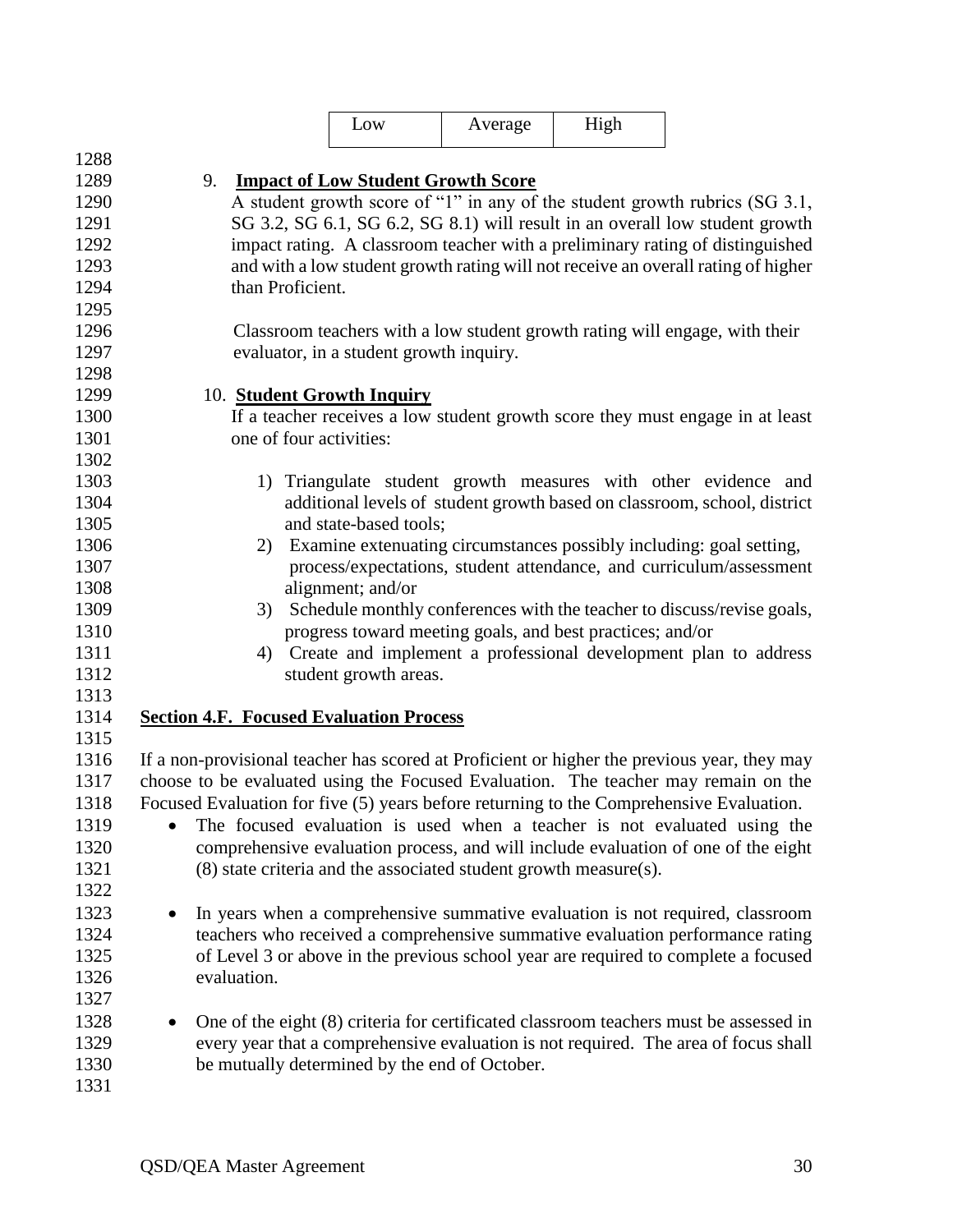student growth rubrics. 1337 • A focused evaluation has one scoring step. The Final Summative Score is the same as the final score for the criterion that was selected for focus. Criterion scores result from a locally-determined process that includes both framework rubric scores and applicable student growth rubric scores. The focused evaluation does not have a separate student growth impact rating. • A summative score is determined using the most recent comprehensive summative evaluation score. This score becomes the focused summative evaluation score for any of the subsequent years following the comprehensive summative evaluation in which the certificated teacher is placed on a focused evaluation. Should a teacher provide evidence of exemplary practice on the chosen focus criterion, a Level 4 (Distinguished) may be awarded by the evaluator. • A group of teachers may focus on the same evaluation criteria and share 1351 professional growth activities. The teacher or the evaluator can initiate a move from the Focused to the Comprehensive Evaluation. A decision to move a teacher from a Focused to a Comprehensive Evaluation must occur prior to December 15. A change to Comprehensive Evaluation must be preceded by at least one (1) meeting to discuss the need to change, an opportunity for response and the decision. 1. **Observation** The first of at least two (2) pre-arranged formal observations for each employee shall be conducted within the first ninety (90) calendar days for 1362 provisional employees or by February  $1<sup>st</sup>$  for non-provisional employees on comprehensive evaluation. The total of annual observation time cannot be less than sixty (60) minutes. No formal observation sequence shall take place unless two (2) weeks have passed since the previous observation. Unless mutually agreed, observations shall not take place the day before Thanksgiving break, or during mid-term/finals and conference weeks. a. One of the required observations will be a formal observation, including a pre-and post-conference. Focused observations can be done in department or collegial meetings. b. The second required observation may be an informal observation as outlined in Comprehensive Evaluation Process listed above in Section 4.E.#3. c. A group of teachers may focus on the same evaluation criterion and share professional growth activities. The teacher(s) should initiate this collaboration and no individual shall be required to work on a shared goal.

 • The focused evaluation will include the student growth rubrics of the selected criterion. If criterion 3, 6 or 8 is selected, evaluators will use those student growth rubrics. If criterion 1,2,4,5 or 7 is selected, evaluators will use criterion 3 or 6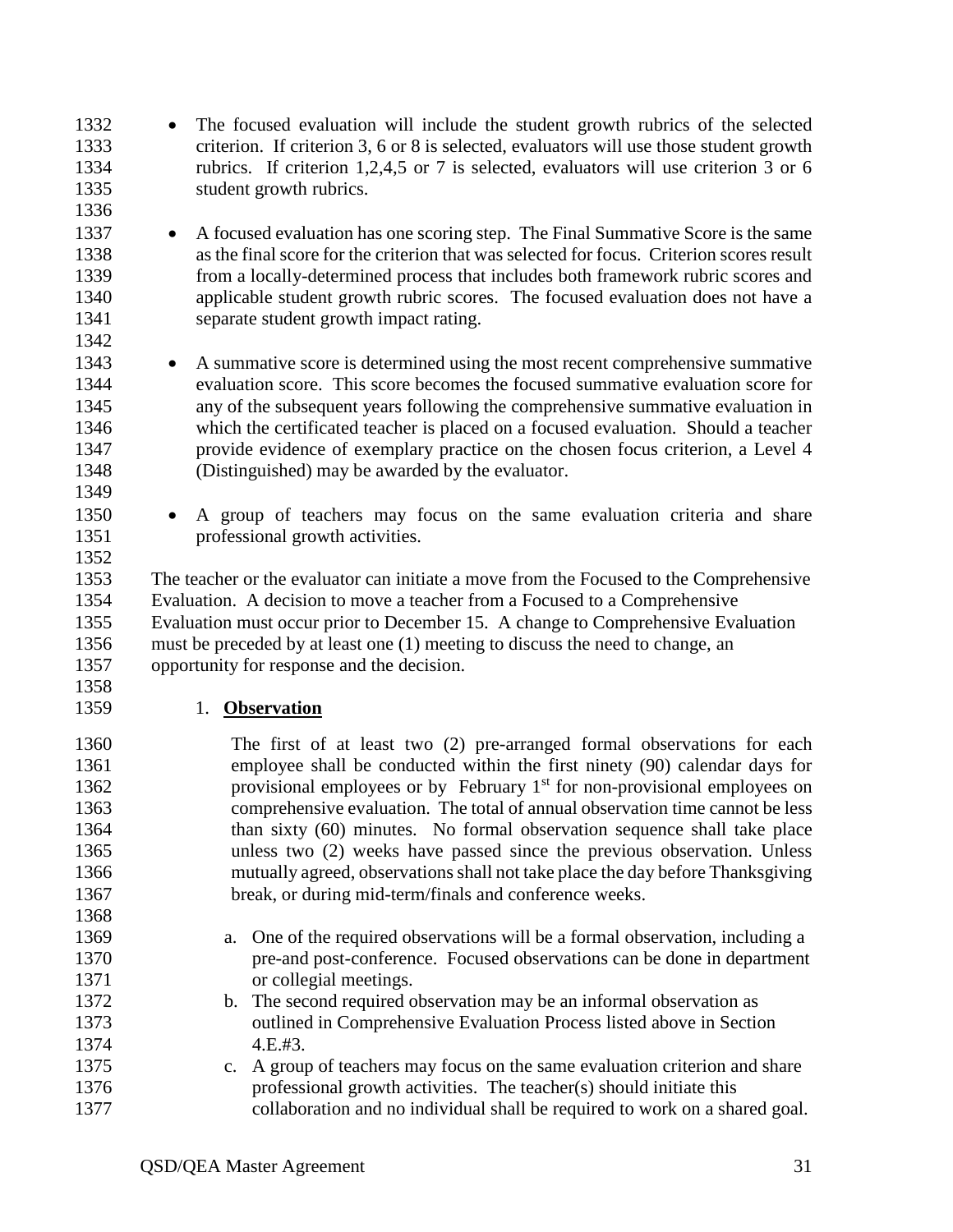| 1378         | d. As appropriate, the evaluation of the certificated teacher may include the                                     |
|--------------|-------------------------------------------------------------------------------------------------------------------|
| 1379         | observation of duties that occur outside of the classroom setting.                                                |
| 1380         |                                                                                                                   |
| 1381         | <u><b>Final Summative Evaluation Conference - Focused Evaluation</b></u><br>2.                                    |
| 1382         |                                                                                                                   |
| 1383         | a. Prior to June 1 <sup>st</sup> the evaluator and teacher shall meet to discuss the                              |
| 1384         | teacher's final summative score.                                                                                  |
| 1385         |                                                                                                                   |
| 1386         | Any student growth evidence must be submitted to the evaluator prior to<br>$\mathbf{b}$ .                         |
| 1387         | the final evaluation.                                                                                             |
| 1388         |                                                                                                                   |
| 1389         | Any other evidence must be submitted to the evaluator by May $1st$ , unless<br>c.                                 |
| 1390         | the evaluator and teacher mutually agree to a later date.                                                         |
| 1391         |                                                                                                                   |
| 1392         | d. All evidence, measures and observations used in developing the final                                           |
| 1393         | summative evaluation score must be a product of the school year in which                                          |
| 1394         | the evaluation is conducted.                                                                                      |
| 1395         |                                                                                                                   |
| 1396         | The teacher will sign two (2) copies of the Final Summative Evaluation<br>e.                                      |
| 1397         | Report. The signature of the teacher does not, however, necessarily imply                                         |
| 1398         | that the employee agrees with its contents. The teacher may attach any                                            |
| 1399         | written comments to observations and to the final annual evaluation report                                        |
| 1400         | as well.                                                                                                          |
| 1401         |                                                                                                                   |
| 1402         | <b>Section 4.G. Provisional Employees</b>                                                                         |
| 1403         | 1. Definition: The term "Provisional Employee" shall mean any employee in                                         |
| 1404         | a teaching or other non-supervisory certificated position. Provisional                                            |
| 1405         | employees shall be subject to non-renewal of employment contract as                                               |
| 1406         | provided in RCW 28A.405.220 during the first three (3) years of                                                   |
| 1407         | employment, unless: a) the employee has previously completed at least two                                         |
| 1408         | (2) consecutive years of certificated employment in another school district                                       |
| 1409         |                                                                                                                   |
|              |                                                                                                                   |
|              | in the state of Washington, in which case the employee shall be subject to                                        |
| 1410         | non-renewal of employment contract pursuant to RCW 28A.405.220 during                                             |
| 1411         | the first year of employment; or b) the employee has received an evaluation                                       |
| 1412         | rating below Level 2 on the four-level rating system established under RCW                                        |
| 1413         | 28A.405.100 during the third $(3rd)$ year of employment, in which case the                                        |
| 1414         | employee shall remain subject to the non-renewal of the employment                                                |
| 1415         | contract until the employee receives a Level 2 rating. This shall include any                                     |
| 1416         | employee who is re-employed with the District after a break in service.                                           |
| 1417         |                                                                                                                   |
| 1418         | <b>Evaluation Option:</b> Provisional Employees shall be evaluated on a<br>2.                                     |
| 1419<br>1420 | comprehensive evaluation in accordance with provisions listed in Section<br>4.E. Comprehensive Evaluation Option. |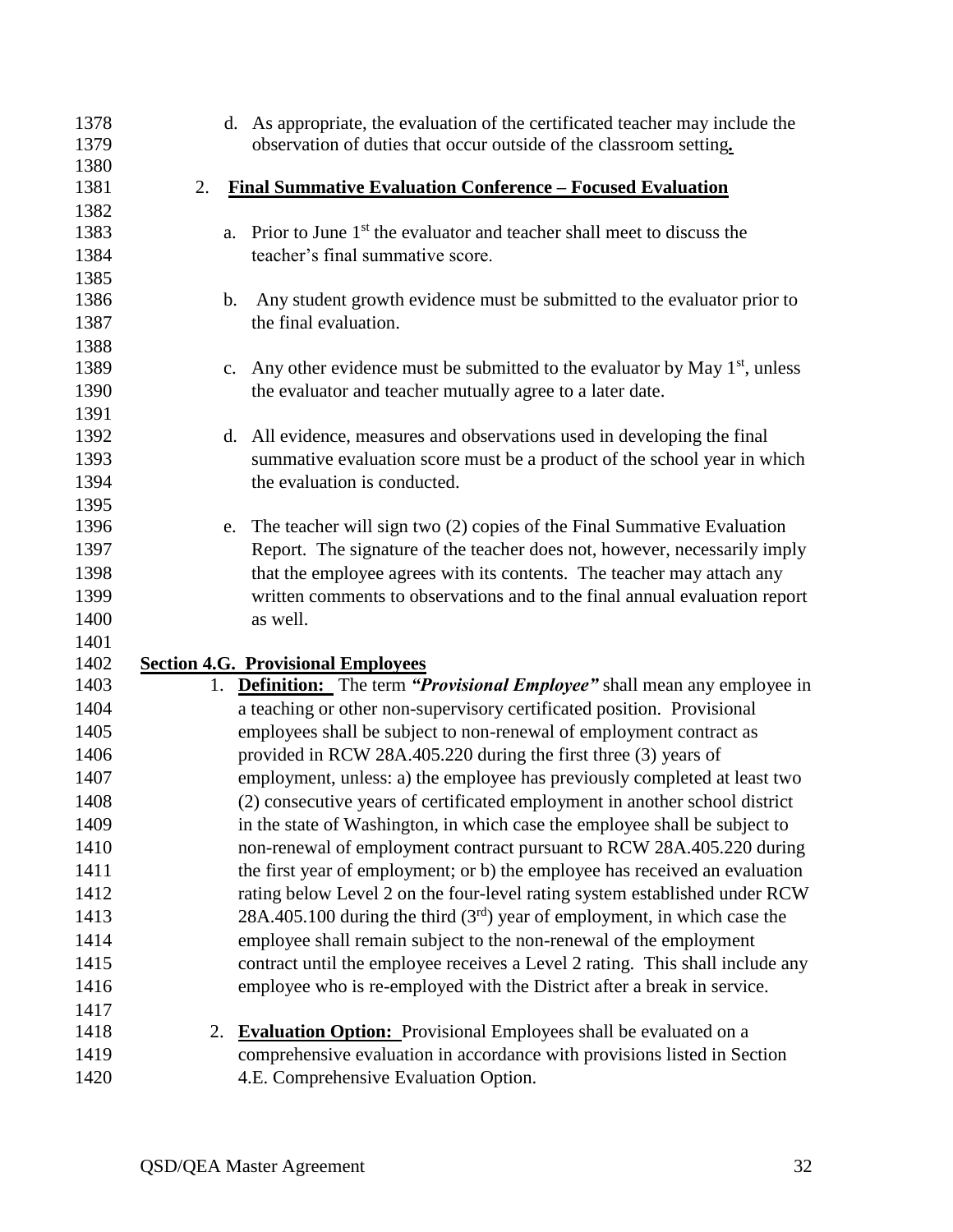| 1421<br>1422 |    | <b>Ninety (90) Day Observation:</b> Provisional Employees shall be observed<br>3.<br>for thirty (30) minutes in the first ninety (90) calendar days.               |
|--------------|----|--------------------------------------------------------------------------------------------------------------------------------------------------------------------|
| 1423         |    |                                                                                                                                                                    |
| 1424         |    | 4. <b>Additional Observations:</b> In the third year of provisional status, employees                                                                              |
| 1425<br>1426 |    | shall be observed for a minimum of ninety (90) minutes during the<br>evaluation year.                                                                              |
| 1427         |    | <b>Section 4.H. Probation</b>                                                                                                                                      |
| 1428         |    | <b>Notice:</b> At any time after October 15, an employee whose work is not<br>1.                                                                                   |
| 1429         |    | judged satisfactory based on district evaluation criteria shall be placed on                                                                                       |
| 1430<br>1431 |    | probation and notified in writing of the specific areas of deficiency and<br>provided with a written reasonable program for improvement no later than              |
| 1432         |    | January 20 of the academic year. The notice to the employee shall be signed                                                                                        |
| 1433         |    | by the Superintendent/Designee.                                                                                                                                    |
| 1434         |    |                                                                                                                                                                    |
| 1435<br>1436 |    | <b>Not Satisfactory:</b> Continuing contract teachers with four (4) or more years<br>2.<br>of teaching experience in the state of Washington receiving a summative |
| 1437         |    | score of one (1) are considered not satisfactory. Continuing contract                                                                                              |
| 1438         |    | teachers with five (5) or more years of teaching experience in the state of                                                                                        |
| 1439         |    | Washington receiving a summative score of two $(2)$ for two years in a row                                                                                         |
| 1440         |    | or two (2) years within a consecutive three-year period are considered not                                                                                         |
| 1441         |    | satisfactory.                                                                                                                                                      |
| 1442         |    |                                                                                                                                                                    |
| 1443         |    | Teachers may only be placed on probation from the Comprehensive                                                                                                    |
| 1444         |    | <b>Evaluation Process.</b>                                                                                                                                         |
| 1445         |    |                                                                                                                                                                    |
| 1446         |    | <b>No Transfers:</b> During the period of probation, the employee may not be<br>3.                                                                                 |
| 1447         |    | transferred from the supervision of the original evaluator. Improvement of                                                                                         |
| 1448         |    | performance or probable cause for non-renewal must occur and be                                                                                                    |
| 1449         |    | documented by the original evaluator before any consideration of a request                                                                                         |
| 1450         |    | for transfer or reassignment as contemplated by either the individual or the                                                                                       |
| 1451         |    | school district.                                                                                                                                                   |
| 1452         |    |                                                                                                                                                                    |
| 1453         | 4. | <b>Probationary Period:</b> A probationary period of sixty (60) school days                                                                                        |
| 1454         |    | shall be established. Days may be added if deemed necessary to complete a                                                                                          |
| 1455         |    | program for improvement and evaluate the probationer's performance as                                                                                              |
| 1456         |    | long as the probationary period is concluded before May 1 of the same                                                                                              |
| 1457         |    | school year.                                                                                                                                                       |
| 1458         |    |                                                                                                                                                                    |
| 1459         | 5. | <b>Purpose:</b> The purpose of the probationary period is to give the employee an                                                                                  |
| 1460         |    | opportunity to demonstrate improvement(s) in his/her areas of deficiency.                                                                                          |
| 1461         |    | The establishment of a probationary period does not adversely affect the                                                                                           |
| 1462         |    | contract status of an employee within the meaning of RCW 28A.405.200.                                                                                              |
| 1463         |    |                                                                                                                                                                    |
|              |    |                                                                                                                                                                    |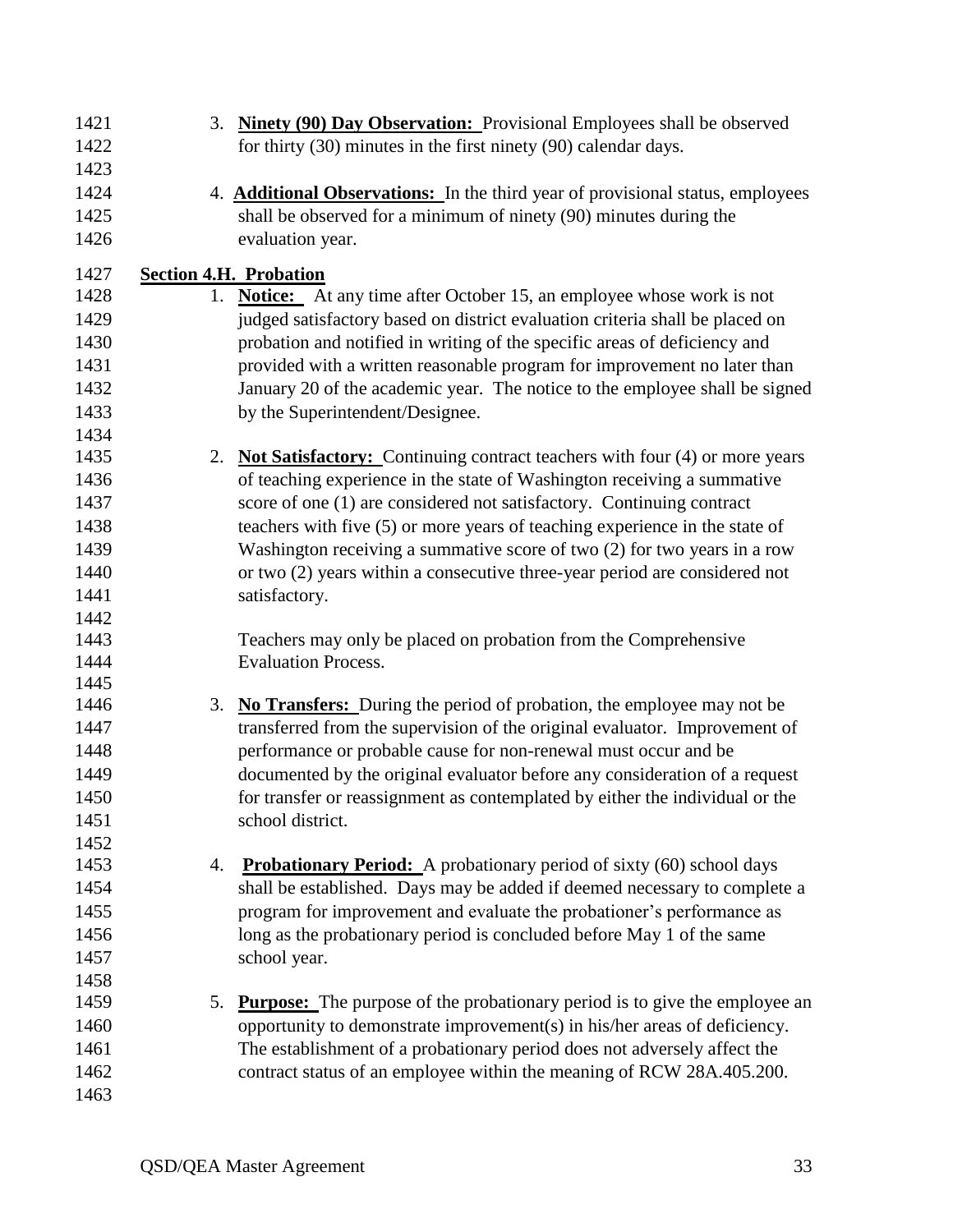| 1464 | 6. | <b>Regular Meetings and Assistance:</b> During the probationary period the        |
|------|----|-----------------------------------------------------------------------------------|
| 1465 |    | evaluator shall meet with the employee twice monthly to supervise and             |
| 1466 |    | make written evaluations of the progress made by the employee. The                |
| 1467 |    | evaluator may authorize one additional certificated employee to evaluate the      |
| 1468 |    | probationer and to aid the employee in improving his or her areas of              |
| 1469 |    | deficiency. Should the evaluator not authorize an additional evaluator, the       |
| 1470 |    | probationer may request that an additional certificated evaluator become          |
| 1471 |    | part of the probationary process. This request must be implemented by             |
| 1472 |    | including an additional experienced evaluator assigned by the ESD in which        |
| 1473 |    | the school district is located and selected from a list of evaluation specialists |
| 1474 |    | compiled by the ESD, if available.                                                |
| 1475 |    | An employee on probation may authorize an Association representative to           |
| 1476 |    | accompany him /her at all conferences required in this section.                   |
| 1477 |    |                                                                                   |
| 1478 | 7. | <b>Removal:</b> The employee must be removed from probation if he/she has         |
| 1479 |    | demonstrated improvement that results in a new comprehensive summative            |
| 1480 |    | evaluation performance rating of Level 2 or above for a continuing contract       |
| 1481 |    | employee with five (5) or fewer years of experience, or of Level 3 or above       |
| 1482 |    | for a continuing contract employee with more than five (5) years of               |
| 1483 |    | experience.                                                                       |
| 1484 |    | If the evaluator is satisfied that the employee should be removed from            |
| 1485 |    | probation, the employee shall be notified in writing no later than May 15.        |
| 1486 |    |                                                                                   |
| 1487 | 8. | <b>Failure to Improve:</b> If the probationary employee has not demonstrated      |
| 1488 |    | satisfactory improvement in the area(s) of deficiency, the employee shall be      |
| 1489 |    | notified in writing on or before May 15 of the lack of improvement along          |
| 1490 |    | with specific documentation. Lack of necessary improvement constitutes            |
| 1491 |    | grounds for finding probable cause for non-renewal pursuant to RCW                |
| 1492 |    | 28A.405.210 or RCW 118A.405.300.                                                  |
| 1493 |    |                                                                                   |
| 1494 |    | Immediately following the completion of a probationary period that does not       |
| 1495 |    | produce the required comprehensive summative evaluation performance               |
| 1496 |    | ratings specified under Section 4.E. above, the employee may be removed           |
| 1497 |    | from his or her assignment and placed into an alternative assignment for the      |
| 1498 |    | remainder of the school year. This reassignment may not displace another          |
| 1499 |    | employee nor may it adversely affect the probationary employee's                  |
| 1500 |    | compensation or benefits for the remainder of the employee's contract year.       |
| 1501 |    | If such reassignment is not possible, the district may, at its option, place the  |
| 1502 |    | employee on paid leave for the balance of the contract term.                      |
| 1503 |    |                                                                                   |
| 1504 | 9. | <b>Procedural Errors:</b> If a procedural error occurs in the implementation of a |
| 1505 |    | program for improvement, the error does not invalidate the probationer's          |
| 1506 |    | plan for improvement or evaluation activities unless the error materially         |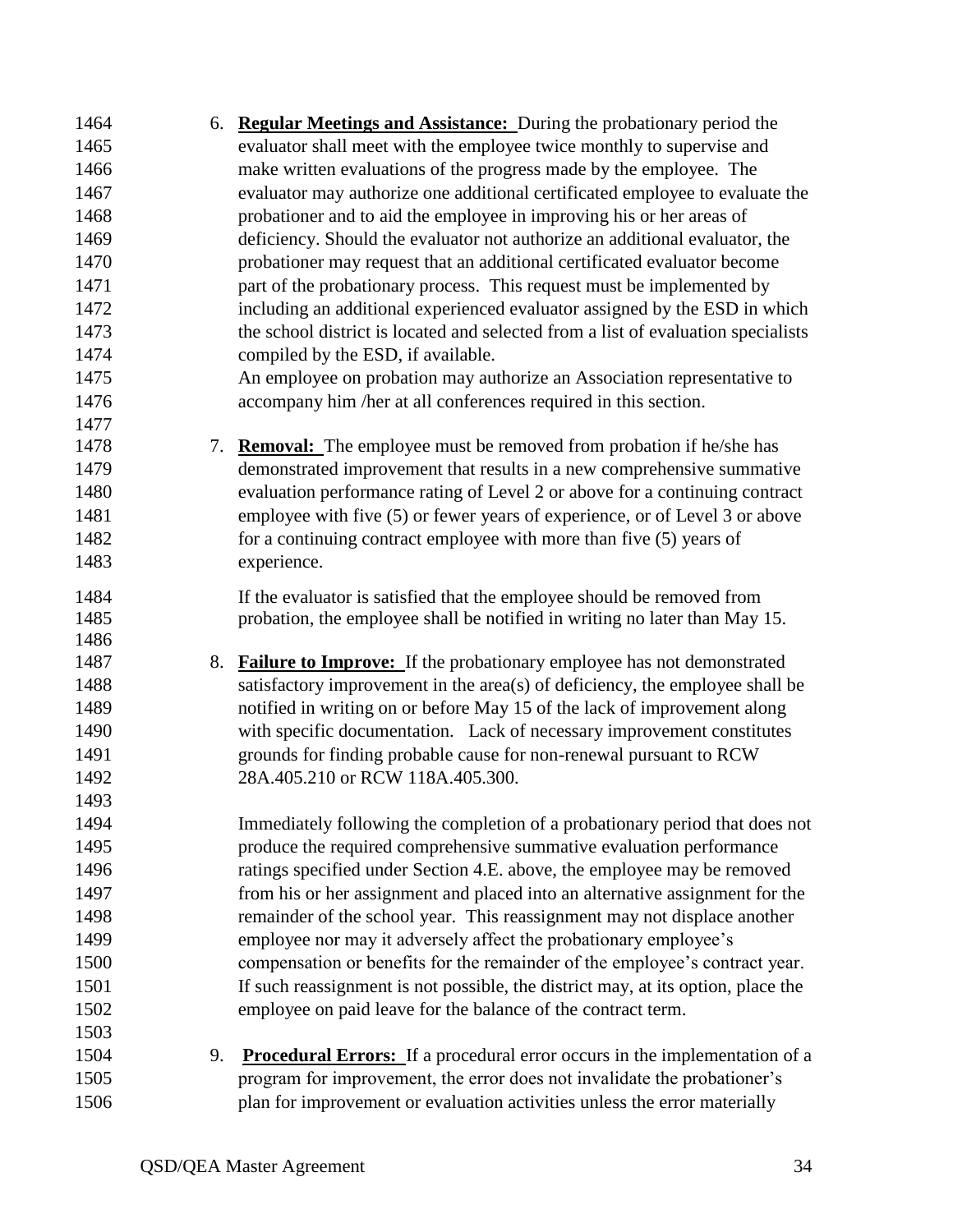| 1507 | affects the effectiveness of the plan or the ability to evaluate the            |                                                                                     |  |  |  |  |
|------|---------------------------------------------------------------------------------|-------------------------------------------------------------------------------------|--|--|--|--|
| 1508 | probationer's performance.                                                      |                                                                                     |  |  |  |  |
| 1509 |                                                                                 |                                                                                     |  |  |  |  |
| 1510 |                                                                                 | 10. Not Applicable to Provisional Employees: The probation requirements             |  |  |  |  |
| 1511 |                                                                                 | contained in this Section 4.H. do not apply to provisional employees.               |  |  |  |  |
| 1512 |                                                                                 |                                                                                     |  |  |  |  |
| 1513 |                                                                                 |                                                                                     |  |  |  |  |
| 1514 | <b>ARTICLE IV. EVALUATION AND PROBATION</b>                                     |                                                                                     |  |  |  |  |
| 1515 | (For Certificated Support Employees)                                            |                                                                                     |  |  |  |  |
| 1516 |                                                                                 |                                                                                     |  |  |  |  |
| 1517 | <b>Section A. Authority</b>                                                     |                                                                                     |  |  |  |  |
| 1518 | All employee evaluations shall be conducted in accordance with RCW 28A.405.100. |                                                                                     |  |  |  |  |
| 1519 | RCW 28a.405.150, WAC 392.191, and this Agreement.                               |                                                                                     |  |  |  |  |
| 1520 |                                                                                 |                                                                                     |  |  |  |  |
| 1521 |                                                                                 | <b>Section B. Definitions</b>                                                       |  |  |  |  |
| 1522 |                                                                                 | 1. The term "Observation" shall mean the actual viewing of the employee working     |  |  |  |  |
| 1523 |                                                                                 | during the course of his/her work or at a school event when working in an official  |  |  |  |  |
| 1524 |                                                                                 | capacity.                                                                           |  |  |  |  |
| 1525 |                                                                                 |                                                                                     |  |  |  |  |
| 1526 |                                                                                 | 2. The term "Observation Report" shall mean a written summary of the                |  |  |  |  |
| 1527 |                                                                                 | observation, the form for which is attached to and made a part of this Agreement    |  |  |  |  |
| 1528 |                                                                                 | as Appendix E. Such Observation Report(s) along with supplemental written           |  |  |  |  |
| 1529 |                                                                                 | information shall form a basis for the "Evaluation Report."                         |  |  |  |  |
| 1530 |                                                                                 |                                                                                     |  |  |  |  |
| 1531 | 3.                                                                              | The term "Evaluation" shall mean a summary of the results of observations of        |  |  |  |  |
| 1532 |                                                                                 | the employee's work during the evaluation process.                                  |  |  |  |  |
| 1533 |                                                                                 |                                                                                     |  |  |  |  |
| 1534 |                                                                                 | 4. The term "Evaluation Report" shall mean that document which becomes a part       |  |  |  |  |
| 1535 |                                                                                 | of the employee's personnel file. The Support Employee Final Evaluation Report      |  |  |  |  |
| 1536 |                                                                                 | (Long Form) is attached to and made a part of this Agreement as Appendix H.         |  |  |  |  |
| 1537 |                                                                                 | The Support Employee Final Evaluation Report (Short Form) is attached to and        |  |  |  |  |
| 1538 |                                                                                 | made a part of this Agreement as Appendix F.                                        |  |  |  |  |
| 1539 |                                                                                 |                                                                                     |  |  |  |  |
| 1540 |                                                                                 | 5. The term "Evaluation Process" shall mean that process which begins with the      |  |  |  |  |
| 1541 |                                                                                 | distribution of evaluation criteria by evaluators of each employee at the beginning |  |  |  |  |
| 1542 |                                                                                 | of each school year. The process ends with the placement of the Evaluation          |  |  |  |  |
| 1543 |                                                                                 | Report and any attachments into the employee's personnel file.                      |  |  |  |  |
| 1544 |                                                                                 |                                                                                     |  |  |  |  |
| 1545 | 6.                                                                              | The term "Evaluation Criteria" shall mean that list of criteria set forth and made  |  |  |  |  |
| 1546 |                                                                                 | a part of this Agreement for Support Employees as Appendix G.                       |  |  |  |  |
| 1547 |                                                                                 |                                                                                     |  |  |  |  |
| 1548 | 7.                                                                              | The term "Evaluator" shall mean the building principal of the employee being        |  |  |  |  |
| 1549 |                                                                                 | evaluated, or the principal's designee. In the event the employee being evaluated   |  |  |  |  |
| 1550 |                                                                                 | does not work under the direct supervision of a building principal, the             |  |  |  |  |
| 1551 |                                                                                 | Superintendent shall designate the evaluator.                                       |  |  |  |  |
| 1552 |                                                                                 |                                                                                     |  |  |  |  |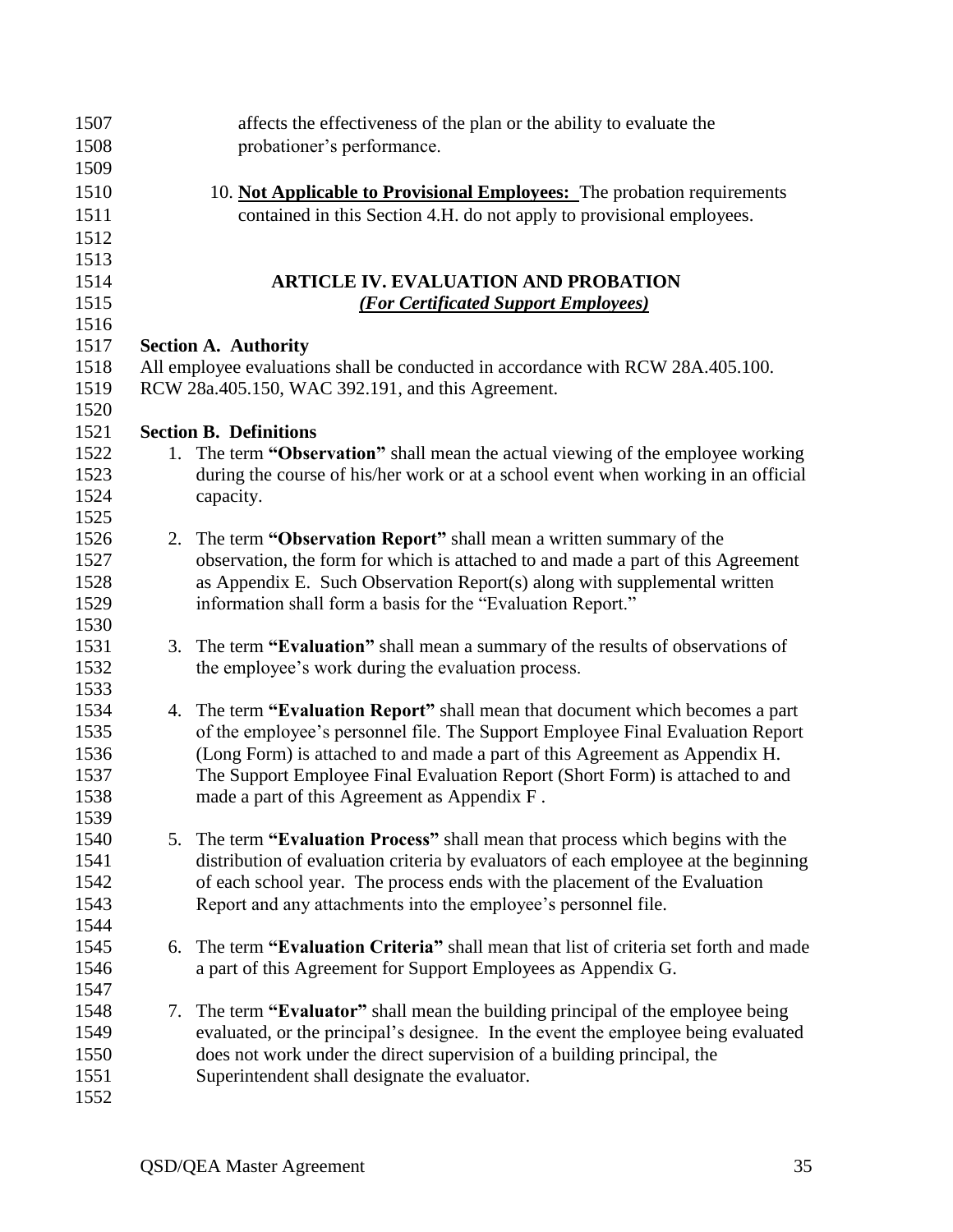- 8. The term **"Observer**" shall mean that administrative employee(s) of the District charged with the responsibility to observe employees during that portion of the evaluation process. 9. The term **"Support Employee"** shall mean that sub-group of employees who are not classroom teachers including but not necessarily limited to Librarians, Counselors, Psychologists, Nurses, Speech Therapists, Occupational Therapists, and Physical Therapists. **Section C. Purpose** 1. **To Identify:** To identify, in consultation with employees, specific areas in which the professional performance of each employee is satisfactory and specific areas in which each employee needs to improve his/her performance. 2. **To Assist:** To assist employees who have identified areas needing improvement in making those improvements. 3. **Remediation:** To identify employees whose professional performance is unsatisfactory and for whom remediation is needed. **Section D. Qualifications of Evaluators** All evaluators shall be trained in the evaluation system and process presented in this Agreement. **Section E. Initiating the Evaluation Process** In the first ten (10) days of each school year, each evaluator shall meet with each employee to review and discuss the evaluation process, options, criteria, and forms. Where appropriate, evaluators may use group meetings for this purpose. At this meeting each employee shall be informed of his/her observer, evaluator, evaluation options, probable procedure for observations and evaluations, and given a copy of the Evaluation Option Form, a copy of which is attached to and made a part of this Agreement as Appendix I. Within five (5) days following this meeting, each employee shall complete the Evaluation Option Form and return it to his/her evaluator. **Section F. Provisional Employees** 1. **Definition:** The term **"Provisional Employee"** shall mean any employee who is in his/her first two (2) years of teaching experience new to the State of
- Washington regardless of experience or if employed with previous experience in state in his/her first year of employment with the District. This shall include any employee who returns to employment with the District.
- 2. **Frequency of Evaluation:** Provisional employees shall be evaluated no less often than two (2) times during each of their first two (2) years of employment. The first such evaluation must be completed within the first ninety (90) calendar days of work. The second shall be completed by June 1.
-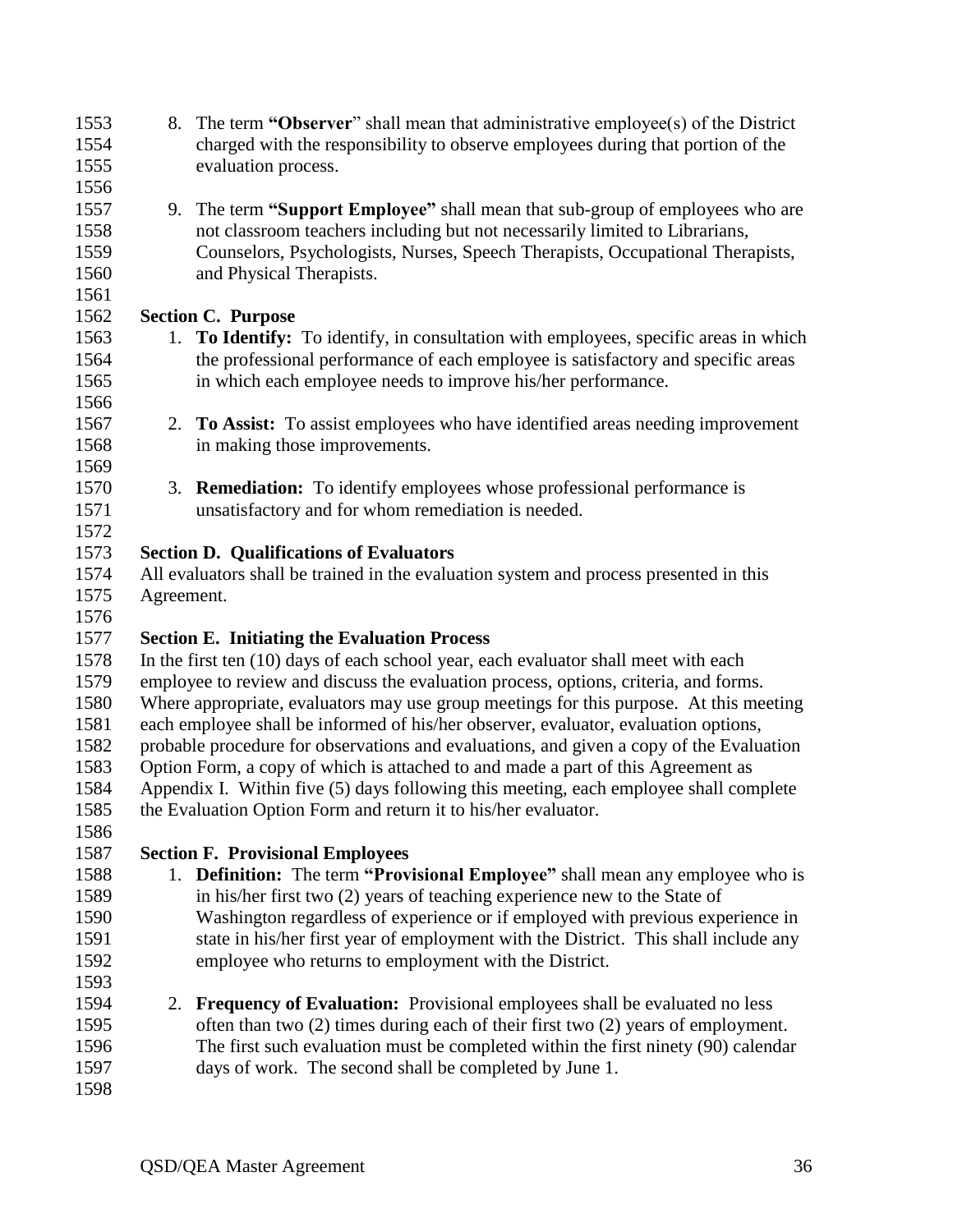| 1599 |    | 3. <b>Observations</b> : Provisional employees shall be observed for the purpose of         |
|------|----|---------------------------------------------------------------------------------------------|
| 1600 |    | evaluation no less than two $(2)$ times for each evaluation. At least one $(1)$             |
| 1601 |    | observation shall be no less than thirty (30) minutes in length. Additional                 |
| 1602 |    | observations of any length may also be included.                                            |
| 1603 |    |                                                                                             |
| 1604 |    | <b>Section G. Short Form Eligible Employees</b>                                             |
| 1605 |    | 1. Definition: The term "short form eligible Employee" shall mean any employee              |
| 1606 |    | who has been employed by the District for four (4) consecutive years with                   |
| 1607 |    | satisfactory evaluations, provided that any employee or the District may opt out of         |
| 1608 |    | the short form status for one (1) full year.                                                |
| 1609 |    |                                                                                             |
| 1610 |    | 2. Frequency of Evaluation: As per statute, after a staff member has four (4) years         |
| 1611 |    | of satisfactory evaluations in the district, the administrator may use a short form         |
| 1612 |    | of evaluation. Short form eligible employees shall be observed for the purpose of           |
| 1613 |    | evaluation at least one (1) time per year. The evaluation shall be completed by             |
| 1614 |    | June 1.                                                                                     |
| 1615 |    |                                                                                             |
| 1616 | 3. | <b>Observations:</b> Short form eligible employees shall be observed by May 1, for          |
| 1617 |    | the purpose of evaluation at least one (1) time for a period of no less than thirty         |
| 1618 |    | (30) minutes.                                                                               |
| 1619 |    |                                                                                             |
| 1620 |    | 4. Negative Evaluation Bar: The short form evaluation may not be used as a basis            |
| 1621 |    | for determining that an employee's work is unsatisfactory, nor as probable cause            |
| 1622 |    | for the non-renewal of an employee's contract under RCW 28A.405.220. The                    |
| 1623 |    | short form evaluation may be used only in those cases where the evaluator reports           |
| 1624 |    | "satisfactory". If any observation during the year shows less than satisfactory             |
| 1625 |    | ratings, the evaluation process shall automatically revert to the long form process         |
| 1626 |    | and be used to conclude the final evaluation.                                               |
| 1627 |    |                                                                                             |
| 1628 |    | <b>Section H. Regular Employees</b>                                                         |
| 1629 |    | 1. <b>Definition:</b> The term "regular employee" shall be those employees who are not      |
| 1630 |    | on probation and are not provisional, and who do not qualify for short form                 |
| 1631 |    | evaluation.                                                                                 |
| 1632 |    |                                                                                             |
| 1633 |    | 2. Frequency of Evaluation: Regular employees shall be evaluated at least one (1)           |
| 1634 |    | time each year, which evaluation shall be completed June 1.                                 |
| 1635 |    |                                                                                             |
| 1636 | 3. | <b>Observations:</b> Regular employees shall be observed for purpose of evaluation no       |
| 1637 |    | less than two $(2)$ times for each evaluation. At least one $(1)$ observation shall be      |
| 1638 |    | no less than thirty (30) minutes in length. Additional observations of any length           |
| 1639 |    | may also be included.                                                                       |
| 1640 |    |                                                                                             |
| 1641 |    | <b>Section I. Review</b>                                                                    |
| 1642 |    | In the event any employee receives an evaluation that he/she considers to be negative,      |
| 1643 |    | that employee may request and shall be granted a meeting with the evaluator's central       |
| 1644 |    | office supervisor. At the meeting the central office administrator shall determine if there |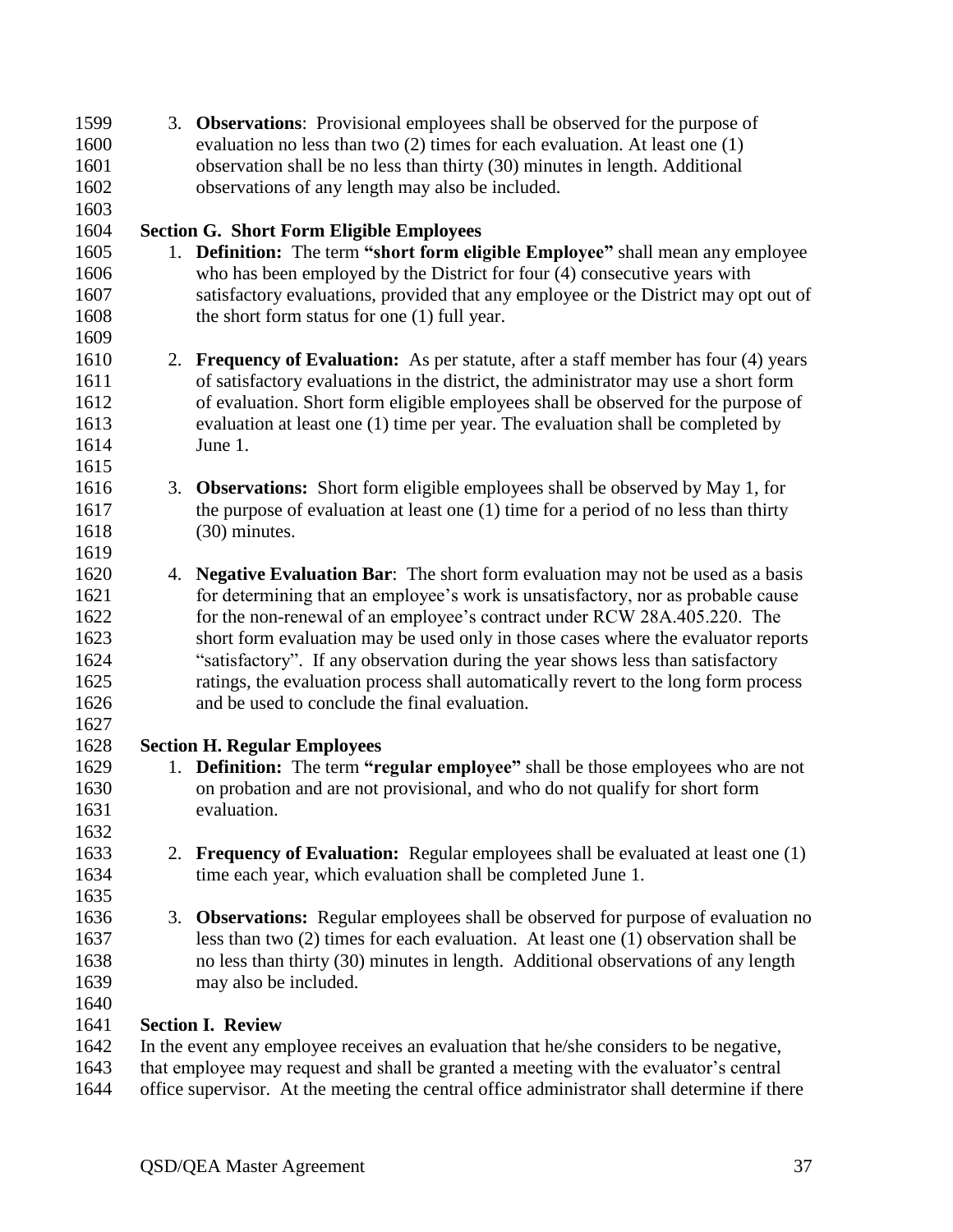| 1646<br>1647<br>1648<br>observation reports and the evaluation conclusions, or other such causes as the<br>1649<br>1650<br>1651<br>1652<br>fill the requirements for an evaluator set out above and shall be appointed by the<br>Superintendent.<br>1653<br>1654 | is reasonable basis for the employee to be granted a new evaluation. Acceptable grounds<br>for such a finding are possible bias, incomplete or inaccurate observations, professional<br>or personal conflict between the evaluator and the employee, inconsistency between the<br>administrator may conclude. In the event the central office administrator makes such a<br>finding, the employee shall be granted a new evaluation to be conducted by a District<br>administrator other than the employee's original evaluator. Such person shall otherwise |  |  |
|------------------------------------------------------------------------------------------------------------------------------------------------------------------------------------------------------------------------------------------------------------------|--------------------------------------------------------------------------------------------------------------------------------------------------------------------------------------------------------------------------------------------------------------------------------------------------------------------------------------------------------------------------------------------------------------------------------------------------------------------------------------------------------------------------------------------------------------|--|--|
| 1655<br><b>Section J. General Requirements</b>                                                                                                                                                                                                                   |                                                                                                                                                                                                                                                                                                                                                                                                                                                                                                                                                              |  |  |
| 1. Eavesdropping Bar: The use of secret electronic observations, including<br>1656<br>speaker systems, is prohibited.<br>1657                                                                                                                                    |                                                                                                                                                                                                                                                                                                                                                                                                                                                                                                                                                              |  |  |
| 1658                                                                                                                                                                                                                                                             |                                                                                                                                                                                                                                                                                                                                                                                                                                                                                                                                                              |  |  |
| 1659<br>2. Work Site Limit: All observations for the purpose of evaluation must be<br>conducted with the knowledge of the employee at the employee's work site or<br>1660                                                                                        |                                                                                                                                                                                                                                                                                                                                                                                                                                                                                                                                                              |  |  |
| 1661<br>extended work site.                                                                                                                                                                                                                                      |                                                                                                                                                                                                                                                                                                                                                                                                                                                                                                                                                              |  |  |
| 1662                                                                                                                                                                                                                                                             |                                                                                                                                                                                                                                                                                                                                                                                                                                                                                                                                                              |  |  |
| 1663<br>3.<br><b>Signatures:</b> The written observation reports $(s)$ and the written evaluation                                                                                                                                                                |                                                                                                                                                                                                                                                                                                                                                                                                                                                                                                                                                              |  |  |
| report(s) must be signed and dated by the observer and the evaluator respectively.<br>1664                                                                                                                                                                       |                                                                                                                                                                                                                                                                                                                                                                                                                                                                                                                                                              |  |  |
| 1665<br>Such reports are also to be signed and dated by the employee provided that the                                                                                                                                                                           |                                                                                                                                                                                                                                                                                                                                                                                                                                                                                                                                                              |  |  |
| employee's signature shall indicate only that he/she has received a copy of the<br>1666                                                                                                                                                                          |                                                                                                                                                                                                                                                                                                                                                                                                                                                                                                                                                              |  |  |
| observation and/or evaluation, not that he/she necessarily agrees with its content.<br>1667                                                                                                                                                                      |                                                                                                                                                                                                                                                                                                                                                                                                                                                                                                                                                              |  |  |
| 1668                                                                                                                                                                                                                                                             |                                                                                                                                                                                                                                                                                                                                                                                                                                                                                                                                                              |  |  |
| Copy and Response: A copy of each observation shall be given to the observed<br>1669<br>4.                                                                                                                                                                       |                                                                                                                                                                                                                                                                                                                                                                                                                                                                                                                                                              |  |  |
| employee within three (3) days of the observation. A copy of each evaluation<br>1670                                                                                                                                                                             |                                                                                                                                                                                                                                                                                                                                                                                                                                                                                                                                                              |  |  |
| shall be given to the employee at the time of the evaluation conference, which<br>1671                                                                                                                                                                           |                                                                                                                                                                                                                                                                                                                                                                                                                                                                                                                                                              |  |  |
|                                                                                                                                                                                                                                                                  |                                                                                                                                                                                                                                                                                                                                                                                                                                                                                                                                                              |  |  |
| shall be held before the last day of the school year. Employees may submit<br>1672                                                                                                                                                                               |                                                                                                                                                                                                                                                                                                                                                                                                                                                                                                                                                              |  |  |
| 1673<br>written comments concerning the report which shall be attached to the report in                                                                                                                                                                          |                                                                                                                                                                                                                                                                                                                                                                                                                                                                                                                                                              |  |  |
| 1674<br>the employee's file.                                                                                                                                                                                                                                     |                                                                                                                                                                                                                                                                                                                                                                                                                                                                                                                                                              |  |  |
| 1675                                                                                                                                                                                                                                                             |                                                                                                                                                                                                                                                                                                                                                                                                                                                                                                                                                              |  |  |
| 1676<br>5. <b>Observations:</b> Evaluators shall have personally conducted at least one (1) of the                                                                                                                                                               |                                                                                                                                                                                                                                                                                                                                                                                                                                                                                                                                                              |  |  |
| 1677<br>observations upon which each evaluation is based. At least one (1) observation                                                                                                                                                                           |                                                                                                                                                                                                                                                                                                                                                                                                                                                                                                                                                              |  |  |
| 1678<br>shall be of no less than thirty consecutive minutes.                                                                                                                                                                                                     |                                                                                                                                                                                                                                                                                                                                                                                                                                                                                                                                                              |  |  |
| 1679                                                                                                                                                                                                                                                             |                                                                                                                                                                                                                                                                                                                                                                                                                                                                                                                                                              |  |  |
| 1680<br>6. Surprise Bar: Any item of the Evaluation Form that is marked with an                                                                                                                                                                                  |                                                                                                                                                                                                                                                                                                                                                                                                                                                                                                                                                              |  |  |
| 1681<br>"Unsatisfactory" must have been preceded with a written statement and/or formal                                                                                                                                                                          |                                                                                                                                                                                                                                                                                                                                                                                                                                                                                                                                                              |  |  |
| 1682<br>conference with the employee in order to provide notice of the problem, specific                                                                                                                                                                         |                                                                                                                                                                                                                                                                                                                                                                                                                                                                                                                                                              |  |  |
| 1683<br>suggestions for improvement and reasonable time and opportunity for                                                                                                                                                                                      |                                                                                                                                                                                                                                                                                                                                                                                                                                                                                                                                                              |  |  |
| 1684<br>improvement.                                                                                                                                                                                                                                             |                                                                                                                                                                                                                                                                                                                                                                                                                                                                                                                                                              |  |  |
| 1685                                                                                                                                                                                                                                                             |                                                                                                                                                                                                                                                                                                                                                                                                                                                                                                                                                              |  |  |
|                                                                                                                                                                                                                                                                  |                                                                                                                                                                                                                                                                                                                                                                                                                                                                                                                                                              |  |  |
| 1686<br><b>Restricted Use:</b> Use of the evaluation process to harass or intimidate an<br>7.                                                                                                                                                                    |                                                                                                                                                                                                                                                                                                                                                                                                                                                                                                                                                              |  |  |
| 1687<br>employee is strictly prohibited. Neither may the evaluation process be used for                                                                                                                                                                          |                                                                                                                                                                                                                                                                                                                                                                                                                                                                                                                                                              |  |  |
| 1688<br>disciplining an employee.                                                                                                                                                                                                                                |                                                                                                                                                                                                                                                                                                                                                                                                                                                                                                                                                              |  |  |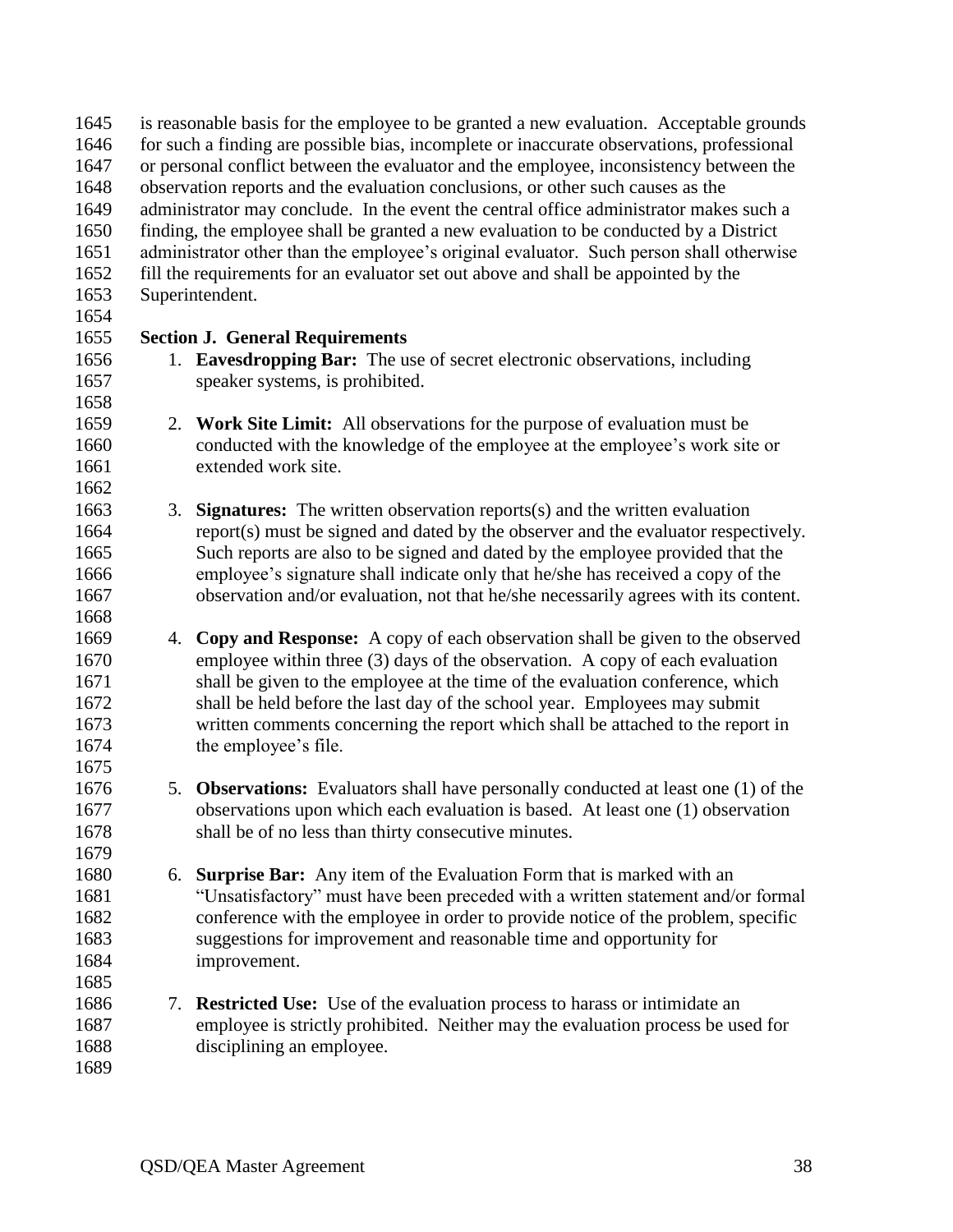#### **Section K. Pre-Planned Observation Form and Conference**

 In at least one (1) of the observations, the Pre-planned Observation Form, which is attached to and made a part of this Agreement as Appendix D, shall be filled out by the employee and given to his/her observer. The purpose of the form shall be to advise the observer of the objectives, methods, materials, and any special considerations that the employee believes may be a factor in the class, physical setting, or lesson to be observed. The observer shall distribute such forms to employees between one (1) and two (2) weeks prior to the pending observation. Upon request of the employee, the observer shall meet with the employee prior to the observation in order to discuss any additional information relevant to the observation.

## **Section L. Conferences**

- 1. **Observations:** Observers shall meet with employees in order to deliver copies of the Observation Reports. The report shall be discussed in detail by the observer. Employees shall have the opportunity to provide additional information to aid the observer/evaluator in completing the report, question the report and make suggestions for revision, suggestions for the next observation, or any related matter.
- 2. **Evaluations:** Evaluators shall meet with employees for the purpose of delivering a draft Evaluation Report. The report shall be discussed in detail by the Evaluator. Employees shall have the opportunity to provide the evaluator with additional information, to question the report and to suggest revisions. For each draft revision agreed to, the evaluator shall again meet with the employee.
- 3. **Time and Place:** Conferences shall be held within the time lines set out in this Agreement at times and places mutually determined by the evaluator and the employee.
- **Section M. Use of Evaluation Results**

 The District shall endeavor to keep evaluation results private and confidential to the extent allowed by law and in consideration of appropriate use of the evaluation materials which may include, but are not limited to, sharing them with District administrative staff, the Board and use in grievance and arbitration hearings.

#### Evaluation results shall be used

- 1. **To Acknowledge Excellence:** To acknowledge, recognize, and encourage excellence in professional performance.
- 2. **To Document Satisfactory Performance:** To document the satisfactory performance by an employee of his/her assigned duties.
- 3. **To Identify Areas Needing Improvement:** To identify discrete area(s) according to the criteria included on the evaluation instrument, in which the employee may need improvement.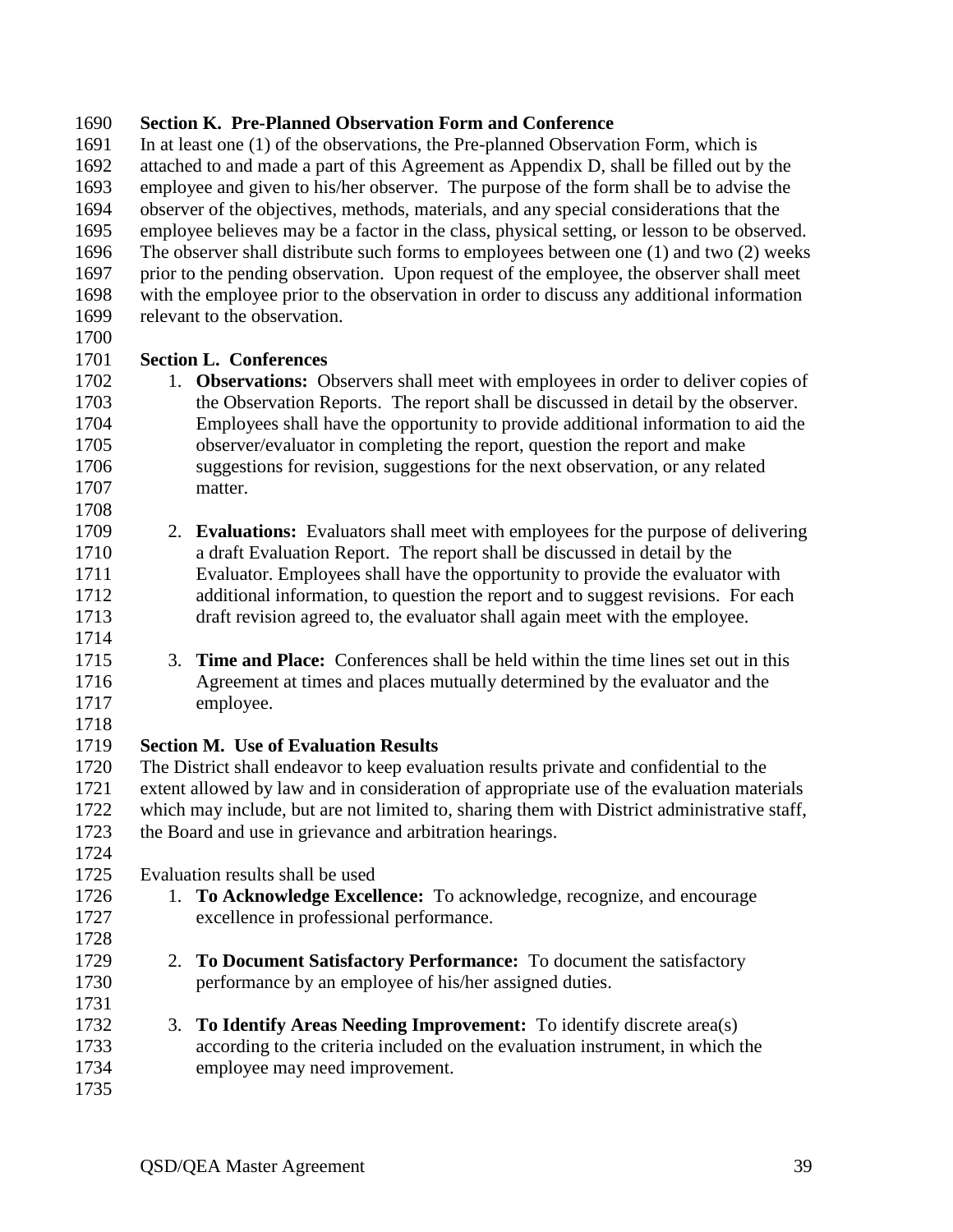| 1738<br>1739<br><b>Section N. Probation</b><br>1740<br>1. Notice: In the event that an employee's work is judged to be unsatisfactory,<br>based upon the evaluation criteria and procedure, the employee shall be notified<br>1741<br>in writing of the specified area(s) of deficiency along with a suggested, specific,<br>1742<br>1743<br>and reasonable program of improvement, on or before February 1 of the academic<br>1744<br>year. This written notice shall advise the employee of the establishment of a<br>probationary period beginning on February 1, and ending no later than May 1.<br>1745<br>The notice to the employee shall be signed by the Superintendent.<br>1746<br>1747<br>1748<br><b>Purpose:</b> The purpose of the probationary period is to give the employee an<br>2.<br>opportunity to demonstrate improvement(s) in his/her area(s) of deficiency.<br>1749<br>1750<br><b>Regular Meetings and Assistance:</b> During the probationary period, the<br>1751<br>3.<br>evaluator shall meet with the employee periodically to supervise and make written<br>1752<br>1753<br>evaluations of the progress made by the employee. In addition, the evaluator may<br>1754<br>authorize one (1) additional non-bargaining unit District administrator to evaluate<br>the probationer and to aid the employee in improving his/her areas(s) of<br>1755<br>1756<br>deficiency.<br>1757<br>1758<br>An employee on probation may authorize an Association Representative to<br>accompany him/her at all conferences required in this paragraph. The purpose of<br>1759<br>such additional employee would be to serve as a witness, to assist in<br>1760<br>communications and to offer support and counsel to the employee.<br>1761<br>1762<br>1763<br>4. <b>Removal:</b> The employee may be removed from probation at any time he/she has<br>demonstrated improvement to the satisfaction of the evaluator. If the evaluator is<br>1764<br>1765<br>satisfied that the employee should be removed from probation, the employee shall<br>be notified in writing no later than May 1. Removal from probation shall not be<br>1766<br>1767<br>unreasonably withheld.<br>1768<br>1769<br>5. Failure to Improve: If the probationary employee has not demonstrated<br>satisfactory improvement in the area(s) of deficiency, the employee shall be<br>1770<br>notified in writing on or before May 1 of the lack of improvement along with<br>1771<br>specific documentation. Lack of necessary improvement may constitute grounds<br>1772<br>for non-renewal pursuant to RCW 28A.405.210 or RCW 28A.405.220.<br>1773<br>1774<br>1775<br>Adverse Effects: Probation shall not be deemed to adversely affect the<br>6.<br>1776<br>contracted status of an employee within the meaning of RCW 28A.405.210 or<br>1777<br>RCW 28A.405.220.<br>1778<br>1779<br>7. Provisional Employees: The provisions of this (Probation) section do not apply<br>1780<br>to provisional employees.<br>1781 | 1736<br>1737 | 4. To Document Unsatisfactory Performance: To document performance by an<br>employee judged unsatisfactory, based on the adopted evaluation criteria. |
|---------------------------------------------------------------------------------------------------------------------------------------------------------------------------------------------------------------------------------------------------------------------------------------------------------------------------------------------------------------------------------------------------------------------------------------------------------------------------------------------------------------------------------------------------------------------------------------------------------------------------------------------------------------------------------------------------------------------------------------------------------------------------------------------------------------------------------------------------------------------------------------------------------------------------------------------------------------------------------------------------------------------------------------------------------------------------------------------------------------------------------------------------------------------------------------------------------------------------------------------------------------------------------------------------------------------------------------------------------------------------------------------------------------------------------------------------------------------------------------------------------------------------------------------------------------------------------------------------------------------------------------------------------------------------------------------------------------------------------------------------------------------------------------------------------------------------------------------------------------------------------------------------------------------------------------------------------------------------------------------------------------------------------------------------------------------------------------------------------------------------------------------------------------------------------------------------------------------------------------------------------------------------------------------------------------------------------------------------------------------------------------------------------------------------------------------------------------------------------------------------------------------------------------------------------------------------------------------------------------------------------------------------------------------------------------------------------------------------------------------------------------------------------------------------------------------------------------------------------------------------------------------------------------------------------------------------------------------------------------------------------|--------------|-------------------------------------------------------------------------------------------------------------------------------------------------------|
|                                                                                                                                                                                                                                                                                                                                                                                                                                                                                                                                                                                                                                                                                                                                                                                                                                                                                                                                                                                                                                                                                                                                                                                                                                                                                                                                                                                                                                                                                                                                                                                                                                                                                                                                                                                                                                                                                                                                                                                                                                                                                                                                                                                                                                                                                                                                                                                                                                                                                                                                                                                                                                                                                                                                                                                                                                                                                                                                                                                                         |              |                                                                                                                                                       |
|                                                                                                                                                                                                                                                                                                                                                                                                                                                                                                                                                                                                                                                                                                                                                                                                                                                                                                                                                                                                                                                                                                                                                                                                                                                                                                                                                                                                                                                                                                                                                                                                                                                                                                                                                                                                                                                                                                                                                                                                                                                                                                                                                                                                                                                                                                                                                                                                                                                                                                                                                                                                                                                                                                                                                                                                                                                                                                                                                                                                         |              |                                                                                                                                                       |
|                                                                                                                                                                                                                                                                                                                                                                                                                                                                                                                                                                                                                                                                                                                                                                                                                                                                                                                                                                                                                                                                                                                                                                                                                                                                                                                                                                                                                                                                                                                                                                                                                                                                                                                                                                                                                                                                                                                                                                                                                                                                                                                                                                                                                                                                                                                                                                                                                                                                                                                                                                                                                                                                                                                                                                                                                                                                                                                                                                                                         |              |                                                                                                                                                       |
|                                                                                                                                                                                                                                                                                                                                                                                                                                                                                                                                                                                                                                                                                                                                                                                                                                                                                                                                                                                                                                                                                                                                                                                                                                                                                                                                                                                                                                                                                                                                                                                                                                                                                                                                                                                                                                                                                                                                                                                                                                                                                                                                                                                                                                                                                                                                                                                                                                                                                                                                                                                                                                                                                                                                                                                                                                                                                                                                                                                                         |              |                                                                                                                                                       |
|                                                                                                                                                                                                                                                                                                                                                                                                                                                                                                                                                                                                                                                                                                                                                                                                                                                                                                                                                                                                                                                                                                                                                                                                                                                                                                                                                                                                                                                                                                                                                                                                                                                                                                                                                                                                                                                                                                                                                                                                                                                                                                                                                                                                                                                                                                                                                                                                                                                                                                                                                                                                                                                                                                                                                                                                                                                                                                                                                                                                         |              |                                                                                                                                                       |
|                                                                                                                                                                                                                                                                                                                                                                                                                                                                                                                                                                                                                                                                                                                                                                                                                                                                                                                                                                                                                                                                                                                                                                                                                                                                                                                                                                                                                                                                                                                                                                                                                                                                                                                                                                                                                                                                                                                                                                                                                                                                                                                                                                                                                                                                                                                                                                                                                                                                                                                                                                                                                                                                                                                                                                                                                                                                                                                                                                                                         |              |                                                                                                                                                       |
|                                                                                                                                                                                                                                                                                                                                                                                                                                                                                                                                                                                                                                                                                                                                                                                                                                                                                                                                                                                                                                                                                                                                                                                                                                                                                                                                                                                                                                                                                                                                                                                                                                                                                                                                                                                                                                                                                                                                                                                                                                                                                                                                                                                                                                                                                                                                                                                                                                                                                                                                                                                                                                                                                                                                                                                                                                                                                                                                                                                                         |              |                                                                                                                                                       |
|                                                                                                                                                                                                                                                                                                                                                                                                                                                                                                                                                                                                                                                                                                                                                                                                                                                                                                                                                                                                                                                                                                                                                                                                                                                                                                                                                                                                                                                                                                                                                                                                                                                                                                                                                                                                                                                                                                                                                                                                                                                                                                                                                                                                                                                                                                                                                                                                                                                                                                                                                                                                                                                                                                                                                                                                                                                                                                                                                                                                         |              |                                                                                                                                                       |
|                                                                                                                                                                                                                                                                                                                                                                                                                                                                                                                                                                                                                                                                                                                                                                                                                                                                                                                                                                                                                                                                                                                                                                                                                                                                                                                                                                                                                                                                                                                                                                                                                                                                                                                                                                                                                                                                                                                                                                                                                                                                                                                                                                                                                                                                                                                                                                                                                                                                                                                                                                                                                                                                                                                                                                                                                                                                                                                                                                                                         |              |                                                                                                                                                       |
|                                                                                                                                                                                                                                                                                                                                                                                                                                                                                                                                                                                                                                                                                                                                                                                                                                                                                                                                                                                                                                                                                                                                                                                                                                                                                                                                                                                                                                                                                                                                                                                                                                                                                                                                                                                                                                                                                                                                                                                                                                                                                                                                                                                                                                                                                                                                                                                                                                                                                                                                                                                                                                                                                                                                                                                                                                                                                                                                                                                                         |              |                                                                                                                                                       |
|                                                                                                                                                                                                                                                                                                                                                                                                                                                                                                                                                                                                                                                                                                                                                                                                                                                                                                                                                                                                                                                                                                                                                                                                                                                                                                                                                                                                                                                                                                                                                                                                                                                                                                                                                                                                                                                                                                                                                                                                                                                                                                                                                                                                                                                                                                                                                                                                                                                                                                                                                                                                                                                                                                                                                                                                                                                                                                                                                                                                         |              |                                                                                                                                                       |
|                                                                                                                                                                                                                                                                                                                                                                                                                                                                                                                                                                                                                                                                                                                                                                                                                                                                                                                                                                                                                                                                                                                                                                                                                                                                                                                                                                                                                                                                                                                                                                                                                                                                                                                                                                                                                                                                                                                                                                                                                                                                                                                                                                                                                                                                                                                                                                                                                                                                                                                                                                                                                                                                                                                                                                                                                                                                                                                                                                                                         |              |                                                                                                                                                       |
|                                                                                                                                                                                                                                                                                                                                                                                                                                                                                                                                                                                                                                                                                                                                                                                                                                                                                                                                                                                                                                                                                                                                                                                                                                                                                                                                                                                                                                                                                                                                                                                                                                                                                                                                                                                                                                                                                                                                                                                                                                                                                                                                                                                                                                                                                                                                                                                                                                                                                                                                                                                                                                                                                                                                                                                                                                                                                                                                                                                                         |              |                                                                                                                                                       |
|                                                                                                                                                                                                                                                                                                                                                                                                                                                                                                                                                                                                                                                                                                                                                                                                                                                                                                                                                                                                                                                                                                                                                                                                                                                                                                                                                                                                                                                                                                                                                                                                                                                                                                                                                                                                                                                                                                                                                                                                                                                                                                                                                                                                                                                                                                                                                                                                                                                                                                                                                                                                                                                                                                                                                                                                                                                                                                                                                                                                         |              |                                                                                                                                                       |
|                                                                                                                                                                                                                                                                                                                                                                                                                                                                                                                                                                                                                                                                                                                                                                                                                                                                                                                                                                                                                                                                                                                                                                                                                                                                                                                                                                                                                                                                                                                                                                                                                                                                                                                                                                                                                                                                                                                                                                                                                                                                                                                                                                                                                                                                                                                                                                                                                                                                                                                                                                                                                                                                                                                                                                                                                                                                                                                                                                                                         |              |                                                                                                                                                       |
|                                                                                                                                                                                                                                                                                                                                                                                                                                                                                                                                                                                                                                                                                                                                                                                                                                                                                                                                                                                                                                                                                                                                                                                                                                                                                                                                                                                                                                                                                                                                                                                                                                                                                                                                                                                                                                                                                                                                                                                                                                                                                                                                                                                                                                                                                                                                                                                                                                                                                                                                                                                                                                                                                                                                                                                                                                                                                                                                                                                                         |              |                                                                                                                                                       |
|                                                                                                                                                                                                                                                                                                                                                                                                                                                                                                                                                                                                                                                                                                                                                                                                                                                                                                                                                                                                                                                                                                                                                                                                                                                                                                                                                                                                                                                                                                                                                                                                                                                                                                                                                                                                                                                                                                                                                                                                                                                                                                                                                                                                                                                                                                                                                                                                                                                                                                                                                                                                                                                                                                                                                                                                                                                                                                                                                                                                         |              |                                                                                                                                                       |
|                                                                                                                                                                                                                                                                                                                                                                                                                                                                                                                                                                                                                                                                                                                                                                                                                                                                                                                                                                                                                                                                                                                                                                                                                                                                                                                                                                                                                                                                                                                                                                                                                                                                                                                                                                                                                                                                                                                                                                                                                                                                                                                                                                                                                                                                                                                                                                                                                                                                                                                                                                                                                                                                                                                                                                                                                                                                                                                                                                                                         |              |                                                                                                                                                       |
|                                                                                                                                                                                                                                                                                                                                                                                                                                                                                                                                                                                                                                                                                                                                                                                                                                                                                                                                                                                                                                                                                                                                                                                                                                                                                                                                                                                                                                                                                                                                                                                                                                                                                                                                                                                                                                                                                                                                                                                                                                                                                                                                                                                                                                                                                                                                                                                                                                                                                                                                                                                                                                                                                                                                                                                                                                                                                                                                                                                                         |              |                                                                                                                                                       |
|                                                                                                                                                                                                                                                                                                                                                                                                                                                                                                                                                                                                                                                                                                                                                                                                                                                                                                                                                                                                                                                                                                                                                                                                                                                                                                                                                                                                                                                                                                                                                                                                                                                                                                                                                                                                                                                                                                                                                                                                                                                                                                                                                                                                                                                                                                                                                                                                                                                                                                                                                                                                                                                                                                                                                                                                                                                                                                                                                                                                         |              |                                                                                                                                                       |
|                                                                                                                                                                                                                                                                                                                                                                                                                                                                                                                                                                                                                                                                                                                                                                                                                                                                                                                                                                                                                                                                                                                                                                                                                                                                                                                                                                                                                                                                                                                                                                                                                                                                                                                                                                                                                                                                                                                                                                                                                                                                                                                                                                                                                                                                                                                                                                                                                                                                                                                                                                                                                                                                                                                                                                                                                                                                                                                                                                                                         |              |                                                                                                                                                       |
|                                                                                                                                                                                                                                                                                                                                                                                                                                                                                                                                                                                                                                                                                                                                                                                                                                                                                                                                                                                                                                                                                                                                                                                                                                                                                                                                                                                                                                                                                                                                                                                                                                                                                                                                                                                                                                                                                                                                                                                                                                                                                                                                                                                                                                                                                                                                                                                                                                                                                                                                                                                                                                                                                                                                                                                                                                                                                                                                                                                                         |              |                                                                                                                                                       |
|                                                                                                                                                                                                                                                                                                                                                                                                                                                                                                                                                                                                                                                                                                                                                                                                                                                                                                                                                                                                                                                                                                                                                                                                                                                                                                                                                                                                                                                                                                                                                                                                                                                                                                                                                                                                                                                                                                                                                                                                                                                                                                                                                                                                                                                                                                                                                                                                                                                                                                                                                                                                                                                                                                                                                                                                                                                                                                                                                                                                         |              |                                                                                                                                                       |
|                                                                                                                                                                                                                                                                                                                                                                                                                                                                                                                                                                                                                                                                                                                                                                                                                                                                                                                                                                                                                                                                                                                                                                                                                                                                                                                                                                                                                                                                                                                                                                                                                                                                                                                                                                                                                                                                                                                                                                                                                                                                                                                                                                                                                                                                                                                                                                                                                                                                                                                                                                                                                                                                                                                                                                                                                                                                                                                                                                                                         |              |                                                                                                                                                       |
|                                                                                                                                                                                                                                                                                                                                                                                                                                                                                                                                                                                                                                                                                                                                                                                                                                                                                                                                                                                                                                                                                                                                                                                                                                                                                                                                                                                                                                                                                                                                                                                                                                                                                                                                                                                                                                                                                                                                                                                                                                                                                                                                                                                                                                                                                                                                                                                                                                                                                                                                                                                                                                                                                                                                                                                                                                                                                                                                                                                                         |              |                                                                                                                                                       |
|                                                                                                                                                                                                                                                                                                                                                                                                                                                                                                                                                                                                                                                                                                                                                                                                                                                                                                                                                                                                                                                                                                                                                                                                                                                                                                                                                                                                                                                                                                                                                                                                                                                                                                                                                                                                                                                                                                                                                                                                                                                                                                                                                                                                                                                                                                                                                                                                                                                                                                                                                                                                                                                                                                                                                                                                                                                                                                                                                                                                         |              |                                                                                                                                                       |
|                                                                                                                                                                                                                                                                                                                                                                                                                                                                                                                                                                                                                                                                                                                                                                                                                                                                                                                                                                                                                                                                                                                                                                                                                                                                                                                                                                                                                                                                                                                                                                                                                                                                                                                                                                                                                                                                                                                                                                                                                                                                                                                                                                                                                                                                                                                                                                                                                                                                                                                                                                                                                                                                                                                                                                                                                                                                                                                                                                                                         |              |                                                                                                                                                       |
|                                                                                                                                                                                                                                                                                                                                                                                                                                                                                                                                                                                                                                                                                                                                                                                                                                                                                                                                                                                                                                                                                                                                                                                                                                                                                                                                                                                                                                                                                                                                                                                                                                                                                                                                                                                                                                                                                                                                                                                                                                                                                                                                                                                                                                                                                                                                                                                                                                                                                                                                                                                                                                                                                                                                                                                                                                                                                                                                                                                                         |              |                                                                                                                                                       |
|                                                                                                                                                                                                                                                                                                                                                                                                                                                                                                                                                                                                                                                                                                                                                                                                                                                                                                                                                                                                                                                                                                                                                                                                                                                                                                                                                                                                                                                                                                                                                                                                                                                                                                                                                                                                                                                                                                                                                                                                                                                                                                                                                                                                                                                                                                                                                                                                                                                                                                                                                                                                                                                                                                                                                                                                                                                                                                                                                                                                         |              |                                                                                                                                                       |
|                                                                                                                                                                                                                                                                                                                                                                                                                                                                                                                                                                                                                                                                                                                                                                                                                                                                                                                                                                                                                                                                                                                                                                                                                                                                                                                                                                                                                                                                                                                                                                                                                                                                                                                                                                                                                                                                                                                                                                                                                                                                                                                                                                                                                                                                                                                                                                                                                                                                                                                                                                                                                                                                                                                                                                                                                                                                                                                                                                                                         |              |                                                                                                                                                       |
|                                                                                                                                                                                                                                                                                                                                                                                                                                                                                                                                                                                                                                                                                                                                                                                                                                                                                                                                                                                                                                                                                                                                                                                                                                                                                                                                                                                                                                                                                                                                                                                                                                                                                                                                                                                                                                                                                                                                                                                                                                                                                                                                                                                                                                                                                                                                                                                                                                                                                                                                                                                                                                                                                                                                                                                                                                                                                                                                                                                                         |              |                                                                                                                                                       |
|                                                                                                                                                                                                                                                                                                                                                                                                                                                                                                                                                                                                                                                                                                                                                                                                                                                                                                                                                                                                                                                                                                                                                                                                                                                                                                                                                                                                                                                                                                                                                                                                                                                                                                                                                                                                                                                                                                                                                                                                                                                                                                                                                                                                                                                                                                                                                                                                                                                                                                                                                                                                                                                                                                                                                                                                                                                                                                                                                                                                         |              |                                                                                                                                                       |
|                                                                                                                                                                                                                                                                                                                                                                                                                                                                                                                                                                                                                                                                                                                                                                                                                                                                                                                                                                                                                                                                                                                                                                                                                                                                                                                                                                                                                                                                                                                                                                                                                                                                                                                                                                                                                                                                                                                                                                                                                                                                                                                                                                                                                                                                                                                                                                                                                                                                                                                                                                                                                                                                                                                                                                                                                                                                                                                                                                                                         |              |                                                                                                                                                       |
|                                                                                                                                                                                                                                                                                                                                                                                                                                                                                                                                                                                                                                                                                                                                                                                                                                                                                                                                                                                                                                                                                                                                                                                                                                                                                                                                                                                                                                                                                                                                                                                                                                                                                                                                                                                                                                                                                                                                                                                                                                                                                                                                                                                                                                                                                                                                                                                                                                                                                                                                                                                                                                                                                                                                                                                                                                                                                                                                                                                                         |              |                                                                                                                                                       |
|                                                                                                                                                                                                                                                                                                                                                                                                                                                                                                                                                                                                                                                                                                                                                                                                                                                                                                                                                                                                                                                                                                                                                                                                                                                                                                                                                                                                                                                                                                                                                                                                                                                                                                                                                                                                                                                                                                                                                                                                                                                                                                                                                                                                                                                                                                                                                                                                                                                                                                                                                                                                                                                                                                                                                                                                                                                                                                                                                                                                         |              |                                                                                                                                                       |
|                                                                                                                                                                                                                                                                                                                                                                                                                                                                                                                                                                                                                                                                                                                                                                                                                                                                                                                                                                                                                                                                                                                                                                                                                                                                                                                                                                                                                                                                                                                                                                                                                                                                                                                                                                                                                                                                                                                                                                                                                                                                                                                                                                                                                                                                                                                                                                                                                                                                                                                                                                                                                                                                                                                                                                                                                                                                                                                                                                                                         |              |                                                                                                                                                       |
|                                                                                                                                                                                                                                                                                                                                                                                                                                                                                                                                                                                                                                                                                                                                                                                                                                                                                                                                                                                                                                                                                                                                                                                                                                                                                                                                                                                                                                                                                                                                                                                                                                                                                                                                                                                                                                                                                                                                                                                                                                                                                                                                                                                                                                                                                                                                                                                                                                                                                                                                                                                                                                                                                                                                                                                                                                                                                                                                                                                                         |              |                                                                                                                                                       |
|                                                                                                                                                                                                                                                                                                                                                                                                                                                                                                                                                                                                                                                                                                                                                                                                                                                                                                                                                                                                                                                                                                                                                                                                                                                                                                                                                                                                                                                                                                                                                                                                                                                                                                                                                                                                                                                                                                                                                                                                                                                                                                                                                                                                                                                                                                                                                                                                                                                                                                                                                                                                                                                                                                                                                                                                                                                                                                                                                                                                         |              |                                                                                                                                                       |
|                                                                                                                                                                                                                                                                                                                                                                                                                                                                                                                                                                                                                                                                                                                                                                                                                                                                                                                                                                                                                                                                                                                                                                                                                                                                                                                                                                                                                                                                                                                                                                                                                                                                                                                                                                                                                                                                                                                                                                                                                                                                                                                                                                                                                                                                                                                                                                                                                                                                                                                                                                                                                                                                                                                                                                                                                                                                                                                                                                                                         |              |                                                                                                                                                       |
|                                                                                                                                                                                                                                                                                                                                                                                                                                                                                                                                                                                                                                                                                                                                                                                                                                                                                                                                                                                                                                                                                                                                                                                                                                                                                                                                                                                                                                                                                                                                                                                                                                                                                                                                                                                                                                                                                                                                                                                                                                                                                                                                                                                                                                                                                                                                                                                                                                                                                                                                                                                                                                                                                                                                                                                                                                                                                                                                                                                                         |              |                                                                                                                                                       |
|                                                                                                                                                                                                                                                                                                                                                                                                                                                                                                                                                                                                                                                                                                                                                                                                                                                                                                                                                                                                                                                                                                                                                                                                                                                                                                                                                                                                                                                                                                                                                                                                                                                                                                                                                                                                                                                                                                                                                                                                                                                                                                                                                                                                                                                                                                                                                                                                                                                                                                                                                                                                                                                                                                                                                                                                                                                                                                                                                                                                         |              |                                                                                                                                                       |
|                                                                                                                                                                                                                                                                                                                                                                                                                                                                                                                                                                                                                                                                                                                                                                                                                                                                                                                                                                                                                                                                                                                                                                                                                                                                                                                                                                                                                                                                                                                                                                                                                                                                                                                                                                                                                                                                                                                                                                                                                                                                                                                                                                                                                                                                                                                                                                                                                                                                                                                                                                                                                                                                                                                                                                                                                                                                                                                                                                                                         |              |                                                                                                                                                       |
|                                                                                                                                                                                                                                                                                                                                                                                                                                                                                                                                                                                                                                                                                                                                                                                                                                                                                                                                                                                                                                                                                                                                                                                                                                                                                                                                                                                                                                                                                                                                                                                                                                                                                                                                                                                                                                                                                                                                                                                                                                                                                                                                                                                                                                                                                                                                                                                                                                                                                                                                                                                                                                                                                                                                                                                                                                                                                                                                                                                                         |              |                                                                                                                                                       |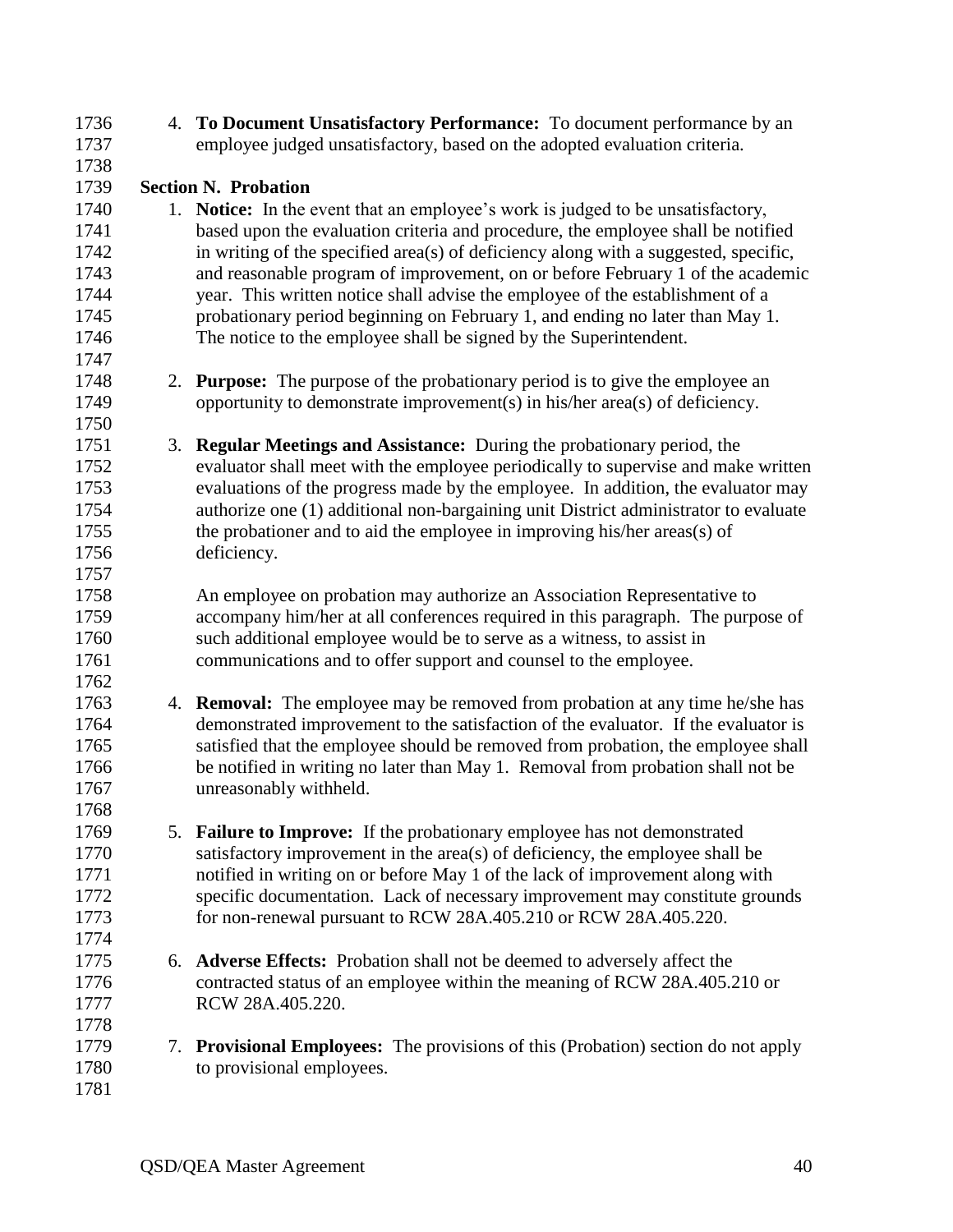| 1782 |    | Section O. Professional Growth Plan (PGP)                                         |
|------|----|-----------------------------------------------------------------------------------|
| 1783 |    | 1. Definition: As used in this Agreement, the term "Professional Growth Plan      |
| 1784 |    | (PGP)" shall mean a voluntary plan by an employee designed to improve the         |
| 1785 |    | employee's professional performance according to the criteria set forth below.    |
| 1786 |    | Employees choosing the PGP option must have completed four (4) years of           |
| 1787 |    | satisfactory teaching.                                                            |
| 1788 | 2. | <b>Purpose:</b> The purpose of the PGP is to assist employees in self-guided      |
| 1789 |    | professional development toward self-selected professional development goals in   |
| 1790 |    | order to encourage enhancements and improvements in teaching skills,              |
| 1791 |    | techniques, and abilities. Professional growth is the desired outcome of the PGP. |
| 1792 |    | Collaborative interaction is encouraged. PGP's are intended to provide            |
| 1793 |    | employees with support for the risk-taking inherent in trying new ideas.          |
| 1794 |    |                                                                                   |
| 1795 | 3. | <b>Plan:</b> Each employee shall be encouraged to develop on his/her own a PGP    |
| 1796 |    | according to the following guidelines. Employees intending to develop a PGP       |
| 1797 |    | shall note such intention on the Evaluation Option Form (Appendix M).             |
| 1798 |    | Such plan shall be developed, maintained, and executed with administrative<br>a.  |
| 1799 |    | assistance as requested by the employee, subject to the availability of           |
| 1800 |    | administrative assistance.                                                        |
| 1801 |    | b. Such plans may utilize:                                                        |
| 1802 |    | a peer review system to contribute to professional self-<br>i.                    |
| 1803 |    | evaluation knowledge                                                              |
| 1804 |    | input by students and/or parents<br>ii.                                           |
| 1805 |    | personal and/or professional goals<br>iii.                                        |
| 1806 |    | building goals<br>iv.                                                             |
| 1807 |    | self-assessment/evaluation<br>V.                                                  |
| 1808 |    | personal academic records<br>VI.                                                  |
| 1809 |    | school district evaluations<br>vii.                                               |
| 1810 |    | school district administrator or supervisor assistance.<br>viii.                  |
| 1811 |    | ix. other such sources consistent with sound pedagogical and research             |
| 1812 |    | principles as employees may choose to utilize                                     |
| 1813 |    | c. Such plans may result in:                                                      |
| 1814 |    | i. additional schooling                                                           |
| 1815 |    | independent research<br>ii.                                                       |
| 1816 |    | independent or group reading<br>iii.                                              |
| 1817 |    | peer observing/coaching<br>iv.                                                    |
| 1818 |    | peer taping<br>V.                                                                 |
| 1819 |    | professional leave<br>VI.                                                         |
| 1820 |    | purchase of substitute time<br>vii.                                               |
| 1821 |    | specialist assistance<br>viii.                                                    |
| 1822 |    | workshops or in-service<br>ix.                                                    |
| 1823 |    | departmental or grade level group or individual activities<br>X.                  |
| 1824 |    | cross curricular programs or any other means consistent with sound<br>xi.         |
| 1825 |    | pedagogical and research principles deemed appropriate by that employee           |
| 1826 |    | to achieve his/her PGP goals.                                                     |
| 1827 |    | d. Such plans may include teaching assessment methods including:                  |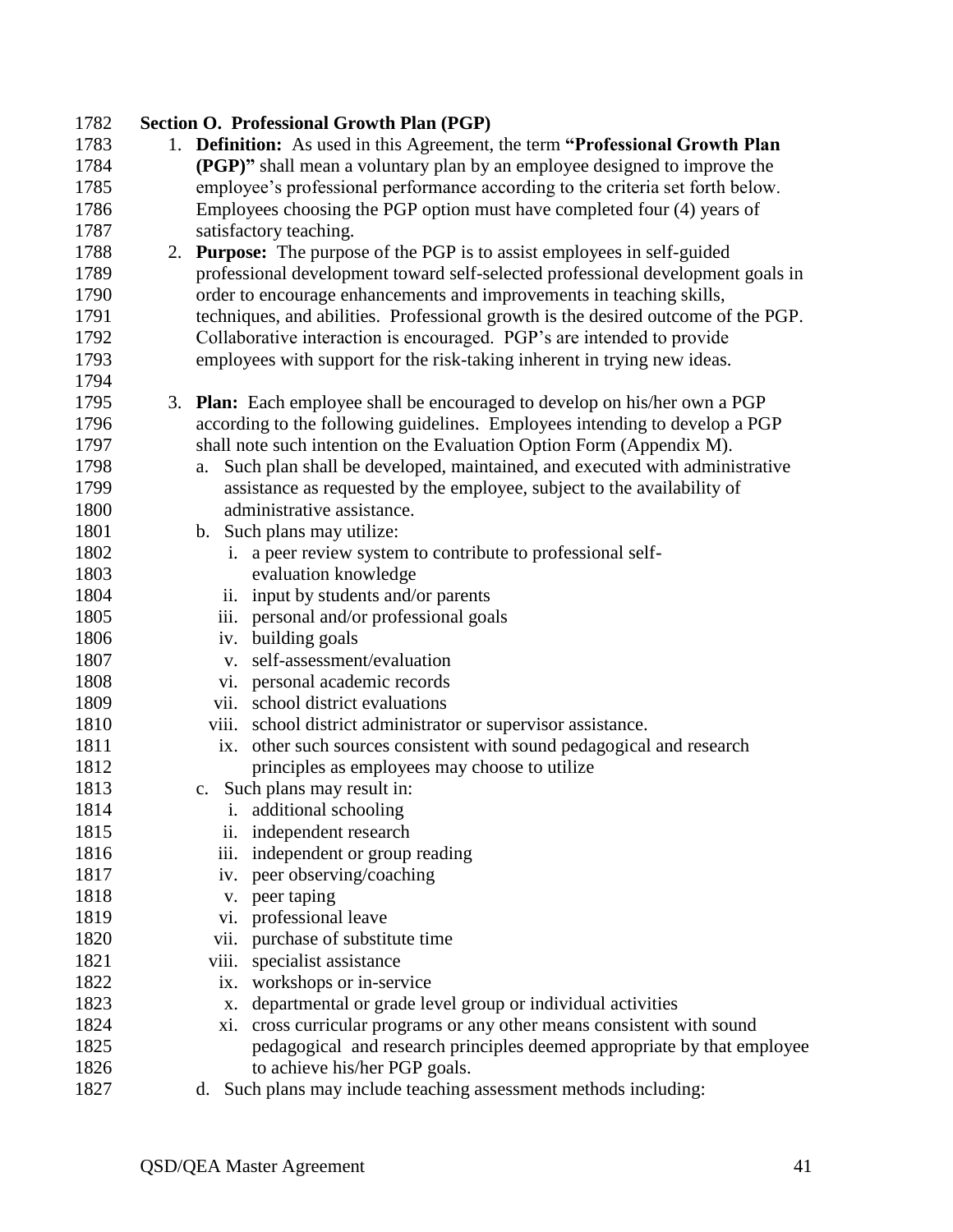| 1828 |    | Instructional Theory into Practice (ITIP)<br>$\mathbf{1}$ .                          |
|------|----|--------------------------------------------------------------------------------------|
| 1829 |    | Florida Performance Measurement System (FPMS)<br>ii.                                 |
| 1830 |    | iii.<br>University of Washington Teaching Assessment System (UWTAS)                  |
| 1831 |    | Teacher Effectiveness and Student Achievement (TESA)<br>iv.                          |
| 1832 |    | Five Keys to Growth (FKG)<br>${\bf V}$ .                                             |
| 1833 |    | or any other assessment consistent with sound pedagogical and research<br>vi.        |
| 1834 |    | principles deemed appropriate by that employee to achieve his/her PGP                |
| 1835 |    | goals.                                                                               |
| 1836 |    |                                                                                      |
| 1837 |    | 4. Funding: In the event the employee or a group of employees wish to seek           |
| 1838 |    | District funding for his/her/their PGP, then he/she/they must first:                 |
| 1839 |    | have his/her/their principal sign off on his/her/their PGP. Such signing off<br>a.   |
| 1840 |    | shall mean only that the principal has read and had an opportunity to offer          |
| 1841 |    | comment upon the employee's PGGP.                                                    |
| 1842 |    |                                                                                      |
| 1843 |    | b. have his/her/their building Learning Improvement Team recommend the plan          |
| 1844 |    | for funding to the District Learning Improvement Team (DLIT).                        |
| 1845 |    |                                                                                      |
| 1846 |    | c. make application to the District Learning Improvement Team. Said                  |
| 1847 |    | committee shall authorize allocation of in-service funds for approved PGP's          |
| 1848 |    | up to three-hundred dollars (\$300) per employee. The DLIT shall have the            |
| 1849 |    | option to promulgate such additional requirements for form and content of            |
| 1850 |    | funding application as it determines consistent with sound pedagogy and              |
| 1851 |    | research principles and reasonable accountability standards.                         |
| 1852 |    |                                                                                      |
| 1853 |    | 5. Professional Growth Plan Results: If an employee elects to share the processes    |
| 1854 |    | and/or results of his/her PGP with his/her peers, faculty, administrator, or no one, |
| 1855 |    | that is the sole option of the employee, unless as a part of funding application     |
| 1856 |    | he/she/they included a provision for publication to colleagues or District.          |
| 1857 |    |                                                                                      |
| 1858 |    | 6. Records and Materials: In addition to the plan itself, materials, records, and/or |
| 1859 |    | portfolios developed as a result of an employee's participation in a PGP, unless     |
| 1860 |    | funded by the District, shall be the sole property of the employee and shall not be  |
| 1861 |    | retained in the employee's personnel file or used by the District in any way in its  |
| 1862 |    | evaluation of the employee, except to note that the employee has voluntarily         |
| 1863 |    | entered a professional growth plan.                                                  |
| 1864 |    |                                                                                      |
| 1865 | 7. | <b>Administrative Support:</b> Providing support for employees engaged in the        |
| 1866 |    | development of or execution of PGP's shall be an expectation for supervisors.        |
| 1867 |    |                                                                                      |
| 1868 |    |                                                                                      |
| 1869 |    | <b>ARTICLE V. STAFF REDUCTION AND RECALL</b>                                         |
| 1870 |    |                                                                                      |
| 1871 |    | <b>Section A. Definitions</b>                                                        |
| 1872 |    | 1. The term "layoff" shall mean action by the Board reducing the number of           |
| 1873 |    | employees due to economic reasons, or the financial inability of the District to     |
|      |    |                                                                                      |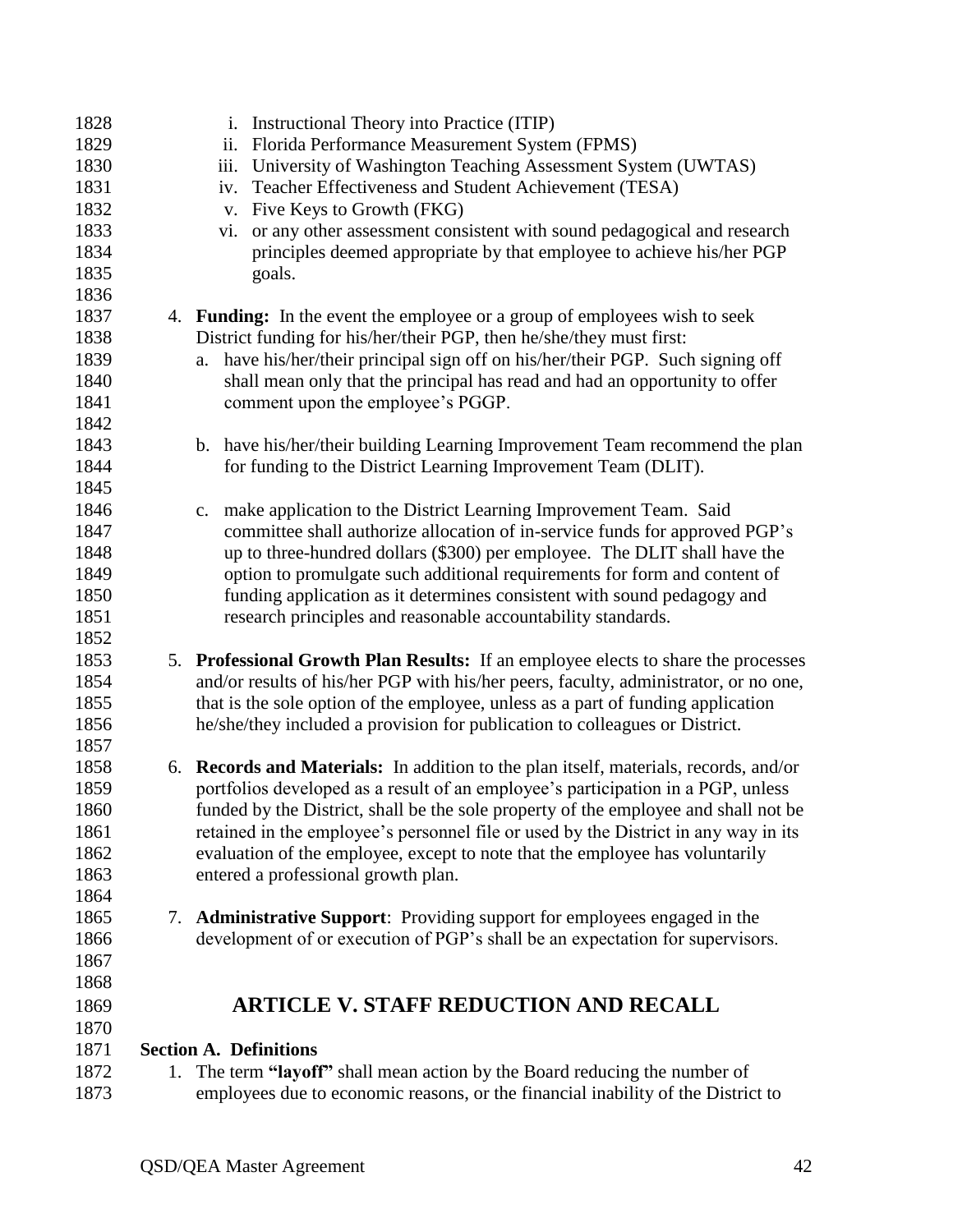- continue its educational programs substantially at the same level for the next year. It does not refer to decisions to discharge, non-renew, or adversely affect an
- 1876 employee for cause.
- 
- 

 2. The term **"seniority"** shall mean the employee's length of service within Washington State, combined with up to three (3) years from other states.

## **Section B. Board Determination of Program**

1882 Prior to May 15 of each year, or June  $15<sup>th</sup>$  in any year the legislature has not passed the omnibus appropriations act, the Board shall determine whether the financial resources of the District shall be adequate to permit the District to maintain its educational programs and services substantially at the same level for the next school year. In the event the Board determines that financial resources shall not be sufficient to maintain the educational program at the same level, the Board shall notify the Association in writing of such determination as soon as possible thereafter, and the Superintendent shall compile a detailed report outlining the District's financial condition to be presented to representatives of all bargaining units. The Superintendent and union representatives of all bargaining units will then meet to reach a consensus regarding the items to be recommended for elimination or reduction. If any item to be reduced or eliminated is in conflict with contractual language of any bargaining unit's contract, implementation may not occur without a consenting vote of the membership of that bargaining unit. In the event a consensus cannot be reached on a recommendation for elimination or reduction of specific expenditures, a majority vote of those convened to create the recommendation will decide. The final decision rests with the Board of Directors.

 Should the recommendation include a reduction in certified staff, the Board shall adopt a modified education program (MEP) and identify those employees who shall be retained to implement such an MEP, and those employees, if any, whose contracts shall not be renewed for the next school year.

## **Section C. Criteria for Modified Educational Plan**

- 1. **Legal Requirements:** The needs of the students, requirements for graduation, requirements for accreditation, and minimum program requirements under state laws and regulations will be honored.
- 2. **Categorical Financing:** Where revenues are categorical and depend upon actual expenditure rather than budgeted amounts, the Board shall make every effort to maintain such programs to the limit of the categorical support, (e.g. vocational education, federally supported programs).
- 3. **Maintenance of Pupil-Teacher Ratios:** Pupil-teacher ratios will be maintained at contractual levels. The severance of employees will be minimized to the extent possible.
- 4. **Reduction in Expenditures:** Expenditures may be reduced where reasonable and not categorically funded in capital outlay, supplies and materials, contractual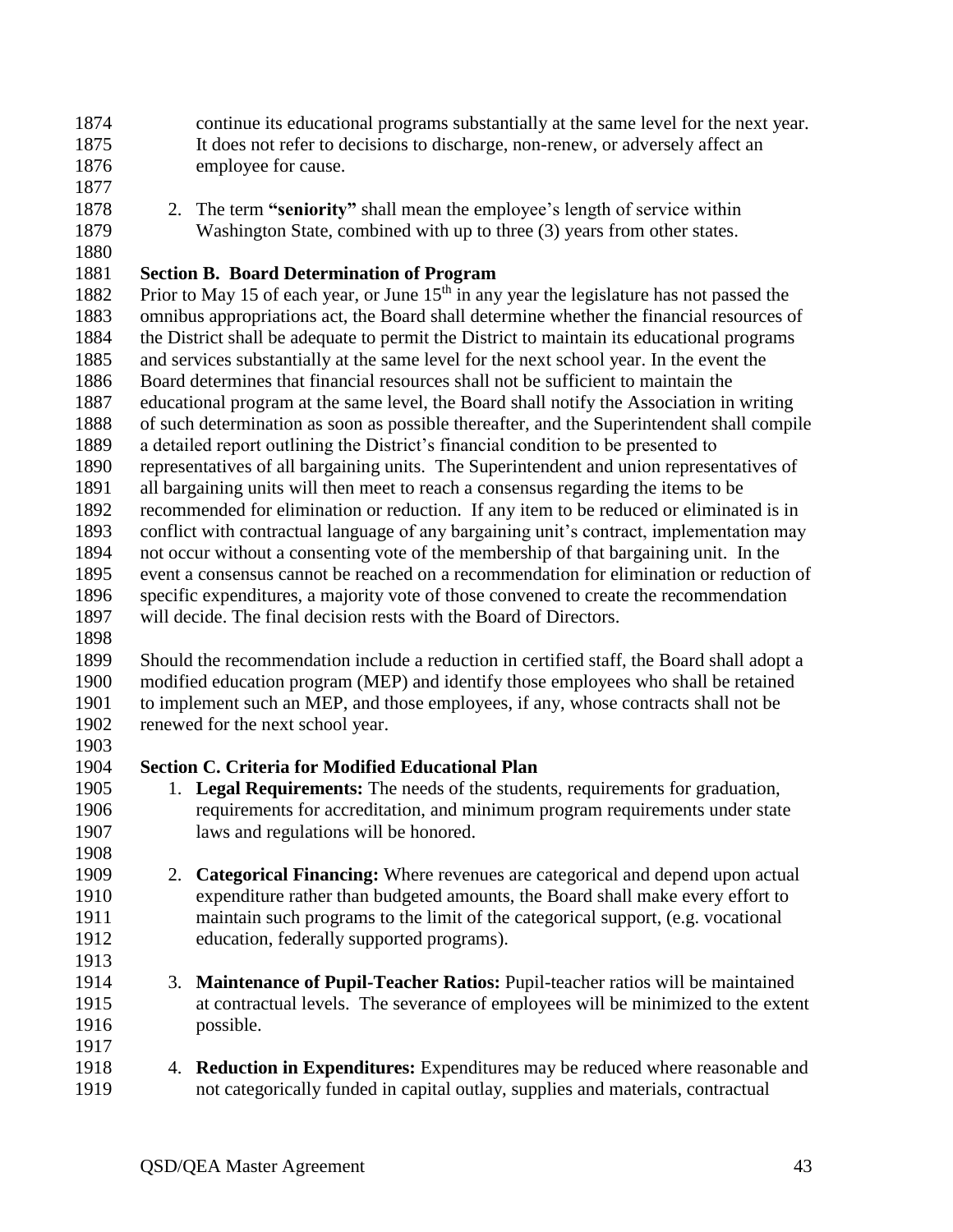| 1920<br>1921 |    | services, and travel in an effort to retain as much of the basic educational program<br>as possible within the resources available. |
|--------------|----|-------------------------------------------------------------------------------------------------------------------------------------|
| 1922         |    |                                                                                                                                     |
| 1923         |    | 5. Transfer of Employees: The District may transfer employees within the                                                            |
| 1924         |    | educational specialties for which they have proper certification according to the                                                   |
|              |    |                                                                                                                                     |
| 1925         |    | requirements of law.                                                                                                                |
| 1926         |    |                                                                                                                                     |
| 1927         |    | <b>Section D. Selection of Employees</b>                                                                                            |
| 1928         |    | In adopting a MEP which will require reduction, modification or elimination of positions                                            |
| 1929         |    | involving employees, the employees required to implement the MEP shall be selected as                                               |
| 1930         |    | provided below.                                                                                                                     |
| 1931         |    | 1. Attrition: In an effort to eliminate unnecessary non-renewals or involuntary                                                     |
| 1932         |    | terminations, every reasonable effort will be made to determine the number of                                                       |
| 1933         |    | certified positions which will be open as a result of (a) voluntary or mandatory                                                    |
| 1934         |    | retirements; (b) normal resignations; (c) other transfers: and (d) leaves of absence.                                               |
| 1935         |    |                                                                                                                                     |
| 1936         | 2. | Certification/Endorsement: Employees retained to implement the MEP shall                                                            |
| 1937         |    | possess a valid Washington State certificate. An employee, to be eligible for                                                       |
| 1938         |    | retention by transfer, shall be qualified for the position being considered by virtue                                               |
| 1939         |    | of education (college major or minor), teaching experience, or endorsement                                                          |
| 1940         |    | (WAC 180-85).                                                                                                                       |
| 1941         |    |                                                                                                                                     |
| 1942         | 3. | Administrative Personnel: In the implementation of the MEP, certified                                                               |
| 1943         |    | administrative personnel who are placed back into the bargaining unit shall be                                                      |
| 1944         |    | granted seniority which they earned as a non-administrative certified employee.                                                     |
| 1945         |    |                                                                                                                                     |
| 1946         |    | 4. Seniority: If it is necessary to give notice of non-renewal to employees because                                                 |
| 1947         |    | of the reduced or modified educational program of an MEP, the District shall                                                        |
| 1948         |    | prepare and distribute to all employees prior to implementation thereof, a list                                                     |
| 1949         |    | ranking each employee from the greatest to the least seniority. The list shall also                                                 |
| 1950         |    | include the employee's certification (i.e. K-12 endorsements only).                                                                 |
| 1951         |    |                                                                                                                                     |
| 1952         |    | a. Layoffs shall be by seniority. When more than one person qualifies for a                                                         |
| 1953         |    | particular position under this criterion, the employee with the greatest                                                            |
| 1954         |    | seniority within the District shall be retained.                                                                                    |
| 1955         |    |                                                                                                                                     |
| 1956         |    | b. The seniority list by experience shall be furnished to the Association by                                                        |
| 1957         |    | January 1 of each school year. (Sample grid – Appendix N)                                                                           |
| 1958         |    |                                                                                                                                     |
| 1959         | 5. | <b>Seniority Tie Breakers:</b> If two (2) or more employees are found to have equal                                                 |
| 1960         |    | seniority in 4 above, the employee possessing the greatest number of hours                                                          |
| 1961         |    | beyond his/her BA degree shall be retained.                                                                                         |
| 1962         |    |                                                                                                                                     |
| 1963         |    | If two (2) or more employees still have equal seniority, an employee<br>a.                                                          |
| 1964         |    | possessing a Master's Degree shall be retained over an employee who does                                                            |
| 1965         |    | not.                                                                                                                                |
|              |    |                                                                                                                                     |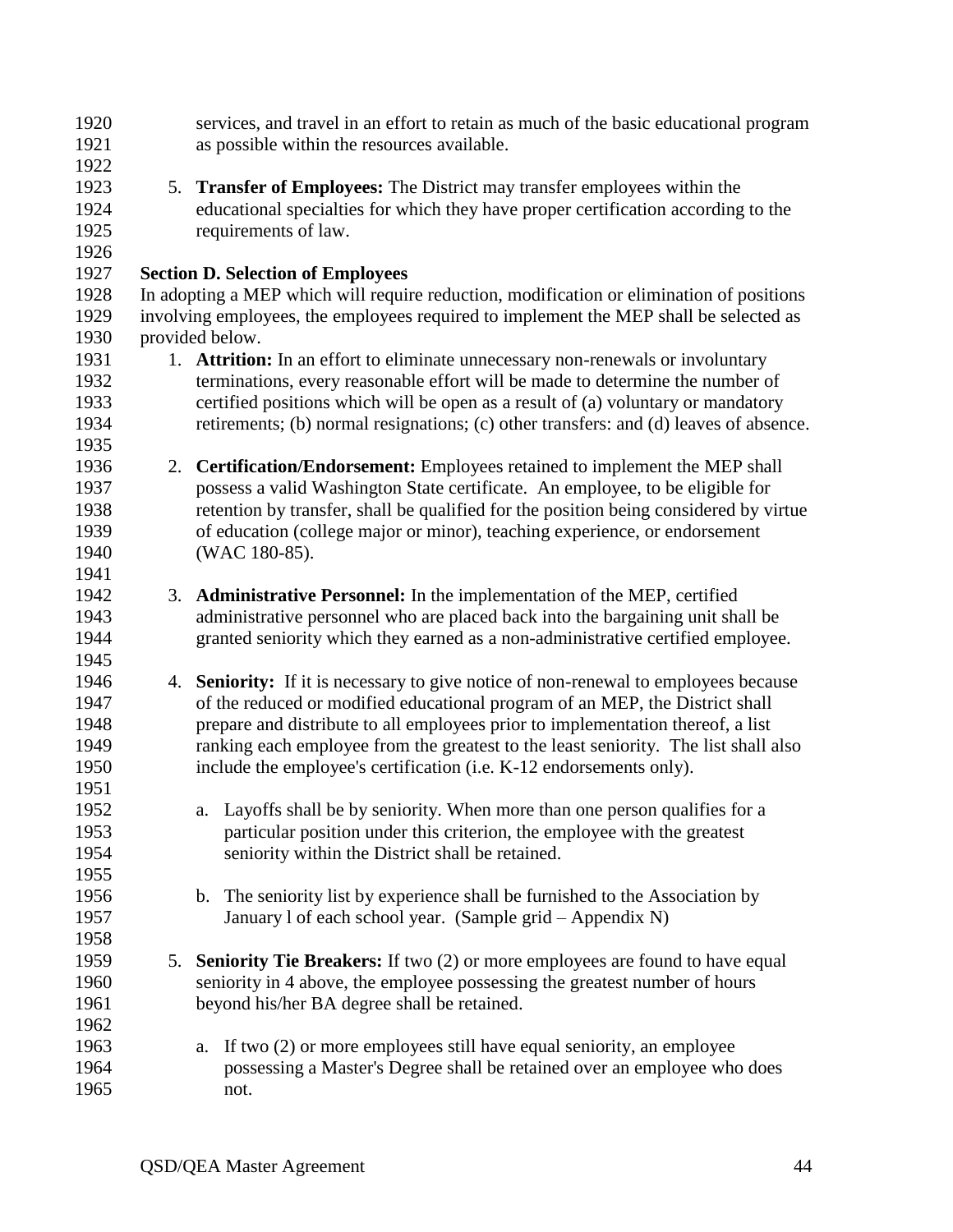- b. If two (2) or more employees still have equal seniority, the selection shall be made by "lot". 6. **Re-employment Pool:** Any employee receiving a notice of non-renewal of contract pursuant to these provisions shall be placed in a re-employment pool (hereafter "pool") and shall be considered for re-employment according to the criteria set forth herein, together with other personnel in the pool. The personnel file of any person so placed shall reflect that status, and all references to non- renewal of such an employee's contract shall be removed from his/her personnel file. Pool employees shall be granted credit for any education acquired during 1976 that year. The opportunity for re-employment from the pool shall continue for two (2) years following the school year during which notice of non-renewal was received, provided that such employee may withdraw from the pool by: a. Waiving his/her recall rights in writing b. Resigning c. Failing to accept recall to the position that he/she held immediately prior to his/her layoff or to a position for which he/she is qualified d. Accepting employment under a regular certificated employee contract in any other school district during that year e. Failing to report to work in a position that he/she has accepted within ten (10) calendar days after receipt of the notice of recall unless such employee is sick or injured. Failure to return to work within ten (10) calendar days will be considered the resignation of said teacher. In the event the district employing an employee on a temporary basis will not release said employee within the contractual time-line established herein, the affected employee shall notify the District of his/her intent to return the following school year, remain in the pool, and shall continue to be eligible for employment as specified in this Article. 7. **First Right of Refusal:** Members of the pool shall have the first right to refusal for long term (twenty (20) days or more) substitute positions for which they are qualified before any other person is offered such a position. Members of the pool shall be given first priority for substitute positions for which they are qualified. **Section E. Recall** The District shall adopt a recall procedure which, when implemented, will insure that employees shall be recalled by greatest seniority, provided such employees can meet the criteria set forth in this article. When a vacancy occurs for which any employee is qualified, notification from the
- District to such an employee shall be made by certified mail or personal contact by the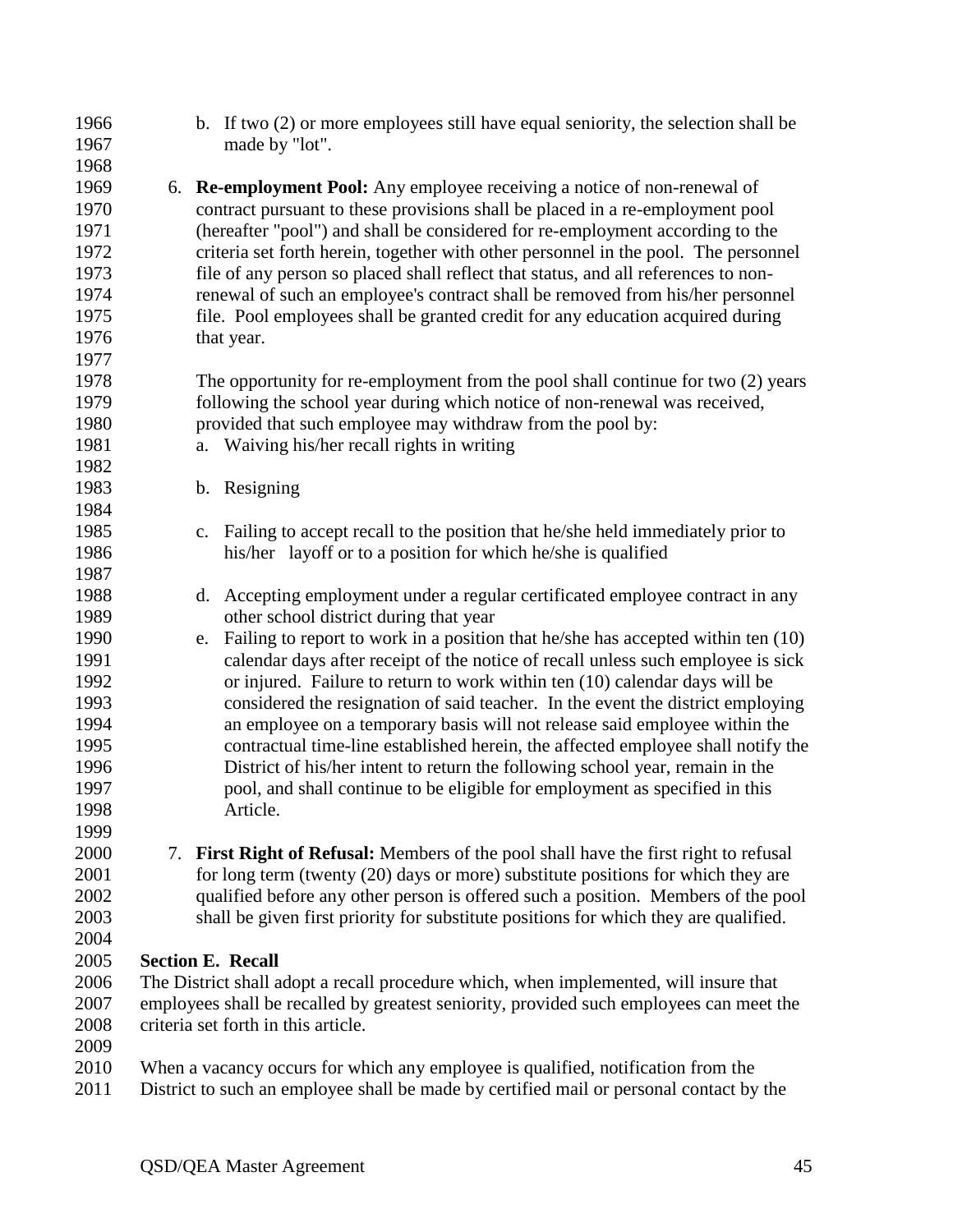- Superintendent. Such employee shall have ten (10) employment days from the receipt of
- the letter or from the date of personal contact to accept the position.
- 
- Each employee in the employment pool shall keep the District advised of his/her current address in order to retain eligibility for re-employment.
- 

## **Section F. Insurance**

 Employees within the pool may pay their total medical insurance premiums to the District and, in turn, the District shall forward the money to the appropriate medical payment center so that the employees and/or their dependents shall be included within the group medical insurance to the extent permitted by the insurance carrier.

## **Section G. Affirmative Action**

 In areas of possible legal conflict with the District Affirmative Action Program, the affirmative action program shall take precedent over any other Agreement entered into by 2027 the Parties.

## **Section H. Application to Law**

 No provisions of this policy shall be construed as an abrogation of the rights and responsibilities of any employee, pursuant to RCW 28A.505.210 or RCW 28A 405.220. nor shall any provisions of this policy be construed as an abrogation of any of the District's rights and responsibilities under the cited statutes.

- 
- 

# 

# **ARTICLE VI. INSTRUCTION**

## **Section A. Academic Freedom**

 Education may be fostered and promoted in an atmosphere in which academic freedom for employees is encouraged and promoted with due consideration to the rights of the students and community. Employees are entitled to academic freedom subject to accepted standards of professional responsibility within the framework of District policies and administrative procedures and the laws and rules of the State of Washington. These responsibilities include a commitment to democratic tradition, a concern for the rights, welfare, growth, and development of children, objective scholarship and recognition of the maturity level of students.

 The District encourages employees to provide for the free and orderly flow and examination of ideas so that students may gain the skills to gather and arrange facts, discriminate between fact and opinion, discuss differing viewpoints, analyze problems and draw their own tentative conclusions.

The District shall offer courses of study which shall afford learning experiences

appropriate to the level of student understanding. The instructional program shall respect

the right of students to face issues, to have free access to information, to study under

employees in situations free from prejudice and to form, hold, and express their own

opinions without personal prejudice or discrimination.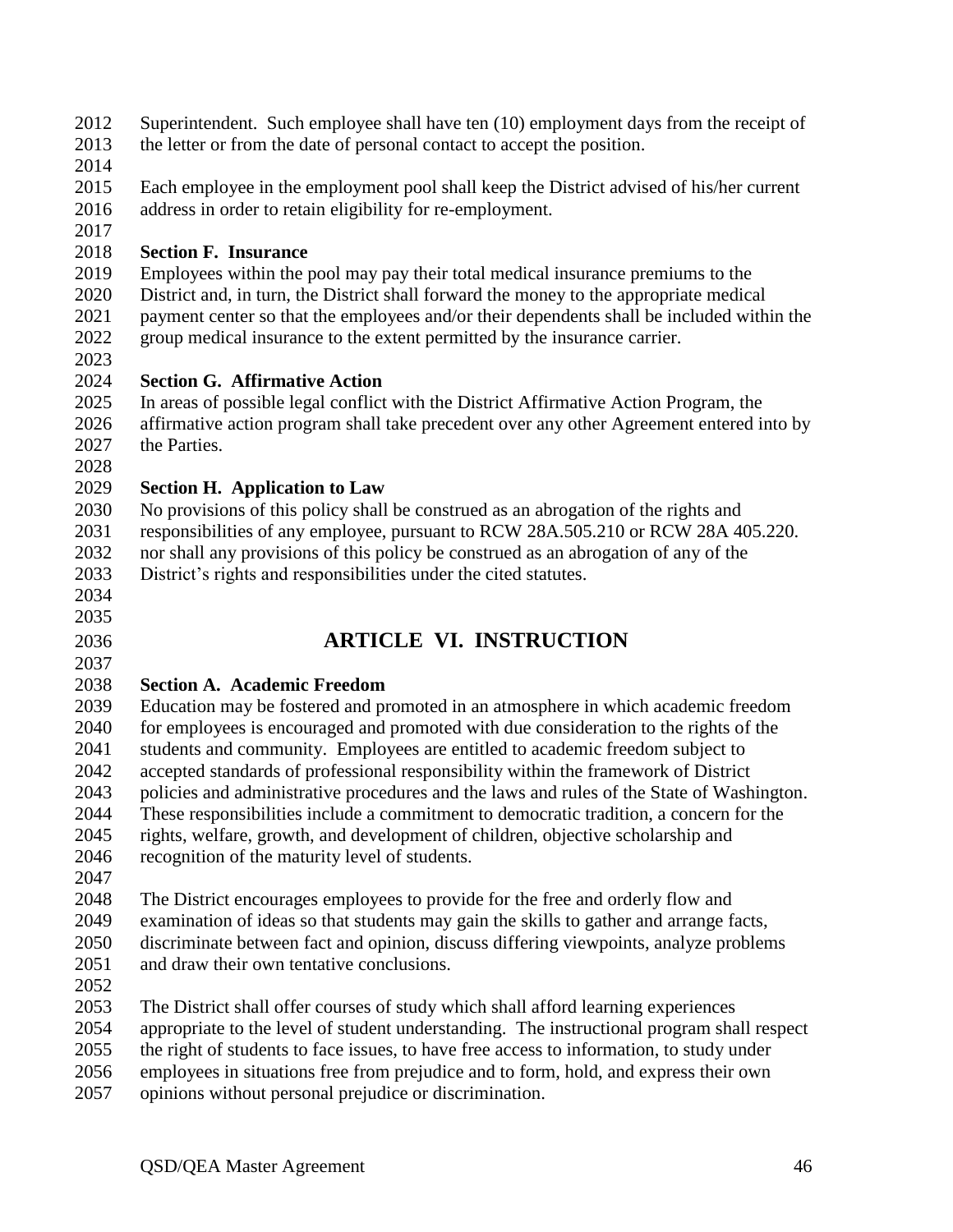Employees shall guide discussions and procedures with thoroughness and objectivity to acquaint students with the need to recognize opposing viewpoints, the importance of fact, the value of judgment in determining the appropriateness of the issue to the curriculum and the maturity of the students. When in doubt regarding appropriateness, the matter should be referred to the principal. 

#### **Section B. Preparation Time**

- 1. **Elementary:** All elementary (K-6) employees shall have scheduled no less than two hundred ten (210) minutes per week for planning purposes in minimum 2067 twenty-five (25) minute blocks.
- 2. **Secondary:** All secondary (7-12) employees shall have scheduled no less than one (1) class period per contract day for planning purposes.
- 3. **Use:** The use of plan time shall be for professional purposes. Employees are expected to use good professional judgment in determining the use of such time. Supervisor intervention with such judgments shall be made in the event that plan time is not being used for legitimate professional purposes.
- 4. **Loss of Plan Time:** In the event that an Employee loses his/her plan time due to District requested tasks, such as covering another's class, such Employee shall be paid a stipend equal to that Employee's per diem rate of pay (annual salary/ 180/7.25=hourly per diem rate). This provision is not intended to prevent individual voluntary arrangements for covering classes and is not intended to apply to loss of plan time due to assemblies, or other routine schedule disruptions.

#### **Section C. Class Size**

- The District shall attempt to maintain class sizes at on optimum level for learning.
- 1. **Class Size**: Maximum class size targets shall be as follows:

| 2088 | $K - 1st$ Grade                         | 22 |
|------|-----------------------------------------|----|
| 2089 | $2nd - 3rd$ Grade                       | 25 |
| 2090 | $4th - 6th$ Grade                       | 29 |
| 2091 | 7th and 8 <sup>th</sup> Grade           | 31 |
| 2092 | $9th - 12th$ Grade                      | 31 |
| 2093 | Life Skills                             | 12 |
| 2094 | <b>Resource Room</b>                    | 28 |
| 2095 |                                         |    |
| 2096 | a. Class size will be determined by the |    |
|      |                                         |    |

- 2096 a. Class shown on the number of FTE students shown on the official class roster.
- b. Enrollment in classes requiring individual student stations for learning such as computer lab, a science lab class, art class, or a vocational shop will not exceed the number of student work stations available.
- c. Additional students beyond the limit may be assigned upon mutual agreement of the instructor, building principal, district office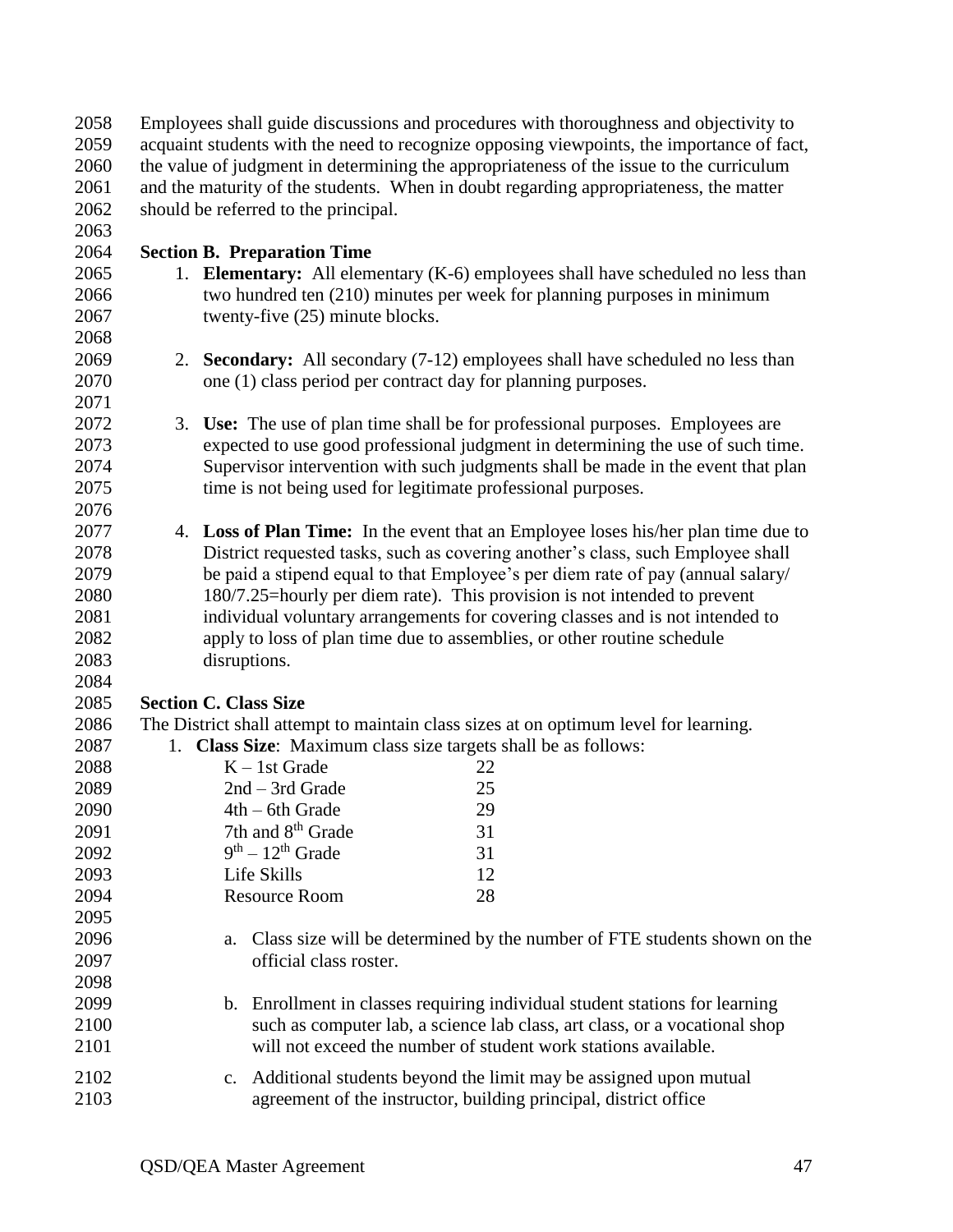| 2104<br>2105<br>2106                                         | representative and a QEA representative who will consider the<br>effectiveness of instruction, safety, supervision, and capacity of the facility<br>in making the decision.                                                                                                                                                                                                                                                                                                                                                                  |
|--------------------------------------------------------------|----------------------------------------------------------------------------------------------------------------------------------------------------------------------------------------------------------------------------------------------------------------------------------------------------------------------------------------------------------------------------------------------------------------------------------------------------------------------------------------------------------------------------------------------|
| 2107<br>2108                                                 | 2. Procedure: In the event a class size target is exceeded, the following procedure<br>shall be initiated by the Employee:                                                                                                                                                                                                                                                                                                                                                                                                                   |
| 2109<br>2110<br>2111<br>2112<br>2113                         | The employee and/or the Association will notify the principal of an<br>a.<br>overload, and the principal shall schedule a meeting with the teacher. If no<br>solution is reached within ten (10) working days to lower the class size,<br>the employee shall be paid the following overload amount retroactive to<br>the first day of the overload:                                                                                                                                                                                          |
| 2114                                                         | Elementary: \$13.00 per student per day                                                                                                                                                                                                                                                                                                                                                                                                                                                                                                      |
| 2115                                                         | Elementary Music, PE and Enrichment: \$2.50 per student per period                                                                                                                                                                                                                                                                                                                                                                                                                                                                           |
| 2116                                                         | Secondary: \$3.20 per student per period                                                                                                                                                                                                                                                                                                                                                                                                                                                                                                     |
| 2117<br>2118<br>2119<br>2120<br>2121<br>2122<br>2123<br>2124 | 3. Exceptions and Limitations: Exception in class size limits are made for physical<br>education in grades 5-12 which have a limit of 35 students and band/choir in<br>grades 5-12 which shall have a limit of forty (40) students. Should the class size<br>exceed the limit of 40 students the principal will meet with the teacher. If no<br>solution is reached within ten (10) working days to lower the class size, the<br>employee shall be paid the above overload amount $(\#2,a)$ retroactive to the first<br>day of the overload. |
| 2125                                                         | <b>Section D. Student Discipline</b>                                                                                                                                                                                                                                                                                                                                                                                                                                                                                                         |
| 2126<br>2127<br>2128                                         | 1. Expectation of Students: In the maintenance of a sound learning environment,<br>the District shall expect acceptable behavior on the part of all students who attend<br>schools in the District.                                                                                                                                                                                                                                                                                                                                          |
| 2129<br>2130<br>2131<br>2132<br>2133                         | 2. Fair Enforcement: Discipline shall be enforced fairly and consistently<br>regardless of race, creed, sex, or status. Such discipline shall be consistent with<br>applicable federal and state laws.                                                                                                                                                                                                                                                                                                                                       |
| 2134<br>2135<br>2136<br>2137<br>2138                         | 3. District Support: The Board and Superintendent shall support and uphold<br>employees in their efforts to maintain discipline in the District. The authority of<br>employees to use prudent disciplinary measures for the safety and well-being of<br>students and employees is supported by the Board.                                                                                                                                                                                                                                    |
| 2139<br>2140<br>2141<br>2142<br>2143<br>2144                 | 4. Reasonable Judgment Requirement: In the exercise of authority by an<br>employee to control and maintain order and discipline, the employee may use<br>reasonable and professional judgment with federal and state laws or regulations.<br>The District shall support employees in actions concerning student discipline in<br>support of District policy, provided and then only if the employee is acting within<br>the limits of that policy.                                                                                           |
| 2145<br>2146<br>2147                                         | 5. All new and current employees shall be trained in Board Policy and District<br>expectations regarding intervention in student conduct issues. After the first                                                                                                                                                                                                                                                                                                                                                                             |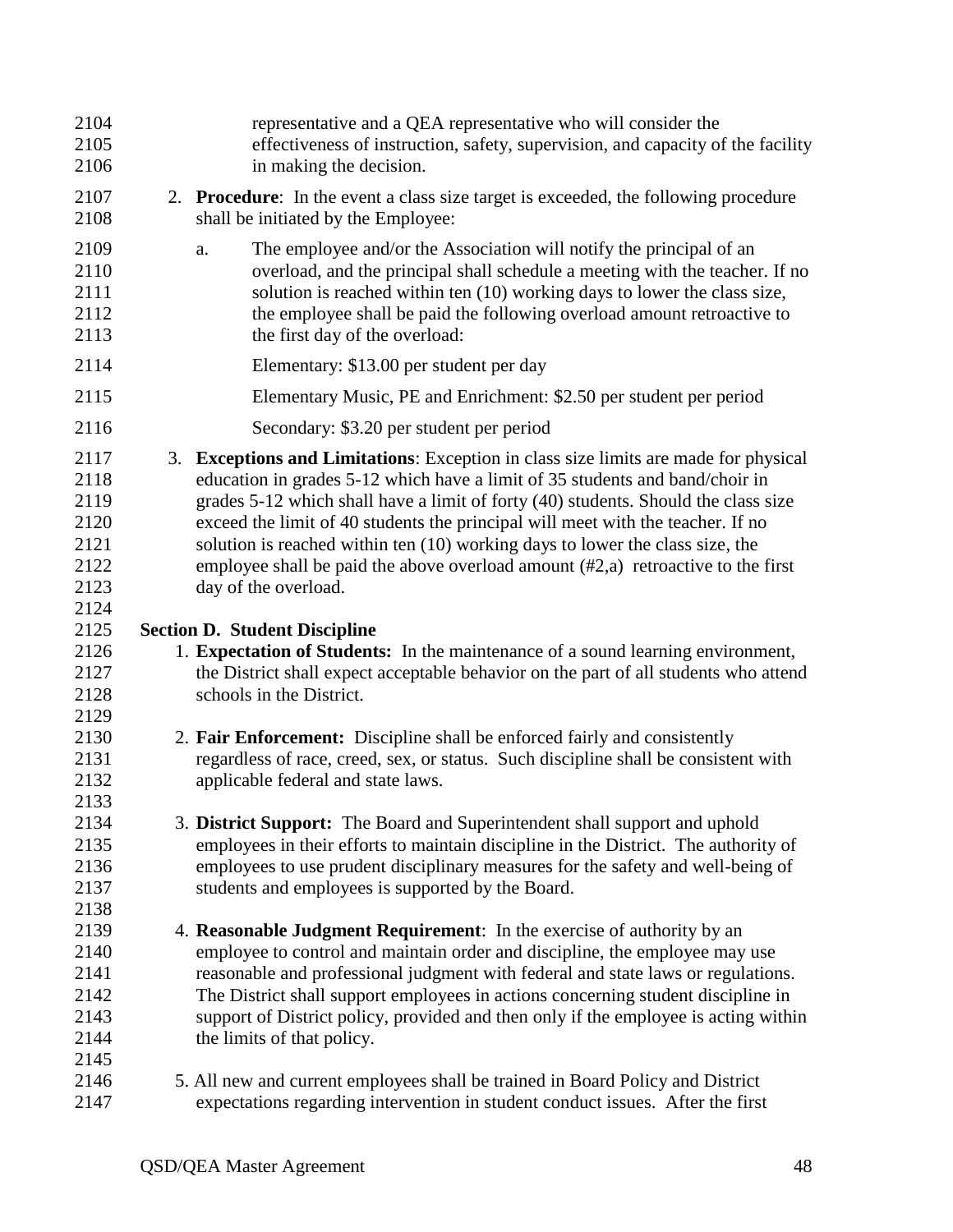| 2148 |    |                                  | training only new employees shall be trained each year. Current staff members          |
|------|----|----------------------------------|----------------------------------------------------------------------------------------|
| 2149 |    |                                  | shall receive a review of policy, procedures and expectations every two (2) years.     |
| 2150 |    |                                  |                                                                                        |
| 2151 |    |                                  | 6. Student Re-admittance: At the option of employees and/or the Principal, after a     |
| 2152 |    |                                  | student suspension or expulsion, and before re-admittance to class, the Principal      |
| 2153 |    |                                  | or his designee in consultation with the employee shall specify the future behavior    |
| 2154 |    |                                  | expectations of the student and may place a written record of these future             |
| 2155 |    |                                  | behavior expectations in the student's personnel file.                                 |
| 2156 |    |                                  |                                                                                        |
| 2157 |    |                                  | 7. District Commitment: The administration and the school board will protect the       |
| 2158 |    |                                  | staff and other students to the maximum extent allowable under State law.              |
| 2159 |    |                                  |                                                                                        |
| 2160 |    | <b>Section E. Student Grades</b> |                                                                                        |
| 2161 |    |                                  | 1. Student Grading Changes: Grades awarded by employees shall not be changed           |
| 2162 |    |                                  | without consent of the Board after hearing input of the employee issuing the           |
| 2163 |    | grade.                           |                                                                                        |
| 2164 |    |                                  |                                                                                        |
| 2165 | 2. |                                  | Computer Records: Employees may use computer records for student grades as             |
| 2166 |    |                                  | long as the computer records conform with State laws and District guidelines.          |
| 2167 |    |                                  |                                                                                        |
| 2168 | 3. |                                  | <b>Grade Reports:</b> Teachers shall be responsible for the evaluation of each pupil's |
| 2169 |    |                                  | educational growth and development and for making periodic reports to parents or       |
| 2170 |    |                                  | guardian and to the designated school administrator. Parents will be notified at the   |
| 2171 |    |                                  | beginning of the school year that, due to unforeseen circumstances, grades posted      |
| 2172 |    |                                  | electronically on any day other than the end of quarterly grading periods may be       |
| 2173 |    |                                  | incomplete and not reflective of a student's final grade.                              |
| 2174 |    |                                  |                                                                                        |
| 2175 |    |                                  | 4. Building Grading Standards: Whenever a change to grading practices is               |
| 2176 |    |                                  | considered at the building or District level, teachers will be provided the            |
| 2177 |    |                                  | opportunity to give input regarding the changes being considered.                      |
| 2178 |    |                                  |                                                                                        |
| 2179 |    |                                  | <b>Section F. District Learning Improvement Teams</b>                                  |
| 2180 | I. |                                  | <b>BUILDING LEARNING IMPROVEMENT TEAMS</b>                                             |
| 2181 |    |                                  |                                                                                        |
| 2182 |    | 1.                               | <b>Learning Improvement Team (LIT):</b> shall be established and maintained            |
| 2183 |    |                                  | at each school building in the district. The charge of each team is to develop a       |
| 2184 |    |                                  | plan for its school by specifying the activities, necessary human and material         |
| 2185 |    |                                  | resources and budget that will improve student learning in the school. Annually,       |
| 2186 |    |                                  | the LIT will survey teachers regarding their needs and preferences for professional    |
| 2187 |    |                                  | learning. The LIT will review and report results to the District Leadership Team.      |
| 2188 |    |                                  |                                                                                        |
| 2189 |    |                                  |                                                                                        |
| 2190 |    |                                  | 2. Membership/Facilitators: Each building will have the following numbers of           |
| 2191 |    |                                  | people on their LIT in addition to the building principal.                             |
| 2192 |    |                                  |                                                                                        |
| 2193 |    | <b>QHS</b>                       | 5 certified staff $+1$ classified staff $+2$ parents/community                         |
| 2194 |    |                                  | $members + 1 student$                                                                  |
|      |    |                                  |                                                                                        |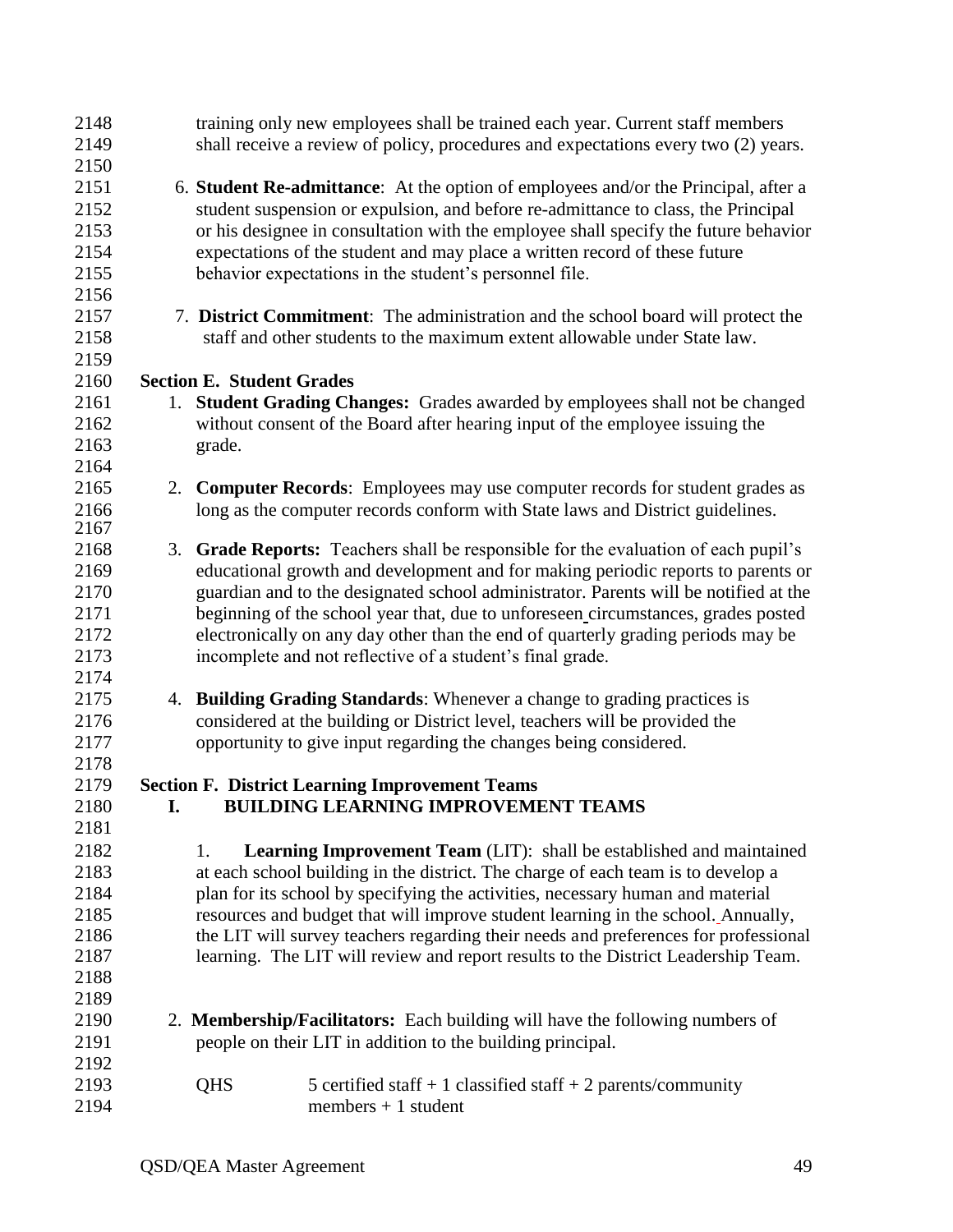| 2195 |    | <b>QMS</b>                    | 5 certified staff + 1 classified staff + 2 parents/community                           |
|------|----|-------------------------------|----------------------------------------------------------------------------------------|
| 2196 |    |                               | members $+1$ student                                                                   |
| 2197 |    |                               | Ancient Lakes 4 certified staff $+1$ classified staff $+2$ parents/community           |
| 2198 |    |                               | members                                                                                |
| 2199 |    | Monument                      | 4 certified staff + 1 classified staff + 2 parents/community                           |
| 2200 |    |                               | members                                                                                |
| 2201 |    | Pioneer                       | 4 certified staff + 1 classified staff + 2 parents/community                           |
| 2202 |    |                               | members                                                                                |
| 2203 |    | Mt. View                      | 4 certified staff + 1 classified staff + 2 parents/community                           |
| 2204 |    |                               | members                                                                                |
| 2205 |    | George                        | 3 certified staff + 1 classified staff + 2 parents/community                           |
| 2206 |    |                               | members                                                                                |
| 2207 |    |                               |                                                                                        |
| 2208 |    |                               | LIT members will serve staggered two-year terms, and will be elected in a manner       |
| 2209 |    | chosen by the building staff. |                                                                                        |
| 2210 |    |                               | The building principal and certified staff LIT member chosen each June by the LIT will |
| 2211 |    | serve as co-facilitators.     |                                                                                        |
| 2212 |    |                               |                                                                                        |
| 2213 | 3. |                               | Stipend: Each certified and classified LIT team member will receive an annual          |
| 2214 |    |                               | stipend of \$400, except that each certified-facilitator will receive an annual        |
| 2215 |    |                               | stipend of \$500. In addition, each member shall have one-half $(1/2)$ day at          |
| 2216 |    |                               | curriculum rate for a training to be determined by the District LIT Team, to           |
| 2217 |    |                               | include, but not to be limited to building budgets, decision making, team building,    |
| 2218 |    |                               | responsibilities and planning. The training shall take place prior to the start of the |
| 2219 |    |                               | school year and shall be mandatory for elected certificated members of building        |
| 2220 |    | teams.                        |                                                                                        |
| 2221 |    |                               |                                                                                        |
| 2222 |    |                               | 4. Decision Making: Learning Improvement Team (LIT) decisions to be arrived at         |
| 2223 |    |                               | through consensus of group. If no consensus is reached, the matter will be             |
| 2224 |    |                               | referred to the entire faculty for a vote.                                             |
| 2225 |    |                               |                                                                                        |
| 2226 |    |                               | In the event there is a question of authority, refer to the Decision Making.           |
| 2227 |    | Matrix (Appendix M)           |                                                                                        |
| 2228 |    |                               |                                                                                        |
| 2229 | 5. |                               | <b>Training:</b> The district will provide for staff development for all certified     |
| 2230 |    |                               | employees of the district in August 2002 during contract hours on a non-student        |
| 2231 |    |                               | contact day. In each succeeding year the district will provide training for all        |
| 2232 |    |                               | incoming District and Building LIT team members, as per above.                         |
| 2233 |    |                               |                                                                                        |
| 2234 | 6. |                               | <b>Building Surveys:</b> Both the District and Association have an interest in         |
| 2235 |    |                               | promoting a positive school climate in each building. School climate has consists      |
| 2236 |    |                               | of several aspects, including but not limited to principal leadership, teacher         |
| 2237 |    |                               | leadership, instructional practices, discipline policies, supportive community and     |
| 2238 |    |                               | parents, as well as student and staff morale.                                          |
| 2239 |    |                               |                                                                                        |
| 2240 |    | a.                            | Annually, the District LIT and administration will work                                |
| 2241 |    |                               | collaboratively to develop and implement a Building Climate Survey.                    |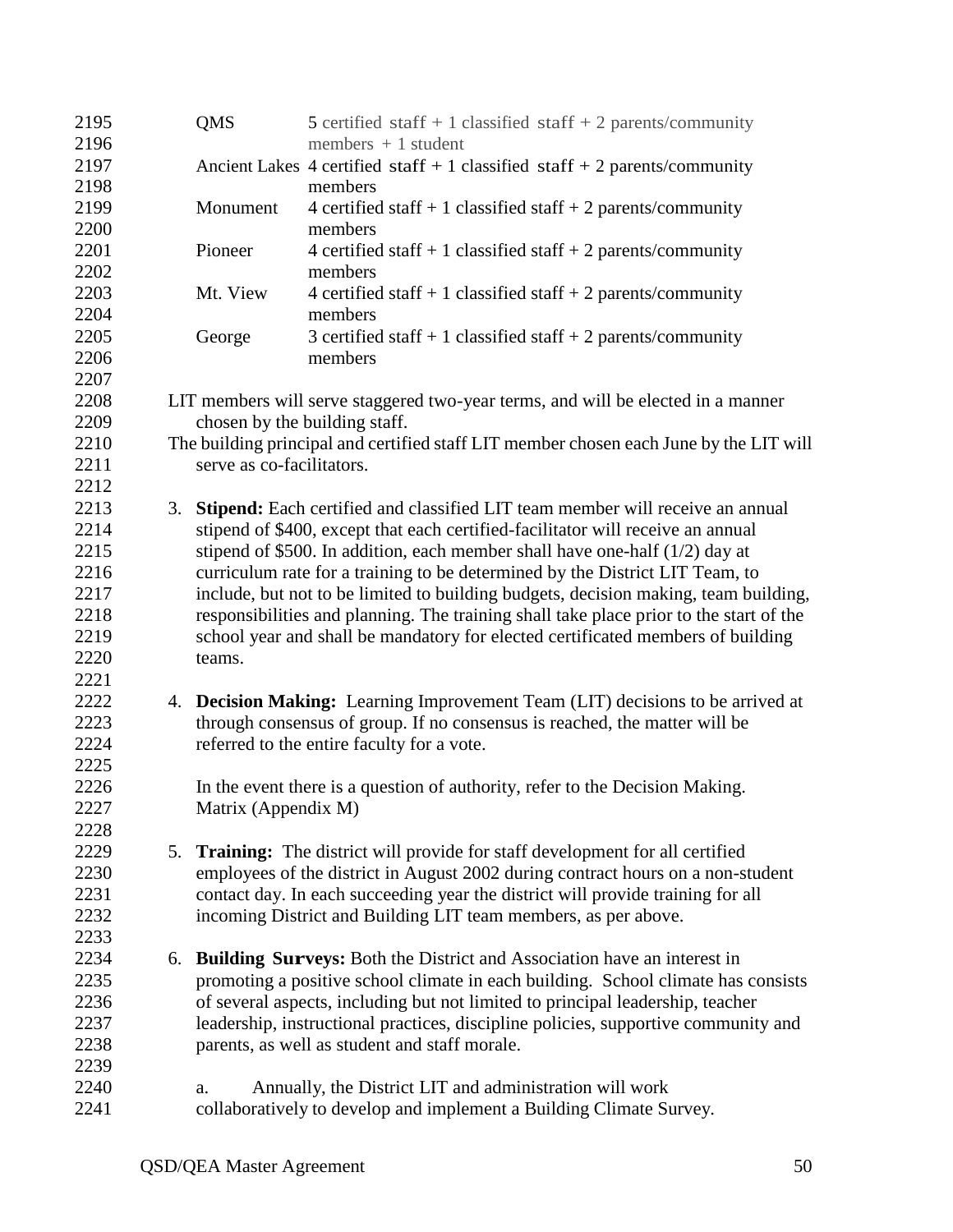| 2242 |    |                                                                                             |
|------|----|---------------------------------------------------------------------------------------------|
| 2243 |    | The survey will be given to building administrators and certificated staff<br>$\mathbf b$ . |
| 2244 |    | before March 1.                                                                             |
| 2245 |    |                                                                                             |
| 2246 |    | Building staff will be given a specified time to complete the survey.<br>c.                 |
| 2247 |    | The Association and the District will provide the survey, collect it in a                   |
| 2248 |    | manner that allows the participants to remain anonymous, tabulate the results               |
| 2249 |    | and deliver them to the building LIT and the Superintendent. The Association                |
| 2250 |    | and District will issue a joint statement when the survey is ready to be                    |
| 2251 |    | distributed.                                                                                |
| 2252 |    |                                                                                             |
| 2253 |    | Building LIT teams will consider the data from the surveys and<br>d.                        |
| 2254 |    | prepare a written report to be given to the School Board in May of each year.               |
| 2255 |    | The report shall include three celebrations and three areas of concern. A final             |
| 2256 |    | copy of the report shall be given to the Association President prior to going to            |
| 2257 |    | the Board.                                                                                  |
| 2258 |    |                                                                                             |
| 2259 | 7. | <b>Building Budgets:</b> Building budgets shall be shared with BLIT quarterly.              |
| 2260 |    |                                                                                             |
| 2261 | Π. | <b>DISTRICT LEADERSHIP TEAM</b>                                                             |
| 2262 |    |                                                                                             |
| 2263 | 1. | <b>Responsibility:</b> With a clear focus on improvement of academic achievement for        |
| 2264 |    | all students, the parties shall establish a District Leadership Team which shall            |
| 2265 |    | provide leadership and support for district improvement planning and assist in              |
| 2266 |    | development of action steps necessary to reach goals that are responsive to the             |
| 2267 |    | district's strategic plan.                                                                  |
| 2268 |    |                                                                                             |
| 2269 |    | The District Leadership Team will review the Professional Learning Survey                   |
| 2270 |    | reports from the buildings and use the input to develop a list of themes that will          |
| 2271 |    | guide professional learning.                                                                |
| 2272 |    |                                                                                             |
| 2273 |    | Respond to questions and concerns from building Learning Improvement Teams                  |
| 2274 |    | regarding district matters and communicate district information to the individual           |
| 2275 |    | sites.                                                                                      |
| 2276 |    |                                                                                             |
| 2277 |    | Provide guidance in the development and implementation of effective, district-              |
| 2278 |    | wide systems for curriculum, instruction and assessment to improve student                  |
| 2279 |    | learning.                                                                                   |
| 2280 |    |                                                                                             |
| 2281 |    | Develop guidelines for district and building efforts to secure grants to support            |
| 2282 |    | improvement efforts.                                                                        |
| 2283 |    |                                                                                             |
| 2284 |    | Participate in development of priorities to help guide the allocation of fiscal             |
| 2285 |    | resources.                                                                                  |
| 2286 |    |                                                                                             |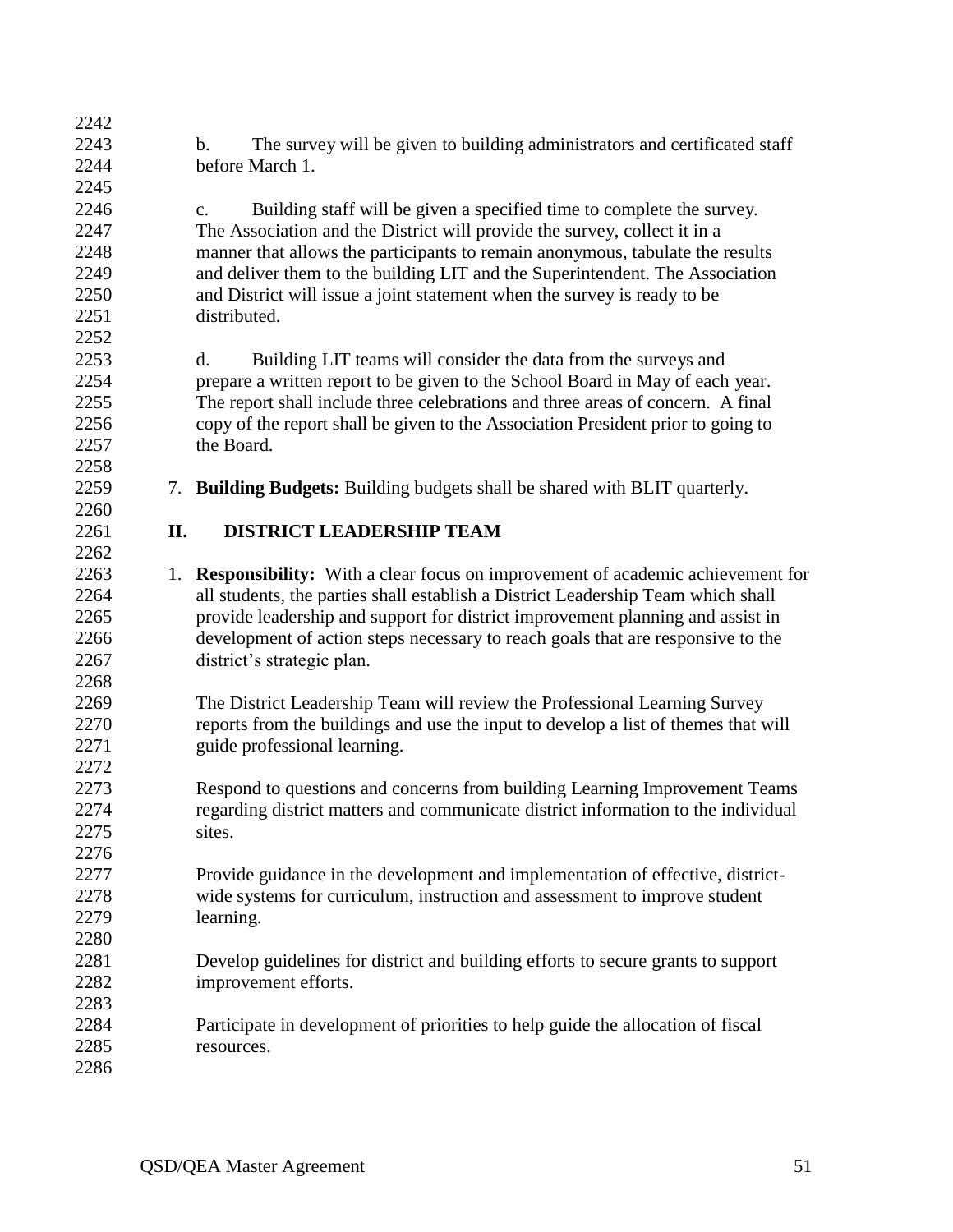| 2287<br>2288<br>2289 | Assist in evaluating the effectiveness of collaboration time and provide<br>recommendations regarding the collaboration schedule. (District Collaboration<br>Guidelines are found in Appendix O.) |
|----------------------|---------------------------------------------------------------------------------------------------------------------------------------------------------------------------------------------------|
| 2290                 |                                                                                                                                                                                                   |
| 2291                 | Engage in training as needed to support effective teamwork.                                                                                                                                       |
| 2292                 | Help establish a district plan for effective professional development.                                                                                                                            |
| 2293                 |                                                                                                                                                                                                   |
| 2294                 | 2. Members:                                                                                                                                                                                       |
| 2295                 | Superintendent and/or Director of Student Achievement.<br>a.                                                                                                                                      |
| 2296                 | Special Programs Director.<br>b.                                                                                                                                                                  |
| 2297                 | One administrator from each building.<br>c.                                                                                                                                                       |
| 2298                 | d. One school board member to be selected by the school board.                                                                                                                                    |
| 2299                 | One certificated teacher selected by each building LIT. In the interest of<br>e.                                                                                                                  |
| 2300                 | efficient communication, this teacher should either be an elected member of                                                                                                                       |
| 2301                 | the building LIT or regularly attend building LIT meetings to serve as an                                                                                                                         |
| 2302                 | efficient liaison between the two.                                                                                                                                                                |
| 2303                 | f. Four parents. Potential members to be recommended by building LIT teams                                                                                                                        |
| 2304                 | and selected by the District Leadership Team striving for a judicious                                                                                                                             |
| 2305                 | representation of the current enrollment. Should a non-English speaker                                                                                                                            |
| 2306                 | become a team member, the district will make arrangements for an interpreter                                                                                                                      |
| 2307                 | who is not already a District Leadership Team member. The involvement of                                                                                                                          |
| 2308                 | parent representatives in team activities will be focused on those activities                                                                                                                     |
| 2309                 | where their participation will be most helpful to the team and most meaningful                                                                                                                    |
| 2310                 | and useful to the parents.                                                                                                                                                                        |
| 2311                 | g. QEA President or QEA Board Representative                                                                                                                                                      |
| 2312                 | Three instructional classified employees. Potential members to be<br>h.                                                                                                                           |
| 2313                 | recommended by building LIT teams and selected by the District Leadership                                                                                                                         |
| 2314                 | Team striving for a balance of grade levels and programs represented.                                                                                                                             |
| 2315                 | The district will provide a secretary to the committee to type and distribute<br>i.                                                                                                               |
| 2316                 | minutes of each meeting and manage other paperwork for the committee.                                                                                                                             |
| 2317                 |                                                                                                                                                                                                   |
| 2318                 | 3. Stipend: QEA members who serve on the District Leadership Team will receive                                                                                                                    |
| 2319                 | up to a \$1,000 stipend per year based on the percentage of meetings attended.                                                                                                                    |
| 2320                 |                                                                                                                                                                                                   |
| 2321                 | <b>Section G. Non-Teaching Duties</b>                                                                                                                                                             |
| 2322                 | The Parties acknowledge that an employee's primary responsibility is to teach and that                                                                                                            |
| 2323                 | his/her energies should, to the greatest extent possible, be utilized to this end.                                                                                                                |
| 2324                 | Employees shall not be required to routinely perform non-professional duties.                                                                                                                     |
| 2325                 |                                                                                                                                                                                                   |
| 2326                 | 1. Non-professional Duties: Non-professional duties shall include food serving,                                                                                                                   |
| 2327                 | milk distribution and supervision of cafeterias, sidewalks, bus loading or                                                                                                                        |
| 2328                 | unloading, playgrounds and custodial functions. Supervision of students during                                                                                                                    |
| 2329                 | transitions to or from specialists or buses is not part of the non-professional duties                                                                                                            |
| 2330                 | included in this subsection.                                                                                                                                                                      |
| 2331                 | 2. Collecting money: employees shall not be required to collect money from student                                                                                                                |
| 2332                 | for any purpose whatsoever except for the first ten $(10)$ days of the school year                                                                                                                |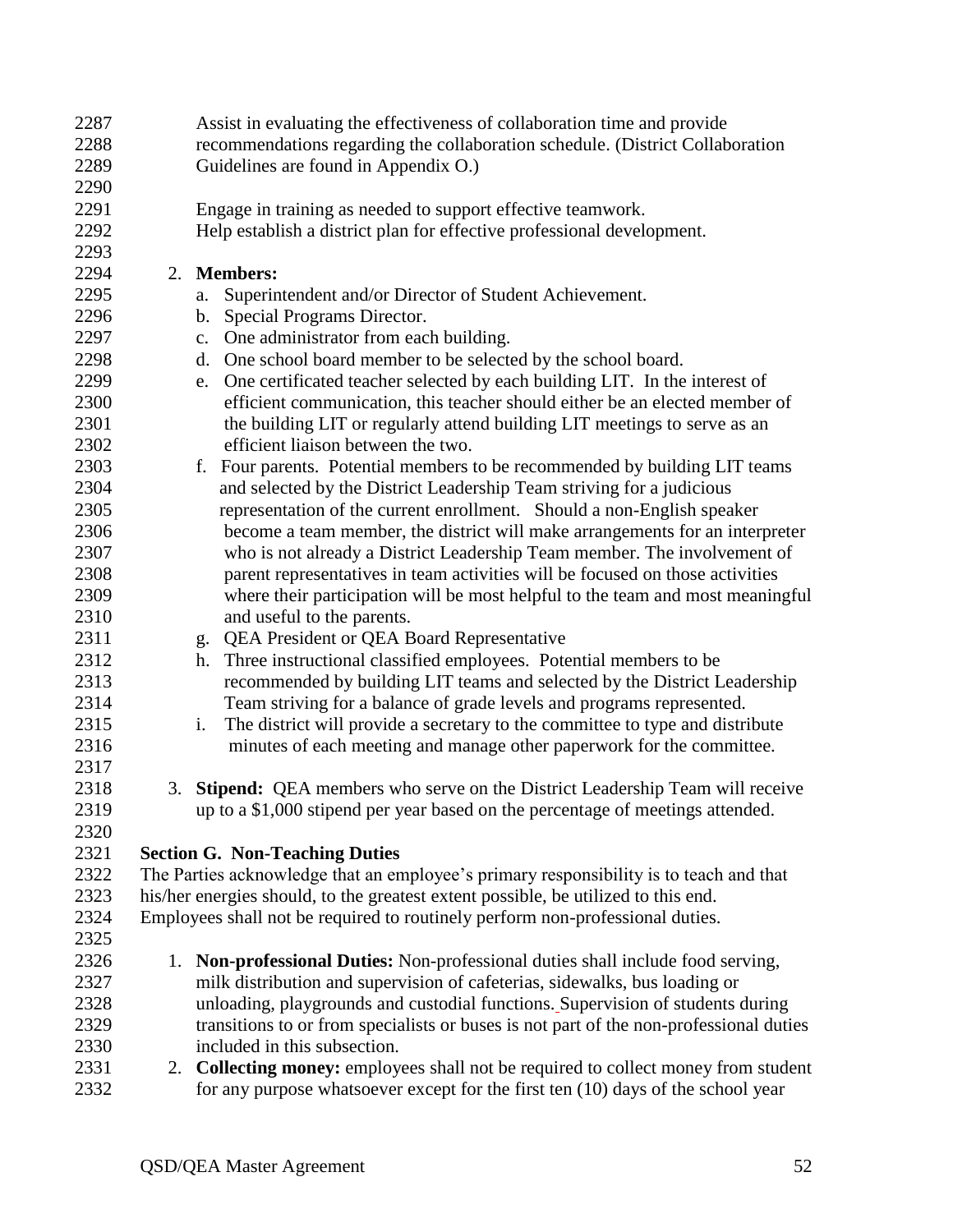when staff in elementary buildings will assist students with establishing a lunch money routine as long as teachers are not required to make change. **Section H. Adequate Materials** Any curriculum materials required by the district to be used in the classroom must be purchased by the district and are not the responsibility of the employee to create or copy. All "double-dose" remediation classes shall have appropriate, research-based, intervention materials available to be used. **Section I. National Board Certification** The District and Association are in support of the National Board certification process subject to continuation of the National program. 1. **Release Time:** Three (3) total days of release time per candidate up to a maximum of 36 district-wide (allocation determined by QEA) shall be provided to work on the requirements for certification. Days will be scheduled upon request of the teacher to their building administrator. 2. **Equipment Access:** The District will provide one (1) set of equipment per building with candidates which will include a digital video camera, professional grade tripod, PZM microphone, and 25 foot extension cord. The equipment will be available to all teachers with NB candidates having priority for usage. Candidates can also make copies on District equipment. 3. **Clock Hours:** Clock hours will be provided by the district at no charge to the candidate up to a maximum of sixty (60) hours. Active participation in the District facilitation group is mandatory in order to receive clock hours. 4. **District Facilitation:** 2364 The District will provide the facilitator(s) for the District Facilitation group(s) and will pay stipends to the facilitator(s) in the following amounts per candidate: 2367 \$75 for Foundations \$100 for Component 1 \$175 for Component 2 \$175 for Component 3 **\$175 for Component 4**  The total amount of facilitation fees will be \$6000. The facilitation fee will be paid upon completion of each Component. 5. **Retake Candidates:** Candidates in the process of retaking portions of the National Board Certification will receive one (1) release day for the assessment.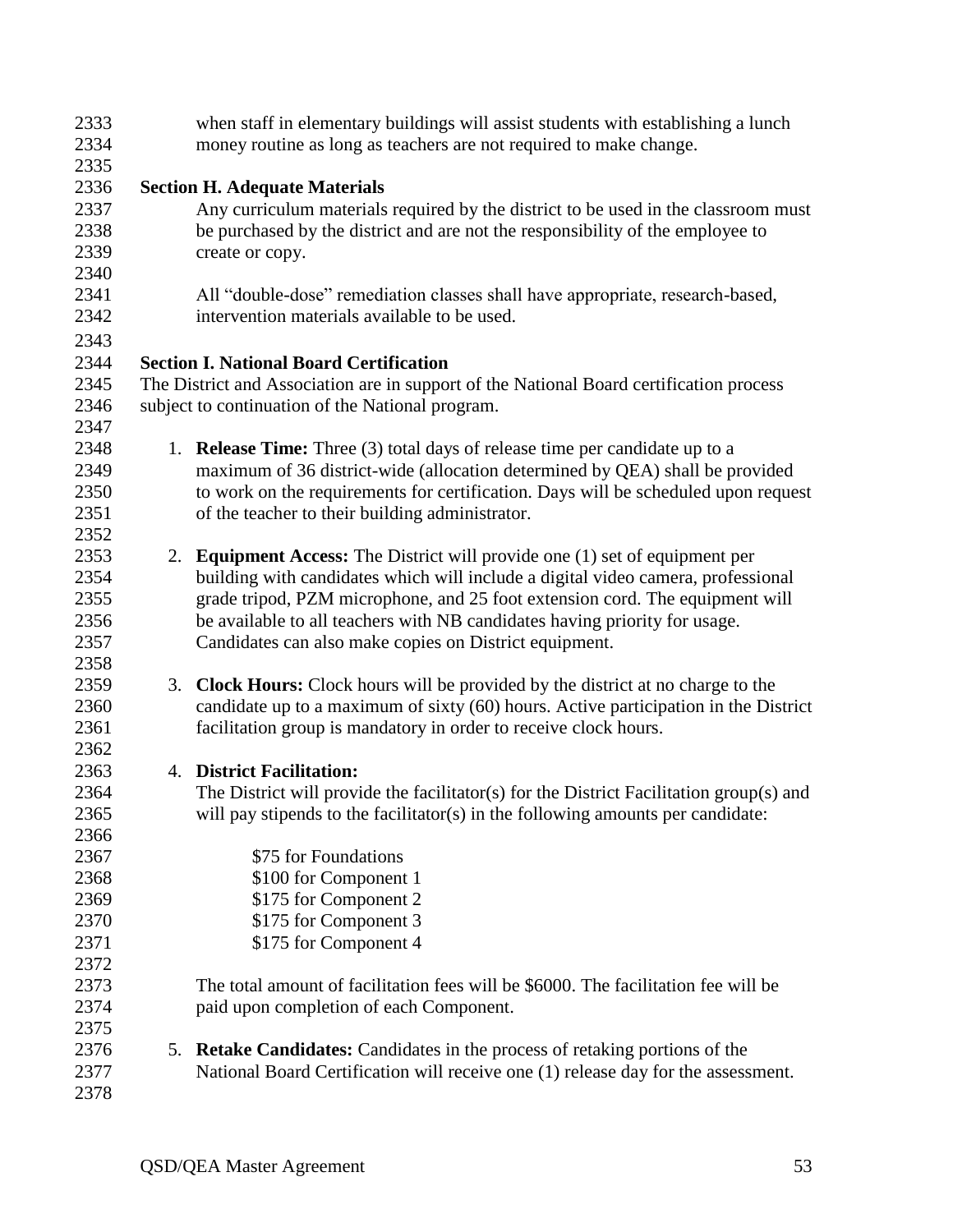#### **Section J. Tuition Reimbursement**

 Tuition reimbursement may be used for credits, clock hours and workshop registrations and/or fees. Tuition reimbursement may also be used to reimburse the employee for substitutes*,* meals, mileage and/or hotel costs, with appropriate receipts and according to District Policy and Procedure. The district will provide support for tuition reimbursement as follows:

- 1. Tuition reimbursement shall be based on actual cost to a maximum of one thousand dollars (\$1000) per FTE per contract year. A contract year is September 1 through August 31. Proof of payment must be received by the District Office prior to September 30 of the following school year. The reimbursement pool shall be funded to a maximum of \$60,000 per year. Part time employees are eligible for 2390 tuition reimbursement pro-rated to their FTE. After May 15 of the current school year, if there are still funds remaining in this pool, employees previously approved for reimbursement may re-apply for an addition amount of \$1000. Any funds unused by August 31 will be added to the tuition pool for the following year.
- 2. Requests for reimbursement shall be submitted on the district reimbursement form accompanied by a transcript or certificate of clock hour completion and proof of payment for the classes. Tuition reimbursement will be for those courses recognized and funded by (WAC 392-121) and National Board Certification.
- 3. Teachers may be reimbursed at the above rate for self-initiated district-approved staff development activities that align with District goals, including National Board Certification and Pro-teach Certification.
- 4. Tuition reimbursement is not available to substitutes staff or for coaching/extra-curricular workshops

#### **Section K. Professional Development Opportunities**

- 1. Provisional teachers will be required to miss no more than ten (10) student days of school for in-service training assigned by the their building principal.
- 2. All other teachers within the District will be required to miss no more than eight (8) student days of school for in-service trainings assigned by their building principal.
- 3. These trainings are intended to provide staff with training in curriculum and instructional strategies that have or will be adopted and widely used throughout the District.
- 4. Should it become necessary to require a teacher to miss more days than allowed in paragraphs 1 or 2 above, the District will provide 1 hour of time at per diem for teachers to prepare sub plans for each additional student day missed.
- 5. Teachers may request additional professional leave to attend trainings relevant to their teaching assignment and consistent with District curriculum and or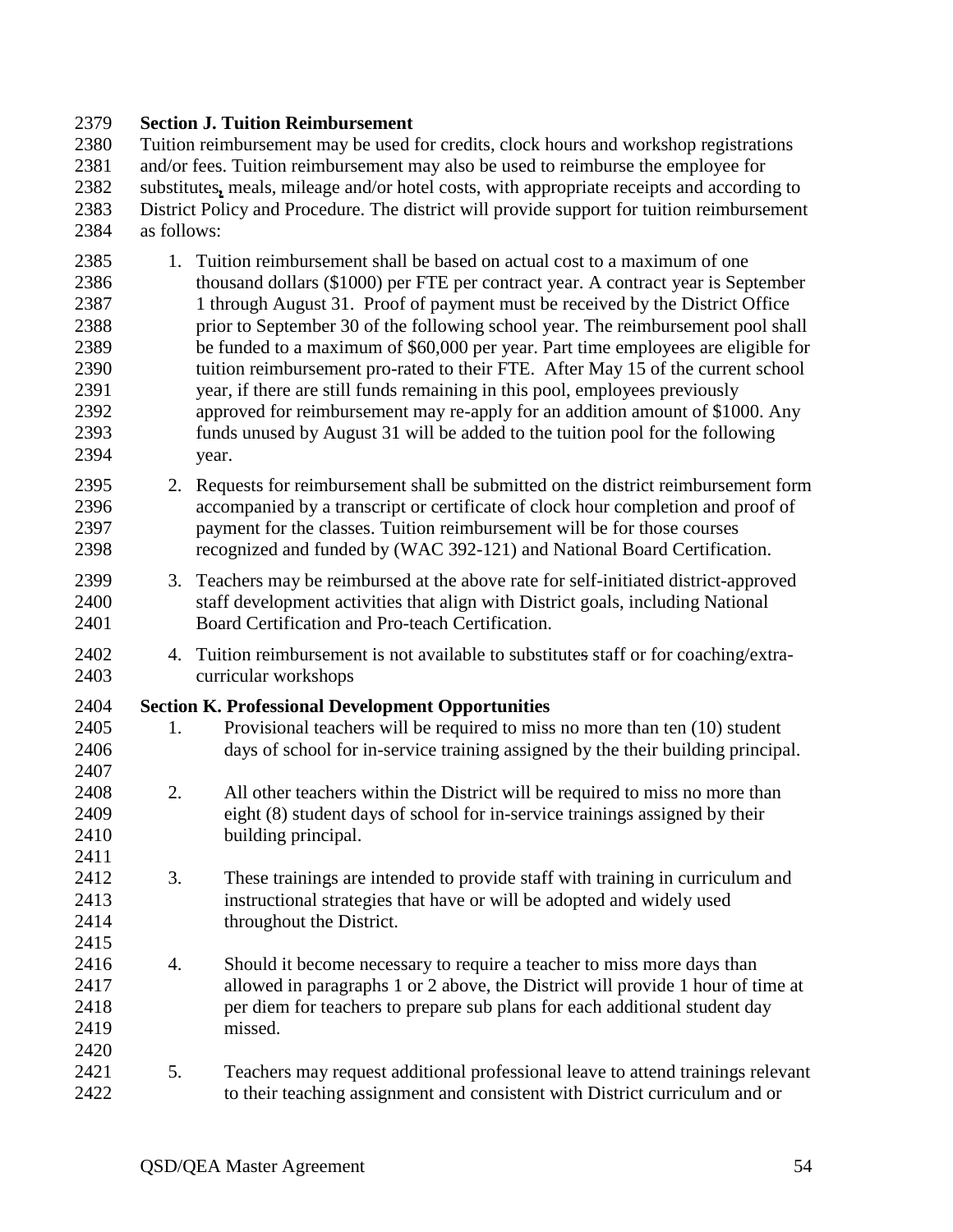| 2423 |    | instructional best practices. Such requests should be submitted for approval to             |
|------|----|---------------------------------------------------------------------------------------------|
| 2424 |    | the building principal as far in advance as possible, but are not eligible for              |
| 2425 |    | additional prep time.                                                                       |
| 2426 |    |                                                                                             |
| 2427 | 6. | Any employee asked to instruct a District sponsored in-service class or                     |
| 2428 |    | workshop will receive their per diem rate for the amount of hours of the in-                |
| 2429 |    |                                                                                             |
| 2430 |    | service and an equal amount of hours for preparation. If the employee teaches               |
|      |    | the same class again in the future, they will receive per diem pay for the                  |
| 2431 |    | length of the class and an amount of hours equal to half the length of the class            |
| 2432 |    | for preparation.                                                                            |
| 2433 |    |                                                                                             |
| 2434 |    | Teachers asked to present instructional strategies or skills at meetings will               |
| 2435 |    | mutually agree with their administrator on the need and amount of prep                      |
| 2436 |    | time.                                                                                       |
| 2437 |    |                                                                                             |
| 2438 |    | <b>Section L. New Teacher Support Team</b>                                                  |
| 2439 |    | The district shall provide assistance for all new certificated employee's and ESA hire's in |
| 2440 |    | Quincy School District.                                                                     |
| 2441 |    |                                                                                             |
| 2442 |    | 1. Stipends:                                                                                |
| 2443 | a. | The Mentor Teacher shall receive a stipend of seven hundred fifty dollars                   |
| 2444 |    | (\$750) for working with teachers new to the profession, or five hundred                    |
| 2445 |    | dollars (\$500) for working with teachers new to the district on June 30 of each            |
| 2446 |    | year they have a mentee. The stipend is for meetings, conferences, reports,                 |
| 2447 |    | follow-ups and commitment of time, as required by the District.                             |
| 2448 | b. | The First Year Teacher (Mentee) shall receive a three hundred dollar (\$300)                |
| 2449 |    | stipend on June 30 of the conclusion of their first year in Quincy School                   |
| 2450 |    | District. The stipend is for meetings, conferences, reports, follow-ups and                 |
| 2451 |    | commitment of time, as required by the school district.                                     |
| 2452 |    |                                                                                             |
| 2453 |    | 2. Action Plans:                                                                            |
| 2454 |    | Each Mentor/Mentee team will participate in the activities and protocols as                 |
| 2455 |    | specified in the program.                                                                   |
| 2456 |    |                                                                                             |
| 2457 |    | <b>Section M. Development of the Master Schedule</b>                                        |
| 2458 |    |                                                                                             |
| 2459 |    | Secondary: By May 1 building administration shall hold a meeting of all certificated        |
| 2460 |    | employees to explain the process for developing the master schedule. The process will       |
| 2461 |    | include the opportunity for teachers to provide input to the Principal. Teacher's personal  |
| 2462 |    | preferences will be considered to the extent they correspond to program and student         |
| 2463 |    | scheduling needs. The building administrator will inform the staff by June 1 of the         |
| 2464 |    | substantial completion and pending course schedule. The staff will provide input to         |
| 2465 |    | counselors regarding the proper placement of students for the upcoming year.                |
| 2466 |    |                                                                                             |
|      |    |                                                                                             |

**Elementary:** Prior to the end of the school year building administration will hold a meeting of all faculty to seek input for developing the master schedule. The building meeting of all faculty to seek input for developing the master schedule. The building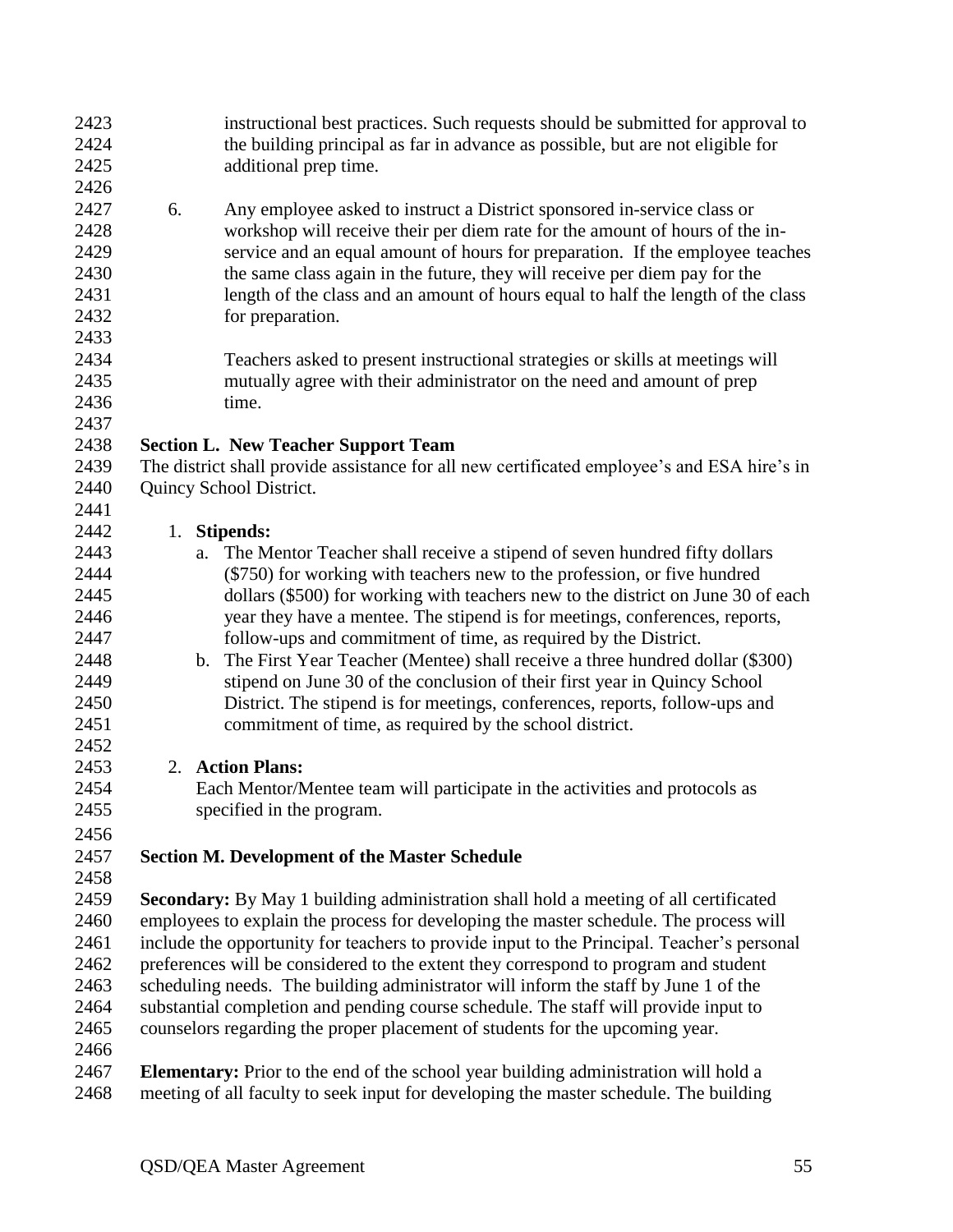| <b>ARTICLE VII. LEAVES</b><br>2475<br>2476<br><b>Section A. Sick Leave</b><br>2477<br>1. Accumulation: At the beginning of each school year and upon each employee<br>2478<br>being available for work, each full-time employee shall be credited with twelve<br>(12) days of sick leave with full pay. Each employee's portion of unused sick<br>2479<br>2480<br>leave shall accumulate from year to year up to a maximum of one-hundred-eighty<br>2481<br>(180) days or as permitted by law. Less than full-time employees shall receive<br>2482<br>prorated sick leave.<br>2483<br>2484<br>2. Use:<br>2485<br>a. Personal Illness, Injury, or Disability: The District shall grant Personal<br>Illness, Injury, or Disability (hereinafter, "sick") leave to an employee when<br>2486<br>the employee is unable to perform duties because of personal illness, injury, or<br>2487<br>disability.<br>b. Maternity: The District shall grant sick leave for pregnancy, childbirth and<br>related temporary disability to employees, to the extent the employee's<br>physician certifies the employee's temporary disability.<br>Employees requesting maternity leave shall notify the District as early as<br>possible prior to the beginning of the leave and shall indicate the expected<br>date of return at the time the leave is requested. Employees shall advise the<br>District of the exact date of return as soon as that date is known to the<br>2497<br>2498<br>employee.<br>2499<br>2500<br>c. Family Illness: The District shall grant sick leave to employees in the event<br>2501<br>of illness within the immediate family of the employee. For purposes of this<br>2502<br>provision, the term "immediate family" shall mean spouse, parent, child,<br>2503<br>grandchild, grandparent, sibling, niece, nephew, aunt or uncle, or those of the<br>2504<br>employee's spouse, marriage partners of the employee's children, parents,<br>2505<br>siblings, grandchildren or grandparents, any person living in the same<br>2506<br>household as the employee, or any dependent of the employee.<br>2507<br>2508<br><b>Adoption:</b> In the event of adoption, use of sick leave may include time for<br>d.<br>2509<br>court legal procedures, home study and evaluation, required home visitations<br>2510<br>by the adoption agent not possible to schedule outside of the regular working<br>2511<br>hours, and such additional activity as is required to make the immediate<br>2512<br>inclusion of the adopted child into the employee's household. | 2469<br>2470<br>2471<br>2472 | administrator will build the master schedule based on the needs of the students. Schedules<br>for the start of the school year will be available to staff before the end of the previous<br>student year, except for changes during the summer due to student enrollment or<br>employee changes. |  |  |
|---------------------------------------------------------------------------------------------------------------------------------------------------------------------------------------------------------------------------------------------------------------------------------------------------------------------------------------------------------------------------------------------------------------------------------------------------------------------------------------------------------------------------------------------------------------------------------------------------------------------------------------------------------------------------------------------------------------------------------------------------------------------------------------------------------------------------------------------------------------------------------------------------------------------------------------------------------------------------------------------------------------------------------------------------------------------------------------------------------------------------------------------------------------------------------------------------------------------------------------------------------------------------------------------------------------------------------------------------------------------------------------------------------------------------------------------------------------------------------------------------------------------------------------------------------------------------------------------------------------------------------------------------------------------------------------------------------------------------------------------------------------------------------------------------------------------------------------------------------------------------------------------------------------------------------------------------------------------------------------------------------------------------------------------------------------------------------------------------------------------------------------------------------------------------------------------------------------------------------------------------------------------------------------------------------------------------------------------------------------------------------------------------------------------------------------------------------------------------------------------------------------------------------------------------------------------------|------------------------------|--------------------------------------------------------------------------------------------------------------------------------------------------------------------------------------------------------------------------------------------------------------------------------------------------|--|--|
|                                                                                                                                                                                                                                                                                                                                                                                                                                                                                                                                                                                                                                                                                                                                                                                                                                                                                                                                                                                                                                                                                                                                                                                                                                                                                                                                                                                                                                                                                                                                                                                                                                                                                                                                                                                                                                                                                                                                                                                                                                                                                                                                                                                                                                                                                                                                                                                                                                                                                                                                                                           | 2473                         |                                                                                                                                                                                                                                                                                                  |  |  |
|                                                                                                                                                                                                                                                                                                                                                                                                                                                                                                                                                                                                                                                                                                                                                                                                                                                                                                                                                                                                                                                                                                                                                                                                                                                                                                                                                                                                                                                                                                                                                                                                                                                                                                                                                                                                                                                                                                                                                                                                                                                                                                                                                                                                                                                                                                                                                                                                                                                                                                                                                                           | 2474                         |                                                                                                                                                                                                                                                                                                  |  |  |
|                                                                                                                                                                                                                                                                                                                                                                                                                                                                                                                                                                                                                                                                                                                                                                                                                                                                                                                                                                                                                                                                                                                                                                                                                                                                                                                                                                                                                                                                                                                                                                                                                                                                                                                                                                                                                                                                                                                                                                                                                                                                                                                                                                                                                                                                                                                                                                                                                                                                                                                                                                           |                              |                                                                                                                                                                                                                                                                                                  |  |  |
|                                                                                                                                                                                                                                                                                                                                                                                                                                                                                                                                                                                                                                                                                                                                                                                                                                                                                                                                                                                                                                                                                                                                                                                                                                                                                                                                                                                                                                                                                                                                                                                                                                                                                                                                                                                                                                                                                                                                                                                                                                                                                                                                                                                                                                                                                                                                                                                                                                                                                                                                                                           |                              |                                                                                                                                                                                                                                                                                                  |  |  |
|                                                                                                                                                                                                                                                                                                                                                                                                                                                                                                                                                                                                                                                                                                                                                                                                                                                                                                                                                                                                                                                                                                                                                                                                                                                                                                                                                                                                                                                                                                                                                                                                                                                                                                                                                                                                                                                                                                                                                                                                                                                                                                                                                                                                                                                                                                                                                                                                                                                                                                                                                                           |                              |                                                                                                                                                                                                                                                                                                  |  |  |
|                                                                                                                                                                                                                                                                                                                                                                                                                                                                                                                                                                                                                                                                                                                                                                                                                                                                                                                                                                                                                                                                                                                                                                                                                                                                                                                                                                                                                                                                                                                                                                                                                                                                                                                                                                                                                                                                                                                                                                                                                                                                                                                                                                                                                                                                                                                                                                                                                                                                                                                                                                           |                              |                                                                                                                                                                                                                                                                                                  |  |  |
|                                                                                                                                                                                                                                                                                                                                                                                                                                                                                                                                                                                                                                                                                                                                                                                                                                                                                                                                                                                                                                                                                                                                                                                                                                                                                                                                                                                                                                                                                                                                                                                                                                                                                                                                                                                                                                                                                                                                                                                                                                                                                                                                                                                                                                                                                                                                                                                                                                                                                                                                                                           |                              |                                                                                                                                                                                                                                                                                                  |  |  |
|                                                                                                                                                                                                                                                                                                                                                                                                                                                                                                                                                                                                                                                                                                                                                                                                                                                                                                                                                                                                                                                                                                                                                                                                                                                                                                                                                                                                                                                                                                                                                                                                                                                                                                                                                                                                                                                                                                                                                                                                                                                                                                                                                                                                                                                                                                                                                                                                                                                                                                                                                                           |                              |                                                                                                                                                                                                                                                                                                  |  |  |
|                                                                                                                                                                                                                                                                                                                                                                                                                                                                                                                                                                                                                                                                                                                                                                                                                                                                                                                                                                                                                                                                                                                                                                                                                                                                                                                                                                                                                                                                                                                                                                                                                                                                                                                                                                                                                                                                                                                                                                                                                                                                                                                                                                                                                                                                                                                                                                                                                                                                                                                                                                           |                              |                                                                                                                                                                                                                                                                                                  |  |  |
|                                                                                                                                                                                                                                                                                                                                                                                                                                                                                                                                                                                                                                                                                                                                                                                                                                                                                                                                                                                                                                                                                                                                                                                                                                                                                                                                                                                                                                                                                                                                                                                                                                                                                                                                                                                                                                                                                                                                                                                                                                                                                                                                                                                                                                                                                                                                                                                                                                                                                                                                                                           |                              |                                                                                                                                                                                                                                                                                                  |  |  |
|                                                                                                                                                                                                                                                                                                                                                                                                                                                                                                                                                                                                                                                                                                                                                                                                                                                                                                                                                                                                                                                                                                                                                                                                                                                                                                                                                                                                                                                                                                                                                                                                                                                                                                                                                                                                                                                                                                                                                                                                                                                                                                                                                                                                                                                                                                                                                                                                                                                                                                                                                                           |                              |                                                                                                                                                                                                                                                                                                  |  |  |
|                                                                                                                                                                                                                                                                                                                                                                                                                                                                                                                                                                                                                                                                                                                                                                                                                                                                                                                                                                                                                                                                                                                                                                                                                                                                                                                                                                                                                                                                                                                                                                                                                                                                                                                                                                                                                                                                                                                                                                                                                                                                                                                                                                                                                                                                                                                                                                                                                                                                                                                                                                           |                              |                                                                                                                                                                                                                                                                                                  |  |  |
|                                                                                                                                                                                                                                                                                                                                                                                                                                                                                                                                                                                                                                                                                                                                                                                                                                                                                                                                                                                                                                                                                                                                                                                                                                                                                                                                                                                                                                                                                                                                                                                                                                                                                                                                                                                                                                                                                                                                                                                                                                                                                                                                                                                                                                                                                                                                                                                                                                                                                                                                                                           |                              |                                                                                                                                                                                                                                                                                                  |  |  |
|                                                                                                                                                                                                                                                                                                                                                                                                                                                                                                                                                                                                                                                                                                                                                                                                                                                                                                                                                                                                                                                                                                                                                                                                                                                                                                                                                                                                                                                                                                                                                                                                                                                                                                                                                                                                                                                                                                                                                                                                                                                                                                                                                                                                                                                                                                                                                                                                                                                                                                                                                                           |                              |                                                                                                                                                                                                                                                                                                  |  |  |
|                                                                                                                                                                                                                                                                                                                                                                                                                                                                                                                                                                                                                                                                                                                                                                                                                                                                                                                                                                                                                                                                                                                                                                                                                                                                                                                                                                                                                                                                                                                                                                                                                                                                                                                                                                                                                                                                                                                                                                                                                                                                                                                                                                                                                                                                                                                                                                                                                                                                                                                                                                           | 2488                         |                                                                                                                                                                                                                                                                                                  |  |  |
|                                                                                                                                                                                                                                                                                                                                                                                                                                                                                                                                                                                                                                                                                                                                                                                                                                                                                                                                                                                                                                                                                                                                                                                                                                                                                                                                                                                                                                                                                                                                                                                                                                                                                                                                                                                                                                                                                                                                                                                                                                                                                                                                                                                                                                                                                                                                                                                                                                                                                                                                                                           | 2489                         |                                                                                                                                                                                                                                                                                                  |  |  |
|                                                                                                                                                                                                                                                                                                                                                                                                                                                                                                                                                                                                                                                                                                                                                                                                                                                                                                                                                                                                                                                                                                                                                                                                                                                                                                                                                                                                                                                                                                                                                                                                                                                                                                                                                                                                                                                                                                                                                                                                                                                                                                                                                                                                                                                                                                                                                                                                                                                                                                                                                                           | 2490                         |                                                                                                                                                                                                                                                                                                  |  |  |
|                                                                                                                                                                                                                                                                                                                                                                                                                                                                                                                                                                                                                                                                                                                                                                                                                                                                                                                                                                                                                                                                                                                                                                                                                                                                                                                                                                                                                                                                                                                                                                                                                                                                                                                                                                                                                                                                                                                                                                                                                                                                                                                                                                                                                                                                                                                                                                                                                                                                                                                                                                           | 2491                         |                                                                                                                                                                                                                                                                                                  |  |  |
|                                                                                                                                                                                                                                                                                                                                                                                                                                                                                                                                                                                                                                                                                                                                                                                                                                                                                                                                                                                                                                                                                                                                                                                                                                                                                                                                                                                                                                                                                                                                                                                                                                                                                                                                                                                                                                                                                                                                                                                                                                                                                                                                                                                                                                                                                                                                                                                                                                                                                                                                                                           | 2492                         |                                                                                                                                                                                                                                                                                                  |  |  |
|                                                                                                                                                                                                                                                                                                                                                                                                                                                                                                                                                                                                                                                                                                                                                                                                                                                                                                                                                                                                                                                                                                                                                                                                                                                                                                                                                                                                                                                                                                                                                                                                                                                                                                                                                                                                                                                                                                                                                                                                                                                                                                                                                                                                                                                                                                                                                                                                                                                                                                                                                                           | 2493                         |                                                                                                                                                                                                                                                                                                  |  |  |
|                                                                                                                                                                                                                                                                                                                                                                                                                                                                                                                                                                                                                                                                                                                                                                                                                                                                                                                                                                                                                                                                                                                                                                                                                                                                                                                                                                                                                                                                                                                                                                                                                                                                                                                                                                                                                                                                                                                                                                                                                                                                                                                                                                                                                                                                                                                                                                                                                                                                                                                                                                           | 2494                         |                                                                                                                                                                                                                                                                                                  |  |  |
|                                                                                                                                                                                                                                                                                                                                                                                                                                                                                                                                                                                                                                                                                                                                                                                                                                                                                                                                                                                                                                                                                                                                                                                                                                                                                                                                                                                                                                                                                                                                                                                                                                                                                                                                                                                                                                                                                                                                                                                                                                                                                                                                                                                                                                                                                                                                                                                                                                                                                                                                                                           | 2495                         |                                                                                                                                                                                                                                                                                                  |  |  |
|                                                                                                                                                                                                                                                                                                                                                                                                                                                                                                                                                                                                                                                                                                                                                                                                                                                                                                                                                                                                                                                                                                                                                                                                                                                                                                                                                                                                                                                                                                                                                                                                                                                                                                                                                                                                                                                                                                                                                                                                                                                                                                                                                                                                                                                                                                                                                                                                                                                                                                                                                                           | 2496                         |                                                                                                                                                                                                                                                                                                  |  |  |
|                                                                                                                                                                                                                                                                                                                                                                                                                                                                                                                                                                                                                                                                                                                                                                                                                                                                                                                                                                                                                                                                                                                                                                                                                                                                                                                                                                                                                                                                                                                                                                                                                                                                                                                                                                                                                                                                                                                                                                                                                                                                                                                                                                                                                                                                                                                                                                                                                                                                                                                                                                           |                              |                                                                                                                                                                                                                                                                                                  |  |  |
|                                                                                                                                                                                                                                                                                                                                                                                                                                                                                                                                                                                                                                                                                                                                                                                                                                                                                                                                                                                                                                                                                                                                                                                                                                                                                                                                                                                                                                                                                                                                                                                                                                                                                                                                                                                                                                                                                                                                                                                                                                                                                                                                                                                                                                                                                                                                                                                                                                                                                                                                                                           |                              |                                                                                                                                                                                                                                                                                                  |  |  |
|                                                                                                                                                                                                                                                                                                                                                                                                                                                                                                                                                                                                                                                                                                                                                                                                                                                                                                                                                                                                                                                                                                                                                                                                                                                                                                                                                                                                                                                                                                                                                                                                                                                                                                                                                                                                                                                                                                                                                                                                                                                                                                                                                                                                                                                                                                                                                                                                                                                                                                                                                                           |                              |                                                                                                                                                                                                                                                                                                  |  |  |
|                                                                                                                                                                                                                                                                                                                                                                                                                                                                                                                                                                                                                                                                                                                                                                                                                                                                                                                                                                                                                                                                                                                                                                                                                                                                                                                                                                                                                                                                                                                                                                                                                                                                                                                                                                                                                                                                                                                                                                                                                                                                                                                                                                                                                                                                                                                                                                                                                                                                                                                                                                           |                              |                                                                                                                                                                                                                                                                                                  |  |  |
|                                                                                                                                                                                                                                                                                                                                                                                                                                                                                                                                                                                                                                                                                                                                                                                                                                                                                                                                                                                                                                                                                                                                                                                                                                                                                                                                                                                                                                                                                                                                                                                                                                                                                                                                                                                                                                                                                                                                                                                                                                                                                                                                                                                                                                                                                                                                                                                                                                                                                                                                                                           |                              |                                                                                                                                                                                                                                                                                                  |  |  |
|                                                                                                                                                                                                                                                                                                                                                                                                                                                                                                                                                                                                                                                                                                                                                                                                                                                                                                                                                                                                                                                                                                                                                                                                                                                                                                                                                                                                                                                                                                                                                                                                                                                                                                                                                                                                                                                                                                                                                                                                                                                                                                                                                                                                                                                                                                                                                                                                                                                                                                                                                                           |                              |                                                                                                                                                                                                                                                                                                  |  |  |
|                                                                                                                                                                                                                                                                                                                                                                                                                                                                                                                                                                                                                                                                                                                                                                                                                                                                                                                                                                                                                                                                                                                                                                                                                                                                                                                                                                                                                                                                                                                                                                                                                                                                                                                                                                                                                                                                                                                                                                                                                                                                                                                                                                                                                                                                                                                                                                                                                                                                                                                                                                           |                              |                                                                                                                                                                                                                                                                                                  |  |  |
|                                                                                                                                                                                                                                                                                                                                                                                                                                                                                                                                                                                                                                                                                                                                                                                                                                                                                                                                                                                                                                                                                                                                                                                                                                                                                                                                                                                                                                                                                                                                                                                                                                                                                                                                                                                                                                                                                                                                                                                                                                                                                                                                                                                                                                                                                                                                                                                                                                                                                                                                                                           |                              |                                                                                                                                                                                                                                                                                                  |  |  |
|                                                                                                                                                                                                                                                                                                                                                                                                                                                                                                                                                                                                                                                                                                                                                                                                                                                                                                                                                                                                                                                                                                                                                                                                                                                                                                                                                                                                                                                                                                                                                                                                                                                                                                                                                                                                                                                                                                                                                                                                                                                                                                                                                                                                                                                                                                                                                                                                                                                                                                                                                                           |                              |                                                                                                                                                                                                                                                                                                  |  |  |
|                                                                                                                                                                                                                                                                                                                                                                                                                                                                                                                                                                                                                                                                                                                                                                                                                                                                                                                                                                                                                                                                                                                                                                                                                                                                                                                                                                                                                                                                                                                                                                                                                                                                                                                                                                                                                                                                                                                                                                                                                                                                                                                                                                                                                                                                                                                                                                                                                                                                                                                                                                           |                              |                                                                                                                                                                                                                                                                                                  |  |  |
|                                                                                                                                                                                                                                                                                                                                                                                                                                                                                                                                                                                                                                                                                                                                                                                                                                                                                                                                                                                                                                                                                                                                                                                                                                                                                                                                                                                                                                                                                                                                                                                                                                                                                                                                                                                                                                                                                                                                                                                                                                                                                                                                                                                                                                                                                                                                                                                                                                                                                                                                                                           |                              |                                                                                                                                                                                                                                                                                                  |  |  |
|                                                                                                                                                                                                                                                                                                                                                                                                                                                                                                                                                                                                                                                                                                                                                                                                                                                                                                                                                                                                                                                                                                                                                                                                                                                                                                                                                                                                                                                                                                                                                                                                                                                                                                                                                                                                                                                                                                                                                                                                                                                                                                                                                                                                                                                                                                                                                                                                                                                                                                                                                                           |                              |                                                                                                                                                                                                                                                                                                  |  |  |
|                                                                                                                                                                                                                                                                                                                                                                                                                                                                                                                                                                                                                                                                                                                                                                                                                                                                                                                                                                                                                                                                                                                                                                                                                                                                                                                                                                                                                                                                                                                                                                                                                                                                                                                                                                                                                                                                                                                                                                                                                                                                                                                                                                                                                                                                                                                                                                                                                                                                                                                                                                           |                              |                                                                                                                                                                                                                                                                                                  |  |  |
|                                                                                                                                                                                                                                                                                                                                                                                                                                                                                                                                                                                                                                                                                                                                                                                                                                                                                                                                                                                                                                                                                                                                                                                                                                                                                                                                                                                                                                                                                                                                                                                                                                                                                                                                                                                                                                                                                                                                                                                                                                                                                                                                                                                                                                                                                                                                                                                                                                                                                                                                                                           |                              |                                                                                                                                                                                                                                                                                                  |  |  |
|                                                                                                                                                                                                                                                                                                                                                                                                                                                                                                                                                                                                                                                                                                                                                                                                                                                                                                                                                                                                                                                                                                                                                                                                                                                                                                                                                                                                                                                                                                                                                                                                                                                                                                                                                                                                                                                                                                                                                                                                                                                                                                                                                                                                                                                                                                                                                                                                                                                                                                                                                                           |                              |                                                                                                                                                                                                                                                                                                  |  |  |
|                                                                                                                                                                                                                                                                                                                                                                                                                                                                                                                                                                                                                                                                                                                                                                                                                                                                                                                                                                                                                                                                                                                                                                                                                                                                                                                                                                                                                                                                                                                                                                                                                                                                                                                                                                                                                                                                                                                                                                                                                                                                                                                                                                                                                                                                                                                                                                                                                                                                                                                                                                           | 2513                         |                                                                                                                                                                                                                                                                                                  |  |  |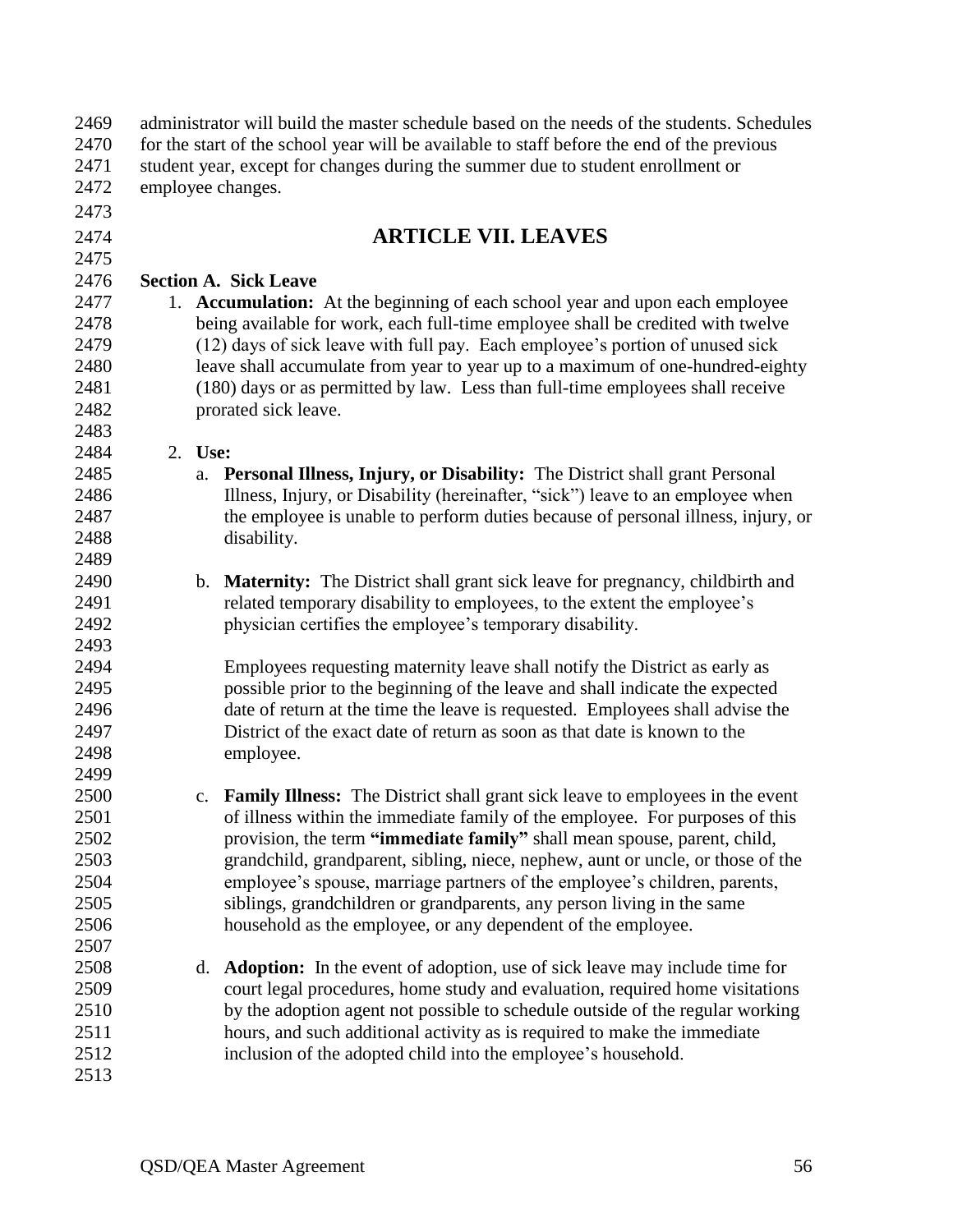| 2514<br>2515 | e. Emergency: The District shall grant sick leave to employees in the event the<br>employee has an emergency, defined as, a problem that has been suddenly |
|--------------|------------------------------------------------------------------------------------------------------------------------------------------------------------|
| 2516         | precipitated or is unplanned; or where pre-planning could not relieve the                                                                                  |
| 2517         | necessity for the employee's absence.                                                                                                                      |
| 2518         |                                                                                                                                                            |
| 2519         | Health Department Exclusion From Work: Employees who are excluded<br>f.                                                                                    |
| 2520         | from work due to health department regulations regarding epidemics may use                                                                                 |
| 2521         | accrued sick leave for absences.                                                                                                                           |
| 2522         |                                                                                                                                                            |
| 2523         | 3. Paternity: In the event of a birth of a child of the employee's spouse, Sick Leave                                                                      |
| 2524         | shall be allowed to a maximum of three (3) days, or as is otherwise provided in                                                                            |
| 2525         | "c" above, whichever is greater.                                                                                                                           |
| 2526         |                                                                                                                                                            |
| 2527         | 4. Sick Leave Exhaustion: An employee who is unable to perform the duties                                                                                  |
| 2528         | because of personal illness or other disability shall, upon request, be granted                                                                            |
| 2529         | Leave of Absence without pay at the exhaustion of Sick Leave. Leaves for these                                                                             |
| 2530         | conditions must be renewed annually and are at the discretion of the Board at the                                                                          |
| 2531         | conclusion of the initial grant of the Leave of Absence. Application for Leave of                                                                          |
| 2532         | Absence or renewal of such Leave of Absence shall be made in writing to the                                                                                |
| 2533         | Superintendent.                                                                                                                                            |
| 2534         |                                                                                                                                                            |
| 2535         | An employee who has been granted emergency leave not in excess of sixty (60)                                                                               |
| 2536         | calendar days, may return to service during the period of the leave after giving ten                                                                       |
| 2537         | (10) days written notice to the Superintendent and with written permission of                                                                              |
| 2538         | his/her personal physician. Upon return, the employee shall be given conditions                                                                            |
| 2539         |                                                                                                                                                            |
| 2540         | of employment equal to his/her former position.                                                                                                            |
|              |                                                                                                                                                            |
| 2541         | 5. Sick Leave Sharing:                                                                                                                                     |
| 2542         |                                                                                                                                                            |
| 2543         | Consistent with the provisions and requirements of state and federal<br>1.                                                                                 |
| 2544<br>2545 | statutes and this contract, employees may share accumulated annual leave or sick                                                                           |
|              | leave with another employee who:                                                                                                                           |
| 2546         | a. Suffers from, or has a household member or relative who suffers from an                                                                                 |
| 2547         | extraordinary or severe illness, injury or impairment, or physical or mental                                                                               |
| 2548         | condition; is a victim of domestic violence, sexual assault, or stalking;                                                                                  |
| 2549         | needs time for parental leave; is sick or temporarily disabled because of a                                                                                |
| 2550         | pregnancy; or has been called to service in the uniformed services.                                                                                        |
|              |                                                                                                                                                            |
| 2551         | b. Has a condition or circumstance which is of an extraordinary or severe                                                                                  |
| 2552         | nature and which has caused, or is likely to cause, the employee to:                                                                                       |
| 2553         | Apply for leave without pay, or;<br>i.                                                                                                                     |
| 2554         | ii.<br>Terminate employment:                                                                                                                               |
| 2555         | 1) Has depleted or will shortly deplete all applicable leave                                                                                               |
| 2556         | reserves. A staff member who is sick or temporarily                                                                                                        |
| 2557         | disabled because of pregnancy or using parental leave does                                                                                                 |
| 2558         | not have to deplete all annual and sick leave reserves; he or                                                                                              |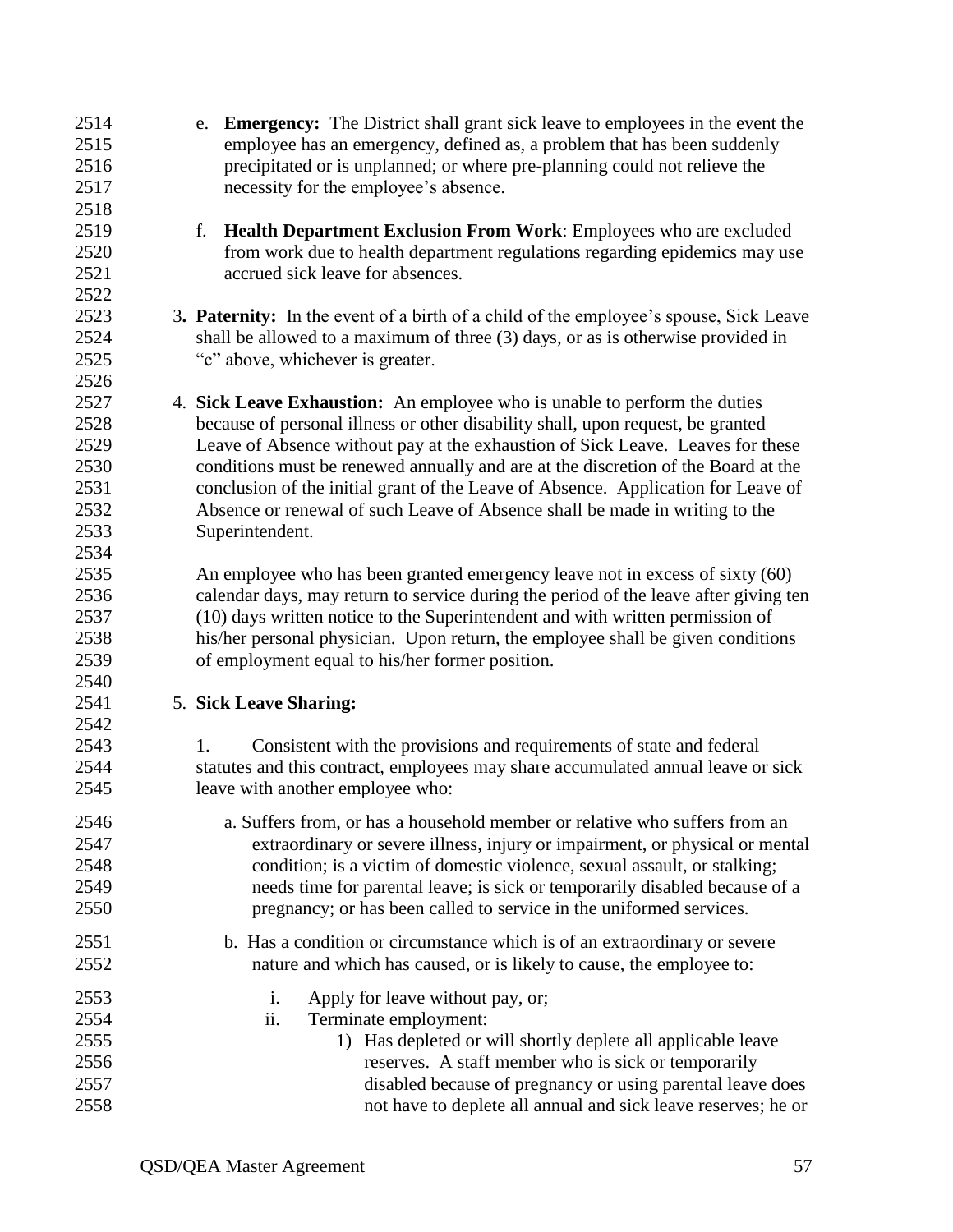| 2559<br>2560<br>2561<br>2562<br>2563                                                 |    | she can maintain up to forty (40) hours of sick leave in<br>reserve.<br>2) Has abided by District rules regarding use of leave.<br>The staff member has diligently pursued and been found to<br>3)<br>be ineligible to receive industrial insurance benefits.                                                                                                                                                                                                                                                                                                            |
|--------------------------------------------------------------------------------------|----|--------------------------------------------------------------------------------------------------------------------------------------------------------------------------------------------------------------------------------------------------------------------------------------------------------------------------------------------------------------------------------------------------------------------------------------------------------------------------------------------------------------------------------------------------------------------------|
| 2564<br>2565<br>2566<br>2567                                                         |    | 2. A staff member who does not accrue annual leave but who has an accrued sick<br>leave balance of more than twenty-two (22) days may request that the<br>Superintendent transfer a specified amount of sick leave to another staff member<br>authorized to receive such leave, as described above.                                                                                                                                                                                                                                                                      |
| 2568<br>2569<br>2570                                                                 |    | 3. A staff member may request to transfer no more than six (6) days of sick leave<br>during any twelve (12) month period and may not request a transfer that would<br>result in an accrued sick leave balance of fewer than twenty-two (22) days.                                                                                                                                                                                                                                                                                                                        |
| 2571<br>2572<br>2573<br>2574                                                         | 4. | A staff member who receives personal leave may request that the superintendent<br>transfer a specified amount of personal leave to another person authorized to<br>receive shared leave. A staff member may request to transfer no more than the<br>accumulated amount of personal leave available.                                                                                                                                                                                                                                                                      |
| 2575<br>2576<br>2577<br>2578                                                         | 5. | In the event the employee receiving donated leave does not use all leave donated,<br>the unused donated leave in such employee's leave account shall be returned to<br>donors, prorated, within sixty (60) days after the recipient's use of accumulated<br>leave ceases.                                                                                                                                                                                                                                                                                                |
| 2579<br>2580                                                                         | 6. | Contributions of sick leave shall be on a voluntary basis. The names of donors,<br>non-donors and recipients shall be kept confidential.                                                                                                                                                                                                                                                                                                                                                                                                                                 |
| 2581<br>2582                                                                         |    | 7. This provision shall be in conformity with rules and regulations as prescribed by<br>RCW 41.04.650, 41.04.655, and 41.04.665.                                                                                                                                                                                                                                                                                                                                                                                                                                         |
| 2583<br>2584<br>2585                                                                 |    | 8. Status of Leave Employees: Any employee using shared sick leave shall receive<br>the same treatment in respect to salary, wages and employee benefit as if they<br>were using their own accrued sick leave.                                                                                                                                                                                                                                                                                                                                                           |
| 2586<br>2587<br>2588<br>2589<br>2590<br>2591<br>2592<br>2593<br>2594<br>2595<br>2596 | 1. | <b>Section B. Conversion of Accumulated Sick Leave</b><br>Annual: Each January, after the effective date of this Agreement, each eligible<br>employee of the District may elect to convert excess sick leave to monetary<br>compensation.<br>In order to be eligible to convert excess sick leave days to monetary<br>a.<br>compensation, an employee:<br>b. Shall have accumulated in excess of sixty (60) full days of unused sick leave<br>at a rate of accumulation no greater than one $(1)$ full day per month as of the<br>end of the previous calendar year, and |
| 2597<br>2598<br>2599                                                                 |    | Shall provide written notice to his/her employee during the month of January<br>$c_{\cdot}$<br>of his/her intent to convert excess sick leave days to monetary compensation.                                                                                                                                                                                                                                                                                                                                                                                             |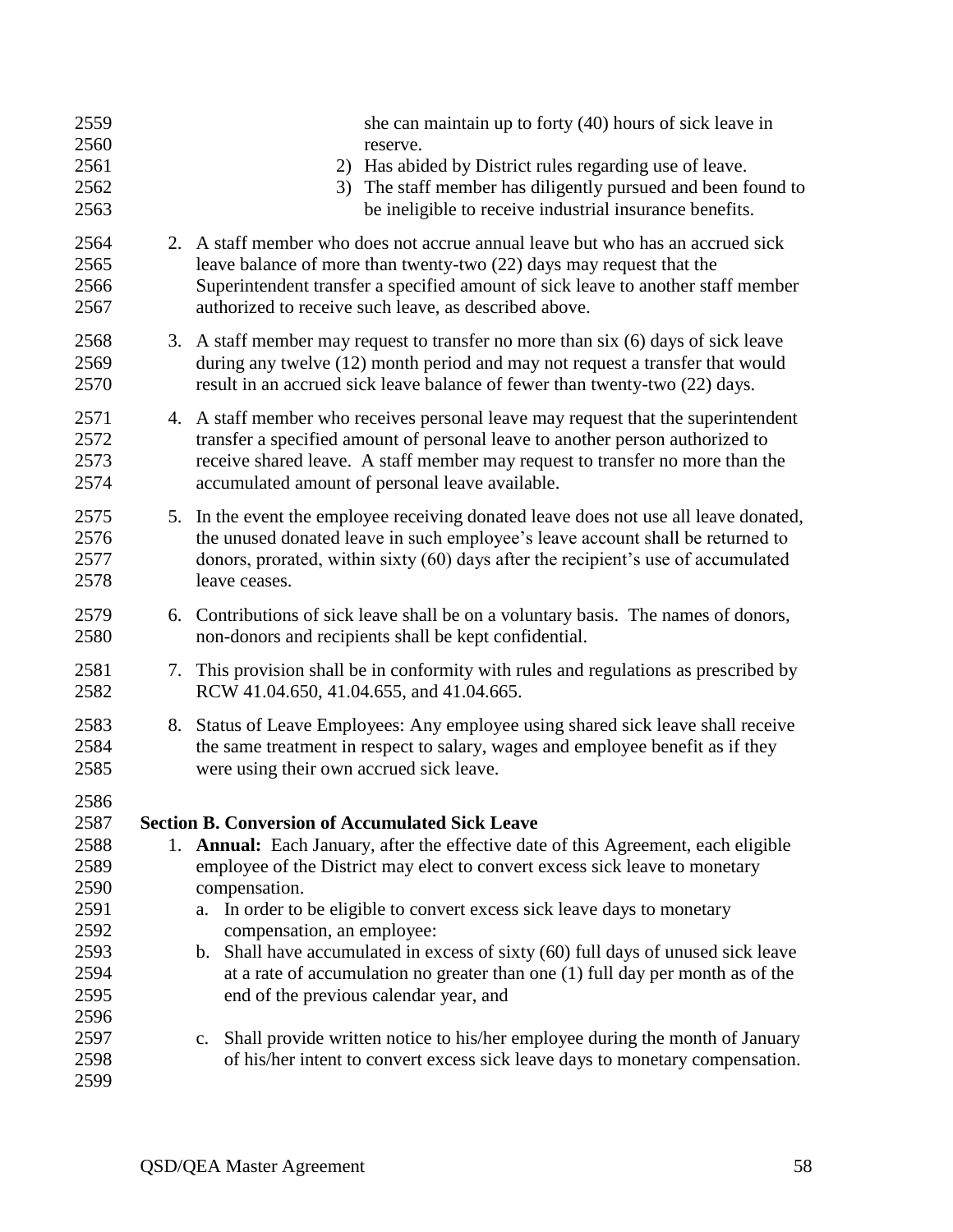| 2600<br>2601<br>2602<br>2603<br>2604<br>2605 | d. The number of sick leave days, which an eligible employee may convert, shall<br>be determined by taking the number of sick leave days in excess of sixty (60)<br>full days that were accumulated by the employee during the previous calendar<br>year. The remainder, if any, shall constitute the number of sick leave days,<br>which may be converted to monetary compensation. |
|----------------------------------------------|--------------------------------------------------------------------------------------------------------------------------------------------------------------------------------------------------------------------------------------------------------------------------------------------------------------------------------------------------------------------------------------|
| 2606<br>2607<br>2608<br>2609<br>2610         | Sick leave days that are eligible for conversion shall be converted to monetary<br>e.<br>compensation at the rate of twenty-five (25%) percent of the employee's<br>current, full-time daily rate of compensation for each full day of eligible sick<br>leave. Partial days of eligible sick leave shall be converted on a pro-rata basis.                                           |
| 2611<br>2612<br>2613                         | All sick leave days converted pursuant to this section shall be deducted from<br>f.<br>an employee's accumulated sick leave balance.                                                                                                                                                                                                                                                 |
| 2614<br>2615<br>2616<br>2617                 | Compensation received pursuant to the above shall not be included for the<br>g.<br>purpose of computing a retirement allowance under the Washington State<br>Teacher's Retirement System.                                                                                                                                                                                            |
|                                              |                                                                                                                                                                                                                                                                                                                                                                                      |
| 2618                                         | 2. <b>Retirement:</b> Each employee who subsequently terminates employment due to                                                                                                                                                                                                                                                                                                    |
| 2619                                         | either retirement or death may personally, or through his/her estate in the event of                                                                                                                                                                                                                                                                                                 |
| 2620                                         | death, elect to convert all eligible, accumulated, unused sick leave days to                                                                                                                                                                                                                                                                                                         |
| 2621                                         | monetary compensation.                                                                                                                                                                                                                                                                                                                                                               |
| 2622                                         | a. For the purpose of calculation of conversion of excess sick leave days,                                                                                                                                                                                                                                                                                                           |
| 2623<br>2624                                 | retirement shall be defined as when as employee is eligible to receive benefits                                                                                                                                                                                                                                                                                                      |
| 2625                                         | under the Washington State Teacher's Retirement System.<br>b. All unused sick leave days that have been accumulated by an eligible                                                                                                                                                                                                                                                   |
| 2626                                         | employee at a rate of accumulation no greater than one (1) full day per month                                                                                                                                                                                                                                                                                                        |
| 2627                                         | of employment, less sick leave days previously converted, and those credited                                                                                                                                                                                                                                                                                                         |
| 2628                                         | as service rendered for retirement purposes, may be converted, and those                                                                                                                                                                                                                                                                                                             |
| 2629                                         | credited as service rendered for retirement purposes, may be converted to                                                                                                                                                                                                                                                                                                            |
| 2630                                         | monetary compensation upon the employee's termination of employment due                                                                                                                                                                                                                                                                                                              |
| 2631                                         | to retirement or death.                                                                                                                                                                                                                                                                                                                                                              |
| 2632                                         |                                                                                                                                                                                                                                                                                                                                                                                      |
| 2633                                         | c. Sick leave days that are eligible for conversion shall be converted to monetary                                                                                                                                                                                                                                                                                                   |
| 2634                                         | compensation at the rate of twenty-five (25%) percent of an employee's full-                                                                                                                                                                                                                                                                                                         |
| 2635                                         | time daily rate of compensation at the time of termination of employment for                                                                                                                                                                                                                                                                                                         |
| 2636                                         | each full day of eligible sick leave, to a maximum of one-hundred-eighty                                                                                                                                                                                                                                                                                                             |
| 2637                                         | (180) days. Partial days of eligible sick leave shall be converted on a prorated                                                                                                                                                                                                                                                                                                     |
| 2638                                         | basis.                                                                                                                                                                                                                                                                                                                                                                               |
| 2639                                         |                                                                                                                                                                                                                                                                                                                                                                                      |
| 2640                                         | All sick leave days converted pursuant to this section shall be deducted from<br>d.                                                                                                                                                                                                                                                                                                  |
| 2641                                         | an employee's accumulated sick leave balance.                                                                                                                                                                                                                                                                                                                                        |
| 2642                                         |                                                                                                                                                                                                                                                                                                                                                                                      |
| 2643                                         |                                                                                                                                                                                                                                                                                                                                                                                      |
| 2644                                         |                                                                                                                                                                                                                                                                                                                                                                                      |
| 2645                                         |                                                                                                                                                                                                                                                                                                                                                                                      |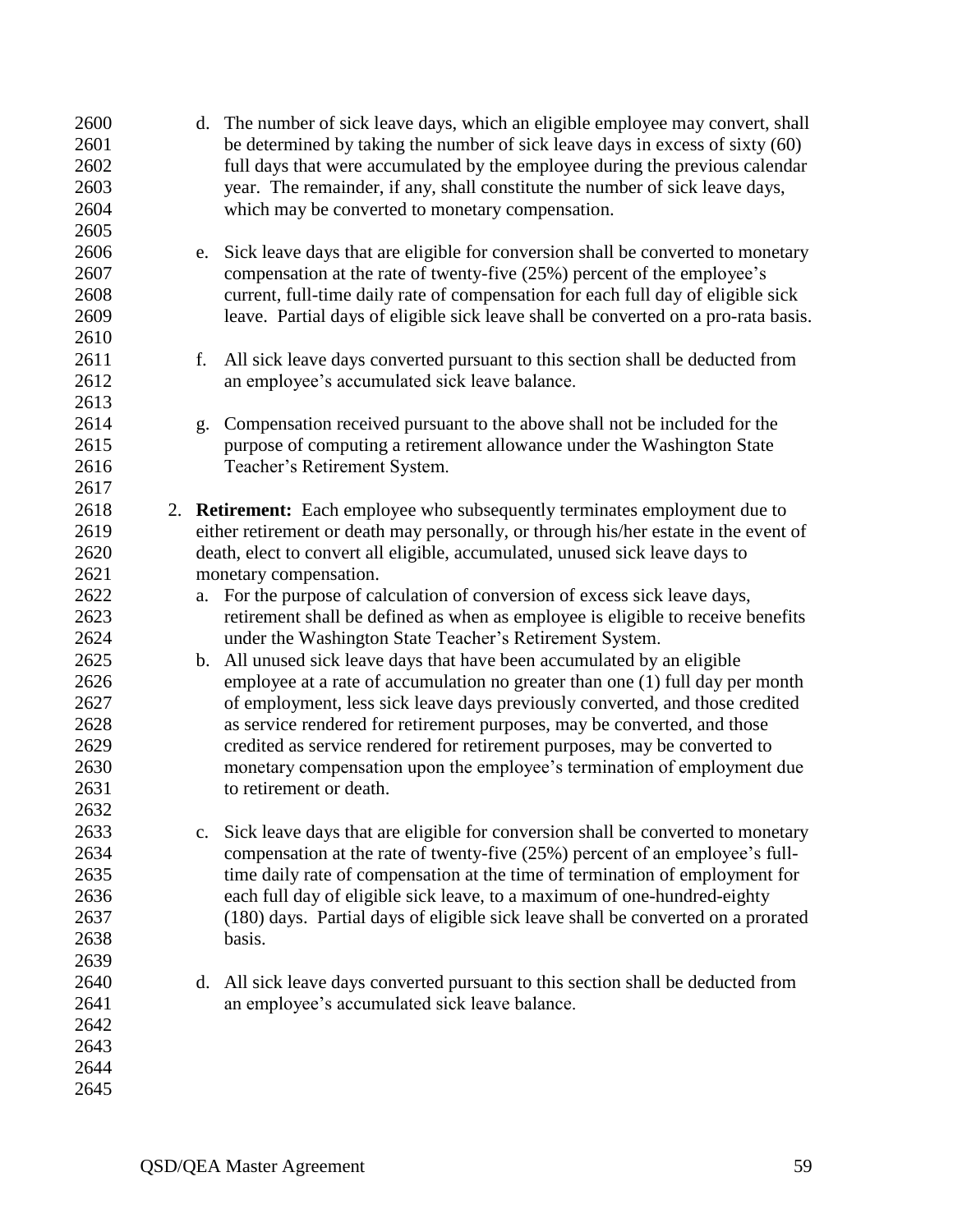#### **Section C. Bereavement Leave**

 The District shall grant employees up to five (5) days with pay per occurrence for death in the immediate family of the employee, as defined below. Additional bereavement may be granted by the Superintendent from an Employee's sick leave.

- The term **"immediate family"** shall mean spouse, parent, child, sibling, grandchild,
- grandparent, niece, nephew, aunt, uncle, or those of the employee's spouse, marriage
- partners of the employee's children, parents, siblings, grandchildren or grandparents, any person living in the same household as the employee or any person who is a dependent of the employee.
- 

## **Section D. Personal Leave**

2657 Each Employee shall be entitled to three (3) paid personal leave day(s) per year. Any unused days shall either roll to the next school year or be cashed out as per this provision. At no time will an employee's accrued but unused personal leave balance equal more than six (6) days. An employee may use up to five (5) days at any one time*.*

Personal Leave is neither Sick Leave nor Bereavement Leave.

 The employee shall give notification to the Principal at least two (2) days in advance, except in cases of emergencies. Not more than ten (10) percent (rounded to the nearest whole number) of employees in any one (1) building or teaching unit shall be authorized such leave at the same time without approval of the Superintendent. Employee's right to use the day and/or days immediately preceding any holiday period or the first workday immediately following any holiday period shall require notifying the principal of the specific reason for the request.

 If no personal leave is taken through the contract year, the employee may elect to be paid the going District Certified Substitute rate. No more than three (3) days may be cashed out in any one year. The District will cash-out the amount of days over three (3) by June 30 or days will automatically roll to the next school year*.* Pay will be reflected in the July paycheck. 

- **Section E. Association Leave**
- 1. **General Membership**: Up to ten (10) days of paid leave shall be available each school year to conduct association business.

 Those eligible for such leave are to be selected by the Association and are not to exceed three (3) in number at one time without District approval.

 The Association shall reimburse the District for full costs of substitutes when substitutes are used to cover the assignments of those on such leave.

 2. **The President**: The Association president will be granted .5 release time for association business, providing QEA receives adequate funding. QEA will notify the district by August 15 of their intention. Should QEA not exercise the .5 release time option for the president, the president can access twenty-five (25)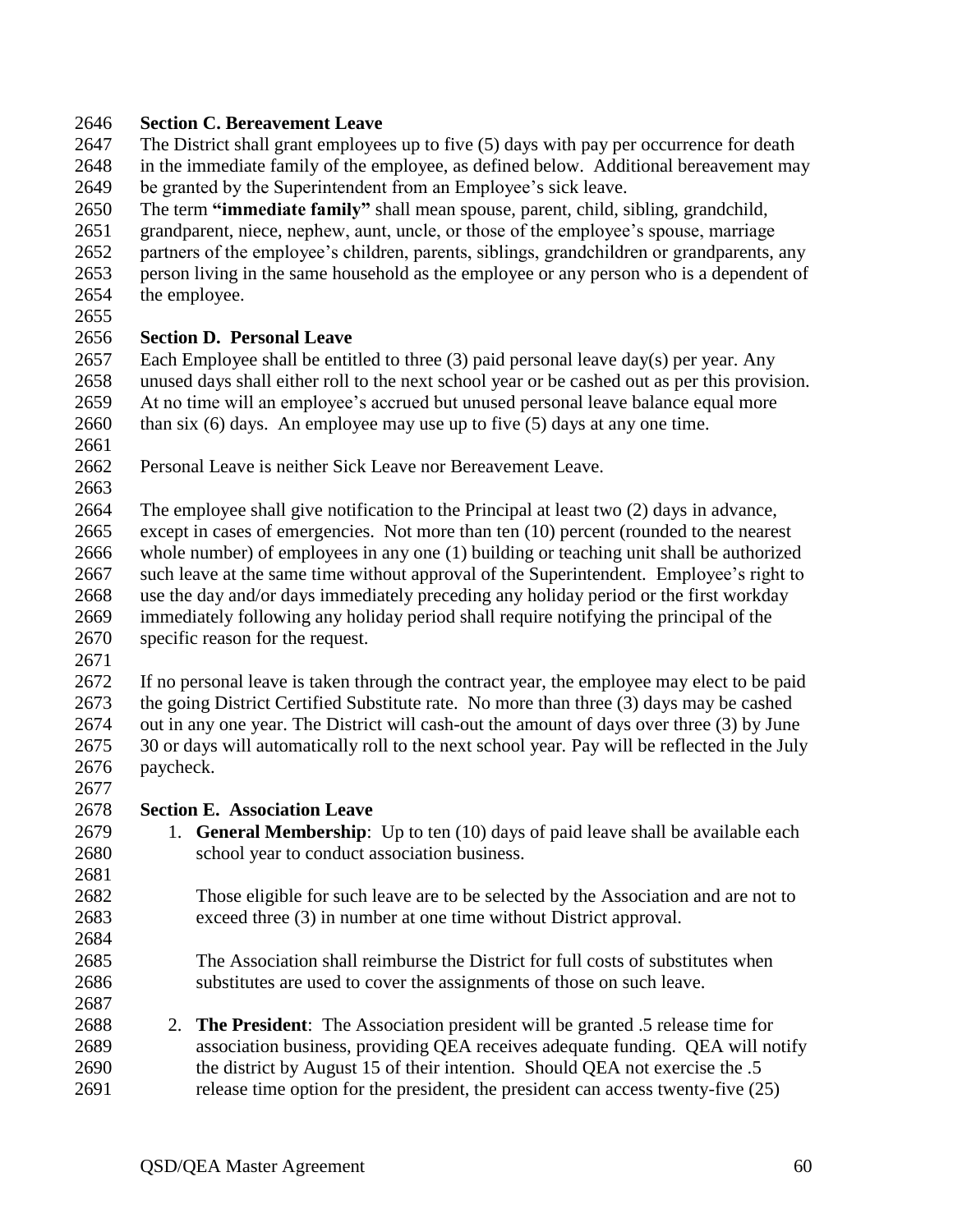- days of release time as needed for association business to be reimbursed monthly by QEA at per diem.
- 

## **Section F. Court Appearance Leave**

- 1. **Jury Duty:** Employees who are called to serve on a jury.
- 
- 2. **Subpoenas:** Employees who are subpoenaed to testify in court
- 3. **Payment:** Any compensation received by a staff member for jury duty performed on a contract day is to be reimbursed to the district. Any expense reimbursement received by a staff member for jury duty performed on a contract day shall be retained by the staff member. The district may grant a maximum of two (2) days leave (witness fees to be reimbursed to the district) to staff subpoenaed as witnesses in court or other legal proceedings.

# **Section G. Military Leave**

 Employees shall be granted Military Leaves of Absences when required by law. While on leave, such employee shall retain all benefits as though employment had been continuous in the District. Upon return from leave, the employee shall be placed in the position last held or a similar position in the District.

## **Section H. Attendance at Meetings and Conferences**

 Upon written request to the Superintendent and with his/her principal's recommendation, the District may grant leave of absence without deduction of pay and with reimbursement of certain expenses to attend professional meetings or visits to other schools. When necessary, the District shall provide substitute teachers to perform the duties of employees who have been granted leave to attend non-association professional meetings.

# **Section I. Long Term Leave**

 The District may grant any employee an unpaid long term leave of absence for up to one 2722 (1) year for study, child rearing, travel, medical or other mutually agreed to reason(s).<br>2723 Employees granted such a leave shall be permitted to stay in the District insurance Employees granted such a leave shall be permitted to stay in the District insurance programs at their own expense (carriers permitting), shall not gain or lose seniority or other benefits, but shall not be granted advancement credit on the salary schedule for the period of the leave. Upon return from such leave, the employee shall be entitled to the same position substantially equivalent to the position held prior to the leave. Once granted, such leave may be renewed annually upon request of the employee, with the agreement of the District.

- 
- Employees who take "exchange teacher" positions shall return from such exchange to the next higher step on the Salary Schedule, provided that the exchange experience met LEAP criteria.
- 

Any employee on long term leave shall notify the Superintendent prior to March 15, of

 their intention to return or not to return. Non-notification shall indicate non-intention to return.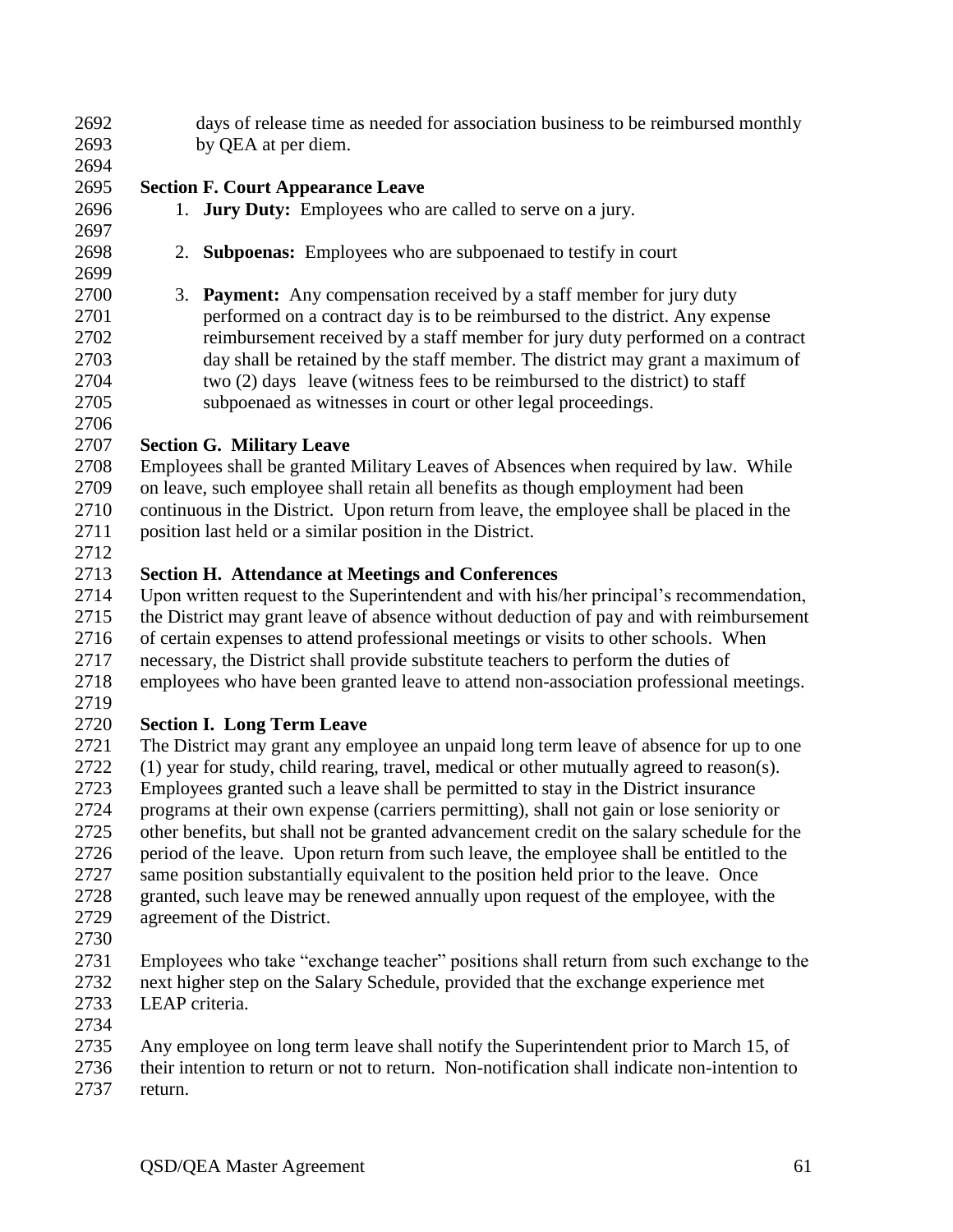#### **Section J. Leave Verification**

 Use of leave days by Employees is solely for the purposes set out. Nothing contained in this (Leave) article shall be construed to prevent the District from seeking appropriate verification of leave use for the purpose of reasonable fiscal control and in reaction to suspected abuse, provided that no Employee shall be harassed for routine absences. In the event an Employee creates a pattern of absence that would lead a reasonable person to believe that abuse is suspected or is a likelihood, the administration may require verification of absences to take place, along with appropriate disciplinary follow-through 2746 in the event abuse is revealed.

## **Section K. Family and Medical Leave**

 Family and Disability Leave: Family and disability leave (including maternity and paternity leave) shall be granted in accordance with Federal and State statutes and Board Policy No. 5404.

| 2753 | 1. | Family Medical Leave Act (FMLA): In addition to any other leave                 |  |  |
|------|----|---------------------------------------------------------------------------------|--|--|
| 2754 |    | provided for elsewhere in this Agreement, FMLA Leave will be provided           |  |  |
| 2755 |    | as follows:                                                                     |  |  |
| 2756 |    | <b>Eligibility:</b> Employees will be eligible for FMLA after twelve<br>a.      |  |  |
| 2757 |    | (12) months of employment, having worked a minimum of 675.00                    |  |  |
| 2758 |    | hours (.50 FTE) in the last twelve (12) month period.                           |  |  |
| 2759 |    | Usage: Employees shall be provided twelve (12) weeks of unpaid<br>$\mathbf b$ . |  |  |
| 2760 |    | leave during any twelve (12) month period for any of the following              |  |  |
| 2761 |    | reasons:                                                                        |  |  |
| 2762 |    | (1)<br>To care for the employee's child after birth, or placement               |  |  |
| 2763 |    | for adoption or foster care;                                                    |  |  |
| 2764 |    | For a serious health condition of the employee, household<br>(2)                |  |  |
| 2765 |    | member or relative.                                                             |  |  |
| 2766 |    | (3)<br>An employee who is the spouse, son or daughter, parent or                |  |  |
| 2767 |    | next of kin of a service member who is recovering from a                        |  |  |
| 2768 |    | serious illness or injury sustained while on active duty is                     |  |  |
| 2769 |    | entitled to twenty-six (26) weeks of unpaid leave in a 12                       |  |  |
| 2770 |    | month period to care for the service member.                                    |  |  |
| 2771 |    |                                                                                 |  |  |
| 2772 | 2. | Sick Leave: A staff member may use accumulated, paid sick leave for the         |  |  |
| 2773 |    | period of actual disability. For childbirth, this period will extend from the   |  |  |
| 2774 |    | date of birth for a period not more than 60 days, unless an actual period of    |  |  |
| 2775 |    | disability begins prior to the date of birth or continues beyond 60 days and    |  |  |
| 2776 |    | is verified in writing by the employee's physician. Sick leave and FMLA         |  |  |
| 2777 |    | shall be used consecutively, not concurrently.                                  |  |  |
| 2778 |    |                                                                                 |  |  |
| 2779 | 3. | Health Benefits: Employees on FMLA Leave will have access to their              |  |  |
| 2780 |    | current health care benefits. The District will extend the employee's           |  |  |
| 2781 |    | health benefit during this period of unpaid leave. While in an unpaid           |  |  |
| 2782 |    | status, employees are responsible for remitting any out-of-pocket portion       |  |  |
| 2783 |    | of the monthly premium to the District.                                         |  |  |
|      |    |                                                                                 |  |  |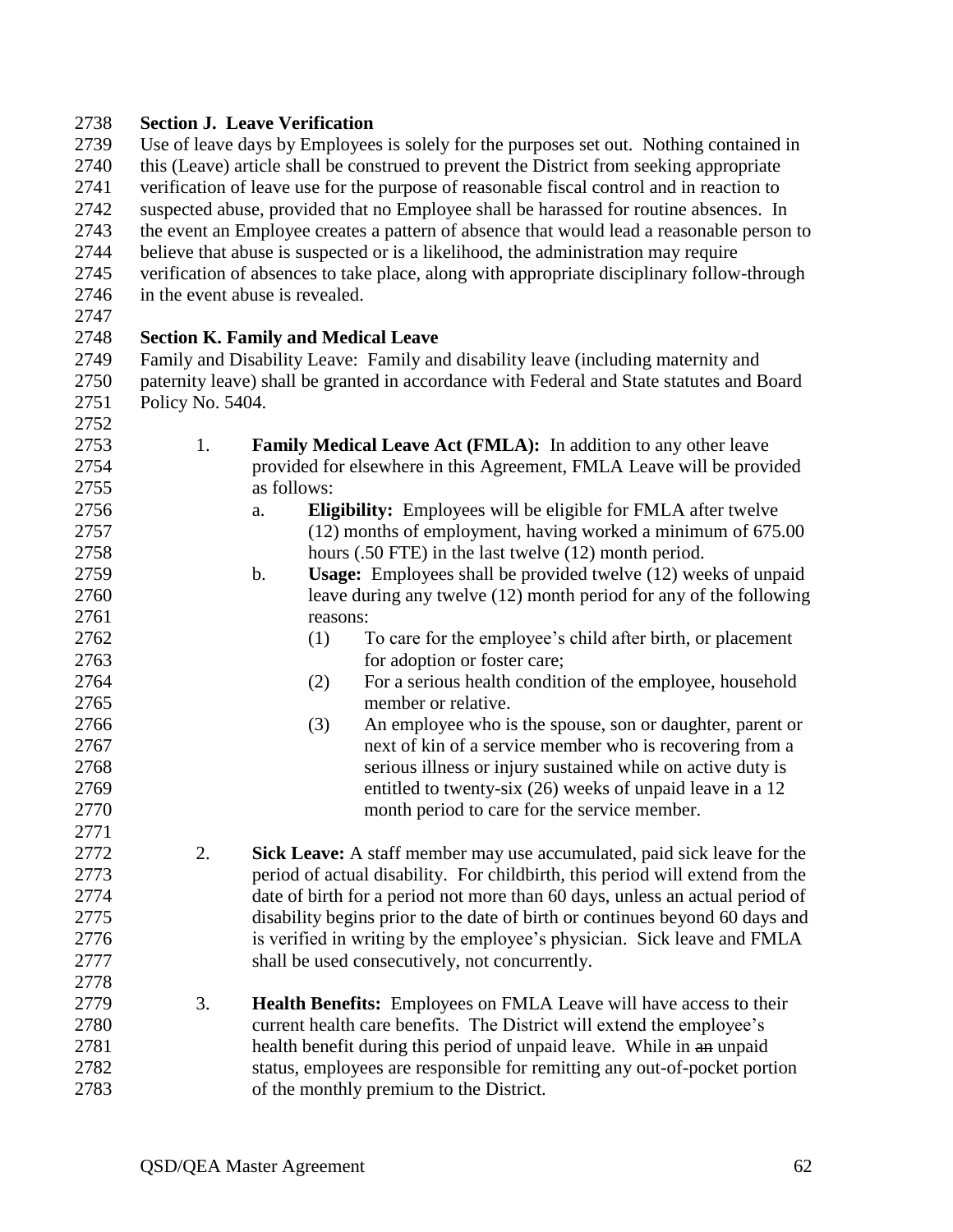| 2784<br>2785<br>2786                                 | Employees who are eligible for and in need of accessing FMLA should contact the<br>Human Resources Office for additional information.                                                                                                                                                                                                                            |  |  |  |
|------------------------------------------------------|------------------------------------------------------------------------------------------------------------------------------------------------------------------------------------------------------------------------------------------------------------------------------------------------------------------------------------------------------------------|--|--|--|
| 2787                                                 | <b>Section L. Washington Paid Family Leave</b>                                                                                                                                                                                                                                                                                                                   |  |  |  |
| 2788<br>2789<br>2790<br>2791<br>2792<br>2793<br>2794 | Employees are eligible for WPFL starting in January of 2020. The cost of the<br>premiums is paid according to the RCW. Procedures for application shall be<br>established by WAC. The District shall maintain their portion of medical benefits<br>when an employee is on leave. The employee shall continue to pay the same out-of<br>pocket as prior to leave. |  |  |  |
| 2795<br>2796<br>2797                                 | Employees may elect to use this leave after using sick leave and before accessing the<br>provisions of the Family and Medical Leave Act (FMLA).                                                                                                                                                                                                                  |  |  |  |
| 2798                                                 |                                                                                                                                                                                                                                                                                                                                                                  |  |  |  |
| 2799                                                 | <b>ARTICLE VIII. FISCAL MATTERS</b>                                                                                                                                                                                                                                                                                                                              |  |  |  |
| 2800                                                 |                                                                                                                                                                                                                                                                                                                                                                  |  |  |  |
| 2801                                                 | <b>Section A. Salary</b>                                                                                                                                                                                                                                                                                                                                         |  |  |  |
| 2802                                                 | 1. Schedule: Salaries shall be set out in the schedule, which is attached to and made                                                                                                                                                                                                                                                                            |  |  |  |
| 2803                                                 | a part of this Agreement as Appendix A.                                                                                                                                                                                                                                                                                                                          |  |  |  |
| 2804                                                 |                                                                                                                                                                                                                                                                                                                                                                  |  |  |  |
| 2805                                                 | <b>Initial Placement:</b><br>2.                                                                                                                                                                                                                                                                                                                                  |  |  |  |
| 2806<br>2807                                         | <b>Certificate:</b> All employees must possess a valid Washington State teaching<br>a.<br>certificate and endorsement(s).                                                                                                                                                                                                                                        |  |  |  |
| 2808                                                 |                                                                                                                                                                                                                                                                                                                                                                  |  |  |  |
| 2809                                                 | b. Experience Credits: Full credit shall be granted for all previous public                                                                                                                                                                                                                                                                                      |  |  |  |
| 2810                                                 | school teaching experience within the State of Washington. The district will                                                                                                                                                                                                                                                                                     |  |  |  |
| 2811                                                 | abide by experience provision in WAC 392-121-280. It is the sole                                                                                                                                                                                                                                                                                                 |  |  |  |
| 2812                                                 | responsibility of the Employee to provide verification of experience.                                                                                                                                                                                                                                                                                            |  |  |  |
| 2813                                                 |                                                                                                                                                                                                                                                                                                                                                                  |  |  |  |
| 2814                                                 | 3. <b>Increments:</b> Increment steps for experience shall be granted on September 1 of                                                                                                                                                                                                                                                                          |  |  |  |
| 2815                                                 | each school year. Advanced education credits earned and recorded on transcripts,                                                                                                                                                                                                                                                                                 |  |  |  |
| 2816                                                 | prior to September 30 of any school year shall be included in computing the                                                                                                                                                                                                                                                                                      |  |  |  |
| 2817                                                 | annual salary for that school year. Employees shall submit official transcripts to                                                                                                                                                                                                                                                                               |  |  |  |
| 2818                                                 | the District Office to receive increment credit and advancement. No adjustments                                                                                                                                                                                                                                                                                  |  |  |  |
| 2819                                                 | to salary for transcript purposes will be made after the November payroll.                                                                                                                                                                                                                                                                                       |  |  |  |
| 2820                                                 |                                                                                                                                                                                                                                                                                                                                                                  |  |  |  |
| 2821                                                 | <b>Payments:</b> The regular monthly pay date beginning at the end of September each<br>4.                                                                                                                                                                                                                                                                       |  |  |  |
| 2822                                                 | year during the school term shall be on the last day of the calendar month. If that                                                                                                                                                                                                                                                                              |  |  |  |
| 2823                                                 | day falls on a Saturday or Sunday, the pay date shall be the Friday prior to the last                                                                                                                                                                                                                                                                            |  |  |  |
| 2824                                                 | day of the month.                                                                                                                                                                                                                                                                                                                                                |  |  |  |
| 2825                                                 |                                                                                                                                                                                                                                                                                                                                                                  |  |  |  |
| 2826                                                 | <b>Compliance:</b> The maximum allowable and funded by the State shall<br>5.                                                                                                                                                                                                                                                                                     |  |  |  |
| 2827                                                 | automatically be applied to the salary schedule. As early in the school year as is                                                                                                                                                                                                                                                                               |  |  |  |
| 2828                                                 | practicable, the District shall share compliance information with the Association.                                                                                                                                                                                                                                                                               |  |  |  |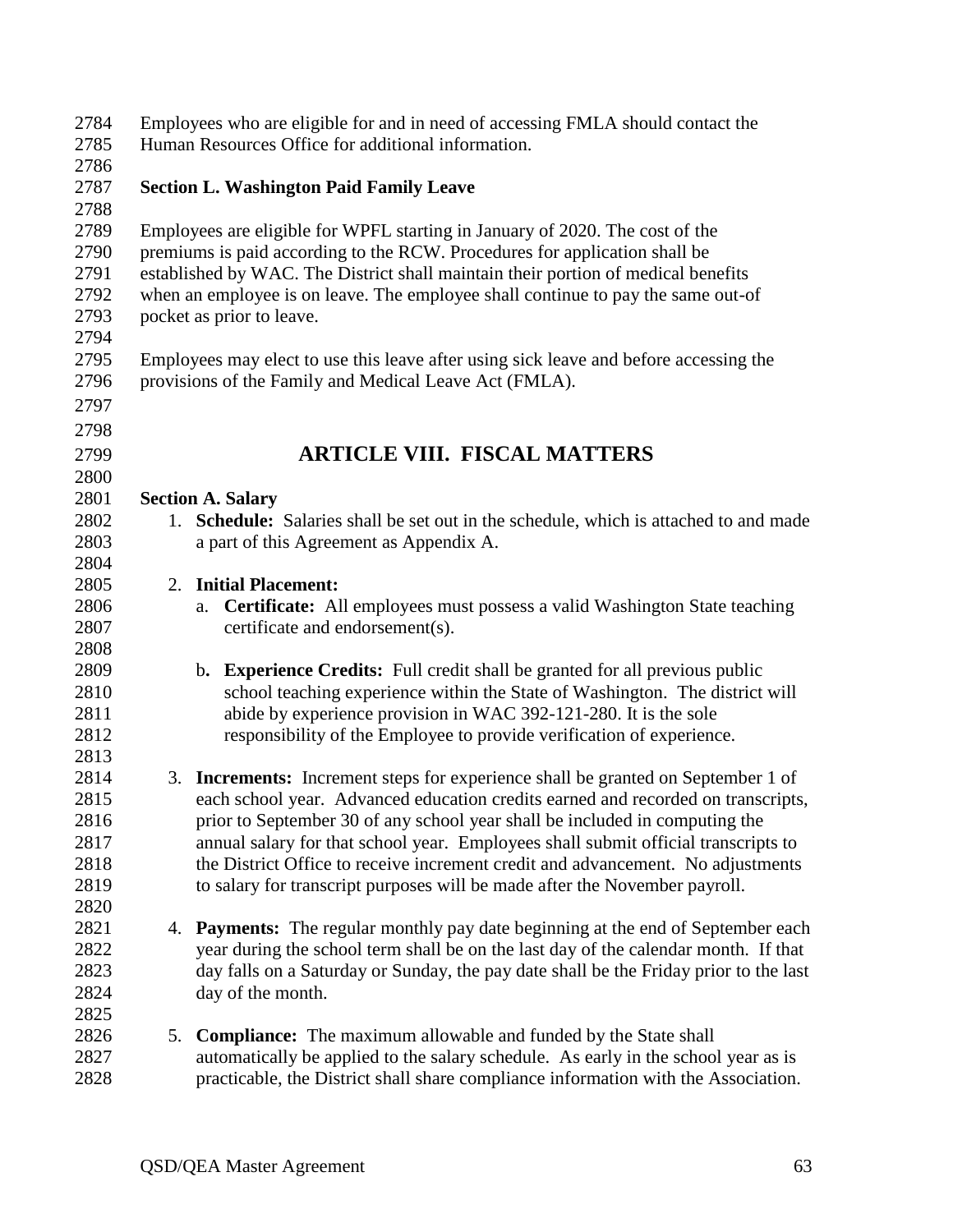| 2829 |    | Salaries shall be adjusted at that time (upward or downward) to assure that the       |
|------|----|---------------------------------------------------------------------------------------|
| 2830 |    | maximum legally allowable is paid in salary.                                          |
| 2831 |    |                                                                                       |
| 2832 |    | 6. University Credits/Clock Hours: Only credits or clock hours accepted for           |
| 2833 |    | endorsement, certification or district initiative will be accepted for salaries.      |
| 2834 |    | 7. Part-Time Employee: WAC 392-121-280 will determine how much experience             |
| 2835 |    | employees shall be granted for part-time or part-year work experience.                |
| 2836 |    |                                                                                       |
| 2837 | 8. | <b>Errors in Computation:</b> Errors in computation related to salary; and/or fringe  |
| 2838 |    | benefits shall be brought to the attention of the employee or employer as soon as     |
| 2839 |    | discovered. In the event the District has made an over or under payment, the          |
| 2840 |    | District and the employee shall work out a mutually agreeable plan for pay back.      |
| 2841 |    |                                                                                       |
| 2842 |    | 9. District Forms:                                                                    |
| 2843 |    | The District will make available absence forms to all buildings.                      |
| 2844 |    |                                                                                       |
| 2845 |    | In the event of a fiscal error that results in a paycheck shortage, the District will |
| 2846 |    | rectify it as soon as possible.                                                       |
| 2847 |    |                                                                                       |
| 2848 |    | 10. Retirement Notification: The District will provide an incentive of four-hundred   |
| 2849 |    | dollars (\$400.00) to certified employees who notify the district by February 1 of    |
| 2850 |    | their plans to retire at the end of the school year.                                  |
| 2851 |    |                                                                                       |
| 2852 |    | <b>Section B. Work Day</b>                                                            |
| 2853 |    | 1. Length: The District shall assign appropriate starting and dismissal times,        |
| 2854 |    | providing the total employee workday; shall be seven (7) hours and forty-five (45)    |
| 2855 |    | minutes, including a continuous thirty (30) minute duty-free lunch period.            |
| 2856 |    |                                                                                       |
| 2857 |    | 2. 30/30 Rule: Employees are required to be at their respective schools for the       |
| 2858 |    | benefit of pupils and patrons for a minimum of sixty (60) minutes outside the         |
| 2859 |    | student day. The building LIT and principal will recommend to the                     |
| 2860 |    | Superintendent annually for approval a schedule defining the minutes prior to and     |
| 2861 |    | after school. Beginning of school shall be defined as when formal instruction of      |
| 2862 |    | students begins. Ending of school shall be defined as when formal instruction of      |
| 2863 |    | students has ended for the day.                                                       |
| 2864 |    |                                                                                       |
| 2865 | 3. | <b>Meetings:</b> Each building principal shall schedule no more four (4) hours of     |
| 2866 |    | meetings per month per teacher. These meetings include: Typical staff meetings        |
| 2867 |    | dealing with administrative issues, grade level meetings, content area meetings,      |
| 2868 |    | and department meetings. This time does not include scheduled collaboration           |
| 2869 |    | time or stipend-compensated meetings.                                                 |
| 2870 |    |                                                                                       |
| 2871 |    | If an emergency (an unexpected and dangerous situation requiring immediate            |
| 2872 |    | action) or other need for immediate communication arises, a special staff meeting     |
|      |    |                                                                                       |
| 2873 |    | of limited duration and purpose may be called by the building administration.         |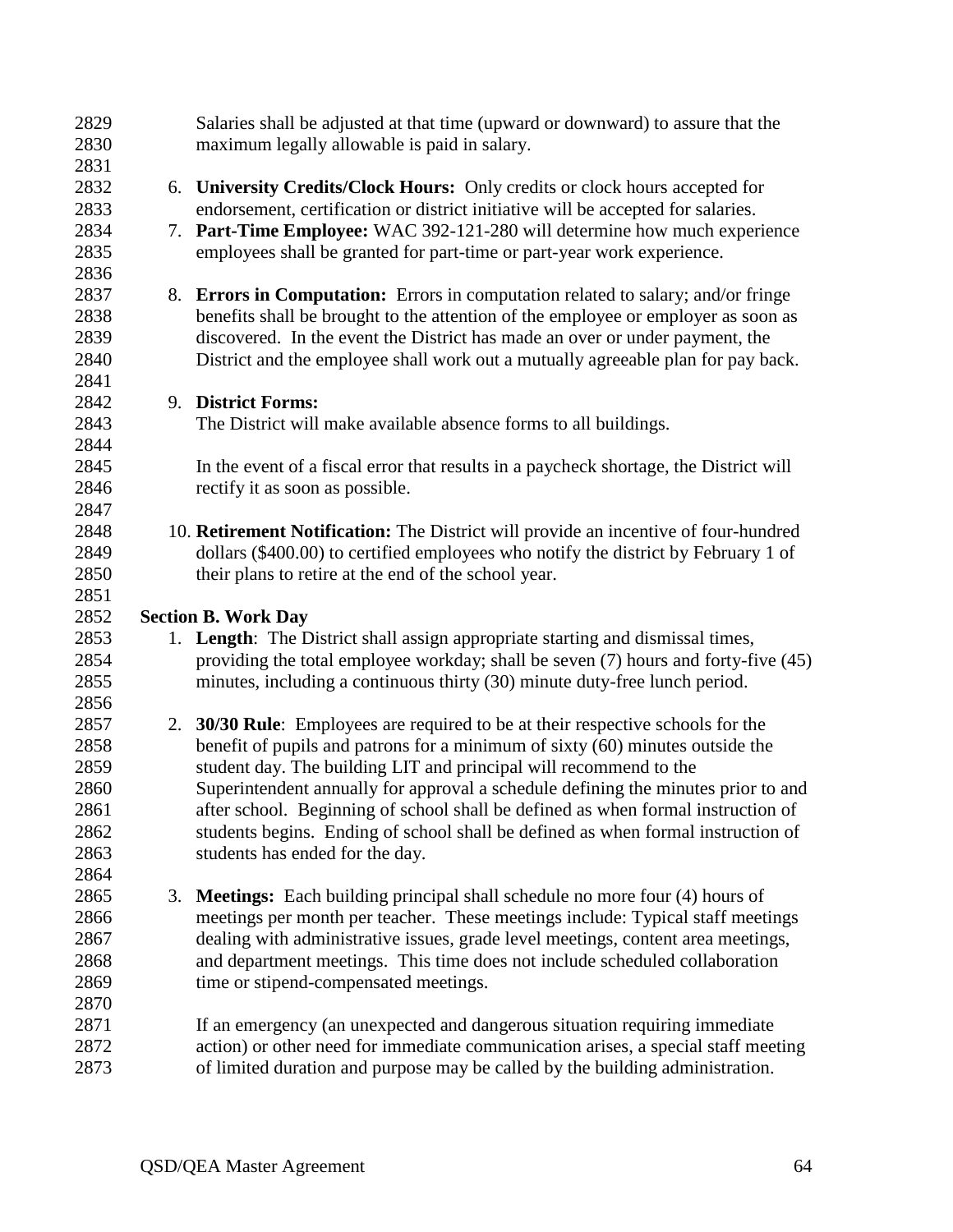| 2874 |    | The limitations in this section do not apply to IEP meetings or other similar                |
|------|----|----------------------------------------------------------------------------------------------|
| 2875 |    | meetings required by state or federal law.                                                   |
| 2876 |    |                                                                                              |
| 2877 |    | <b>Section C. School Closures and Delayed Openings</b>                                       |
| 2878 |    | In the event the District closes school due to inclement weather or other unusual            |
| 2879 |    | circumstances, the Superintendent shall notify radio and television stations in the area by  |
| 2880 |    | 6:30 AM. When schools are closed to students (including delayed openings and early           |
| 2881 |    | closures) due to such conditions, such closure shall apply equally to Employees. When        |
| 2882 |    | schools are closed early for such reasons, employees may leave the building as soon as       |
| 2883 |    | buses leave campus or the equivalent time teachers have at the end of a regular day,         |
| 2884 |    | whichever is sooner. When possible, Principal's may excuse employees prior to buses          |
| 2885 |    | leaving at the Principal's discretion, considering first those employees at most risk.       |
| 2886 |    | Employees shall suffer no loss of pay, benefits, or contractual or statutory advantages as a |
| 2887 |    | result of such closures.                                                                     |
| 2888 |    |                                                                                              |
| 2889 |    | <b>Section D. Certificated Transportation and Expenses Reimbursement</b>                     |
| 2890 |    | Prior approval is necessary to receive transportation reimbursement for the use of a         |
| 2891 |    | personal car. The District will provide reimbursement as per the following procedure.        |
| 2892 |    | 1. When more than one employee travels to the same location, only one car or                 |
| 2893 |    | reimbursement will be allowed unless prior approved by the principal.                        |
| 2894 |    |                                                                                              |
| 2895 | 2. | Mileage will be reimbursed at the current IRS rate.                                          |
| 2896 |    |                                                                                              |
| 2897 |    | 3. Advance Travel for mileage and/or hotel and/or meal expenses may be done                  |
| 2898 |    | prior to the sanctioned event, providing the request is made five (5) days in                |
| 2899 |    | advance of the travel date. Final forms must be submitted to the district office             |
| 2900 |    | within five $(5)$ days of returning from the trip.                                           |
| 2901 |    |                                                                                              |
| 2902 |    | Meals shall be reimbursed at the OSPI per county rate effective October 1 of                 |
| 2903 |    | each school year. Refer to the following link:                                               |
| 2904 |    | www.ofm.wa.gov/resources/travel.asp.                                                         |
| 2905 |    |                                                                                              |
| 2906 |    | Documentation of travel related expenses (including meal expenses beyond                     |
| 2907 |    | established 'per diem' amounts for such) shall be as required under Board                    |
| 2908 |    | Policy 6213 and its related Administrative Procedures and shall comply with                  |
| 2909 |    | both state and federal audit requirements.                                                   |
| 2910 |    |                                                                                              |
| 2911 |    | <b>Section E. Employee Work Year</b>                                                         |
| 2912 | 1. | <b>Quincy Salary Schedule:</b> The District shall use the bargained salary schedule          |
| 2913 |    | and WAC 392-121-280 in determining the salary placement of employees.                        |
| 2914 |    |                                                                                              |
| 2915 |    | Included in the base salary schedule is pay for additional responsibilities or               |
| 2916 |    | activities beyond the base contract and normal workday. This may include, but is             |
| 2917 |    | not limited to, in-service training, individual planning and preparation for                 |
| 2918 |    | instruction, classroom preparation, reports, grading, conferences, student                   |
| 2919 |    | assessment, professional development and end-of-the-year check-out activities.               |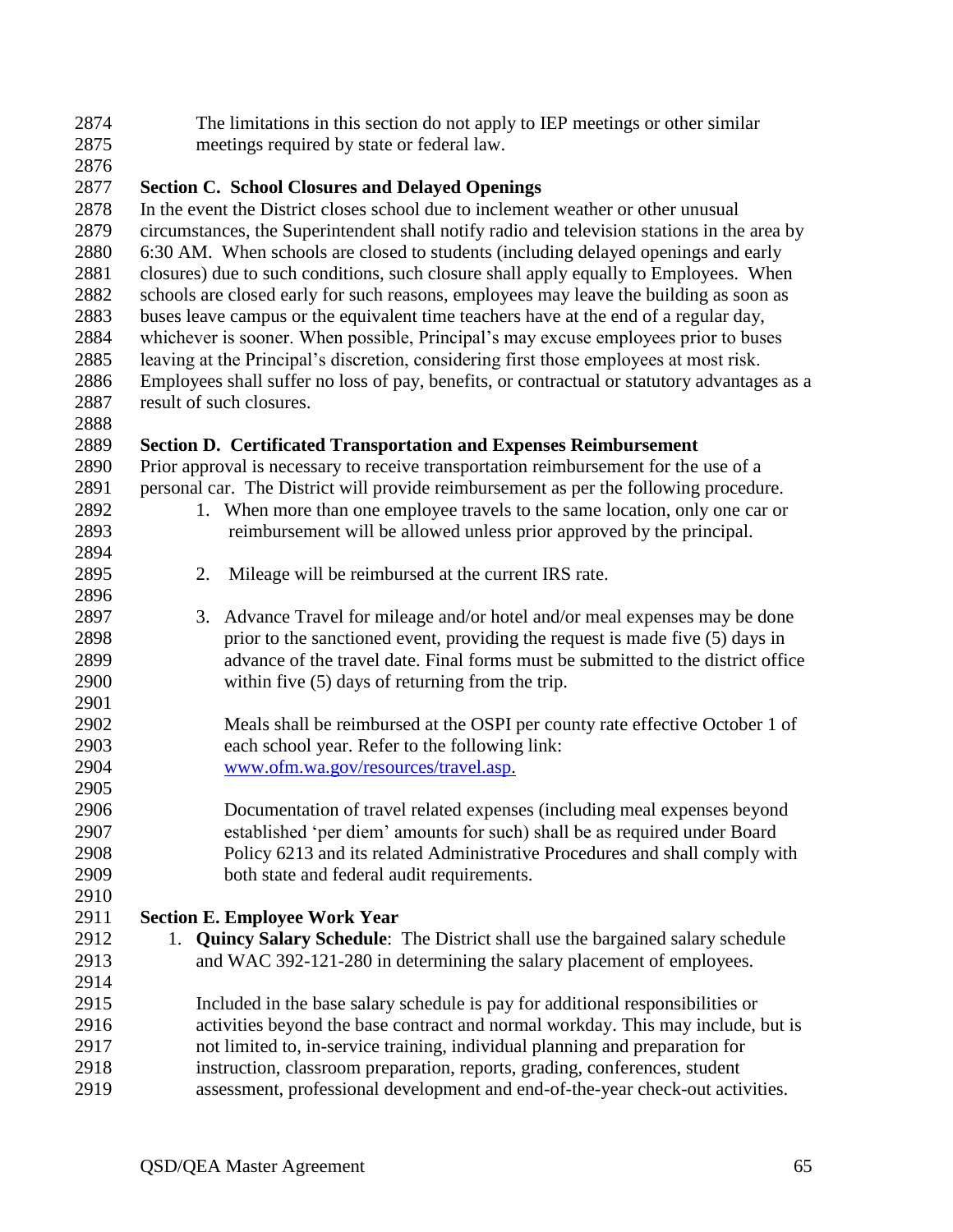Also included in the base salary are the responsibilities for record keeping duties*.*  A non-student day will be scheduled on either the first or last school day of a week at the end of the first semester. The records day at the end of the second semester will follow the last day of school. Records will not be required until 8:00 a.m. the day following each records day. This work may or may not be done on the school premises and may or may not be done on the scheduled day.

- 2. **School Year Length**: The length of the employee contract shall be one-hundred- eighty (180) days. (180 student days) plus the number of learning improvement 2929 days as provided by the state. Per Diem shall be computed on  $1/180<sup>th</sup>$  or as defined by the Quincy Salary Schedule.
- 3. **Supplemental Work Days:**

 A. The district shall provide seven (7) additional days of work for per diem pay. Two and a half (2 ½) unscheduled days will be provided for room 2935 preparation before the school year starts. Two and a half  $(2 \frac{1}{2})$  days (before school, fall and spring conferences and open house) are required and will appear on the calendar. Absence forms must be filled out if these days are missed and the appropriate leave assigned to these absences. The Safety Day and the Family and Parent Engagement Day (must be more than attending events, must be engaged with parents and learning) shall be provided and may be taken in increments of less than one day. The Safety Day will be used to provide time for employees to complete required annual Safe Schools training.

| 2945 | <b>Room Preparation</b>                       | $2 \& 1/2$ days |
|------|-----------------------------------------------|-----------------|
| 2946 | District Day before school opens in the fall: | 1 day           |
| 2947 | Fall parent conferences (2 hours evening):    | $1/2$ day       |
| 2948 | Spring parent conferences (2 hours evening):  | $1/2$ day       |
| 2949 | Open House (2 hours evening):                 | $1/2$ day       |
| 2950 | <b>Safety Day</b>                             | 1 day           |
| 2951 | Family and Parent Engagement Day              | 1 day           |
| 2952 |                                               |                 |

 B. **Professional Development Days:** Five (5) additional per diem days in 2019-2020 and six (6) in 2020-2021 will be provided by the district to be used as LID days for district, building or other collaborative professional development activities that support the district improvement plan until such time as the state funds at least a 182 day work year. The focus and plan for use of these days will be determined first by the DLT, next by Building LIT and then by individual staff member teams (with approval from the DLT). Absence forms for district- or building-level activities must be filled out if these days are missed and the appropriate leave assigned to these absences.

 4. **Parent Conferences:** Adequate time shall be made available by each employee for necessary and customary conferences with parents of students who are under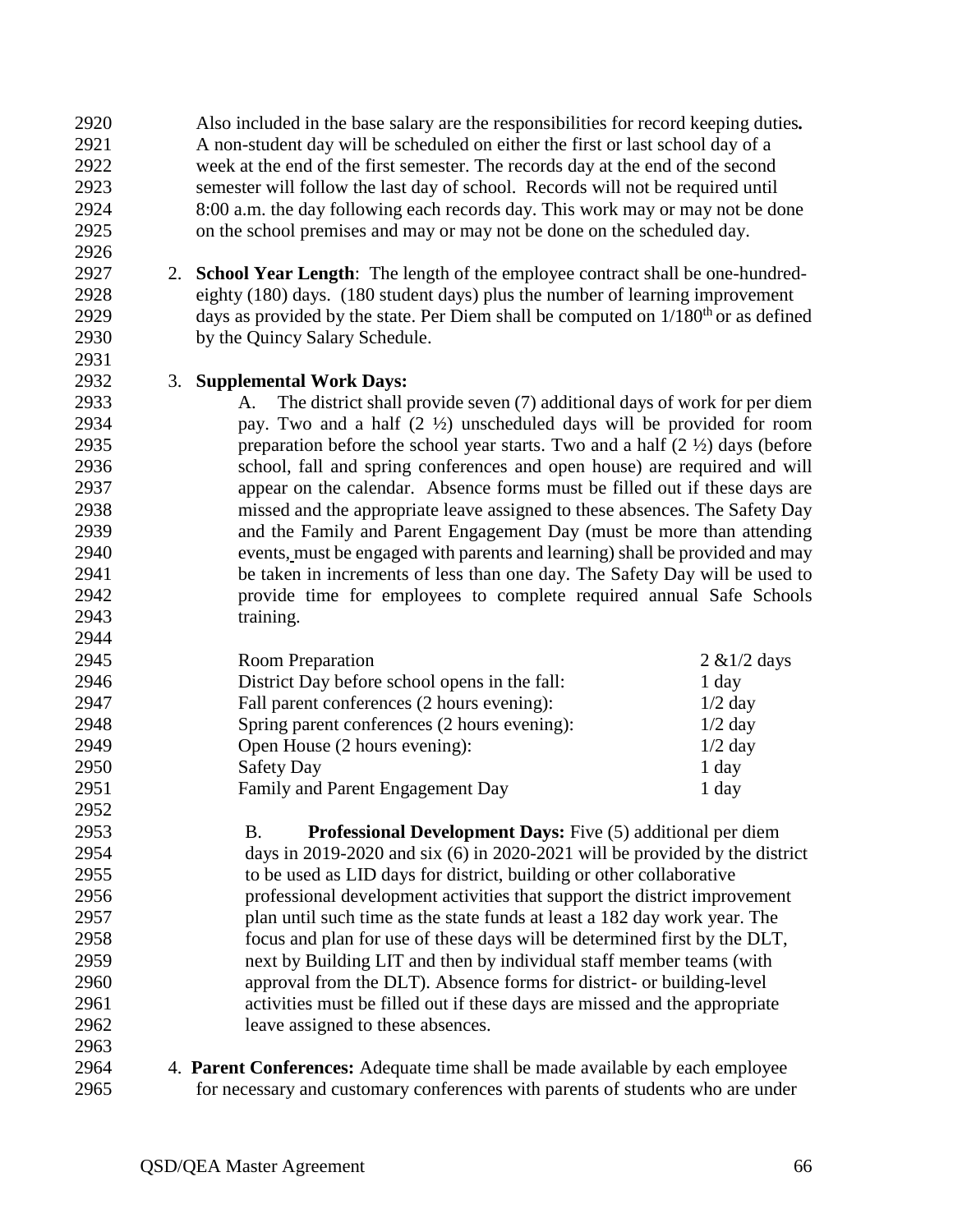| 2966<br>2967<br>2968<br>2969<br>2970 |    |                  | the employee's supervision. Scheduling of conferences shall be the decision of<br>the building principal after consultation with a building staff.<br>2 Evenings<br>$1/2$ day per diem $&$ Friday early release<br><b>Fall Conferences</b><br><b>Spring Conferences</b><br>2 Evening<br>$1/2$ day per diem $&$ Friday early release |  |  |
|--------------------------------------|----|------------------|-------------------------------------------------------------------------------------------------------------------------------------------------------------------------------------------------------------------------------------------------------------------------------------------------------------------------------------|--|--|
| 2971<br>2972<br>2973<br>2974         |    |                  | 5. Recording Student Grades: A total of four (4) collaboration Mondays will be set<br>aside in the district collaboration schedule for recording student grades and<br>preparing for student led conferences in fall and spring                                                                                                     |  |  |
| 2975<br>2976<br>2977<br>2978<br>2979 |    |                  | 6. Per Diem Payment: The days referred to in E.3.A & B will be paid in twelve<br>(12) equal installments over the contract year on a supplemental contract<br>calculated as a factor multiplied by the employee's step on the Quincy Salary<br>Schedule.                                                                            |  |  |
| 2980<br>2981                         |    |                  | <b>Section F. Insurance</b>                                                                                                                                                                                                                                                                                                         |  |  |
| 2982<br>2983<br>2984                 |    | 1. Availability: | The District shall provide qualified employees with insurance benefits that align with the<br>rules and regulations set by the SEBB (School Employee Benefits Board).                                                                                                                                                               |  |  |
| 2985<br>2986                         |    | a.               | Qualified employees who work or will work a minimum of 630 hours<br>during the year.                                                                                                                                                                                                                                                |  |  |
| 2987<br>2988                         |    | b.               | Open enrollment begins on October 1 and through November 15 per<br><b>SEBB</b>                                                                                                                                                                                                                                                      |  |  |
| 2989<br>2990                         |    | $\mathbf{c}$ .   | Employees are responsible for enrolling online or with forms provided by<br>SEBB.                                                                                                                                                                                                                                                   |  |  |
| 2991                                 |    | 2. Benefits      |                                                                                                                                                                                                                                                                                                                                     |  |  |
| 2992<br>2993<br>2994<br>2995         |    | a.               | Qualified Employees will be provided SEBB benefits that include<br>medical, dental, vision, basic life/accidental insurance and long-term<br>disability insurance. The Health Care Authority carve-out is absorbed into<br>these benefits.                                                                                          |  |  |
| 2996                                 |    | $\mathbf b$ .    | Employees may select a carrier approved by SEBB                                                                                                                                                                                                                                                                                     |  |  |
| 2997<br>2998                         | 3. | Premiums         |                                                                                                                                                                                                                                                                                                                                     |  |  |
| 2999<br>3000                         |    | a.               | The district shall pay their portion of the employee premium as<br>established by SEBB.                                                                                                                                                                                                                                             |  |  |
| 3001                                 |    | b.               | Employees will be responsible for their portion of the premium.                                                                                                                                                                                                                                                                     |  |  |
| 3002                                 |    | c.               | Any additional premium surcharges will be paid by the employee.                                                                                                                                                                                                                                                                     |  |  |
| 3003<br>3004<br>3005                 | 4. |                  | <b><u>VEBA III:</u></b> In the January pay packet, the District will notify all employees<br>who qualify for inclusion in a VEBA plan. The District will also notify the                                                                                                                                                            |  |  |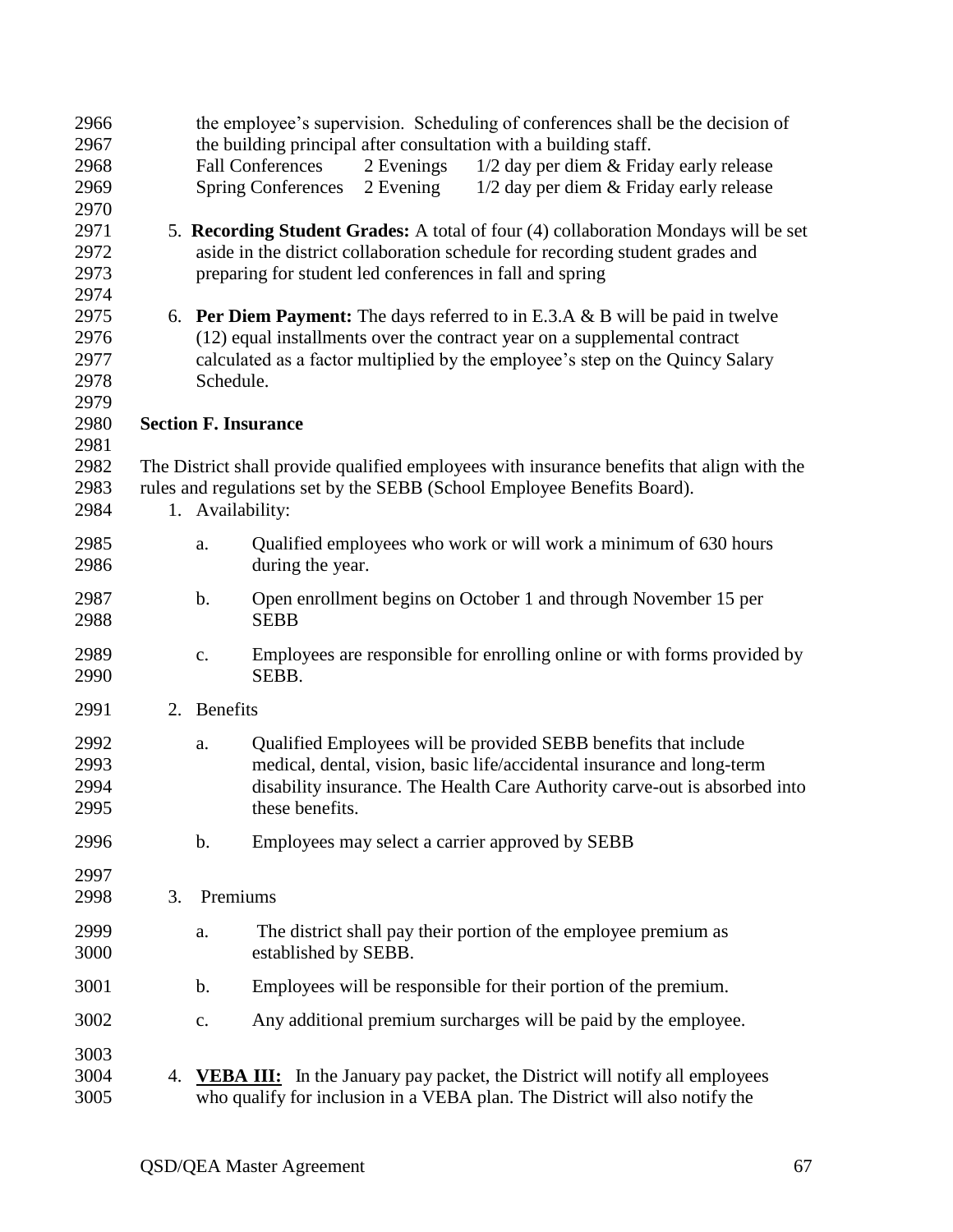| 3006 | Association. Notification will include a list of employees who qualify and an                |
|------|----------------------------------------------------------------------------------------------|
| 3007 | agreement-to-participate form, with a one- week deadline for submitting the                  |
| 3008 | form to the District Office. If all who are eligible agree to participate, then the          |
| 3009 | District Office will enroll the qualified employees in VEBA III and make                     |
| 3010 | arrangements as necessary for the transfer of sick leave to VEBA III accounts. In            |
| 3011 | the event that all qualified do not submit their forms to the District Office by the         |
| 3012 | deadline, or that there is not unanimous agreement to participate, the Association           |
| 3013 | President will be notified within two (2) days. The Association will prompt                  |
| 3014 | employees to return their paperwork and/or arrange a meeting to gain consensus               |
| 3015 | among the group of eligible employees. When consensus has been achieved, the                 |
| 3016 | Association will notify the district to proceed with enrollment.                             |
| 3017 |                                                                                              |
| 3018 | <b>Section G. Release From Contract</b>                                                      |
| 3019 | An employee shall be released from the obligations of his/her individual contract on         |
| 3020 | request under the following conditions:                                                      |
| 3021 | 1. Notice: A letter of resignation must be submitted to the Superintendent's office.         |
| 3022 | 2. Prior to June 1: If the letter of resignation is submitted prior to June 1, the           |
| 3023 | employee shall be released from his/her contract as of the end of the school year            |
| 3024 | without further qualification.                                                               |
| 3025 | 3. After June 1: If the letter of resignation is submitted June 1, or after, a release       |
| 3026 | from contract shall be granted, provided that a satisfactory replacement can be              |
| 3027 | obtained.                                                                                    |
| 3028 | 4. Emergencies: A release from contract may be granted in cases of illness or other          |
| 3029 | personal matters which make it impossible for the employee to continue                       |
| 3030 | employment in the District.                                                                  |
| 3031 |                                                                                              |
| 3032 | <b>Section H. Extracurricular Employment</b>                                                 |
| 3033 | The following provisions shall only apply to those extracurricular supplemental              |
| 3034 | employment contracts contained herein as Appendix B.                                         |
| 3035 | Stipend: Employees who are offered extracurricular employment shall be paid<br>1.            |
| 3036 | stipends as set out in the Extracurricular Stipend Schedule.                                 |
| 3037 |                                                                                              |
| 3038 | Contract and Job Description: The District shall issue an extracurricular                    |
| 3039 | Supplemental Contract for each such job offered and accepted, and shall attach a             |
| 3040 | detailed Job Description with each such Supplemental Contract.                               |
| 3041 |                                                                                              |
| 3042 | <b>Removal of Contract Offer:</b> In the event the District determines not to re-offer<br>3. |
| 3043 | an extracurricular supplemental contract to an Employee, it shall advise the                 |
| 3044 | employee in writing, with reasons, prior to the last contract day of the school year.        |
| 3045 |                                                                                              |
| 3046 | Not a Condition of Employment: Neither a determination by the District to<br>4.              |
| 3047 | offer, or not to offer an extracurricular supplemental contract employment to an             |
| 3048 | Employee, nor an agreement by an Employee to accept, or not accept an                        |
| 3049 | extracurricular supplemental contract employment shall be made a condition of                |
| 3050 | continuous or future employment with the District.                                           |
| 3051 |                                                                                              |
|      |                                                                                              |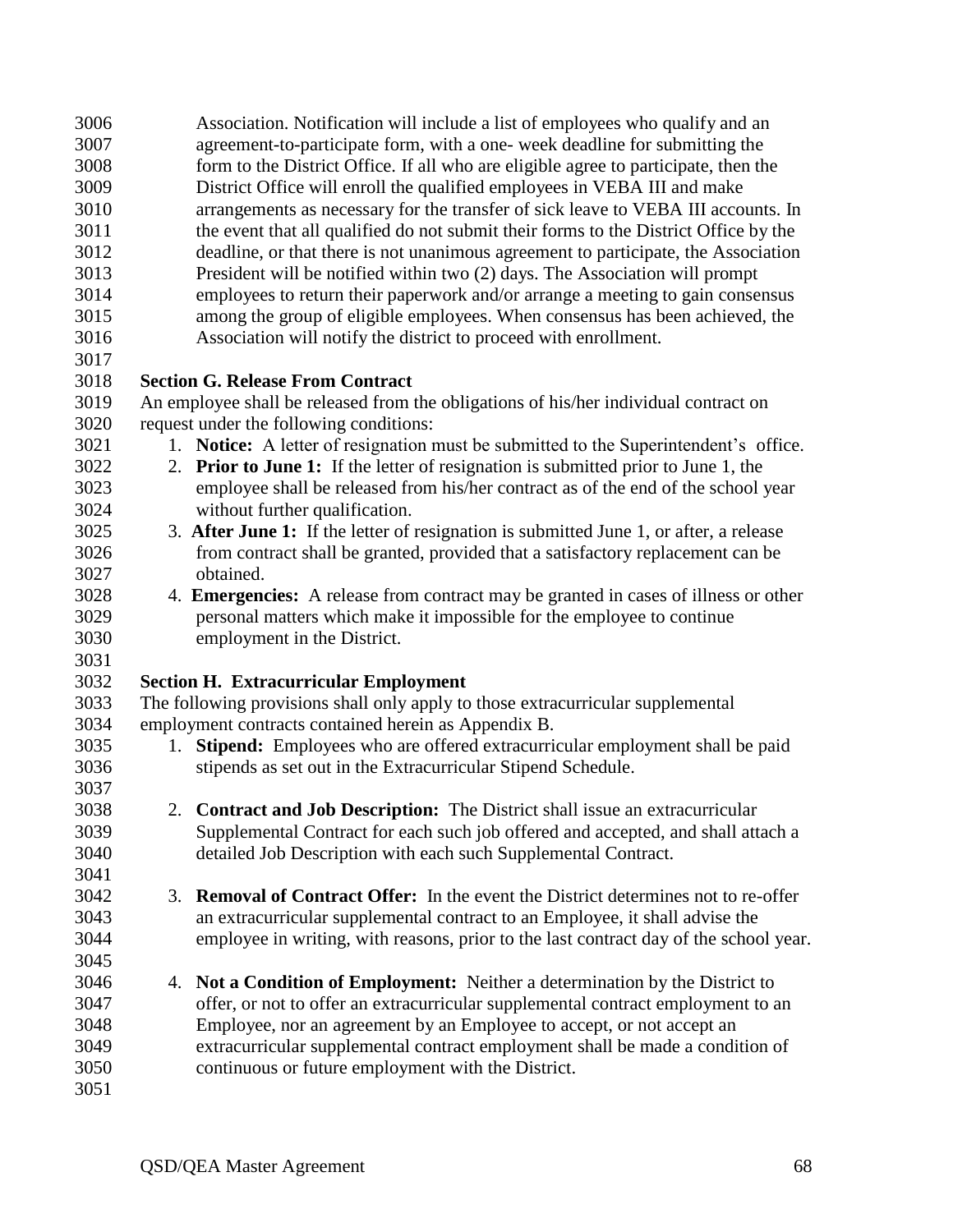## **Section I. School Calendar**

| 3053 | The Board shall establish the school calendar annually after considering input from the        |                                             |                                                                                    |  |  |
|------|------------------------------------------------------------------------------------------------|---------------------------------------------|------------------------------------------------------------------------------------|--|--|
| 3054 | Association (and others), which calendar shall conform to the following principles:            |                                             |                                                                                    |  |  |
| 3055 | 1.                                                                                             |                                             | The employee work year shall begin no earlier than the Monday before Labor         |  |  |
| 3056 |                                                                                                | Day.                                        |                                                                                    |  |  |
| 3057 |                                                                                                |                                             |                                                                                    |  |  |
| 3058 | 2.                                                                                             |                                             | Winter break shall include as a minimum December 23 through January 1.             |  |  |
| 3059 |                                                                                                |                                             |                                                                                    |  |  |
| 3060 | 3.                                                                                             |                                             | Spring break shall be the first full week of April (when compatible with other     |  |  |
| 3061 |                                                                                                | North Central Washington Schools).          |                                                                                    |  |  |
| 3062 |                                                                                                |                                             |                                                                                    |  |  |
| 3063 |                                                                                                |                                             | 4. There shall be early release for employees on the days before Thanksgiving      |  |  |
| 3064 |                                                                                                |                                             | holiday and winter break if the last day of school is Dec. 21 or later. If the day |  |  |
| 3065 |                                                                                                |                                             | before winter break is a full day, the day before Memorial Day weekend will be     |  |  |
| 3066 |                                                                                                | an early release.                           |                                                                                    |  |  |
| 3067 |                                                                                                |                                             |                                                                                    |  |  |
| 3068 |                                                                                                | <b>Section J. Loyalty Incentive Stipend</b> |                                                                                    |  |  |
| 3069 | Certificated staff who have completed 9 years or more of certificated service to Quincy        |                                             |                                                                                    |  |  |
| 3070 | School District effective August 31 <sup>st</sup> of the previous school year will receive the |                                             |                                                                                    |  |  |
| 3071 | following:                                                                                     |                                             |                                                                                    |  |  |
| 3072 |                                                                                                |                                             |                                                                                    |  |  |
| 3073 |                                                                                                |                                             | \$400                                                                              |  |  |
| 3074 | $10-19$ years                                                                                  |                                             | \$500                                                                              |  |  |
| 3075 | $20-24$ years<br>$25-29$ years                                                                 |                                             | \$600                                                                              |  |  |
| 3076 | $30+$ years                                                                                    |                                             | \$700                                                                              |  |  |
| 3077 |                                                                                                |                                             |                                                                                    |  |  |
| 3078 | The Service Incentive Stipend shall be paid in the June check each year.                       |                                             |                                                                                    |  |  |
| 3079 |                                                                                                |                                             |                                                                                    |  |  |
|      |                                                                                                |                                             |                                                                                    |  |  |
| 3080 |                                                                                                | <b>Section K. WA Kids</b>                   |                                                                                    |  |  |
| 3081 |                                                                                                | 1. Data Entry                               |                                                                                    |  |  |
| 3082 |                                                                                                |                                             | Kindergarten teachers shall receive five (5) hours pay at the current curriculum   |  |  |
| 3083 |                                                                                                |                                             | rate to input data required by the state WA Kids program.                          |  |  |
| 3084 | 2.                                                                                             | <b>Conferences</b>                          |                                                                                    |  |  |
|      |                                                                                                |                                             |                                                                                    |  |  |
| 3085 |                                                                                                |                                             | WA kindergarten teachers shall be paid one (1) hour of per diem pay for each       |  |  |
| 3086 | FTE student on their class roster. The per diem pay will include: preparing                    |                                             |                                                                                    |  |  |
| 3087 | materials and hand-outs for parents and students; conferencing with parents and                |                                             |                                                                                    |  |  |
| 3088 | students; confirming bus routes; reminding parents of missing registration                     |                                             |                                                                                    |  |  |
| 3089 | documentation such as birth certificates, vaccine/medical paperwork; and free and              |                                             |                                                                                    |  |  |
| 3090 |                                                                                                | reduced lunch paperwork.                    |                                                                                    |  |  |
| 3091 | <b>Section L. Stipends for MTSS Team</b>                                                       |                                             |                                                                                    |  |  |
| 3092 |                                                                                                |                                             |                                                                                    |  |  |
| 3093 |                                                                                                | a.                                          | Members of the MTSS Team will be paid one thousand dollars (\$1000.00)             |  |  |
| 3094 |                                                                                                | as per Appendix B.                          |                                                                                    |  |  |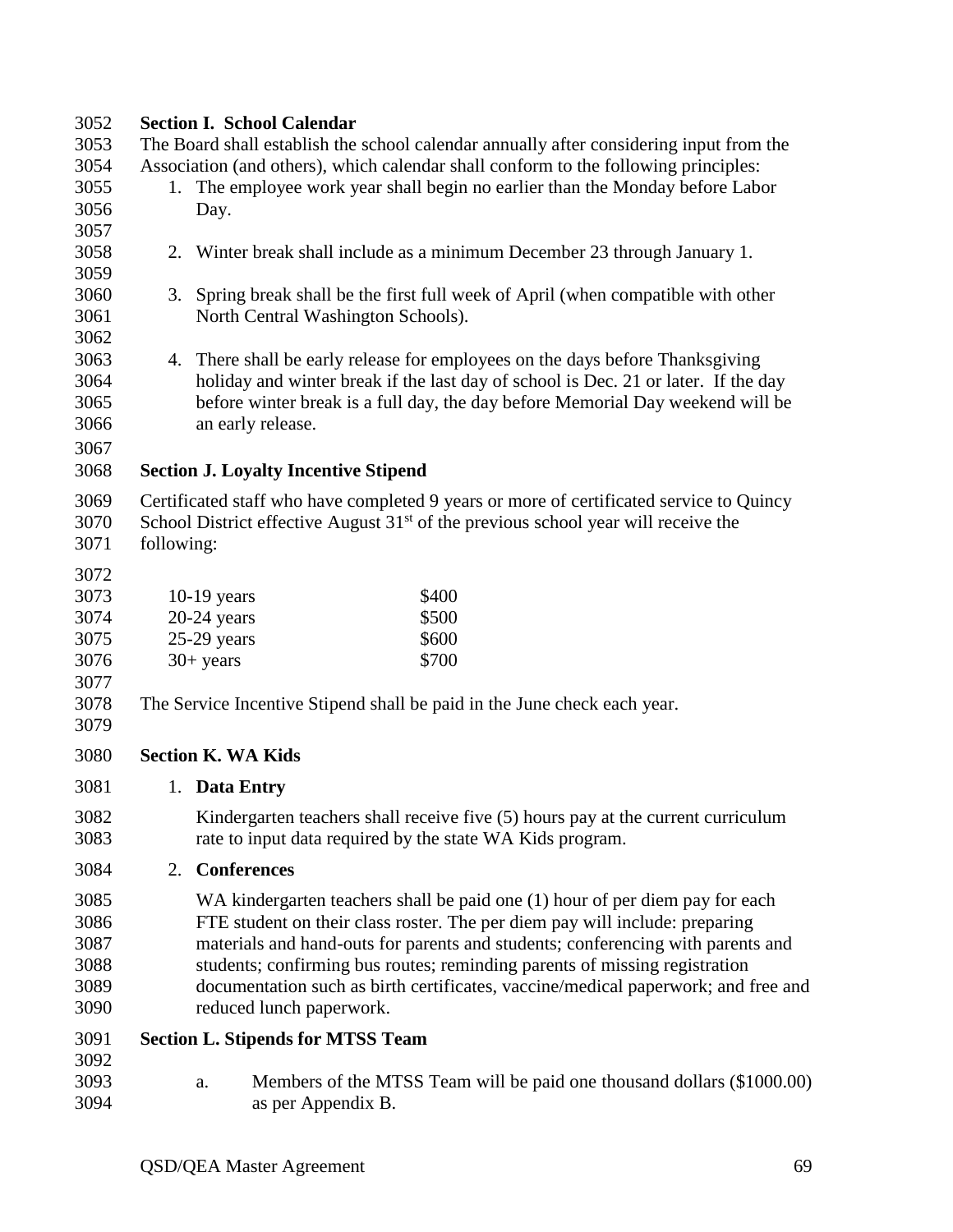| 3095 | $\mathbf b$ .<br>There will be a maximum of district paid MTSS Team members at each         |  |  |
|------|---------------------------------------------------------------------------------------------|--|--|
| 3096 | building as follows, exclusive of the building counselor, who if asked to                   |  |  |
| 3097 | attend, shall also be paid an equivalent stipend to the other team members:                 |  |  |
| 3098 | George<br>two $(2)$                                                                         |  |  |
| 3099 | <b>Ancient Lakes</b><br>three $(3)$                                                         |  |  |
| 3100 | Mt. View<br>three $(3)$                                                                     |  |  |
| 3101 | Pioneer<br>three $(3)$                                                                      |  |  |
| 3102 | Monument<br>three $(3)$                                                                     |  |  |
| 3103 | <b>QMS</b><br>three $(3)$                                                                   |  |  |
| 3104 | <b>QHS</b><br>three $(3)$                                                                   |  |  |
| 3105 |                                                                                             |  |  |
| 3106 | Membership will be voluntary and makeup of each team will be decided at<br>$C_{\bullet}$    |  |  |
| 3107 | each site.                                                                                  |  |  |
| 3108 |                                                                                             |  |  |
| 3109 | <b>ARTICLE IX. GRIEVANCE PROCEDURE</b>                                                      |  |  |
| 3110 |                                                                                             |  |  |
| 3111 | <b>Section A. Purpose</b>                                                                   |  |  |
| 3112 | The purpose of this procedure is to provide for the orderly and expeditious adjustment of   |  |  |
| 3113 | grievances at the lowest possible level.                                                    |  |  |
| 3114 |                                                                                             |  |  |
| 3115 | <b>Section B. Definitions</b>                                                               |  |  |
| 3116 | 1. The term "Grievance" shall mean claim based upon an event or conditions which            |  |  |
| 3117 | affect the conditions or circumstances under which an individual works, allegedly           |  |  |
| 3118 | caused by misinterpretation or inequitable application of the terms of this                 |  |  |
| 3119 | Agreement.                                                                                  |  |  |
| 3120 |                                                                                             |  |  |
| 3121 | The term "Grievant" shall mean an employee or group of employees, or the<br>2.              |  |  |
| 3122 | Association having a grievance.                                                             |  |  |
| 3123 |                                                                                             |  |  |
| 3124 | <b>Section C. Time Limits</b>                                                               |  |  |
| 3125 | If the grievant fails to file or appeal according to the timelines set out below, the       |  |  |
| 3126 | grievance may not be pursued further and shall be resolved according to the last formal     |  |  |
| 3127 | response. In the event the District or its agents fail to meet a timeline, the grievant may |  |  |
| 3128 | proceed to the next step of the procedure. The time limits shall be strictly observed, but  |  |  |
| 3129 | may be extended by mutual agreement of the Participants.                                    |  |  |
| 3130 | The adjustment of grievances shall be accomplished as rapidly as possible. To that end,     |  |  |
| 3131 | the timeline shall be considered a maximum and every effort shall be made to expedite       |  |  |
| 3132 | the process.                                                                                |  |  |
| 3133 |                                                                                             |  |  |
| 3134 | <b>Section D. Rights to Representation</b>                                                  |  |  |
| 3135 | A grievant shall have the right to be accompanied by an AR at all steps of the grievance    |  |  |
| 3136 | procedure. In the event a grievant elects to file and proceed without an AR, he/she may     |  |  |
| 3137 | do so through the first two (2) steps of the procedure only, provided that the Association  |  |  |
| 3138 | is present at every meeting or conference above the informal step, in order to protect its  |  |  |
| 3139 | contact rights, and further provided that copies of the grievance, appeals, and responses   |  |  |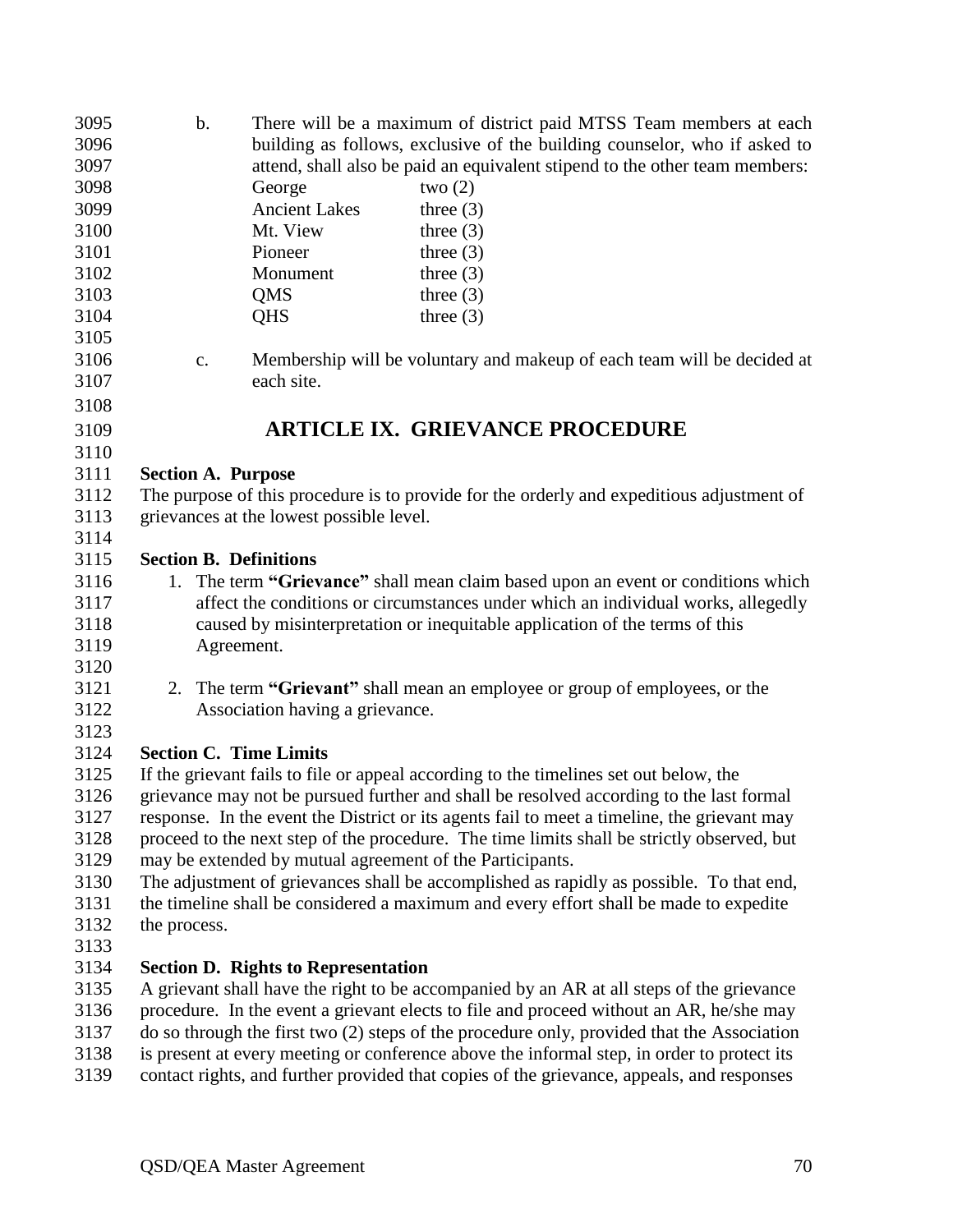- are given to the President in a timely fashion. No grievance may be processed with a
- grievant having representation other than him/her self or the Association.
- 

## **Section E. Individual Rights**

- Nothing contained in the Agreement shall be construed as limiting the right of any
- employee having a non-contractual complaint to discuss the matter through
- administrative channels and to have the problem adjusted without the intervention of the
- Association, as long as such disposition is not inconsistent with the terms of this Agreement.
- 

## **Section F. Procedures**

- **STEP 1**
- A grievant shall first take up his/her grievance with her/her principal in an informal conference. Every effort shall be made to adjust the grievance in an informal manner.

#### **STEP 2**

 If the employee is dissatisfied with the outcome of the informal conference(s), he/she may file a formal grievance with his/her principal within thirty (30) days of the occurrence (or within thirty (30) days of the time the employee was aware of the occurrence) that was the basis of the grievance. The principal shall schedule a formal conference with the grievant and the AR, by mutual agreement. Every effort should be made at the conference to develop an understanding of the facts and the issues in order to create a climate which may lead to a solution. The formal conference shall occur within ten (10) days of the formal grievance. If agreement is reached on a settlement, it shall be reduced to writing and signed by the participants. Otherwise the principal shall render his/her decision within five (5) days of his/her formal conference with the grievant. Copies of the decision shall be sent to the participants, the President, and the Superintendent.

#### **STEP 3**

- In the event that the grievant is not satisfied with the disposition of his/her grievance at Step 2, or in the event that no decision is reached within ten (10) days after the presentation of the grievance, the grievant may within ten (10) days appeal in writing to the Superintendent.
- The Superintendent shall by mutual agreement schedule a conference with the grievant and the AR and shall confer with the grievant and the AR in an effort to reach a satisfactory solution within ten (10) days of the receipt of the grievance. If agreement is reached on a settlement, it shall be reduced to writing and signed by the participants. Otherwise the Superintendent shall render his/her decision within five
- (5) days of his/her conference with the grievant.

#### **STEP 4**

- If the grievance has not been adjusted to the satisfaction of the grievant within twenty
- (20) school days after the grievance was first taken up with the Superintendent or
- his/her designated representative under Step 3, then the grievant may request a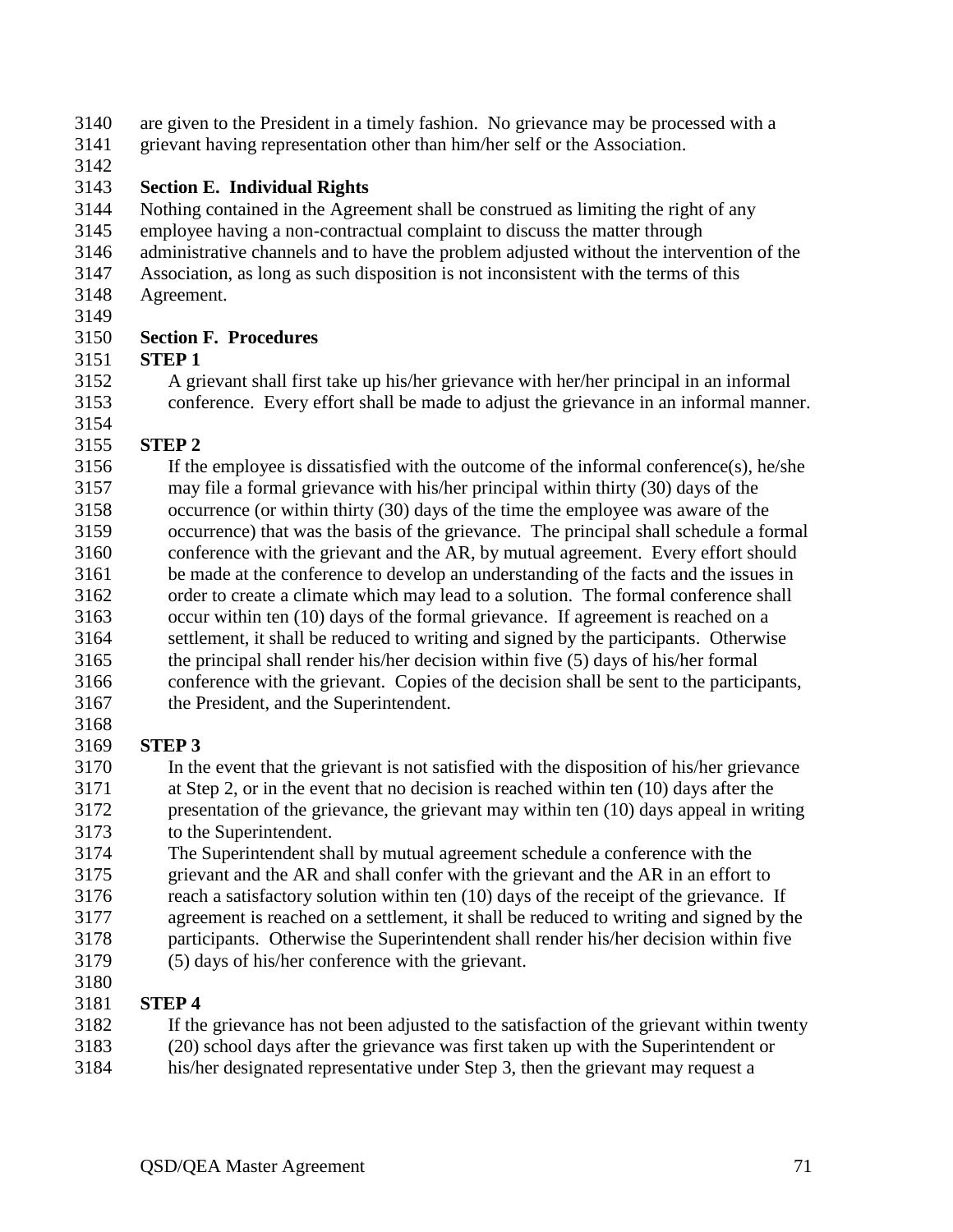- meeting with the Board of Education for the purpose of adjustment of the grievance by submitting a written request.
- 
- The Board of Education shall, within fifteen (15) school days after receipt of the written request, confer with the grievant and render a decision to be submitted to the grievant in writing.
- 

## **STEP 5: BINDING ARBITRATION**

- 3193 1. If the grievant is not satisfied with the disposition of his/her grievance at Step 4, or if no decision has been rendered within ten (10) days after he/she has first met with the Board, he/she may, within five (5) days after a decision by the Board; or twenty (20) days after he/she has first met with the Board, whichever is sooner, request in writing that the Association submit his/her Grievance to Arbitration. The Association may submit the Grievance to binding arbitration by filing the appropriate papers with the American Arbitration Association (AAA) or Federal Mediation and Conciliation Services (FMCS) or the Public Employment Relations Commission (PERC) along with a copy to the Superintendent. If any question arises as to arbitrability, such question shall first be ruled upon by the Arbitrator.
- 2. The Parties shall be bound by the rules and procedures of the American Arbitration Association or Federal Mediation and Conciliation Services or the Public Employment Relations Commission.
- 3. The Arbitrator selected shall confer with the representatives of the Superintendent and the Association and hold hearings promptly. The Arbitrator's decision shall be in writing and shall set forth his findings of fact, reasoning, and conclusions on the issues submitted. The Arbitrator shall be without power or authority to make any decision which requires the commission of an act prohibited by law or which violates the terms of this Agreement. The decision of the Arbitrator shall be submitted to the District and the Association and shall be final and binding upon the Parties.
- 4. The costs for the services of the Arbitrator, including per diem expenses, if any, and his/her travel and subsistence expenses and the cost of any hearing room, shall be borne equally by the District and the Association. All other costs shall be borne by the party incurring them.

### **Section G. Miscellaneous Conditions**

- 1. **Contract Expiration:** Notwithstanding the expiration of this Agreement, any claim or grievance arising there under may be processed through the grievance procedure until resolution.
- 

 2. **No Reprisals**: No reprisal of any kind shall be taken by the District or its agents against any employee because of his/her participation in this grievance procedure.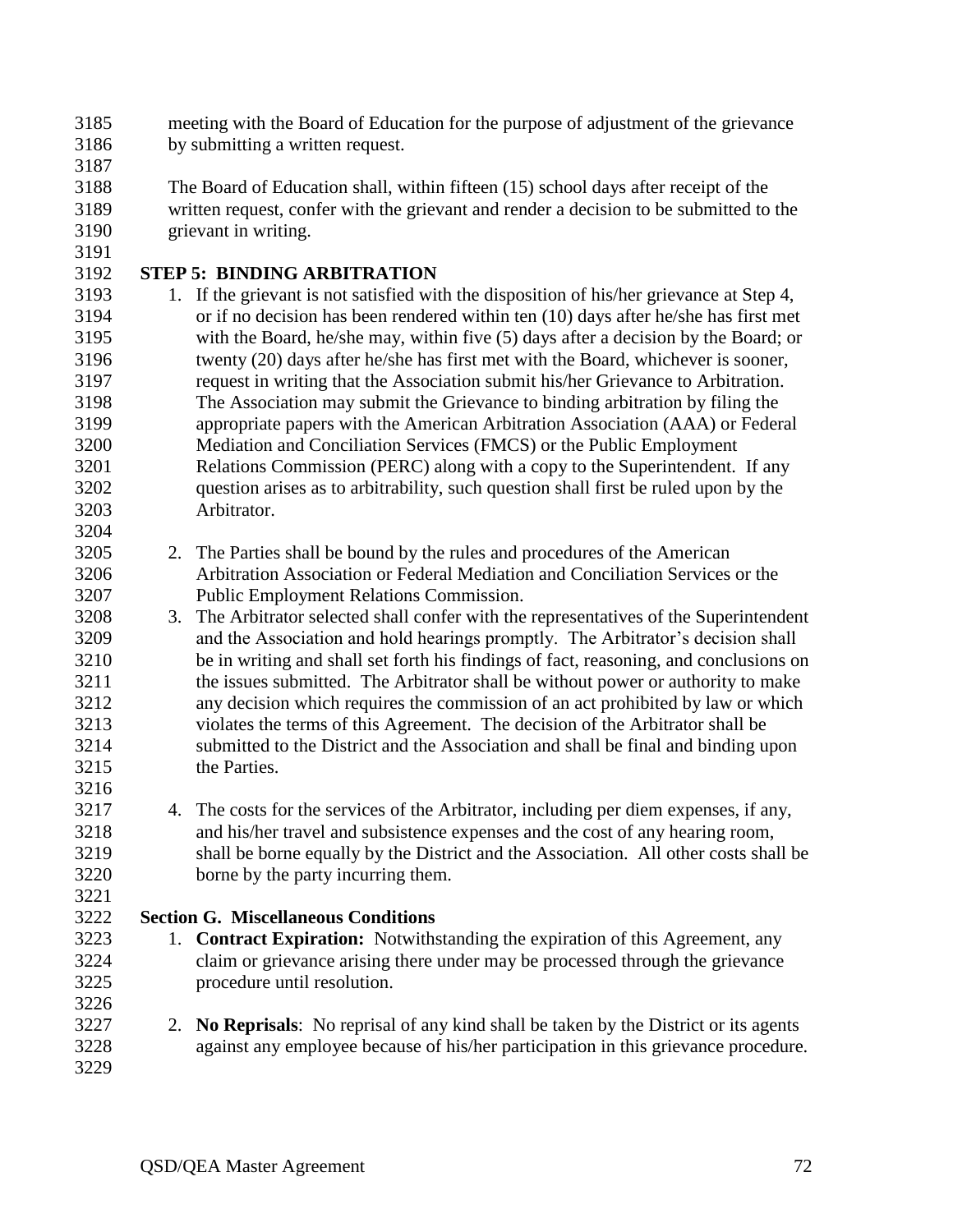| 3230 | 3. | <b>Cooperation of the Parties:</b> The Parties shall cooperate in their investigation of |
|------|----|------------------------------------------------------------------------------------------|
| 3231 |    | any grievance, and shall furnish such information as is requested for the                |
| 3232 |    | processing of any grievance.                                                             |
| 3233 |    | For the purposes of assisting an employee or the Association in the prosecution or       |
| 3234 |    | defense of any contractual, administrative, or legal proceeding, including, but not      |
| 3235 |    | limited to grievances, the District shall permit an employee and/or an AR access         |
| 3236 |    | to and the right to inspect and acquire copies of his/her personnel files and any        |
| 3237 |    | other files or records of the District which pertain to the affected employee or any     |
| 3238 |    | issue in the proceeding in question.                                                     |
| 3239 |    |                                                                                          |
| 3240 |    | 4. <b>Released Time:</b> Should the investigation or processing of any grievance require |
| 3241 |    | that an employee(s) or and $AR(s)$ be released from his/her regular assignment;          |
| 3242 |    | upon request of the Association, he/she shall be released without loss of pay or         |
| 3243 |    | benefits.                                                                                |
| 3244 |    |                                                                                          |
| 3245 | 5. | <b>Files:</b> All documents, communications, and records dealing with the processing     |
| 3246 |    | of a grievance shall be filed separately from the personnel files of the participants.   |
| 3247 |    | 6. Form: The form for filing grievances is attached to and made a part of this           |
| 3248 |    | Agreement as Appendix C.                                                                 |
| 3249 |    |                                                                                          |
| 3250 | 7. | <b>Association Grievances:</b> If a grievance affects a group of employees or the        |
| 3251 |    | Association, the Association may initiate and submit such grievance to the               |
| 3252 |    | Superintendent directly, and the processing of such grievance shall commence at          |
| 3253 |    | Step 3. Grievances involving more than one (1) supervisor, and grievances                |
| 3254 |    | involving the administrator above the building level, may be filed by the                |
| 3255 |    | Association on Step 3.                                                                   |
| 3256 |    |                                                                                          |
| 3257 | 8. | <b>Summer Time Lines:</b> When a Grievance is submitted on or after June 1, the          |
| 3258 |    | time line shall consist of all week days, so that the matter may be resolved before      |
| 3259 |    | the close of the school term or as soon as possible thereafter.                          |
| 3260 |    |                                                                                          |
| 3261 |    | 9. Exclusions: Excluded from the Grievance Procedure shall be the non-renewal of         |
| 3262 |    | provisional employees and all other matters for which law mandates another               |
| 3263 |    | method of review. In the event of the non-renewal of a provisional employee, the         |
| 3264 |    | District shall provide the employee the right to Association representation at the       |
| 3265 |    | "request for reconsideration" meeting with the superintendent that is specified in       |
| 3266 |    | RCW 28A.405-220.                                                                         |
| 3267 |    |                                                                                          |
| 3268 |    |                                                                                          |
| 3269 |    |                                                                                          |
| 3270 |    |                                                                                          |
| 3271 |    |                                                                                          |
|      |    |                                                                                          |
| 3272 |    |                                                                                          |
| 3273 |    |                                                                                          |
| 3274 |    |                                                                                          |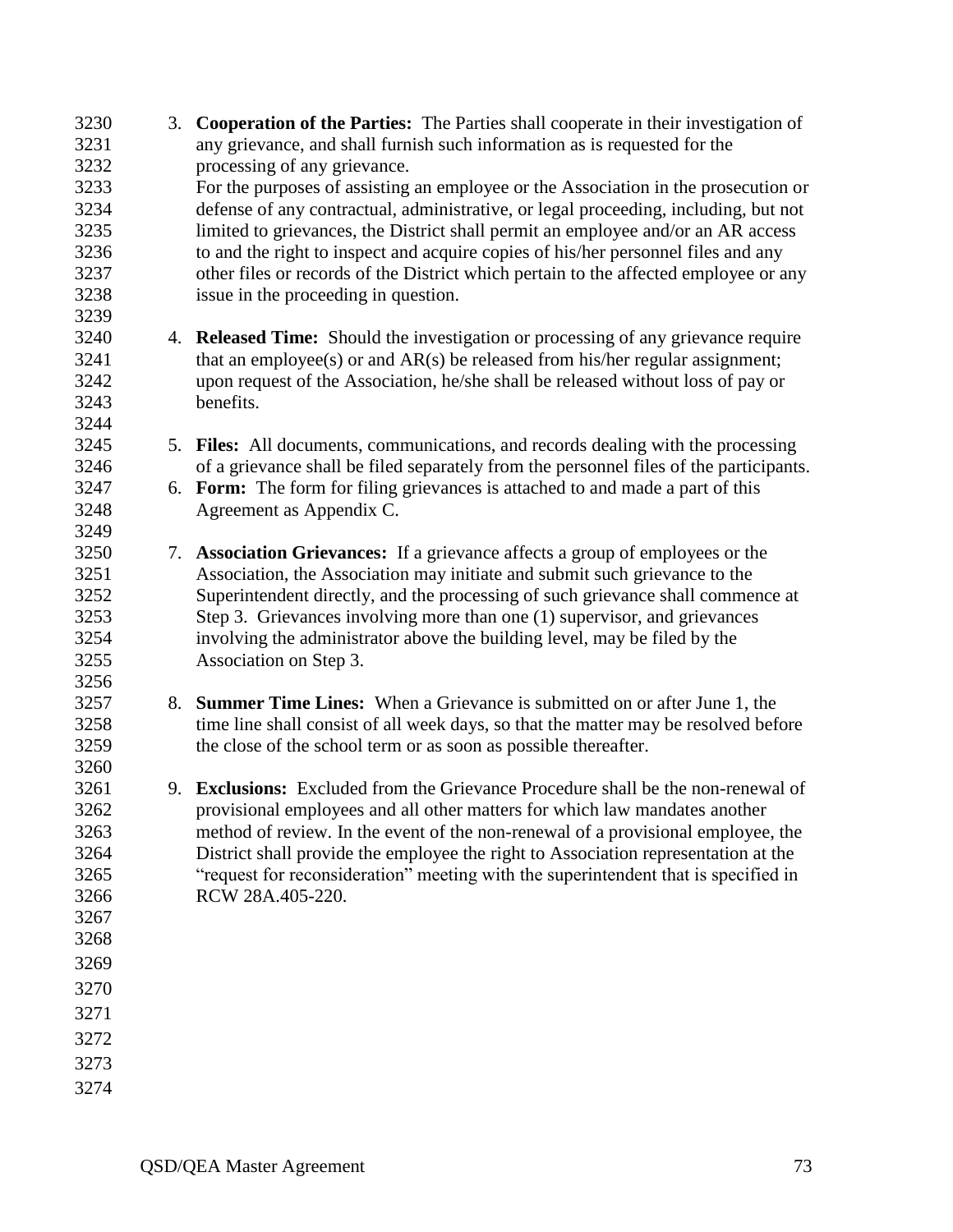|                                                           | <b>ARTICLE X. DURATION</b>                                                                                                                                                                                                                                                                                                                                                                                                                                                                                                                                                                                                                                        |
|-----------------------------------------------------------|-------------------------------------------------------------------------------------------------------------------------------------------------------------------------------------------------------------------------------------------------------------------------------------------------------------------------------------------------------------------------------------------------------------------------------------------------------------------------------------------------------------------------------------------------------------------------------------------------------------------------------------------------------------------|
| during the new school year.                               | This Agreement shall be effective as of the date of ratification of the successor agreement<br>and continue in effect through August 31, 2021. Its terms and conditions shall continue in<br>effect until a successor Agreement is negotiated. Any additional allocation from the State<br>for certificated staff salaries shall be added to the Quincy Salary Schedule. Retroactive<br>pay, where applicable, shall be paid on the first (1st) regular pay day following execution<br>of this Agreement. Notwithstanding the dates above, any day(s) worked in August that<br>would otherwise be a part of the new school year shall be covered by the Agreement |
|                                                           | Open for negotiation in 2020 shall be the effects, if any, on contract language due to<br>reconfiguration; evaluation of the PD survey process and any legislative impact.                                                                                                                                                                                                                                                                                                                                                                                                                                                                                        |
| be calendared for professional development.               | Salary increase for 2020-2021 shall be IPD and one (1) additional state funded day shall                                                                                                                                                                                                                                                                                                                                                                                                                                                                                                                                                                          |
| later than April 1, 2021.                                 | This Agreement shall be opened for the purpose of negotiating a successor contract no                                                                                                                                                                                                                                                                                                                                                                                                                                                                                                                                                                             |
| bargaining session, for any changes or for any successor. | The Association and the Board shall simultaneously exchange proposals at the first                                                                                                                                                                                                                                                                                                                                                                                                                                                                                                                                                                                |
| <b>FOR THE BOARD:</b>                                     | <b>FOR THE ASSOCIATION:</b>                                                                                                                                                                                                                                                                                                                                                                                                                                                                                                                                                                                                                                       |
| President                                                 | President                                                                                                                                                                                                                                                                                                                                                                                                                                                                                                                                                                                                                                                         |
|                                                           |                                                                                                                                                                                                                                                                                                                                                                                                                                                                                                                                                                                                                                                                   |
| Superintendent                                            | <b>Negotiations Chair</b>                                                                                                                                                                                                                                                                                                                                                                                                                                                                                                                                                                                                                                         |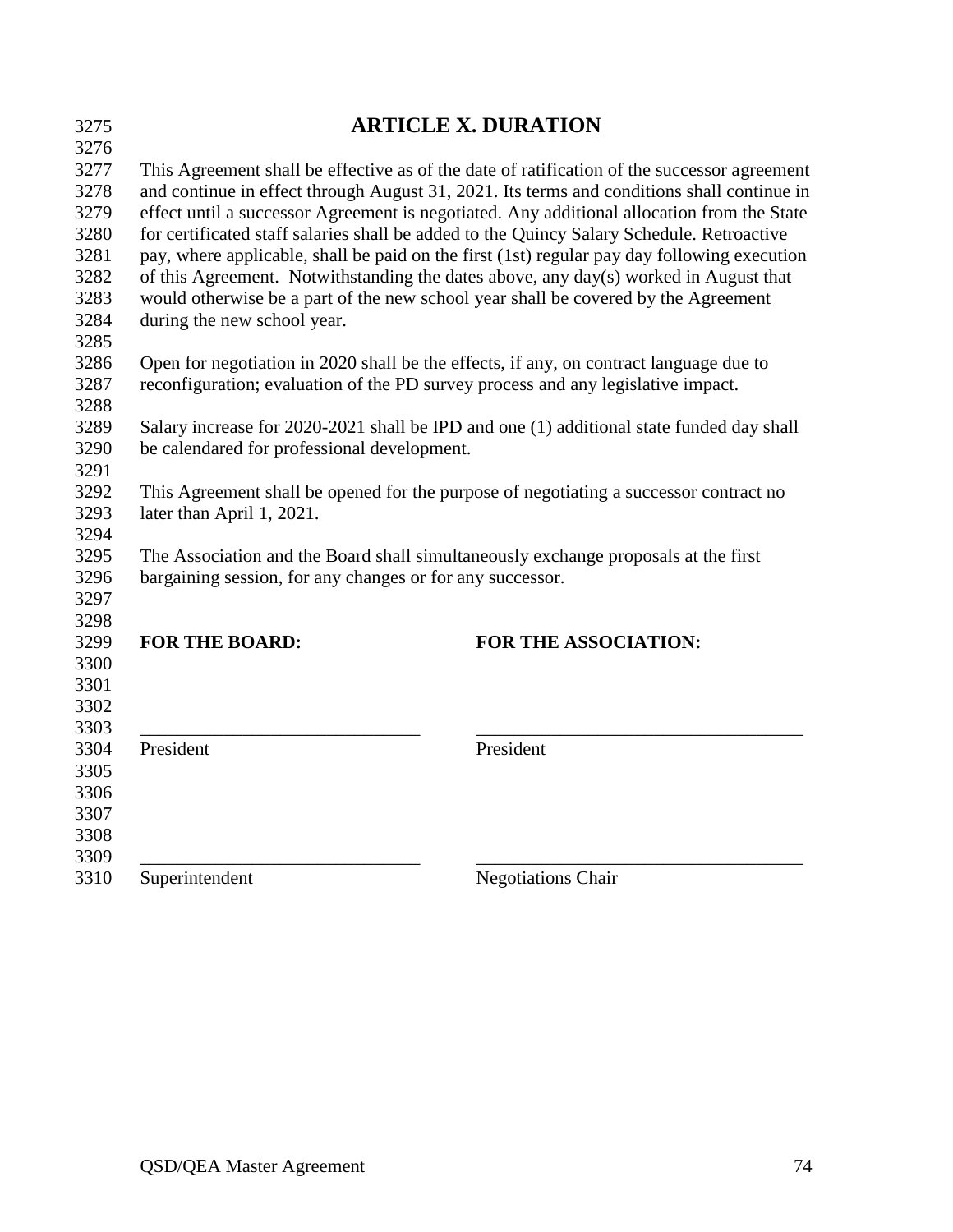| 3311<br>3312<br>3313 |                  |           |         |         | <b>APPENDIX A. PART I</b>              |         |          |           |         |           |
|----------------------|------------------|-----------|---------|---------|----------------------------------------|---------|----------|-----------|---------|-----------|
|                      | Years            |           |         |         | <b>Quincy Base Salary</b><br>2019-2020 |         |          |           |         | $MA+90$   |
|                      | of               |           |         |         |                                        |         |          |           |         | <b>OR</b> |
|                      | <b>Service</b>   | <b>BA</b> | $BA+15$ | $BA+30$ | $BA+45$                                | $BA+90$ | $BA+135$ | <b>MA</b> | $MA+45$ | Ph.D.     |
|                      | 0                | 47,130    | 48,403  | 49,722  | 51,044                                 | 55,285  | 58,016   | 56,505    | 60,746  | 63,481    |
|                      | 1                | 47,764    | 49,055  | 50,390  | 51,770                                 | 56,056  | 58,773   | 57,133    | 61,418  | 64,134    |
|                      | $\overline{2}$   | 48,368    | 49,672  | 51,021  | 52,508                                 | 56,781  | 59,526   | 57,765    | 62,038  | 64,784    |
|                      | 3                | 48,992    | 50,307  | 51,671  | 53,205                                 | 57,470  | 60,282   | 58,365    | 62,627  | 65,440    |
|                      | 4                | 49,602    | 50,976  | 52,348  | 53,935                                 | 58,225  | 61,057   | 58,993    | 63,283  | 66,117    |
|                      | 5                | 50,233    | 51,613  | 52,999  | 54,674                                 | 58,949  | 61,837   | 59,632    | 63,908  | 66,796    |
|                      | 6                | 50,882    | 52,232  | 53,665  | 55,423                                 | 59,677  | 62,581   | 60,286    | 64,541  | 67,443    |
|                      | 7                | 52,022    | 53,392  | 54,844  | 56,698                                 | 61,015  | 63,999   | 61,513    | 65,828  | 68,813    |
|                      | 8                | 53,690    | 55,134  | 56,621  | 58,629                                 | 63,004  | 66,098   | 63,442    | 67,818  | 70,911    |
|                      | $\boldsymbol{9}$ |           | 56,940  | 58,500  | 60,580                                 | 65,057  | 68,256   | 65,391    | 69,872  | 73,071    |
|                      | 10               |           |         | 60,401  | 62,631                                 | 67,168  | 70,474   | 67,445    | 71,983  | 75,287    |
|                      | 11               |           |         |         | 64,743                                 | 69,379  | 72,751   | 69,556    | 74,193  | 77,564    |
|                      | 12               |           |         |         | 66,787                                 | 71,648  | 75,121   | 71,751    | 76,462  | 79,936    |
|                      | 13               |           |         |         |                                        | 73,973  | 77,549   | 74,022    | 78,787  | 82,362    |
|                      | 14               |           |         |         |                                        | 76,309  | 80,069   | 76,361    | 81,276  | 84,883    |
|                      | 15<br>$16$ or    |           |         |         |                                        | 78,295  | 82,152   | 78,345    | 83,389  | 87,090    |
|                      | more             |           |         |         |                                        | 79,860  | 83,794   | 79,912    | 85,056  | 88,831    |
| 3314                 |                  |           |         |         |                                        |         |          |           |         |           |
| 3315<br>3316         |                  |           |         |         |                                        |         |          |           |         |           |
| 3317                 |                  |           |         |         |                                        |         |          |           |         |           |
| 3318                 |                  |           |         |         |                                        |         |          |           |         |           |
| 3319                 |                  |           |         |         |                                        |         |          |           |         |           |
| 3320                 |                  |           |         |         |                                        |         |          |           |         |           |
| 3321                 |                  |           |         |         |                                        |         |          |           |         |           |
| 3322                 |                  |           |         |         |                                        |         |          |           |         |           |
| 3323                 |                  |           |         |         |                                        |         |          |           |         |           |
| 3324<br>3325         |                  |           |         |         |                                        |         |          |           |         |           |
| 3326                 |                  |           |         |         |                                        |         |          |           |         |           |
| 3327                 |                  |           |         |         |                                        |         |          |           |         |           |
| 3328                 |                  |           |         |         |                                        |         |          |           |         |           |
| 3329                 |                  |           |         |         |                                        |         |          |           |         |           |
| 3330                 |                  |           |         |         |                                        |         |          |           |         |           |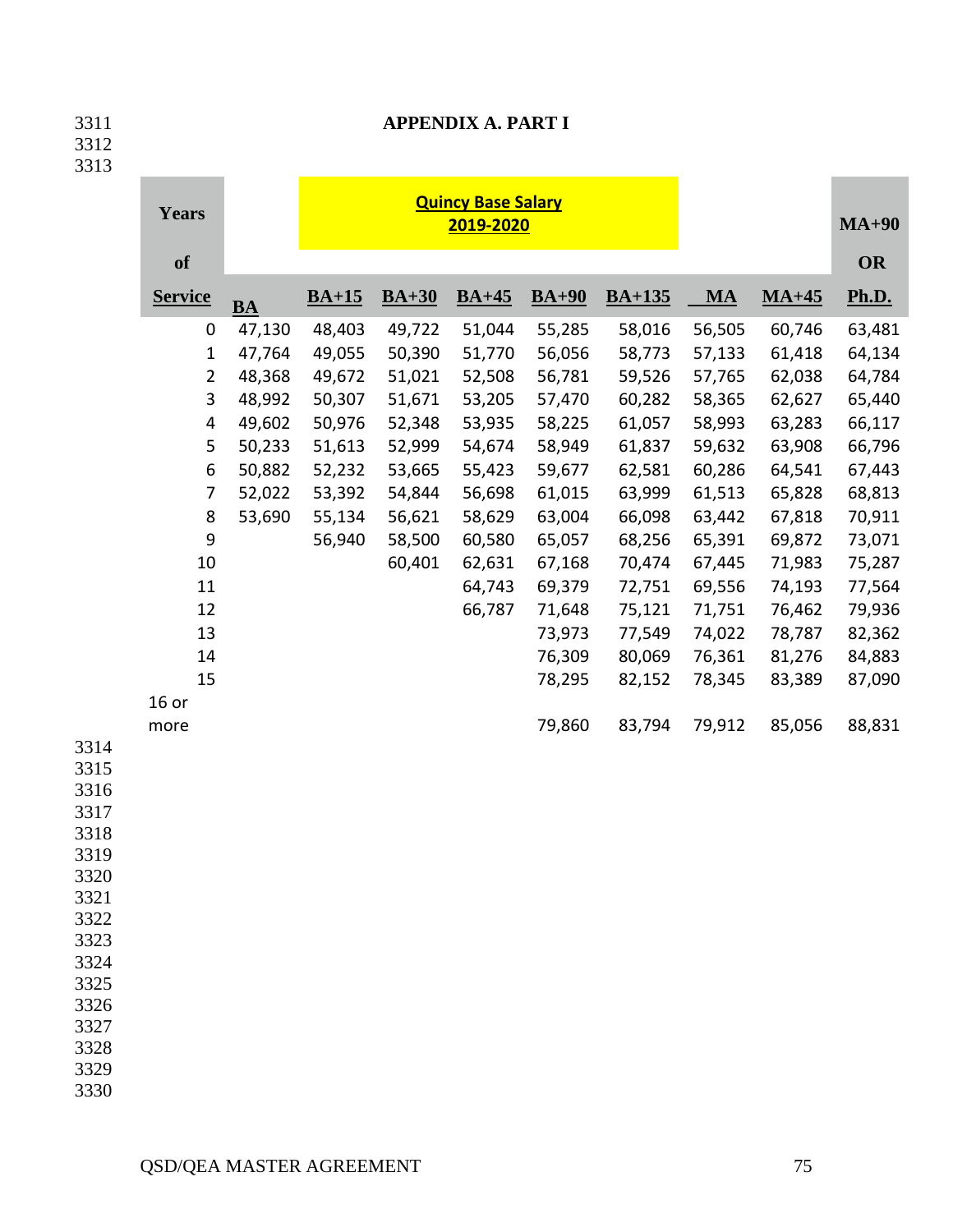## 3331 **APPENDIX A-1. PART II**

|       |       | <b>Value of 5 LID Supplemental Days</b> |       |       | MA+90  |       |       |           |
|-------|-------|-----------------------------------------|-------|-------|--------|-------|-------|-----------|
|       |       |                                         |       |       |        |       |       | <b>OR</b> |
| ВA    | BA+15 | BA+30                                   | BA+45 | BA+90 | BA+135 | МA    | MA+45 | Ph.D.     |
| 1,309 | 1,345 | 1,381                                   | 1,418 | 1,536 | 1,612  | 1,570 | 1,687 | 1,763     |
| 1,327 | 1,363 | 1,400                                   | 1,438 | 1,557 | 1,633  | 1,587 | 1,706 | 1,781     |
| 1,344 | 1,380 | 1,417                                   | 1,459 | 1,577 | 1,654  | 1,605 | 1,723 | 1,800     |
| 1,361 | 1,397 | 1,435                                   | 1,478 | 1,596 | 1,674  | 1,621 | 1,740 | 1,818     |
| 1,378 | 1,416 | 1,454                                   | 1,498 | 1,617 | 1,696  | 1,639 | 1,758 | 1,837     |
| 1,395 | 1,434 | 1,472                                   | 1,519 | 1,637 | 1,718  | 1,656 | 1,775 | 1,855     |
| 1,413 | 1,451 | 1,491                                   | 1,540 | 1,658 | 1,738  | 1,675 | 1,793 | 1,873     |
| 1,445 | 1,483 | 1,523                                   | 1,575 | 1,695 | 1,778  | 1,709 | 1,829 | 1,911     |
| 1,491 | 1,532 | 1,573                                   | 1,629 | 1,750 | 1,836  | 1,762 | 1,884 | 1,970     |
|       | 1,582 | 1,625                                   | 1,683 | 1,807 | 1,896  | 1,816 | 1,941 | 2,030     |
|       |       | 1,678                                   | 1,740 | 1,866 | 1,958  | 1,873 | 2,000 | 2,091     |
|       |       |                                         | 1,798 | 1,927 | 2,021  | 1,932 | 2,061 | 2,155     |
|       |       |                                         | 1,855 | 1,990 | 2,087  | 1,993 | 2,124 | 2,220     |
|       |       |                                         |       | 2,055 | 2,154  | 2,056 | 2,189 | 2,288     |
|       |       |                                         |       | 2,120 | 2,224  | 2,121 | 2,258 | 2,358     |
|       |       |                                         |       | 2,175 | 2,282  | 2,176 | 2,316 | 2,419     |
|       |       |                                         |       | 2,218 | 2,328  | 2,220 | 2,363 | 2,468     |

3332 3333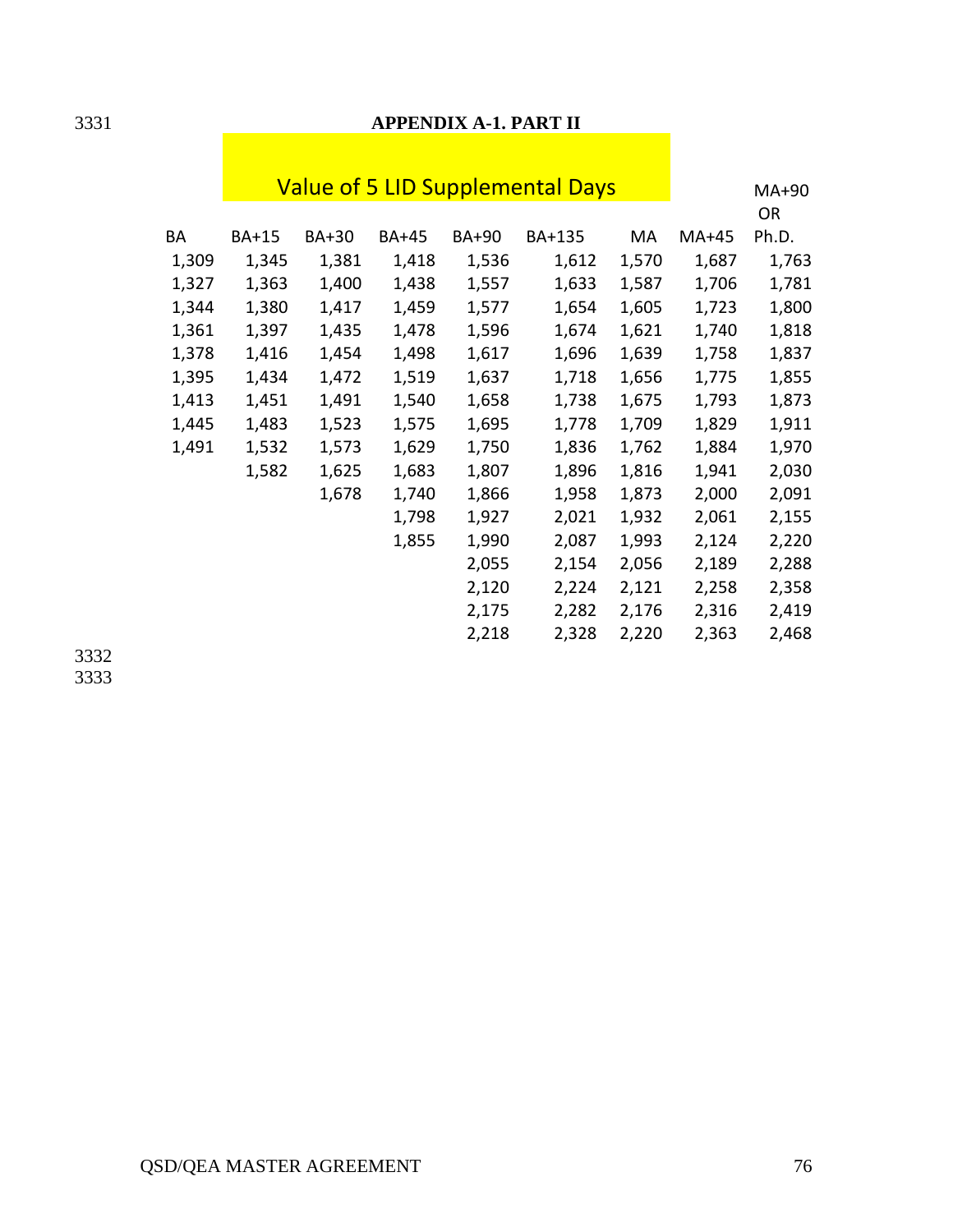## 3335 **APPENDIX A-1. PART III**

|       | <b>Value of 7 Cert Per Diem Supplemental</b> |       |              |             |         |       |       |       |
|-------|----------------------------------------------|-------|--------------|-------------|---------|-------|-------|-------|
|       |                                              |       |              |             | $MA+90$ |       |       |       |
|       |                                              |       |              | <b>Days</b> |         |       |       | OR    |
| ВA    | <b>BA+15</b>                                 | BA+30 | <b>BA+45</b> | BA+90       | BA+135  | MA    | MA+45 | Ph.D. |
| 1,833 | 1,882                                        | 1,934 | 1,985        | 2,150       | 2,256   | 2,197 | 2,362 | 2,469 |
| 1,857 | 1,908                                        | 1,960 | 2,013        | 2,180       | 2,286   | 2,222 | 2,388 | 2,494 |
| 1,881 | 1,932                                        | 1,984 | 2,042        | 2,208       | 2,315   | 2,246 | 2,413 | 2,519 |
| 1,905 | 1,956                                        | 2,009 | 2,069        | 2,235       | 2,344   | 2,270 | 2,435 | 2,545 |
| 1,929 | 1,982                                        | 2,036 | 2,097        | 2,264       | 2,374   | 2,294 | 2,461 | 2,571 |
| 1,954 | 2,007                                        | 2,061 | 2,126        | 2,292       | 2,405   | 2,319 | 2,485 | 2,598 |
| 1,979 | 2,031                                        | 2,087 | 2,155        | 2,321       | 2,434   | 2,344 | 2,510 | 2,623 |
| 2,023 | 2,076                                        | 2,133 | 2,205        | 2,373       | 2,489   | 2,392 | 2,560 | 2,676 |
| 2,088 | 2,144                                        | 2,202 | 2,280        | 2,450       | 2,570   | 2,467 | 2,637 | 2,758 |
|       | 2,214                                        | 2,275 | 2,356        | 2,530       | 2,654   | 2,543 | 2,717 | 2,842 |
|       |                                              | 2,349 | 2,436        | 2,612       | 2,741   | 2,623 | 2,799 | 2,928 |
|       |                                              |       | 2,518        | 2,698       | 2,829   | 2,705 | 2,885 | 3,016 |
|       |                                              |       | 2,597        | 2,786       | 2,921   | 2,790 | 2,974 | 3,109 |
|       |                                              |       |              | 2,877       | 3,016   | 2,879 | 3,064 | 3,203 |
|       |                                              |       |              | 2,968       | 3,114   | 2,970 | 3,161 | 3,301 |
|       |                                              |       |              | 3,045       | 3,195   | 3,047 | 3,243 | 3,387 |
|       |                                              |       |              | 3,106       | 3,259   | 3,108 | 3,308 | 3,455 |

3336 3337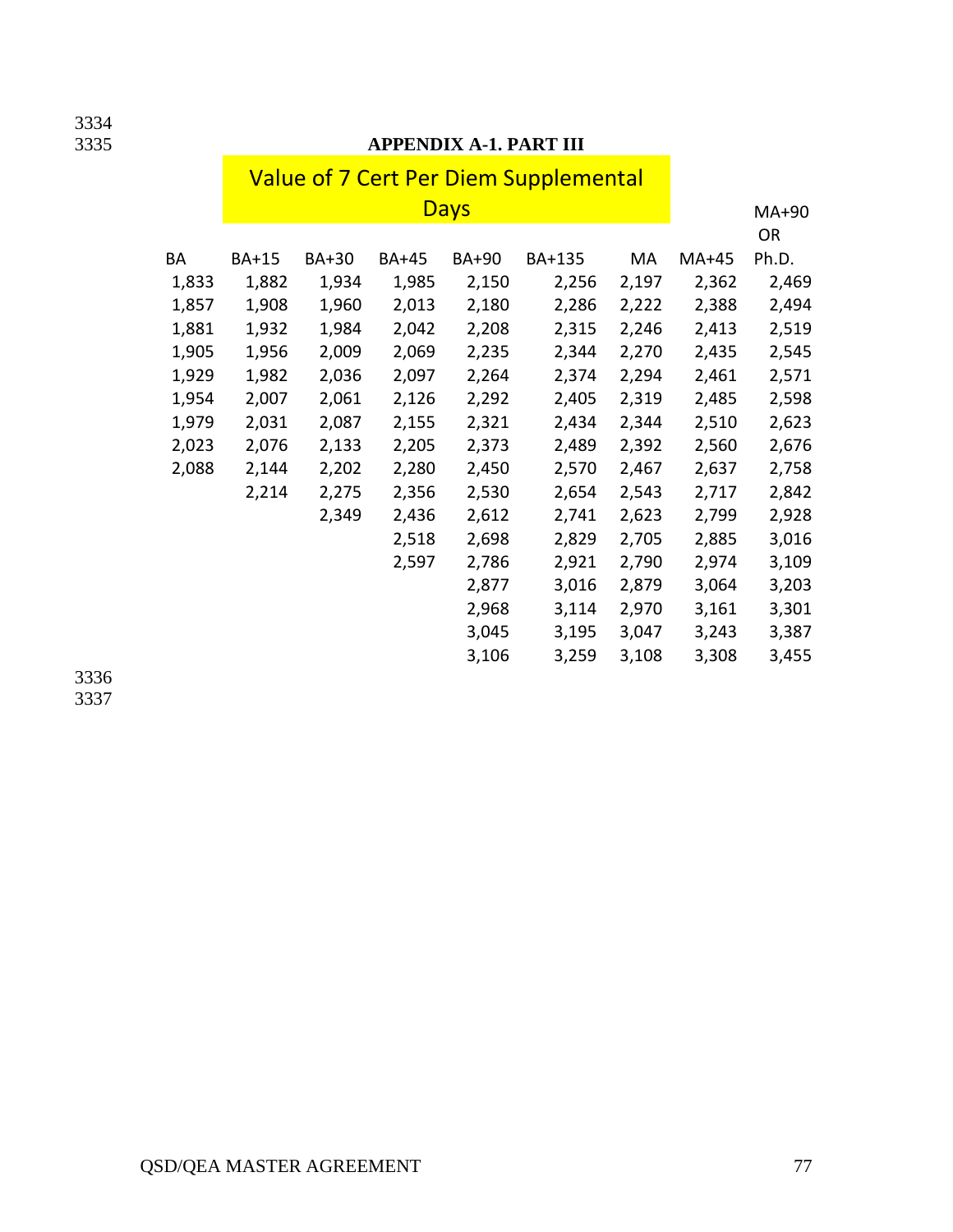| 3338         | <b>APPENDIX B. PART I</b>                                                                            |                              |
|--------------|------------------------------------------------------------------------------------------------------|------------------------------|
| 3339         |                                                                                                      |                              |
| 3340         | <b>QUINCY SCHOOL DISTRICT SUPPLEMENTAL SALARY SCHEDULE</b>                                           |                              |
| 3341         | Activity: Factors for the following activities will be paid based on the current year's base salary. |                              |
| 3342         |                                                                                                      |                              |
| 3343         | District Learning Improvement Team: One certificated staff member from George, Mtn. View,            |                              |
| 3344         | Pioneer, Monument, Ancient Lakes, QMS, QHS, QIA                                                      | $$1,000$ / year              |
| 3345         | <b>MTSS Teams</b>                                                                                    | \$1000/member                |
| 3346         | Teacher Leaders/Department Chairs, Grade Level Leads                                                 | .025                         |
| 3347         | (To be identified/selected by the administrator)                                                     |                              |
| 3348         | <b>CTE</b> Director                                                                                  | .2048                        |
| 3349         | <b>High School Chorus Director</b>                                                                   | .1154                        |
| 3350         | High School Instrumental Director                                                                    | .1331                        |
| 3351         | QHS-Advisory Lead                                                                                    | .067 or 1 class period       |
| 3352         | New Teacher Site Coordinator                                                                         | .046 $&2$ hrs. per/mnth      |
| 3353         |                                                                                                      | @curriculum rate             |
| 3354         | <b>QHS</b> Senior Presentation                                                                       | .033                         |
| 3355         | Athletic Director - QMS School                                                                       | One $(1)$ class period       |
| 3356         | <b>QMS</b> Music Director                                                                            | .0944                        |
| 3357         | Monument, Mt. View, George, Ancient Lakes, Pioneer Vocal Music Director                              | .028                         |
| 3358         | 3 performances/year                                                                                  |                              |
| 3359         | Monument, Mt. View, George, Ancient Lakes, Pioneer Instrumental Music                                | .028                         |
| 3360         | 2 performances/year                                                                                  |                              |
| 3361         | 4 <sup>th</sup> Grade Field Trip teacher chaperones                                                  | .018                         |
| 3362         | Chairman, Spaghetti Feed                                                                             | .018                         |
| 3363         | Chairman, 4 <sup>th</sup> Grade Field Trip Planning                                                  | .018                         |
| 3364         | <b>CTSO Advisors</b>                                                                                 | .050                         |
| 3365         | High School Guidance Counselor                                                                       |                              |
| 3366         | <b>QMS</b> Guidance Counselor                                                                        | Reg Sched $+20/182$          |
| 3367         | Mt. View/George, Monument, Pioneer, Ancient Lakes Guidance Counselor                                 | Reg Sched $+ 10/182$         |
| 3368         | District Psychologist                                                                                | Reg Sched $+20/182$          |
| 3369         | <b>District Nurse</b>                                                                                | Reg Sched $+05/182$          |
| 3370<br>3371 | CTE Agriculture/FFA (High School only)                                                               | Reg Sched $+40/182$          |
| 3372         | CTE FACSE/FCCLA (High School only)                                                                   | Reg Sched $+20/182$          |
| 3373         | High School Librarian<br><b>WEB Crew</b>                                                             | Reg Sched + $10/182$<br>.050 |
| 3374         | Link Crew                                                                                            | .050                         |
| 3375         | Speech Lead                                                                                          | .033                         |
| 3376         |                                                                                                      |                              |
| 3377         |                                                                                                      |                              |
|              |                                                                                                      |                              |
| 3378         |                                                                                                      |                              |
| 3379         |                                                                                                      |                              |
| 3380         |                                                                                                      |                              |
| 3381         |                                                                                                      |                              |
| 3382         |                                                                                                      |                              |
| 3383         |                                                                                                      |                              |
| 3384         |                                                                                                      |                              |
| 3385         |                                                                                                      |                              |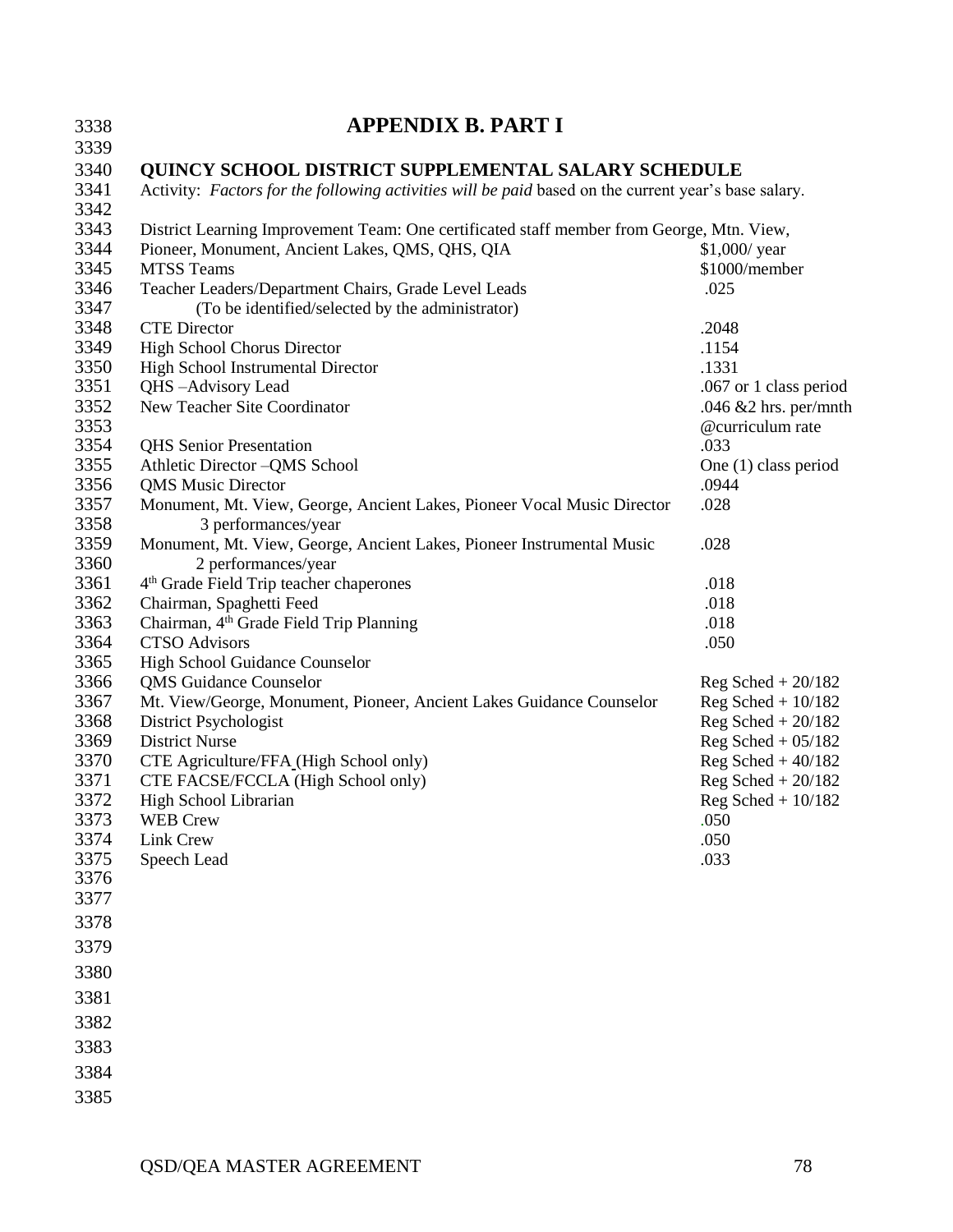| 3386<br>3387 |                                                                                                                                                                                       |                                                                                                                                                                                     | <b>Appendix B. PART II</b>                                                                      |  |  |  |  |
|--------------|---------------------------------------------------------------------------------------------------------------------------------------------------------------------------------------|-------------------------------------------------------------------------------------------------------------------------------------------------------------------------------------|-------------------------------------------------------------------------------------------------|--|--|--|--|
|              |                                                                                                                                                                                       |                                                                                                                                                                                     |                                                                                                 |  |  |  |  |
| 3388<br>3389 |                                                                                                                                                                                       |                                                                                                                                                                                     | <b>Advanced Placement, Zero, or Extended Teaching Hours:</b>                                    |  |  |  |  |
| 3390         | All advanced placement, zero, or extended teaching hours will be paid at the hourly rate<br>of the average per diem for the district as of October 15. Instructors will be reimbursed |                                                                                                                                                                                     |                                                                                                 |  |  |  |  |
| 3391         |                                                                                                                                                                                       |                                                                                                                                                                                     |                                                                                                 |  |  |  |  |
| 3392         |                                                                                                                                                                                       | for each hour of student instruction with an additional one (1) hour of preparation time<br>being paid per ten (10) hours of instruction. All courses for credit must meet the same |                                                                                                 |  |  |  |  |
| 3393         |                                                                                                                                                                                       |                                                                                                                                                                                     | standards of student contract hours as regular scheduled credit courses during the student      |  |  |  |  |
| 3394         | day.                                                                                                                                                                                  |                                                                                                                                                                                     |                                                                                                 |  |  |  |  |
| 3395         |                                                                                                                                                                                       |                                                                                                                                                                                     |                                                                                                 |  |  |  |  |
| 3396         |                                                                                                                                                                                       |                                                                                                                                                                                     | All advanced placement courses offered must have principal's approval.                          |  |  |  |  |
| 3397         |                                                                                                                                                                                       |                                                                                                                                                                                     |                                                                                                 |  |  |  |  |
| 3398         | <b>Professional Activities:</b>                                                                                                                                                       |                                                                                                                                                                                     |                                                                                                 |  |  |  |  |
| 3399         |                                                                                                                                                                                       |                                                                                                                                                                                     | The hourly rate of pay for professional activities done by certified staff beyond the regular   |  |  |  |  |
| 3400         |                                                                                                                                                                                       |                                                                                                                                                                                     | classroom duties and the contract day (i.e. committees and curriculum development) will         |  |  |  |  |
| 3401         |                                                                                                                                                                                       |                                                                                                                                                                                     | be paid at the average per diem rate of the district's certified staff for the contract year in |  |  |  |  |
| 3402         |                                                                                                                                                                                       |                                                                                                                                                                                     | which the work is completed. The rate will be determined by averaging the hourly per            |  |  |  |  |
| 3403         |                                                                                                                                                                                       |                                                                                                                                                                                     | diem rates of those employed on October 15 of each school year.                                 |  |  |  |  |
| 3404         |                                                                                                                                                                                       |                                                                                                                                                                                     |                                                                                                 |  |  |  |  |
| 3405         |                                                                                                                                                                                       |                                                                                                                                                                                     | Work for compensation in this category must be pre-approved by the district office.             |  |  |  |  |
| 3406         |                                                                                                                                                                                       |                                                                                                                                                                                     |                                                                                                 |  |  |  |  |
| 3407         | <b>Special Education:</b>                                                                                                                                                             |                                                                                                                                                                                     |                                                                                                 |  |  |  |  |
| 3408         |                                                                                                                                                                                       |                                                                                                                                                                                     | Special education teacher's, SLP's, OT's and PT's will be paid a stipend as follows based       |  |  |  |  |
| 3409         | on student case management numbers.                                                                                                                                                   |                                                                                                                                                                                     |                                                                                                 |  |  |  |  |
| 3410         | 1-3 IEP students                                                                                                                                                                      | 0.375                                                                                                                                                                               | per diem days per quarter                                                                       |  |  |  |  |
| 3411         | $4 - 6$                                                                                                                                                                               | 0.75                                                                                                                                                                                | per diem days per quarter                                                                       |  |  |  |  |
| 3412         | $7-9$                                                                                                                                                                                 | 1.125                                                                                                                                                                               | per diem days per quarter                                                                       |  |  |  |  |
| 3413         | $10-15$                                                                                                                                                                               | 1.50                                                                                                                                                                                | per diem days per quarter                                                                       |  |  |  |  |
| 3414         | $16 - 20$                                                                                                                                                                             | 2.25                                                                                                                                                                                | per diem days per quarter                                                                       |  |  |  |  |
| 3415         | $21 - 25$<br>$26 - 30$                                                                                                                                                                | 3.00                                                                                                                                                                                | per diem days per quarter<br>per diem days per quarter                                          |  |  |  |  |
| 3416<br>3417 | $31 - 35$                                                                                                                                                                             | 3.75<br>4.50                                                                                                                                                                        |                                                                                                 |  |  |  |  |
| 3418         | 36-40                                                                                                                                                                                 | 5.25                                                                                                                                                                                | per diem days per quarter<br>per diem days per quarter                                          |  |  |  |  |
| 3419         |                                                                                                                                                                                       |                                                                                                                                                                                     | To qualify for this stipend the IEP must be completed and turned in to the District             |  |  |  |  |
| 3420         |                                                                                                                                                                                       |                                                                                                                                                                                     | Support Service office on time and meet District standards and/or be ready for                  |  |  |  |  |
| 3421         | submission for safety net.                                                                                                                                                            |                                                                                                                                                                                     |                                                                                                 |  |  |  |  |
| 3422         |                                                                                                                                                                                       |                                                                                                                                                                                     |                                                                                                 |  |  |  |  |
| 3423         |                                                                                                                                                                                       |                                                                                                                                                                                     | The number of IEP's paid for will be based on the number verified by the Special                |  |  |  |  |
| 3424         | Services Director on the 20 <sup>th</sup> day of each quarter.                                                                                                                        |                                                                                                                                                                                     |                                                                                                 |  |  |  |  |
| 3425         |                                                                                                                                                                                       |                                                                                                                                                                                     |                                                                                                 |  |  |  |  |
| 3426         |                                                                                                                                                                                       |                                                                                                                                                                                     | <b>WA-AIM:</b> Employees required to administer and ensure completion of WA-AIM                 |  |  |  |  |
| 3427         | projects will be reimbursed at a rate of \$200 student.                                                                                                                               |                                                                                                                                                                                     |                                                                                                 |  |  |  |  |
| 3428         |                                                                                                                                                                                       |                                                                                                                                                                                     |                                                                                                 |  |  |  |  |
| 3429         |                                                                                                                                                                                       |                                                                                                                                                                                     |                                                                                                 |  |  |  |  |
| 3430         |                                                                                                                                                                                       |                                                                                                                                                                                     |                                                                                                 |  |  |  |  |
|              |                                                                                                                                                                                       |                                                                                                                                                                                     |                                                                                                 |  |  |  |  |
| 3431         |                                                                                                                                                                                       |                                                                                                                                                                                     |                                                                                                 |  |  |  |  |
|              |                                                                                                                                                                                       |                                                                                                                                                                                     |                                                                                                 |  |  |  |  |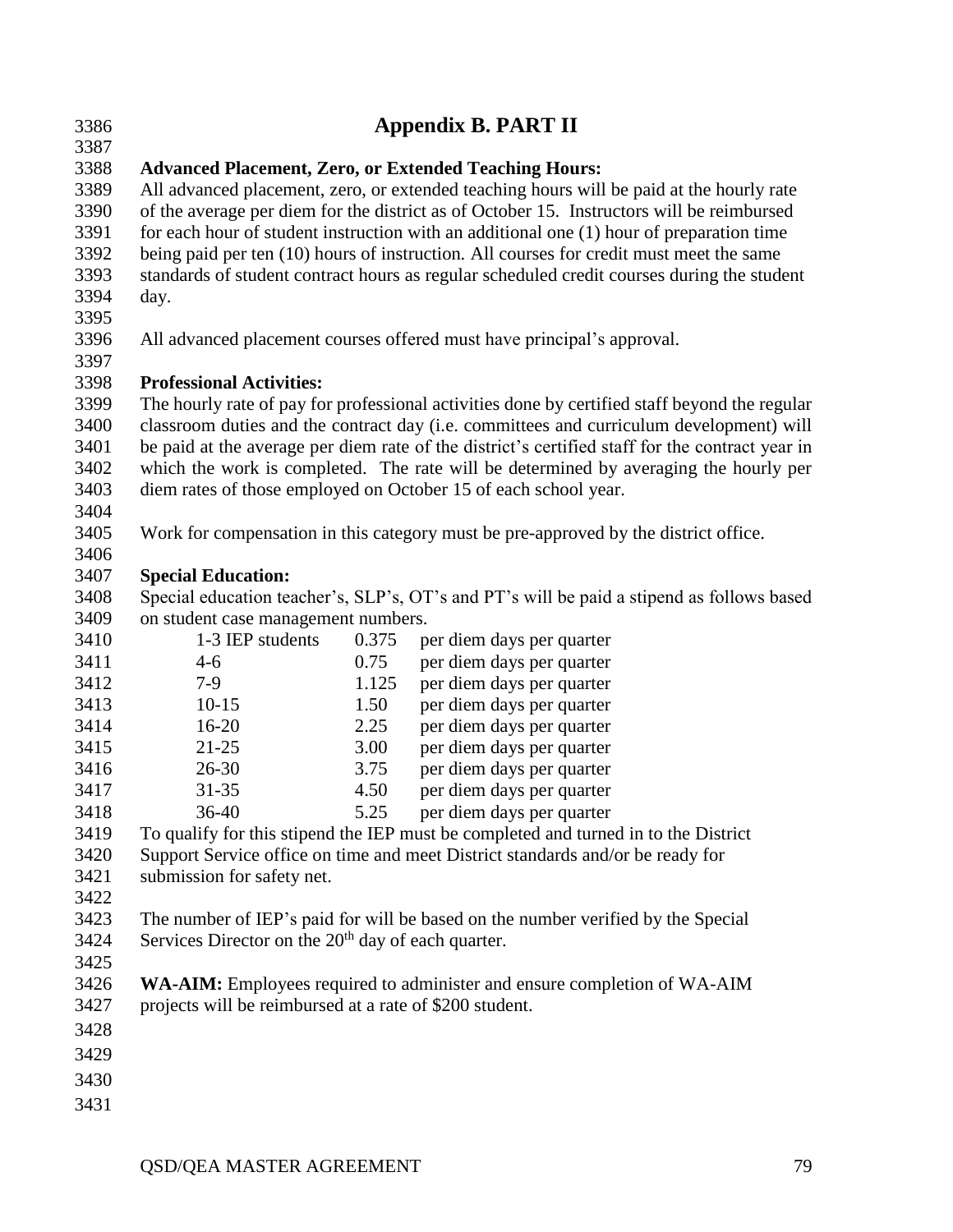|                                                                                                                  | <b>APPENDIX C.</b>                                                                                                   |
|------------------------------------------------------------------------------------------------------------------|----------------------------------------------------------------------------------------------------------------------|
|                                                                                                                  | QUINCY SCHOOL DISTRICT/QUINCY EDUCATION ASSOCIATION                                                                  |
|                                                                                                                  | <b>FORMAL GRIEVANCE FORM</b>                                                                                         |
| Name of                                                                                                          |                                                                                                                      |
|                                                                                                                  |                                                                                                                      |
|                                                                                                                  | Grievant:                                                                                                            |
|                                                                                                                  |                                                                                                                      |
| Specific contract article                                                                                        |                                                                                                                      |
|                                                                                                                  |                                                                                                                      |
|                                                                                                                  |                                                                                                                      |
|                                                                                                                  |                                                                                                                      |
|                                                                                                                  | <u> 1990 - Jan James James James James James James James James James James James James James James James James J</u> |
| Brief description of                                                                                             |                                                                                                                      |
|                                                                                                                  | grievance:                                                                                                           |
|                                                                                                                  |                                                                                                                      |
|                                                                                                                  |                                                                                                                      |
|                                                                                                                  | <u> 1989 - Jan James James James James James James James James James James James James James James James James J</u> |
| the control of the control of the control of the control of the control of the control of                        | <u> 1989 - Jan James James James James James James James James James James James James James James James James J</u> |
|                                                                                                                  |                                                                                                                      |
|                                                                                                                  |                                                                                                                      |
|                                                                                                                  |                                                                                                                      |
| Remedy                                                                                                           |                                                                                                                      |
|                                                                                                                  |                                                                                                                      |
|                                                                                                                  |                                                                                                                      |
| and the control of the control of the control of the control of the control of the control of the control of the |                                                                                                                      |
|                                                                                                                  |                                                                                                                      |
|                                                                                                                  |                                                                                                                      |
|                                                                                                                  |                                                                                                                      |
|                                                                                                                  |                                                                                                                      |
|                                                                                                                  |                                                                                                                      |
|                                                                                                                  |                                                                                                                      |
|                                                                                                                  |                                                                                                                      |
| Signature of Grievant:                                                                                           |                                                                                                                      |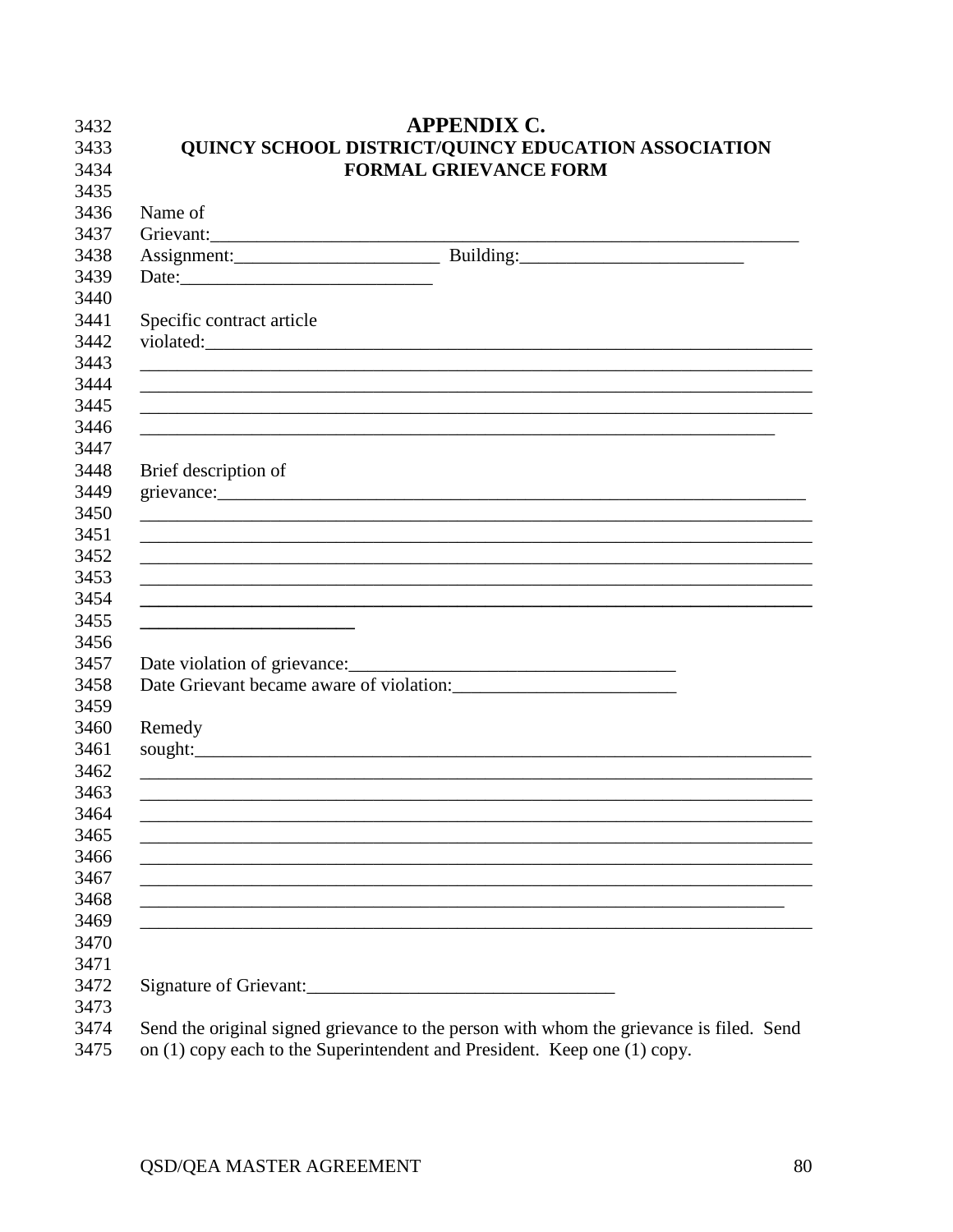| 3476 |                                                        | <b>APPENDIX D.</b>                                                                                             |
|------|--------------------------------------------------------|----------------------------------------------------------------------------------------------------------------|
| 3477 |                                                        | PRE-PLANNED OBSERVATION FORM                                                                                   |
| 3478 |                                                        |                                                                                                                |
| 3479 |                                                        | Employee's Name: 1988                                                                                          |
| 3480 |                                                        |                                                                                                                |
| 3481 |                                                        | Observer's Name: 1988 and 1988 and 1988 and 1988 and 1988 and 1988 and 1988 and 1988 and 1988 and 1988 and 198 |
| 3482 |                                                        |                                                                                                                |
| 3483 | Date of Observation:                                   |                                                                                                                |
| 3484 |                                                        |                                                                                                                |
| 3485 | What will the learning objectives be?                  |                                                                                                                |
| 3486 |                                                        |                                                                                                                |
| 3487 |                                                        |                                                                                                                |
| 3488 |                                                        |                                                                                                                |
| 3489 |                                                        |                                                                                                                |
| 3490 |                                                        | What will the learner do to provide evidence he/she has met the objective(s)?                                  |
| 3491 |                                                        |                                                                                                                |
| 3492 |                                                        |                                                                                                                |
| 3493 |                                                        |                                                                                                                |
| 3494 |                                                        |                                                                                                                |
| 3495 |                                                        |                                                                                                                |
| 3496 |                                                        |                                                                                                                |
| 3497 | What factors may have an adverse effect on the lesson? |                                                                                                                |
| 3498 |                                                        |                                                                                                                |
| 3499 |                                                        |                                                                                                                |
| 3500 |                                                        |                                                                                                                |
| 3501 |                                                        |                                                                                                                |
| 3502 |                                                        |                                                                                                                |
| 3503 |                                                        |                                                                                                                |
| 3504 |                                                        |                                                                                                                |
| 3505 |                                                        |                                                                                                                |
| 3506 |                                                        | Special techniques or other factors that should be brought to the observer's attention:                        |
| 3507 |                                                        |                                                                                                                |
| 3508 |                                                        |                                                                                                                |
| 3509 |                                                        |                                                                                                                |
| 3510 |                                                        |                                                                                                                |
| 3511 |                                                        |                                                                                                                |
| 3512 |                                                        |                                                                                                                |
| 3513 |                                                        |                                                                                                                |
| 3514 | Note:                                                  | This form must be delivered to the employee no less than three (3) working days                                |
| 3515 |                                                        | prior to the planned observation. The employee must complete and return this form to                           |
| 3516 |                                                        | the observer no less than one $(1)$ day prior to the observation or t the pre-planned                          |
| 3517 | observation conference.                                |                                                                                                                |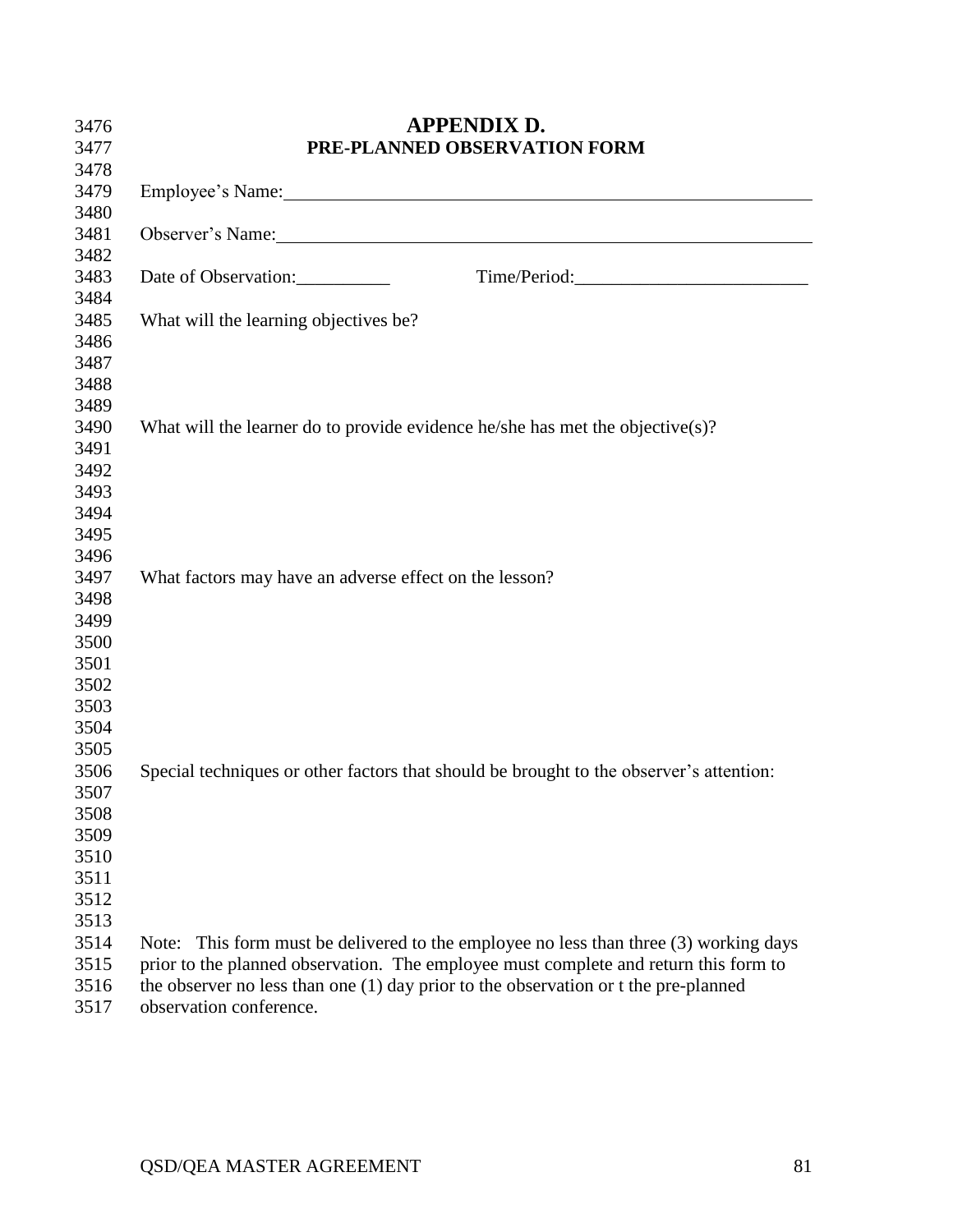| Observer's Name:                                                                      |   |  |
|---------------------------------------------------------------------------------------|---|--|
|                                                                                       |   |  |
| Date: Class/Activity Observed: Group                                                  |   |  |
|                                                                                       |   |  |
|                                                                                       |   |  |
| 1. Knowledge and Scholarship in Specialized Field:                                    | S |  |
|                                                                                       |   |  |
|                                                                                       |   |  |
|                                                                                       |   |  |
| 2. Specialized Skills:                                                                | S |  |
|                                                                                       |   |  |
|                                                                                       |   |  |
| 3. Management of Special & Technical Environment:                                     | S |  |
|                                                                                       |   |  |
|                                                                                       |   |  |
|                                                                                       |   |  |
| 4. The Support Person as a Professional:                                              | S |  |
|                                                                                       |   |  |
|                                                                                       |   |  |
|                                                                                       |   |  |
| 5. Involvement in Assisting Pupils, Parents & Educational Personnel:                  | S |  |
|                                                                                       |   |  |
|                                                                                       |   |  |
|                                                                                       |   |  |
|                                                                                       |   |  |
|                                                                                       |   |  |
|                                                                                       |   |  |
|                                                                                       |   |  |
|                                                                                       |   |  |
|                                                                                       |   |  |
|                                                                                       |   |  |
|                                                                                       |   |  |
| Note: This completed form is to be delivered within three (3) days of the conference, |   |  |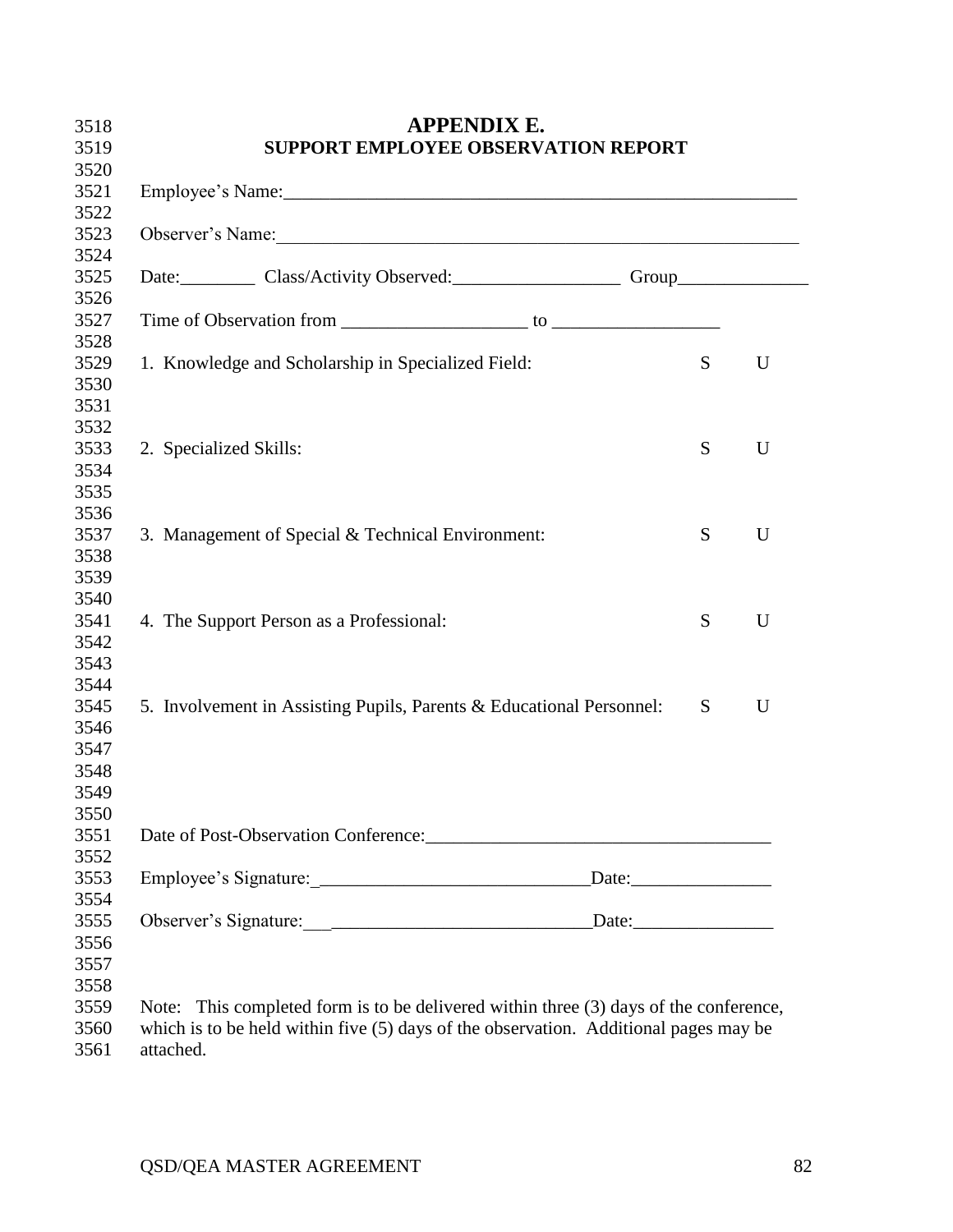| Employee's Name: 1988. [19] Manual Manual Manual Manual Manual Manual Manual Manual Manual Manual Manual Manua<br>Building: Evaluator: Evaluator:<br>Dates of Observation: Dates of Evaluation:<br>$S = S$ atisfactory (meets District criteria)<br>$U =$ Unsatisfactory (does not meet District criteria)<br>Note: Any "U" rating requires the use of the long form.<br>1. Knowledge & Scholarship in Specialized Field:<br>S<br>2. Specialized Skills:<br>S<br>S<br>3. Management of Special & Technical Environment:<br>S<br>4. The Support Person as a Professional:<br>S<br>5. Involvement in Assisting Pupils, Parents & Educational Personnel:<br><b>COMMENTS:</b><br>Evaluator's Signature:<br>Date: $\_\_\_\_\_\_\_\_\_\_\_\_\_$<br>Certificated Employee's |                           |  |  |
|----------------------------------------------------------------------------------------------------------------------------------------------------------------------------------------------------------------------------------------------------------------------------------------------------------------------------------------------------------------------------------------------------------------------------------------------------------------------------------------------------------------------------------------------------------------------------------------------------------------------------------------------------------------------------------------------------------------------------------------------------------------------|---------------------------|--|--|
|                                                                                                                                                                                                                                                                                                                                                                                                                                                                                                                                                                                                                                                                                                                                                                      |                           |  |  |
|                                                                                                                                                                                                                                                                                                                                                                                                                                                                                                                                                                                                                                                                                                                                                                      |                           |  |  |
|                                                                                                                                                                                                                                                                                                                                                                                                                                                                                                                                                                                                                                                                                                                                                                      |                           |  |  |
|                                                                                                                                                                                                                                                                                                                                                                                                                                                                                                                                                                                                                                                                                                                                                                      |                           |  |  |
|                                                                                                                                                                                                                                                                                                                                                                                                                                                                                                                                                                                                                                                                                                                                                                      |                           |  |  |
|                                                                                                                                                                                                                                                                                                                                                                                                                                                                                                                                                                                                                                                                                                                                                                      |                           |  |  |
|                                                                                                                                                                                                                                                                                                                                                                                                                                                                                                                                                                                                                                                                                                                                                                      |                           |  |  |
|                                                                                                                                                                                                                                                                                                                                                                                                                                                                                                                                                                                                                                                                                                                                                                      |                           |  |  |
|                                                                                                                                                                                                                                                                                                                                                                                                                                                                                                                                                                                                                                                                                                                                                                      |                           |  |  |
|                                                                                                                                                                                                                                                                                                                                                                                                                                                                                                                                                                                                                                                                                                                                                                      |                           |  |  |
|                                                                                                                                                                                                                                                                                                                                                                                                                                                                                                                                                                                                                                                                                                                                                                      |                           |  |  |
|                                                                                                                                                                                                                                                                                                                                                                                                                                                                                                                                                                                                                                                                                                                                                                      |                           |  |  |
|                                                                                                                                                                                                                                                                                                                                                                                                                                                                                                                                                                                                                                                                                                                                                                      |                           |  |  |
|                                                                                                                                                                                                                                                                                                                                                                                                                                                                                                                                                                                                                                                                                                                                                                      |                           |  |  |
|                                                                                                                                                                                                                                                                                                                                                                                                                                                                                                                                                                                                                                                                                                                                                                      |                           |  |  |
|                                                                                                                                                                                                                                                                                                                                                                                                                                                                                                                                                                                                                                                                                                                                                                      |                           |  |  |
|                                                                                                                                                                                                                                                                                                                                                                                                                                                                                                                                                                                                                                                                                                                                                                      |                           |  |  |
|                                                                                                                                                                                                                                                                                                                                                                                                                                                                                                                                                                                                                                                                                                                                                                      |                           |  |  |
|                                                                                                                                                                                                                                                                                                                                                                                                                                                                                                                                                                                                                                                                                                                                                                      |                           |  |  |
|                                                                                                                                                                                                                                                                                                                                                                                                                                                                                                                                                                                                                                                                                                                                                                      |                           |  |  |
|                                                                                                                                                                                                                                                                                                                                                                                                                                                                                                                                                                                                                                                                                                                                                                      |                           |  |  |
|                                                                                                                                                                                                                                                                                                                                                                                                                                                                                                                                                                                                                                                                                                                                                                      |                           |  |  |
|                                                                                                                                                                                                                                                                                                                                                                                                                                                                                                                                                                                                                                                                                                                                                                      |                           |  |  |
|                                                                                                                                                                                                                                                                                                                                                                                                                                                                                                                                                                                                                                                                                                                                                                      |                           |  |  |
|                                                                                                                                                                                                                                                                                                                                                                                                                                                                                                                                                                                                                                                                                                                                                                      |                           |  |  |
|                                                                                                                                                                                                                                                                                                                                                                                                                                                                                                                                                                                                                                                                                                                                                                      |                           |  |  |
|                                                                                                                                                                                                                                                                                                                                                                                                                                                                                                                                                                                                                                                                                                                                                                      |                           |  |  |
| NOTE: Employee's signature indicates only that he/she has read and has received a copy                                                                                                                                                                                                                                                                                                                                                                                                                                                                                                                                                                                                                                                                               |                           |  |  |
| of this evaluation, not necessarily that he/she agrees with the content. Employee                                                                                                                                                                                                                                                                                                                                                                                                                                                                                                                                                                                                                                                                                    | comments may be attached. |  |  |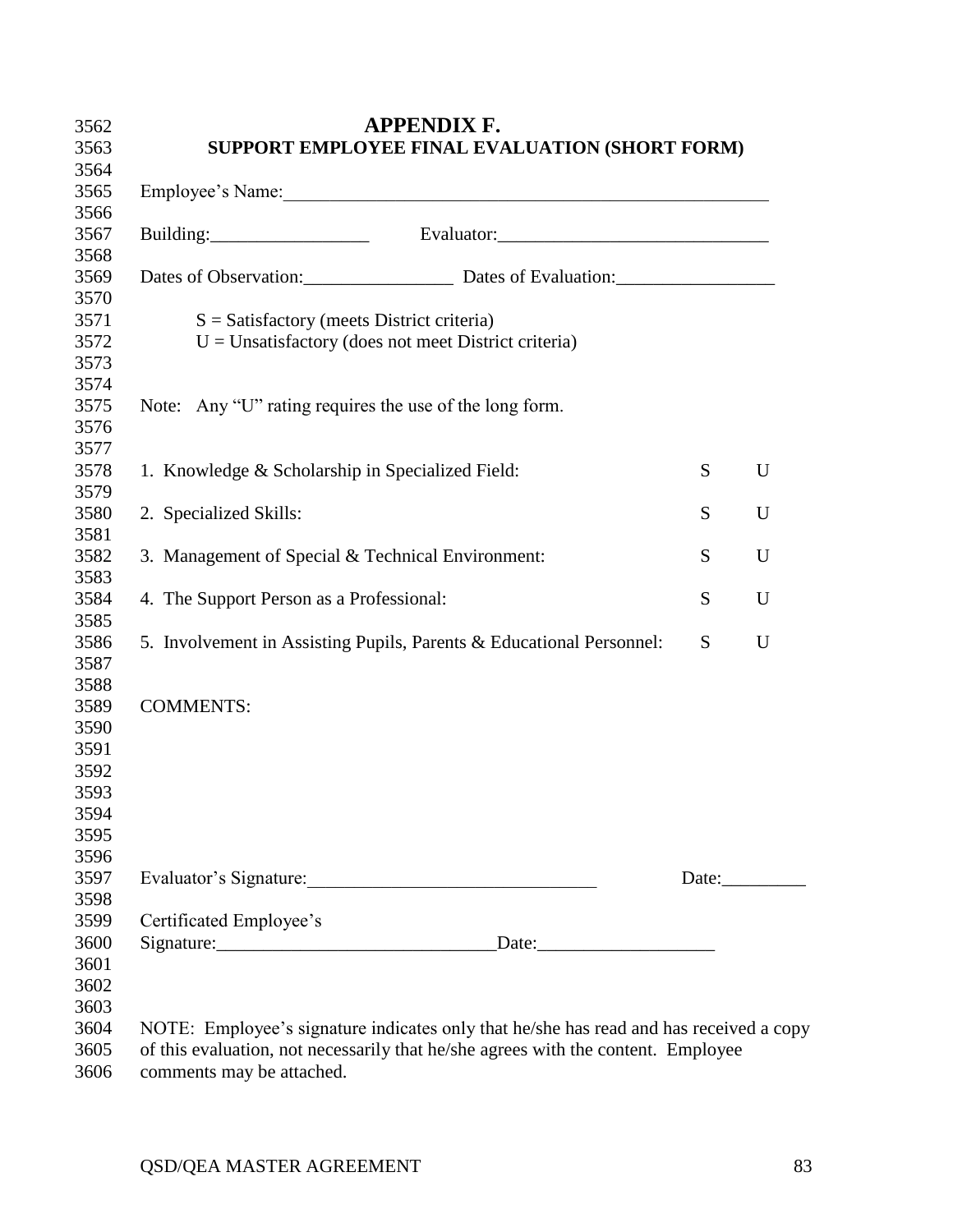| 3607 |    | <b>APPENDIX G.</b>                                                                 |
|------|----|------------------------------------------------------------------------------------|
| 3608 |    | <b>SUPPORT PERSONNEL EVALUATION CRITERIA</b>                                       |
| 3609 |    |                                                                                    |
| 3610 |    | 1. Knowledge and Scholarship in Special Field: Each support employee shall         |
| 3611 |    | demonstrate a depth and breadth of knowledge of theory and content in the          |
| 3612 |    | special field. He/she shall demonstrate an understanding of and knowledge about    |
| 3613 |    | common school education and the educational milieu grades K-12, and shall          |
| 3614 |    | demonstrate the ability to integrate the area of specialty into the total school   |
| 3615 |    | milieu.                                                                            |
| 3616 |    |                                                                                    |
| 3617 | 2. | <b>Specialized Skills:</b> Each support employee shall demonstrate in his/her      |
| 3618 |    | performance a competent level of skill and knowledge in designing and              |
| 3619 |    | conducting specialized programs of prevention, instruction, remediation and        |
| 3620 |    | evaluation.                                                                        |
| 3621 |    |                                                                                    |
| 3622 | 3. | <b>Management of Special and Technical Environment:</b> Each support employee      |
| 3623 |    | shall demonstrate and acceptable level of performance in managing and              |
| 3624 |    | organizing the special materials, equipment and environment essential to the       |
| 3625 |    | specialized program.                                                               |
| 3626 |    |                                                                                    |
| 3627 | 4. | The Support Employee as a Professional: Each support employee shall                |
| 3628 |    | demonstrate awareness of his/her limitations and strengths and shall demonstrate   |
| 3629 |    | continued professional growth.                                                     |
| 3630 |    |                                                                                    |
| 3631 | 5. | <b>Involvement in Assisting Pupils, Parents and Educational Personnel:</b> Each    |
| 3632 |    | support employee shall demonstrate an acceptable level of performance in           |
| 3633 |    | offering specialized assistance in identifying those needing specialized programs. |
| 3634 |    |                                                                                    |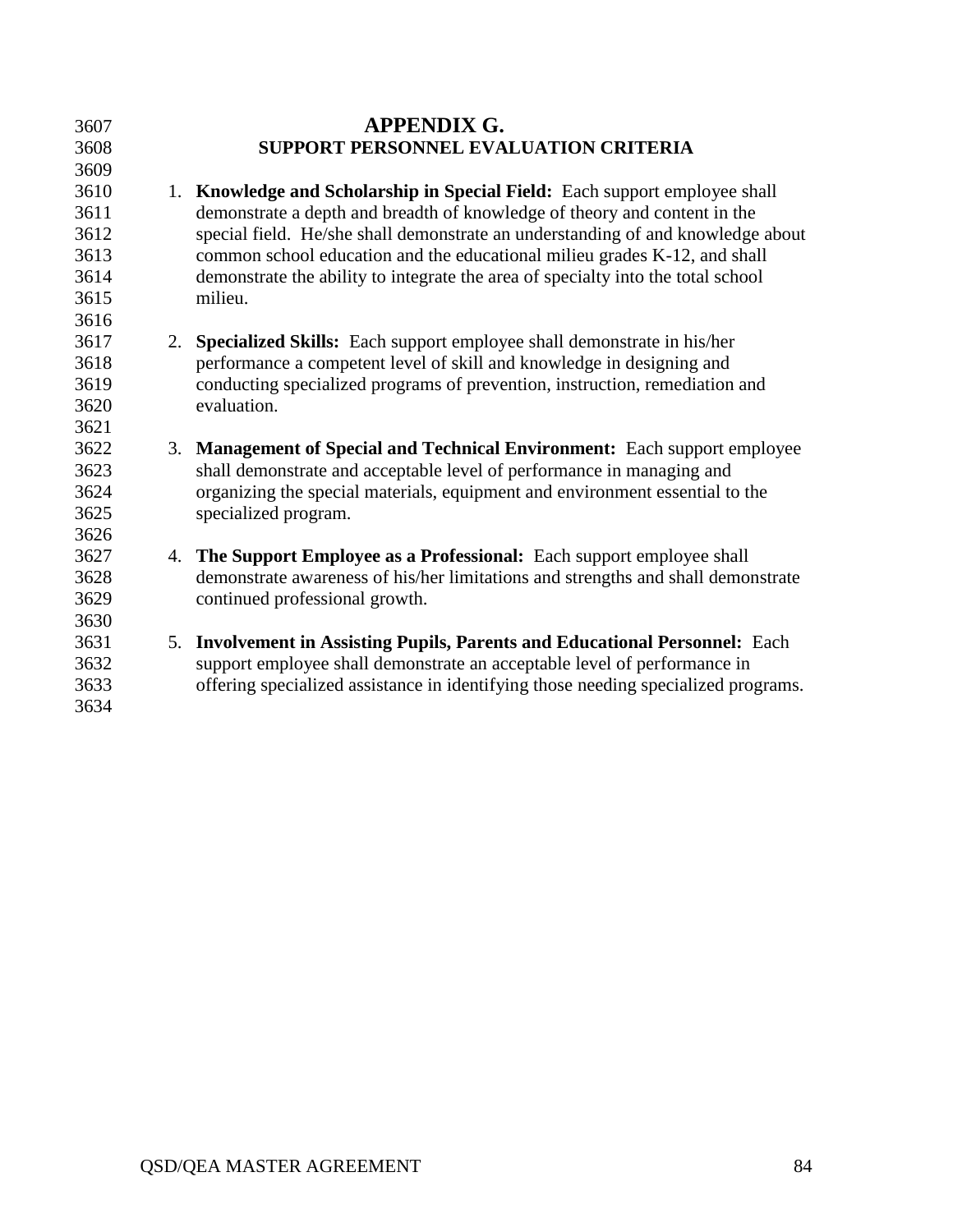|        |                                                                                              | <b>APPENDIX H.</b> |   |             |  |
|--------|----------------------------------------------------------------------------------------------|--------------------|---|-------------|--|
|        | SUPPORT EMPLOYEE FINAL EVALUTION (LONG FORM)                                                 |                    |   |             |  |
|        |                                                                                              |                    |   |             |  |
|        |                                                                                              |                    |   |             |  |
|        | Building: Evaluator: Evaluator:                                                              |                    |   |             |  |
|        |                                                                                              |                    |   |             |  |
|        |                                                                                              |                    |   |             |  |
|        | $S = Satisfactory$ (meets District criteria)                                                 |                    |   |             |  |
|        | $R =$ Requires Improvement                                                                   |                    |   |             |  |
|        | $U =$ Unsatisfactory (does not meet District criteria)                                       |                    |   |             |  |
| 1.     | <b>Knowledge and scholarship in Special Field:</b>                                           |                    | S | $\mathbf R$ |  |
| $\Box$ | Demonstrates a depth and breadth of knowledge of theory and content in the<br>special field. |                    |   |             |  |
| $\Box$ | Demonstrates and understanding of and knowledge about common school                          |                    |   |             |  |
|        | education and the educational milieu, grades K-12.                                           |                    |   |             |  |
|        |                                                                                              |                    |   |             |  |
| $\Box$ | Demonstrates the ability to integrate the area of specialty into the total school            |                    |   |             |  |
|        | milieu.                                                                                      |                    |   |             |  |
|        |                                                                                              |                    |   |             |  |
| 2.     | <b>Specialized Skills:</b>                                                                   |                    | S | $\mathbf R$ |  |
|        |                                                                                              |                    |   |             |  |
| $\Box$ | Demonstrates a competent level of skill and knowledge in designing and                       |                    |   |             |  |
|        | conducting specialized programs of prevention, instruction, remediation, and                 |                    |   |             |  |
|        | evaluation.                                                                                  |                    |   |             |  |
|        |                                                                                              |                    |   |             |  |
| 3.     | <b>Management of Special and Technical Environment:</b>                                      |                    | S | $\mathbf R$ |  |
|        |                                                                                              |                    |   |             |  |
|        | $\Box$ Demonstrates and acceptable level of performance in managing and organizing           |                    |   |             |  |
|        | the special materials, equipment and environment essential to the specialized                |                    |   |             |  |
|        | program.                                                                                     |                    |   |             |  |
|        |                                                                                              |                    |   |             |  |
| 4.     | The Support Employee as a Professional:                                                      |                    | S | $\mathbf R$ |  |
|        |                                                                                              |                    |   |             |  |
| $\Box$ | Demonstrates awareness of his/her limitations and strengths and shall demonstrate            |                    |   |             |  |
|        | continued professional growth                                                                |                    |   |             |  |
|        |                                                                                              |                    |   |             |  |
|        |                                                                                              |                    |   |             |  |
|        |                                                                                              |                    |   |             |  |
|        |                                                                                              |                    |   |             |  |
|        |                                                                                              |                    |   |             |  |
|        |                                                                                              |                    |   |             |  |
|        |                                                                                              |                    |   |             |  |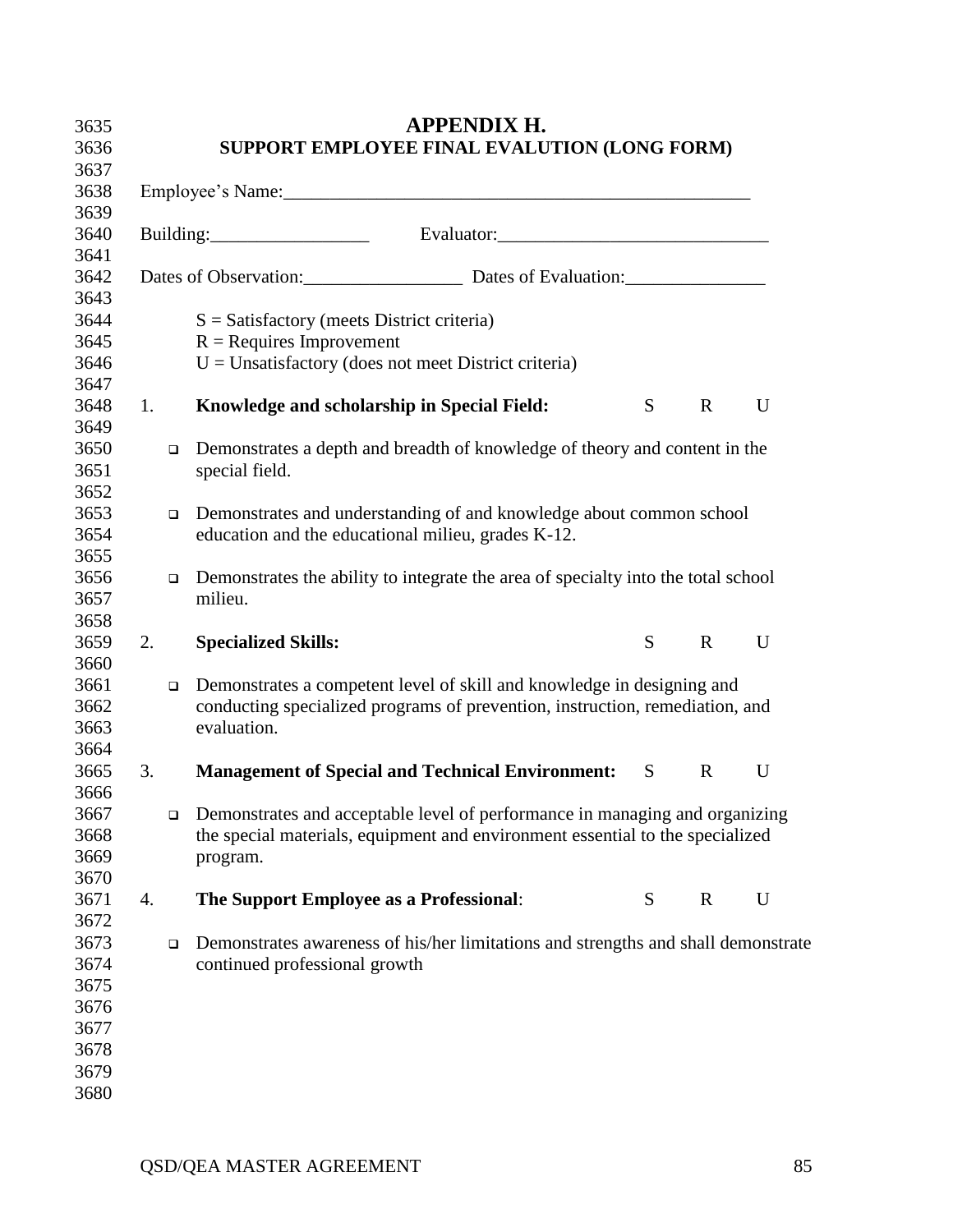| 3681<br>3682 | 5.     | <b>Involvement in Assisting Pupils, Parents</b><br>and Educational Personnel:          | S | $\mathbf R$ | U     |
|--------------|--------|----------------------------------------------------------------------------------------|---|-------------|-------|
| 3683         |        |                                                                                        |   |             |       |
| 3684         | $\Box$ | Demonstrates an acceptable level of performance in offering specialized                |   |             |       |
| 3685         |        | assistance in identifying those needing specialized programs                           |   |             |       |
| 3686         |        |                                                                                        |   |             |       |
| 3687         |        |                                                                                        |   |             |       |
| 3688         |        | <b>OVERALL RATING</b>                                                                  | S | $\mathbf R$ | U     |
| 3689         |        |                                                                                        |   |             |       |
| 3690         |        | <b>COMMENTS:</b>                                                                       |   |             |       |
| 3691         |        |                                                                                        |   |             |       |
| 3692         |        |                                                                                        |   |             |       |
| 3693         |        |                                                                                        |   |             |       |
| 3694         |        |                                                                                        |   |             |       |
| 3695         |        |                                                                                        |   |             |       |
| 3696         |        |                                                                                        |   |             |       |
| 3697         |        |                                                                                        |   |             |       |
| 3698         |        |                                                                                        |   |             |       |
| 3699         |        |                                                                                        |   |             |       |
| 3700         |        |                                                                                        |   |             |       |
| 3701         |        |                                                                                        |   |             |       |
| 3702         |        |                                                                                        |   |             |       |
| 3703         |        |                                                                                        |   |             |       |
| 3704         |        |                                                                                        |   |             |       |
| 3705         |        |                                                                                        |   |             |       |
| 3706         |        |                                                                                        |   |             |       |
| 3707         |        |                                                                                        |   |             |       |
| 3708         |        |                                                                                        |   |             |       |
| 3709         |        |                                                                                        |   |             |       |
| 3710         |        |                                                                                        |   |             |       |
| 3711         |        |                                                                                        |   |             |       |
| 3712         |        |                                                                                        |   |             |       |
| 3713         |        |                                                                                        |   |             |       |
| 3714         |        |                                                                                        |   |             |       |
| 3715         |        |                                                                                        |   |             |       |
| 3716         |        |                                                                                        |   |             |       |
| 3717         |        |                                                                                        |   |             |       |
| 3718         |        |                                                                                        |   |             | Date: |
| 3719         |        |                                                                                        |   |             |       |
| 3720         |        | Certificated Employee's Signature:                                                     |   |             | Date: |
| 3721         |        |                                                                                        |   |             |       |
| 3722         |        | Note: Employee's signature indicates only that he/she has read and has received a copy |   |             |       |
| 3723         |        | of this evaluation, not necessarily that he/she agrees with the content. Employee      |   |             |       |
| 3724         |        | comments may be attached.                                                              |   |             |       |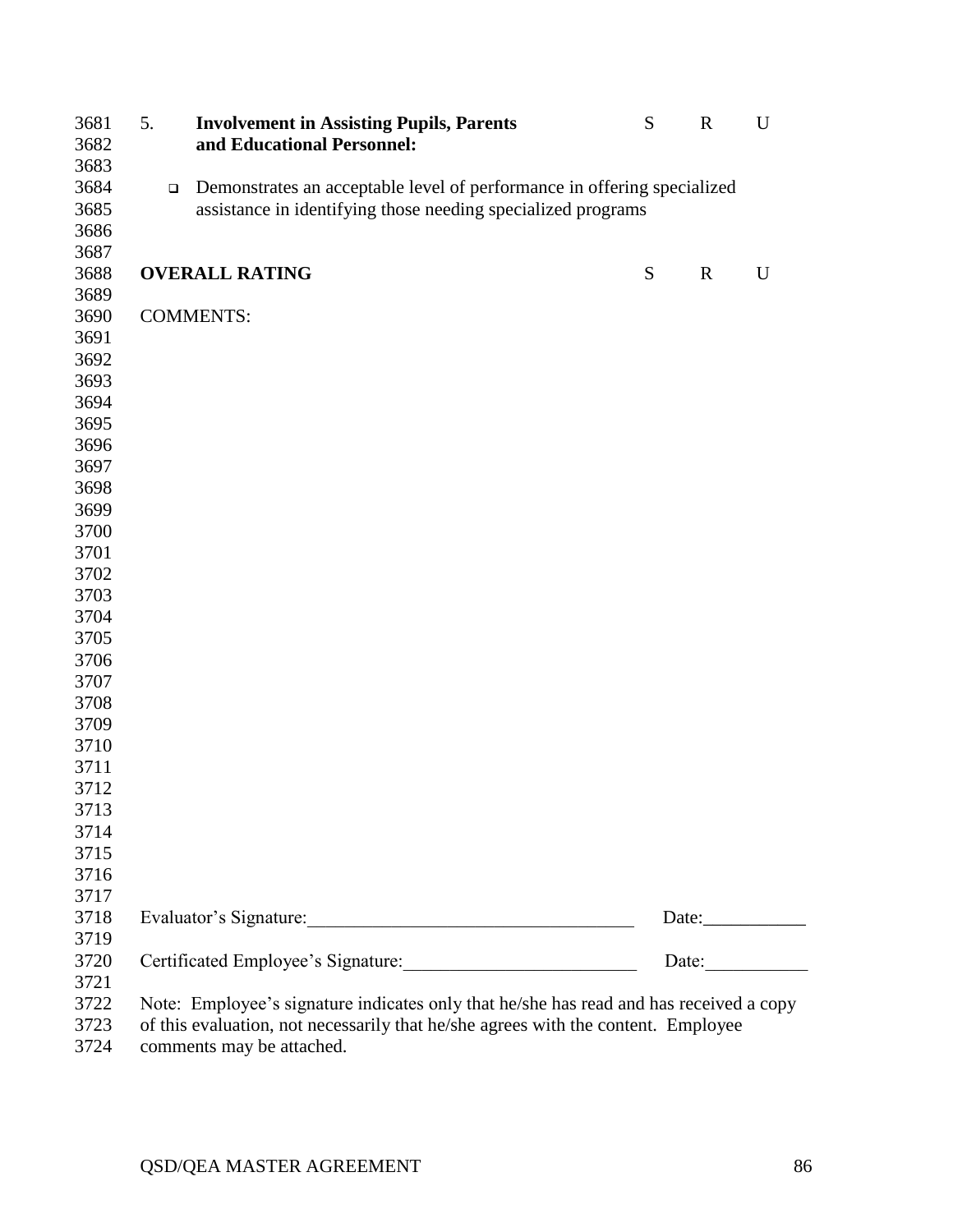| 3725 | <b>APPENDIX I.</b>                                                                                                                                          |  |  |  |  |  |
|------|-------------------------------------------------------------------------------------------------------------------------------------------------------------|--|--|--|--|--|
| 3726 | <b>EVALUATION OPTION FORM</b>                                                                                                                               |  |  |  |  |  |
| 3727 |                                                                                                                                                             |  |  |  |  |  |
| 3728 | Directions: This form must be filled out, signed and distributed to each employee by that                                                                   |  |  |  |  |  |
| 3729 | employee's evaluator no later than the first ten (10) working days of the school year. It                                                                   |  |  |  |  |  |
| 3730 | must be accompanied by a copy of the applicable evaluation criteria. The form must be                                                                       |  |  |  |  |  |
| 3731 | filled out by the employee and returned to that employee 's evaluator no later than five                                                                    |  |  |  |  |  |
| 3732 | (5) working days following its receipt by the employee.                                                                                                     |  |  |  |  |  |
| 3733 |                                                                                                                                                             |  |  |  |  |  |
| 3734 |                                                                                                                                                             |  |  |  |  |  |
| 3735 |                                                                                                                                                             |  |  |  |  |  |
| 3736 |                                                                                                                                                             |  |  |  |  |  |
| 3737 |                                                                                                                                                             |  |  |  |  |  |
| 3738 | This employee is eligible for the following (checked) evaluation options:                                                                                   |  |  |  |  |  |
| 3739 |                                                                                                                                                             |  |  |  |  |  |
| 3740 | _______ Provisional<br>__ Comprehensive                                                                                                                     |  |  |  |  |  |
| 3741 | __ Focused<br>_______ Regular                                                                                                                               |  |  |  |  |  |
| 3742 | Short Form                                                                                                                                                  |  |  |  |  |  |
| 3743 | Long Form                                                                                                                                                   |  |  |  |  |  |
| 3744 |                                                                                                                                                             |  |  |  |  |  |
| 3745 | This employee's observer will be:                                                                                                                           |  |  |  |  |  |
| 3746 | This employee's evaluator will be:<br><u> 1990 - Johann John Stoff, deutscher Stoffen und der Stoffen und der Stoffen und der Stoffen und der Stoffen u</u> |  |  |  |  |  |
| 3747 |                                                                                                                                                             |  |  |  |  |  |
| 3748 | (Date)                                                                                                                                                      |  |  |  |  |  |
| 3749 |                                                                                                                                                             |  |  |  |  |  |
| 3750 |                                                                                                                                                             |  |  |  |  |  |
| 3751 |                                                                                                                                                             |  |  |  |  |  |
| 3752 |                                                                                                                                                             |  |  |  |  |  |
| 3753 | I elect the following option:                                                                                                                               |  |  |  |  |  |
| 3754 |                                                                                                                                                             |  |  |  |  |  |
| 3755 | Provisional<br>Comprehensive                                                                                                                                |  |  |  |  |  |
| 3756 | Focused<br>Regular                                                                                                                                          |  |  |  |  |  |
| 3757 | <b>Short Form</b>                                                                                                                                           |  |  |  |  |  |
| 3758 | Long Form                                                                                                                                                   |  |  |  |  |  |
| 3759 |                                                                                                                                                             |  |  |  |  |  |
| 3760 |                                                                                                                                                             |  |  |  |  |  |
| 3761 |                                                                                                                                                             |  |  |  |  |  |
| 3762 |                                                                                                                                                             |  |  |  |  |  |
| 3763 | I elect the following option:                                                                                                                               |  |  |  |  |  |
| 3764 |                                                                                                                                                             |  |  |  |  |  |
| 3765 | <b>Professional Growth Plan</b>                                                                                                                             |  |  |  |  |  |
| 3766 |                                                                                                                                                             |  |  |  |  |  |
| 3767 |                                                                                                                                                             |  |  |  |  |  |
|      |                                                                                                                                                             |  |  |  |  |  |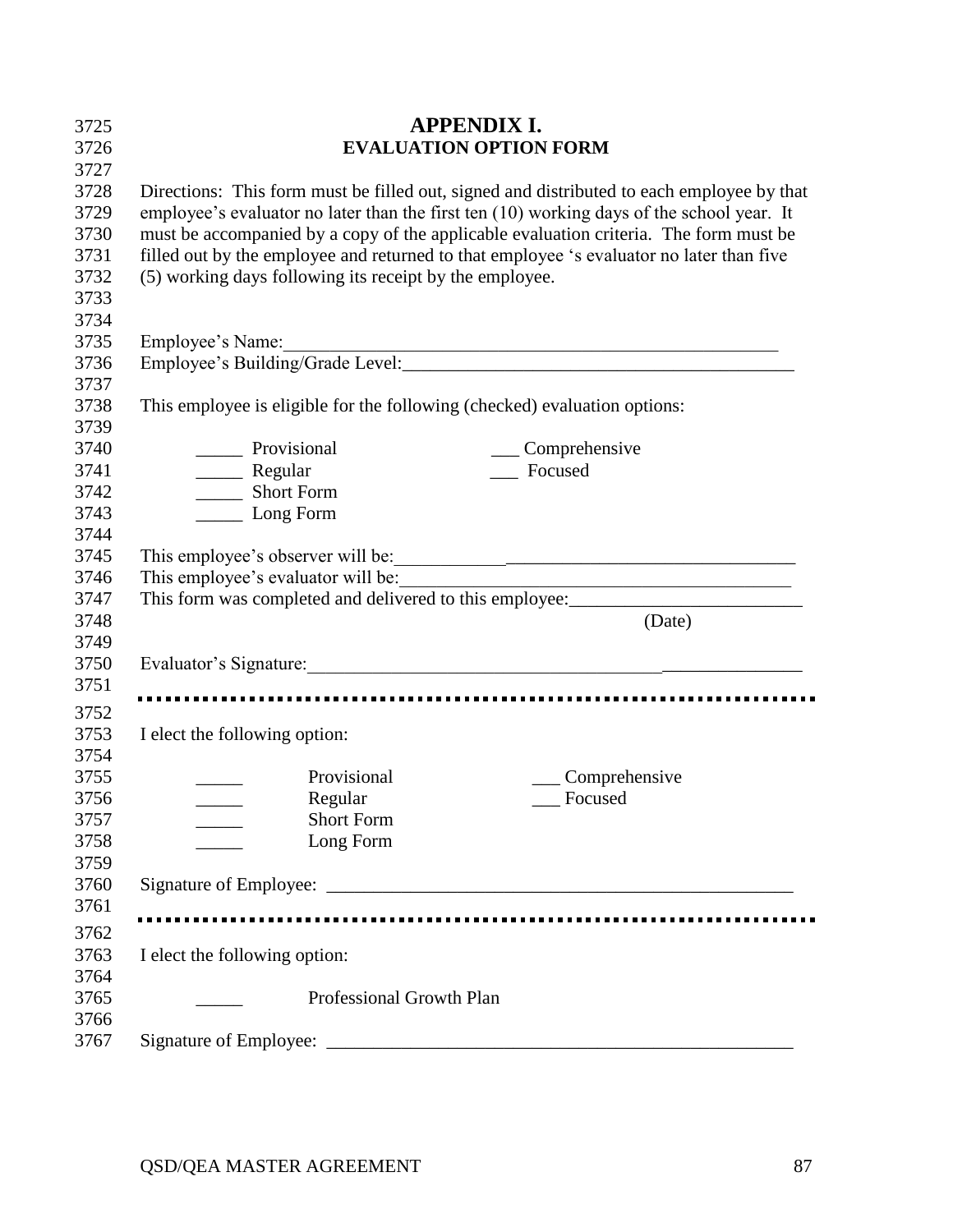| 3768         | <b>APPENDIX J. JUST CAUSE/THE SEVEN TESTS</b>                                                                                                                           |
|--------------|-------------------------------------------------------------------------------------------------------------------------------------------------------------------------|
| 3769         |                                                                                                                                                                         |
| 3770         | The basic elements of just cause which different arbitrators have emphasized have been                                                                                  |
| 3771         | reduced by Arbitrator Carroll R. Daugherty to the seven tests. These tests, in the form of                                                                              |
| 3772         | questions, represent the most specifically articulated analysis of the just cause standard as                                                                           |
| 3773         | well as an extremely practical approach.                                                                                                                                |
| 3774         |                                                                                                                                                                         |
| 3775         | A "no" answer to one or more of the questions may mean that just cause either was not                                                                                   |
| 3776         | satisfied or at least was seriously weakened in that some arbitrary, capricious, or                                                                                     |
| 3777         | discriminatory element was present.                                                                                                                                     |
| 3778         |                                                                                                                                                                         |
| 3779         | 1. NOTICE: Did the employer give to the employee forewarning or foreknowledge                                                                                           |
| 3780         | of the possible consequences of the employee's disciplinary conduct?                                                                                                    |
| 3781         |                                                                                                                                                                         |
| 3782         | 2. REASONABLE RULES AND WORK ORDERS: Was the employer's rule or                                                                                                         |
| 3783         | managerial order reasonably related to (a) the orderly, efficient, and safe                                                                                             |
| 3784         | operation of the employer's business, and (b) the performance that the employer                                                                                         |
| 3785         | might properly expect of the employee?                                                                                                                                  |
| 3786         |                                                                                                                                                                         |
| 3787         | 3. <b>INVESTIGATION:</b> Did the employer, before administering the discipline to an                                                                                    |
| 3788         | employee, make an effort to discover whether the employee did in fact violate or                                                                                        |
| 3789         | disobey a rule or order of management?                                                                                                                                  |
| 3790         |                                                                                                                                                                         |
| 3791         | 4. FAIR INVESTIGATION: Was the employer's investigation conducted fairly                                                                                                |
| 3792         | and objectively?                                                                                                                                                        |
| 3793         |                                                                                                                                                                         |
| 3794         | 5. <b>PROOF:</b> At the investigation, did the company "judge" obtain substantial                                                                                       |
| 3795         | evidence or proof that the employee was guilty as charged?                                                                                                              |
| 3796         |                                                                                                                                                                         |
| 3797         | 6. EQUAL TREATMENT: Has the employer applied its rules, orders and                                                                                                      |
| 3798         | penalties even-handedly and without discrimination to all employees?                                                                                                    |
| 3799         |                                                                                                                                                                         |
| 3800<br>3801 | 7. <b>PENATLY:</b> Was the degree of discipline administered by the employer in a<br>particular case reasonably related to (a) the seriousness of the employee's proven |
| 3802         | offense, and (b) the record of the employee in his/her service with the employer?                                                                                       |
| 3803         |                                                                                                                                                                         |
|              |                                                                                                                                                                         |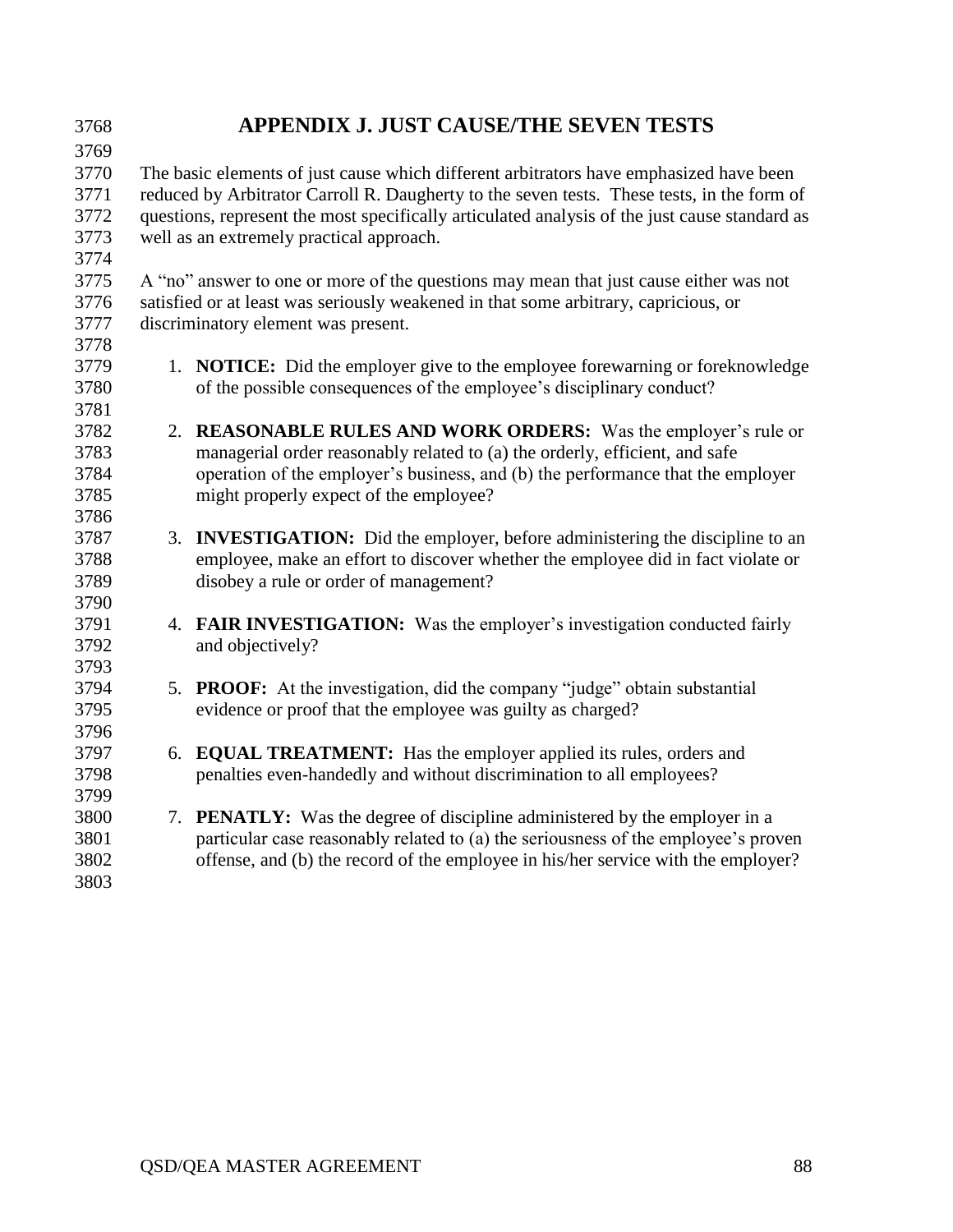| 3804 | <b>APPENDIX K.</b>                                                                               |
|------|--------------------------------------------------------------------------------------------------|
| 3805 | <b>COMPUTER USE POLICY</b>                                                                       |
| 3806 |                                                                                                  |
| 3807 | I will maintain the confidentiality of my user ID and password. I will not use another person's  |
| 3808 | ID and password to gain entry into the computer system or voice message system.                  |
| 3809 |                                                                                                  |
| 3810 | I will not create, seek observe, or use obscene, abusive, or offensive language and/or other     |
| 3811 | graphics. I will not use electronic email to harass or intimidate other employees.               |
| 3812 |                                                                                                  |
| 3813 | I will respect other users and their rights.                                                     |
| 3814 |                                                                                                  |
| 3815 | I will abide by all copyright laws and licensing agreements. I will not knowingly violate the    |
| 3816 | Family Educational Rights and Privacy Act when generating an email.                              |
| 3817 |                                                                                                  |
| 3818 | I will not use the system for solicitation, advertisement, political, or commercial purposes.    |
| 3819 |                                                                                                  |
| 3820 | The Quincy School District retains the right to review any material stored on the network, and   |
| 3821 | after following just cause procedures as described in Appendix O, may remove individual staff    |
| 3822 | documents which are deemed to be unlawful, obscene, abusive, or otherwise objectionable.         |
| 3823 |                                                                                                  |
| 3824 | I will not intentionally damage computer hardware and peripherals. I will not intentionally      |
| 3825 | remove, alter, copy, or add unauthorized files and/or software. I will not intentionally add,    |
| 3826 | remove or alter any district computer hardware. I will not knowingly add any personal            |
| 3827 | computer equipment to district computers that has not been authorized.                           |
| 3828 |                                                                                                  |
| 3829 | I will not knowingly circumvent the network securities or internet filter to get to a            |
| 3830 | website or internet resource.                                                                    |
| 3831 |                                                                                                  |
| 3832 | I will not intentionally attempt to access areas or activities for which I am not authorized. If |
| 3833 | loopholes in computer security systems or knowledge of a special password are encountered, I     |
| 3834 | will not use them to damage computer systems, obtain extra resources, take resources from        |
| 3835 | another user, gain access to systems, or use system for which proper authorization has not been  |
| 3836 | given, as per RCW 9A.52.110, 9A.52.130, and 9A.48.100. Also, I will report loopholes to          |
| 3837 | school authorities.                                                                              |
| 3838 |                                                                                                  |
| 3839 | The district networked computer system shall only be accessed for professional and               |
| 3840 | educational use, and not inappropriate personal use.                                             |
| 3841 |                                                                                                  |
| 3842 | Violation of the above policy may result in discipline up to termination or prosecution          |
| 3843 | according to the RCW's.                                                                          |
| 3844 |                                                                                                  |
| 3845 |                                                                                                  |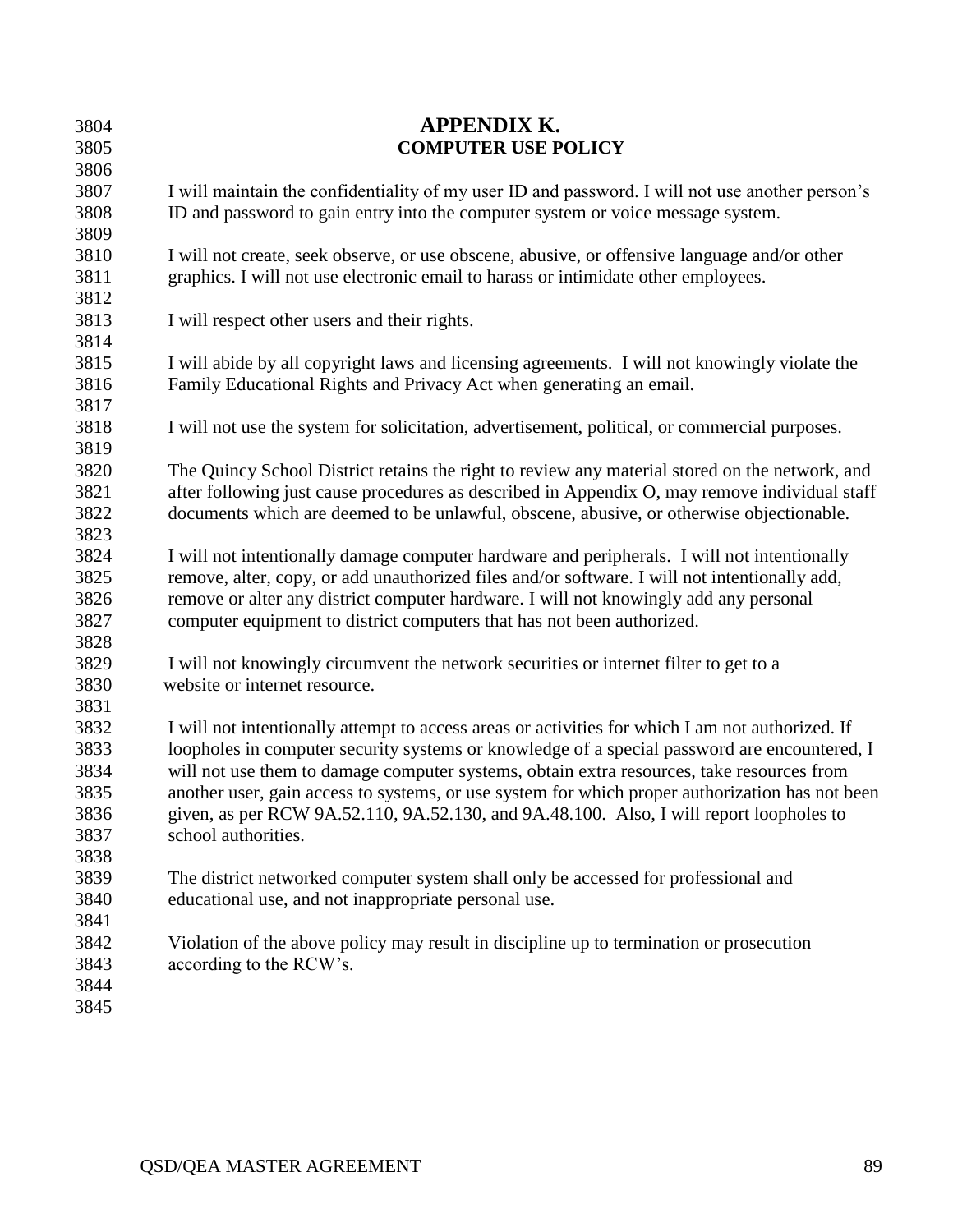| 3846 | <b>Appendix L. Harassment: Right to Representation Form</b>                                          |
|------|------------------------------------------------------------------------------------------------------|
| 3847 | Quincy Education Association can provide you with legal, emotional and financial support as          |
| 3848 | needed to help you deal with all aspects of a harassment situation.                                  |
| 3849 |                                                                                                      |
| 3850 | <b>Article III. Section I. Harassment</b>                                                            |
| 3851 | For purposes of this Agreement, the terms "harass" and "harassment" shall mean words, gestures       |
| 3852 | (including offensive touching), that inconvenience or are punitive, and/or actions which threaten or |
| 3853 | demean the individual and serve no legitimate professional purpose.                                  |
| 3854 |                                                                                                      |
| 3855 | When an employee believes that he/she has been harassed (including sexual harassment) by             |
| 3856 | supervisors, parents, or employees, and approaches any district official with this concern, these    |
| 3857 | steps will be followed:                                                                              |
| 3858 | The employee must be given a "Right to Representation Form" and allowed the time to                  |
| 3859 | consider whether on not to seek the assistance of the QEA for the process. The employee              |
| 3860 | will sign the district copy which will stay on file with the administrator receiving the             |
| 3861 | concern. The employee will receive a copy. Should the employee request QEA                           |
| 3862 | assistance, the administrator will help arrange the presence of a QEA representative as              |
| 3863 | soon as possible; thereafter a QEA representative will be present for any and all meetings           |
| 3864 | regarding the case. Should the employee waive the right to QEA assistance, a copy of all             |
| 3865 | but the employee's signature will be forwarded within one (1) working day to the president           |
| 3866 | of QEA. At any time, the employee who initially rejects QEA assistance, my request such              |
| 3867 | support.                                                                                             |
| 3868 |                                                                                                      |
| 3869 | 1. When an employee believes that he/she has been harassed, he/she must file a written               |
| 3870 | complaint within twenty (20) days of the offense with the district office. Upon receipt of           |
| 3871 | such complaint, the District shall be responsible to conduct a fair and objective                    |
| 3872 | investigation of the alleged harassment which will include an interview with the person              |
| 3873 | filing the complaint.                                                                                |
| 3874 |                                                                                                      |
| 3875 | 2. Should evidence of harassment be found, the District will take appropriate action.                |
| 3876 |                                                                                                      |
| 3877 | 3. Within twenty (20) business days of the original notification to the District, the District will  |
| 3878 | give the employee and the Association a written report of the progress of the investigation          |
| 3879 | and findings to date. The employee may request a written update on the progress of the               |
| 3880 | case monthly until the investigation is closed. At that time, a final investigative report will      |
| 3881 | be sent to both the employee and the Association listing the findings and recommendations.           |
| 3882 |                                                                                                      |
| 3883 | I believe that I have been harassed as defined by the Quincy School District 2000/02 contract and am |
| 3884 |                                                                                                      |
| 3885 | $\frac{1}{\sqrt{1-\frac{1}{2}}}\text{in the year of }$                                               |
| 3886 | I request representation from the Quincy Education Association.                                      |
| 3887 | I do not request representation from the Quincy Education Association.                               |
| 3888 |                                                                                                      |
| 3889 | <b>Employee Signature</b>                                                                            |
| 3890 | 1 copy to employee, 1 copy remains with administrator, one copy w/o employee signature               |
| 3891 | forwarded to QEA president within one (1) working day.                                               |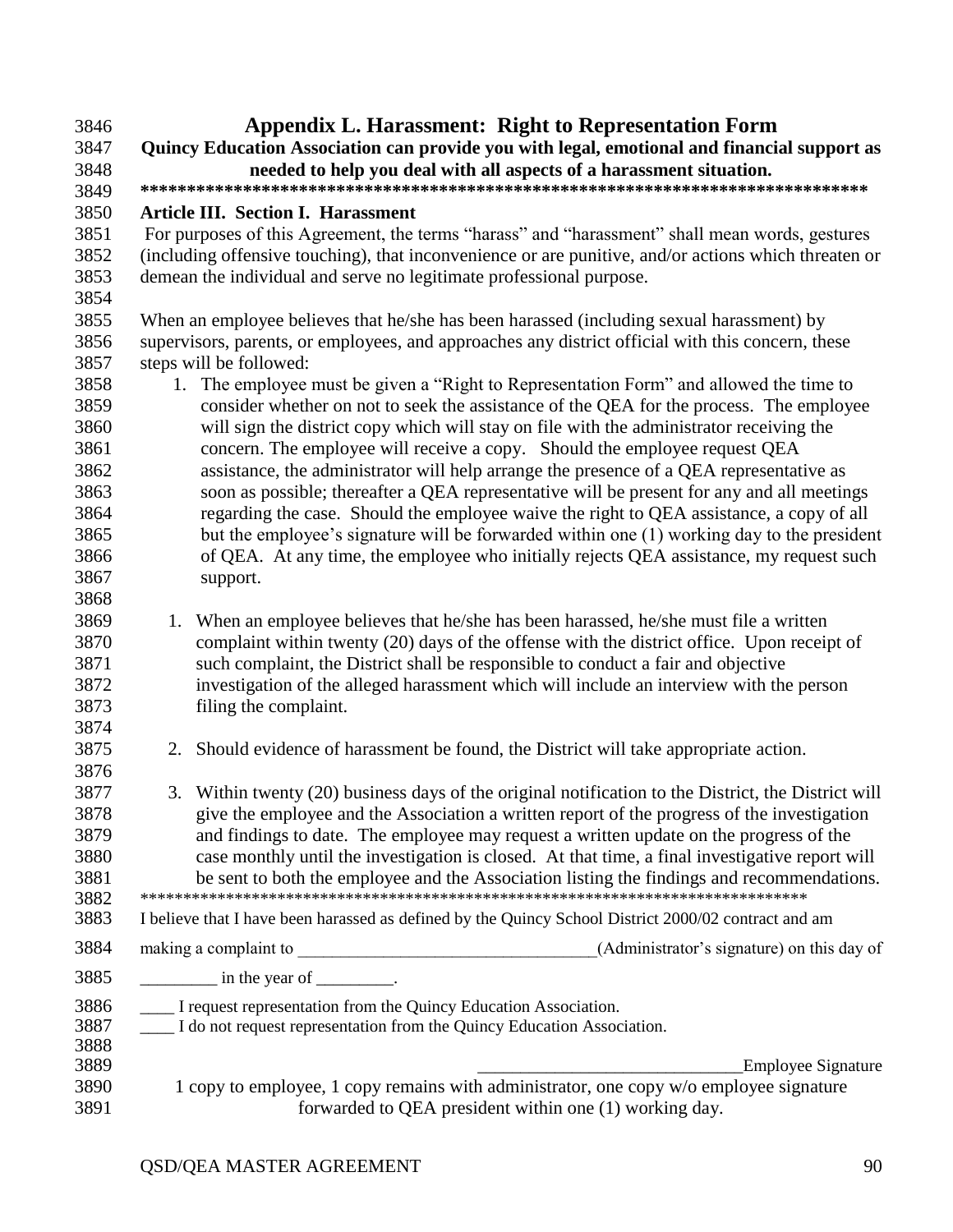## 3892 **APPENDIX M**

# 3893 LEARNING IMPROVEMENT TEAM

## 3894 **Decision Making Matrix**

| <b>CATEGORY</b>                                      | <b>ADMIN</b><br><b>TEAM</b> | ASB      | COUNSELOR,<br><b>ADMIN</b><br><b>TEAM</b>                 | DEPT.<br><b>CHAIRS</b> | DEPARTMENTS,<br><b>GRADE LEVEL/</b><br><b>SPECIALIST</b><br><b>TEAMS</b> | <b>FACULTY</b> | BLG.<br><b>LIT</b> | <b>DISTRICT</b><br><b>LIT</b> |
|------------------------------------------------------|-----------------------------|----------|-----------------------------------------------------------|------------------------|--------------------------------------------------------------------------|----------------|--------------------|-------------------------------|
| Activity<br>Calendar                                 | Approval                    | Decision |                                                           |                        |                                                                          |                |                    |                               |
| <b>ASB</b> Budget                                    | Approval                    | Decision |                                                           |                        |                                                                          |                | Recom.             |                               |
| <b>ASB</b> Activities                                | Approval                    | Decision |                                                           |                        |                                                                          |                | Recom.             |                               |
| Attendance/<br><b>Tardy Policy</b>                   | Decision                    |          |                                                           |                        |                                                                          | Recom.         | Recom.             |                               |
| <b>Building</b><br>Discipline<br>Policy              | Decision                    |          |                                                           |                        |                                                                          |                | Recom.             |                               |
| Building<br>Maintenance<br>Discipline                | Decision                    | Recom.   |                                                           |                        |                                                                          | Recom.         | Recom.             |                               |
| Implementation                                       | Decision                    |          |                                                           |                        |                                                                          |                |                    |                               |
| Foreign<br>Exchange<br>Program                       | Decision                    |          | Decision                                                  |                        |                                                                          |                |                    |                               |
| Improvement<br>Plan, Goals,<br>$\operatorname{SLID}$ | Decision                    | Recom.   |                                                           |                        |                                                                          | Recom.         | Decision           | Decision                      |
| Instructional<br>Emphasis                            | Recom.                      |          |                                                           |                        | Recom.                                                                   | Recom.         | Decision           | Decision                      |
| Master<br>Schedule                                   | Decision                    |          | Recom.                                                    |                        | Recom.                                                                   |                |                    |                               |
| Registration                                         |                             |          | Decision                                                  |                        |                                                                          | Recom.         |                    |                               |
| Student<br>Teachers                                  | Decision                    |          |                                                           |                        | Decision                                                                 |                |                    |                               |
| <b>Building</b><br><b>Budget</b>                     | Decision                    |          |                                                           |                        |                                                                          |                | Recom.             |                               |
| Department/<br><b>Individual Bdgt</b>                | Recom.                      |          |                                                           | Decision               | Decision                                                                 |                |                    |                               |
| <b>Bldg Grants</b><br>(Non-specified)                | Decision                    |          |                                                           |                        |                                                                          |                | Recom.             | Decision                      |
| <b>Bldg Tech</b><br><b>Budget</b>                    |                             |          |                                                           |                        | Recom.                                                                   | Recom.         | Decision           |                               |
| <b>Bldg Tech</b><br>Planning                         |                             |          |                                                           |                        | Recom.                                                                   | Recom.         | Decision           |                               |
| <b>Building Use</b>                                  | Decision                    |          |                                                           |                        |                                                                          | Recom.         | Recom.             |                               |
| Community<br>Relations                               | Decision                    | Recom.   |                                                           |                        |                                                                          | Recom.         | Recom.             |                               |
| Curr. Changes/<br>Development                        | Decision                    |          | Recom.                                                    |                        | Recom.                                                                   | Recom.         | Recom.             | Decision                      |
| School-wide<br>Events                                | Decision                    | Recom.   |                                                           |                        |                                                                          | Recom.         | Recom.             |                               |
| Staff<br>Assignments                                 | Decision                    |          |                                                           |                        | Recom.                                                                   | Recom.         |                    |                               |
| Staff<br>Development                                 | Recom.                      |          |                                                           |                        |                                                                          | Recom.         | Decision           | Decision                      |
| Staff<br>Hiring                                      | Decision                    |          |                                                           | Recom.                 |                                                                          | Recom.         |                    |                               |
| Admin. Match<br>$Decision =$                         |                             |          | Group responsible for the final decision/course of action |                        |                                                                          | Decision       | Decision           |                               |

 $3897$  Approval = Group sign-off on final decision/course of action  $3898$  NOTE: ECLS = Recommendations/Input with decision by adminis

NOTE:  $\text{ECLS} = \text{Recommendations/Input with decision by administrator}$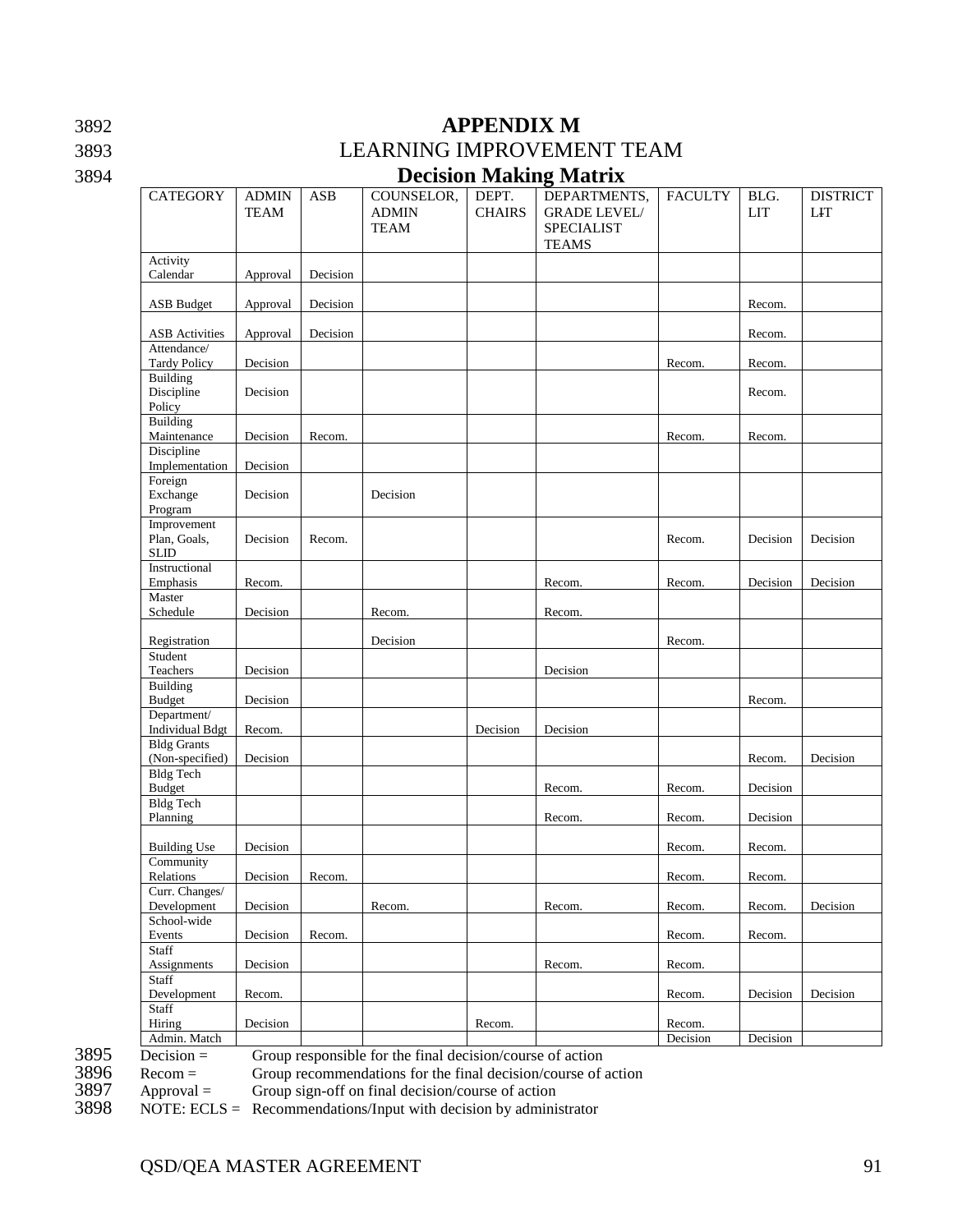3900<br>3901

## **APPENDIX N: SENIORITY LIST SAMPLE GRID**

| Washington | <b>Out-of-State</b><br><b>Experience</b><br>(Limit: 3 years) | <b>TOTAL</b><br><b>Experience</b> | <b>In-District</b><br><b>Experience</b> | <b>Credits</b><br><b>Beyond BA</b> | $\mathbf{M}\mathbf{A}$<br><b>Degree</b><br>Yes/No |
|------------|--------------------------------------------------------------|-----------------------------------|-----------------------------------------|------------------------------------|---------------------------------------------------|
|            |                                                              |                                   |                                         |                                    |                                                   |
|            |                                                              |                                   |                                         |                                    |                                                   |
|            |                                                              |                                   |                                         |                                    |                                                   |
|            |                                                              |                                   |                                         |                                    |                                                   |
|            |                                                              |                                   |                                         |                                    |                                                   |
|            |                                                              |                                   |                                         |                                    |                                                   |
|            |                                                              |                                   |                                         |                                    |                                                   |
|            |                                                              |                                   |                                         |                                    |                                                   |
|            |                                                              |                                   |                                         |                                    |                                                   |
|            |                                                              |                                   |                                         |                                    |                                                   |
|            |                                                              |                                   |                                         |                                    |                                                   |
|            |                                                              |                                   |                                         |                                    |                                                   |
|            |                                                              |                                   |                                         |                                    |                                                   |
|            |                                                              |                                   |                                         |                                    |                                                   |
|            |                                                              |                                   |                                         |                                    |                                                   |
|            |                                                              |                                   |                                         |                                    |                                                   |
|            |                                                              |                                   |                                         |                                    |                                                   |
|            |                                                              |                                   |                                         |                                    |                                                   |
|            |                                                              |                                   |                                         |                                    |                                                   |
|            |                                                              |                                   |                                         |                                    |                                                   |
|            |                                                              |                                   |                                         |                                    |                                                   |
|            |                                                              |                                   |                                         |                                    |                                                   |
|            |                                                              |                                   |                                         |                                    |                                                   |
|            |                                                              |                                   |                                         |                                    |                                                   |
|            |                                                              |                                   |                                         |                                    |                                                   |
|            |                                                              |                                   |                                         |                                    |                                                   |
|            |                                                              |                                   |                                         |                                    |                                                   |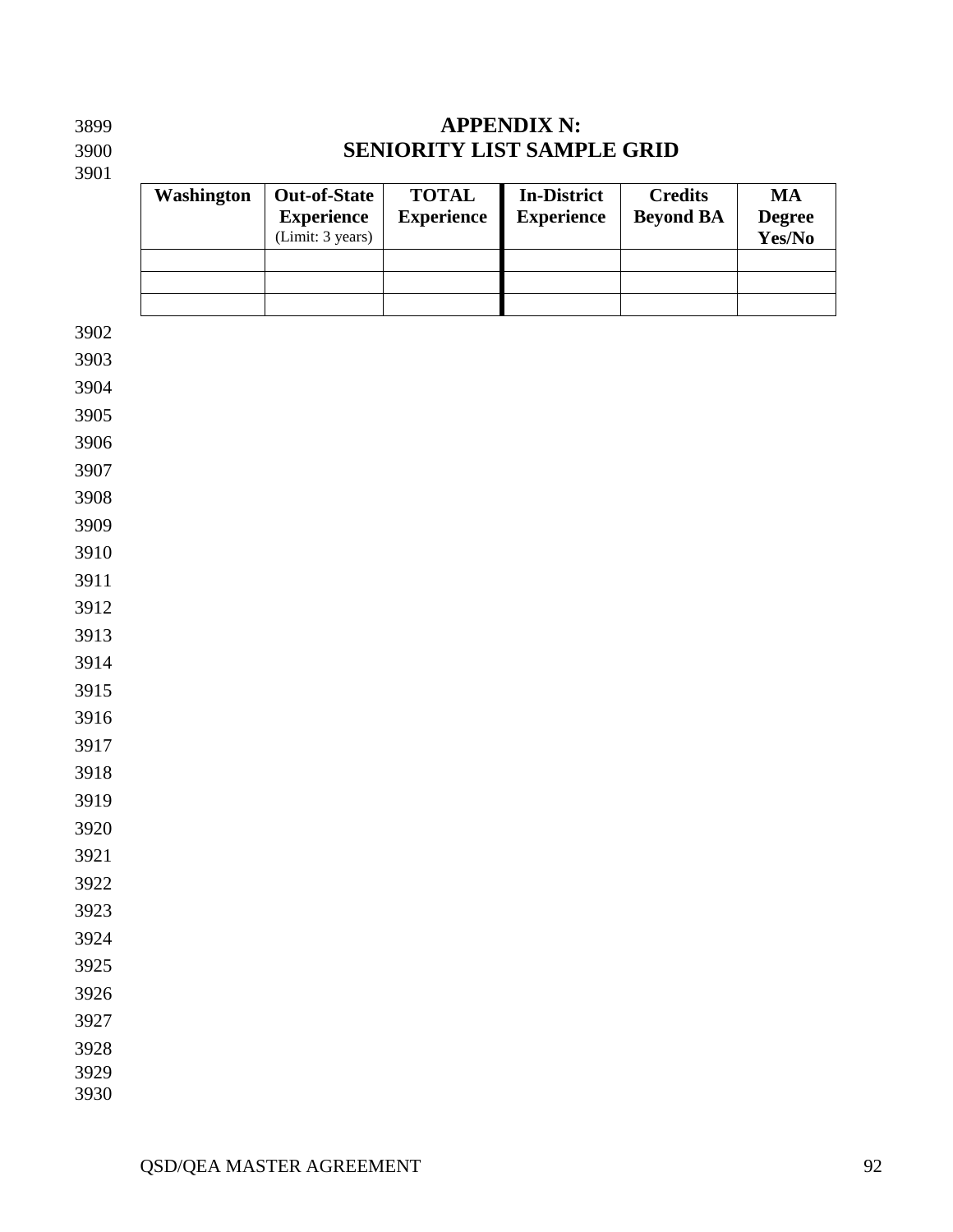| 3931         | <b>APPENDIX O.</b> (DLT Approval: October 17, 2011; Revision Approval: May 19, 2014)                                                                                                          |
|--------------|-----------------------------------------------------------------------------------------------------------------------------------------------------------------------------------------------|
| 3932         |                                                                                                                                                                                               |
| 3933         | <b>Quincy School District Collaboration</b>                                                                                                                                                   |
| 3934         | Attempts at school/district improvement cannot be individual and fragmented but rather must be                                                                                                |
| 3935         | embedded in collaborative practices that address the day-to-day needs of students (Louis & Marks, 1996).                                                                                      |
| 3936         |                                                                                                                                                                                               |
| 3937         | <b>Collaboration Goal:</b>                                                                                                                                                                    |
| 3938         | All staff working together in teams of two or more for the purpose of improving instructional                                                                                                 |
| 3939         | practice and increasing student achievement.                                                                                                                                                  |
| 3940         |                                                                                                                                                                                               |
| 3941         | <b>Collaboration Focus: Student Achievement</b>                                                                                                                                               |
| 3942         | . What do we want students to know? What knowledge, skills and dispositions must all students                                                                                                 |
| 3943         | acquire as a result of this grade level, this course, and this unit we are about to teach?                                                                                                    |
| 3944         | • How will we know if they have learned it? How can we check for understanding on an ongoing                                                                                                  |
| 3945         | basis in our individual classrooms?                                                                                                                                                           |
| 3946         | • What will we do if they have not learned it? What steps can we put in place to provide students                                                                                             |
| 3947         | who struggle with additional time and support for learning in a way that is timely,                                                                                                           |
| 3948         | directive, and systematic.                                                                                                                                                                    |
| 3949         | • What will we do if they have learned it? How can we differentiate instruction so that the needs                                                                                             |
| 3950         | of all students are being met?                                                                                                                                                                |
| 3951         |                                                                                                                                                                                               |
| 3952         | <b>Participant Expectations:</b>                                                                                                                                                              |
| 3953         | • All staff will attend and actively participate in planned team activities each week                                                                                                         |
| 3954         | • Participants will support team decisions                                                                                                                                                    |
| 3955         | • Staff will take responsibility for team/building instructional practices and outcomes                                                                                                       |
| 3956<br>3957 | <b>Collaboration Guidelines:</b>                                                                                                                                                              |
| 3958         |                                                                                                                                                                                               |
| 3959         | • Schedule/focus is developed in advance by site leadership teams and/or department/teacher<br>leaders and agendas distributed prior to collaboration to all participants as well as building |
| 3960         | principals and central office administrators                                                                                                                                                  |
| 3961         | • Schedules are developed to provide a continuity of focus/activities in a timely/sequential manner                                                                                           |
| 3962         | • Focus is on quality implementation of fewer initiatives rather than frequent, new initiatives.                                                                                              |
| 3963         | • Agendas/plans are part of a coherent school improvement plan and are structured with clearly                                                                                                |
| 3964         | mapped goals and objectives                                                                                                                                                                   |
| 3965         | • Time is spent focused on strengthening instructional practice and meeting school-wide/district-                                                                                             |
| 3966         | wide achievement goals.                                                                                                                                                                       |
| 3967         | • Collaboration activities may include time to implement training in teams of two or more.                                                                                                    |
| 3968         | • Decisions are made by consensus                                                                                                                                                             |
| 3969         | • There are clearly defined goals, outcomes and/or product expectations                                                                                                                       |
| 3970         | • There are clearly defined roles and responsibilities                                                                                                                                        |
| 3971         | • There are clearly defined team norms                                                                                                                                                        |
| 3972         | • All staff members are organized into high-performing collaborative teams                                                                                                                    |
| 3973         | • Common agenda frameworks are established for all collaborative teams; collaborative teams may                                                                                               |
| 3974         | be made up of teachers, paraeducators and/or support staff.                                                                                                                                   |
| 3975         | • There is an identification and ongoing use of common student-level data across all collaborative                                                                                            |
| 3976         | teams and within specific content teams                                                                                                                                                       |
|              |                                                                                                                                                                                               |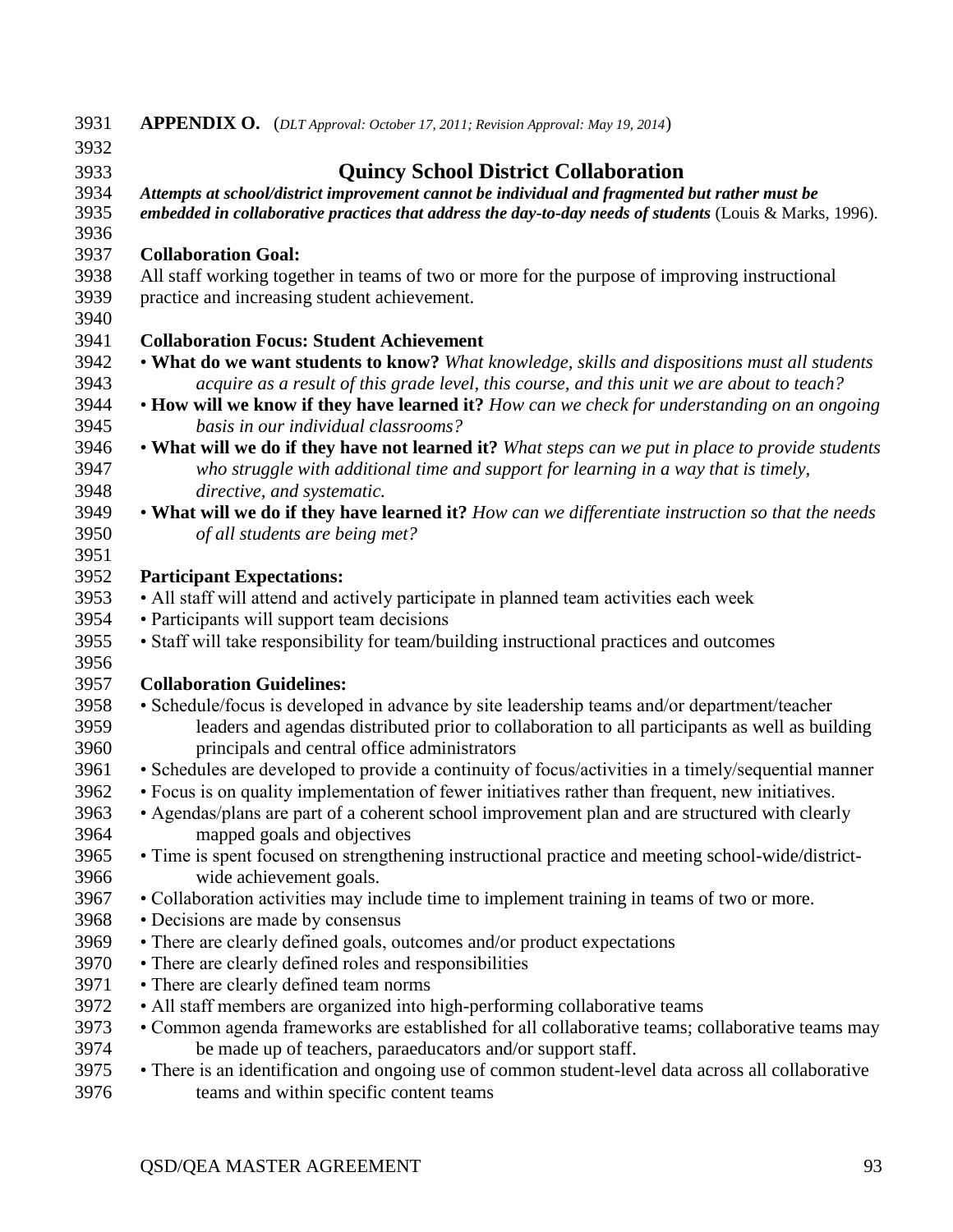#### **Examples of Specific Activities that Focus on Student Achievement:**  • Frequent examination of student data and instructional/intervention planning based on the data • Routine use of data to understand how student achievement is impacted by changes to instructional practice • Sharing of successful instructional/intervention strategies • Frequent review of student work • Identification and implementation of common instructional practices related to school/district goals • Student learning needs discussed and shared, reviewed, and feedback provided on instructional practices that address these needs **COLLABORATION LEADERSHIP Key Elements of an Effective Team Meeting**  • A very "tight" agenda is followed that includes standardized, district-wide elements • Agenda is distributed to participants sufficiently in advance (generally by Thursday before a Monday collaboration meeting with a copy to the principal) • Participant roles are defined and assigned (facilitator, recorder, time keeper, participant) • Participants review agenda and come prepared • Meeting/Group Norms are established and followed – sample provided if needed • At meeting, the agenda/focus for the next meeting is collaboratively developed • Minutes/meeting summary are prepared and distributed (include specific work products and when possible make available to all staff in building) **Collaboration Meeting Focus and Activities**  • Student data is examined frequently and used to guide instructional/intervention plans • Student data is used routinely to understand how student achievement is impacted by changes to instructional practice • Participants share and develop successful instructional/intervention strategies • Student work is reviewed frequently by teams • Common instructional practices are identified and developed to help reach school and district goals • Student learning needs are shared, discussed and reviewed to provide feedback on instructional practices intended to address those needs **Effective Leadership to Assure Implementation of Defined Collaboration Activities with Fidelity**  • **Superintendent:** o Provides clearly communicated expectations and guidelines o Assures that framework for district-wide collaboration calendar/schedule is set annually with input from District Leadership Team 4014 o Establishes regular feedback and reporting system for principals to share results as well as challenges 4016 o Trains, coaches and supports principals, where needed, in how to implement effective collaboration practices with their building teams • **Principals:** o Provide clearly communicated expectations and guidelines to all team members o Actively engage with team leaders and others in selecting and shaping the focus for collaboration meetings o Train, coach and support team leaders and participants, where needed, in how to lead and participate in team meetings